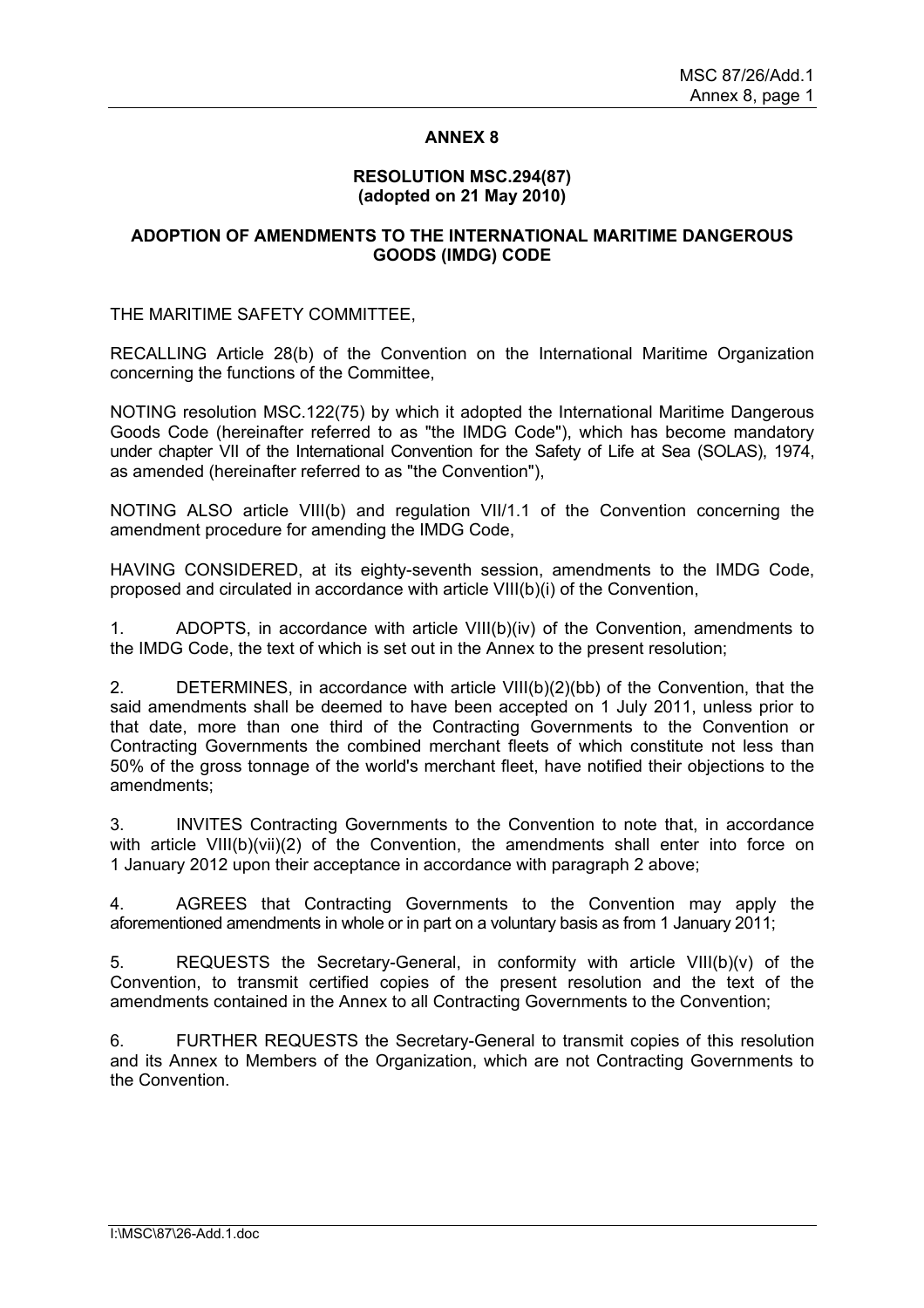## ANNEX

## **AMENDMENTS TO THE INTERNATIONAL MARITIME DANGEROUS GOODS (IMDG) CODE**

## **Contents**

3.1.3 Amend the title as follows:

"Mixtures or solutions".

- 3.4.7 "Exemptions" is deleted and "3.4.8" Marine Pollutants" is renumbered as "3.4.7".
- 5.4.1 Amend the title as follows:

"Dangerous goods transport information".

Insert the following:

## "**Chapter 5.5 – Special provisions**

- 5.5.1 (Reserved).
- 5.5.2 Special provisions applicable to fumigated cargo transport units (UN 3359)".

Replace in 7.2.8 "Segregation provisions for goods of class 4.1 and class 5.2" with "(Reserved)".

Replace in 7.4.3 "Fumigated units" with "(Reserved)".

Insert "7.5.4 Tracking and monitoring equipment".

#### **Preamble**

In paragraph 12 quarter of the preamble, in the first sentence, after the words "IMDG Code which" the words "will enter" are replaced by the word "entered" and in the second sentence, after the word "Governments", the word "are" is replaced by the word "were".

A new paragraph 12quinquies is inserted as follows:

"12quinquies At its eighty-seventh session in May 2010, the MSC adopted Amendment 35 to the mandatory IMDG Code, which will enter into force on 1 January 2012 without any transitional period. However, in accordance with resolution MSC.294(87), Governments are encouraged to apply this Amendment in whole or part on a voluntary basis from 1 January 2011."

In paragraph 16 of the preamble, the text between brackets "(see MSC/Circ.1025 and MSC/Circ.1025/Add.1) is replaced by "(see MSC/Circ.1025 as amended by MSC.1/Circ.1025/Add.1, MSC.1/Circ.1262 and MSC.1/Circ.1360)".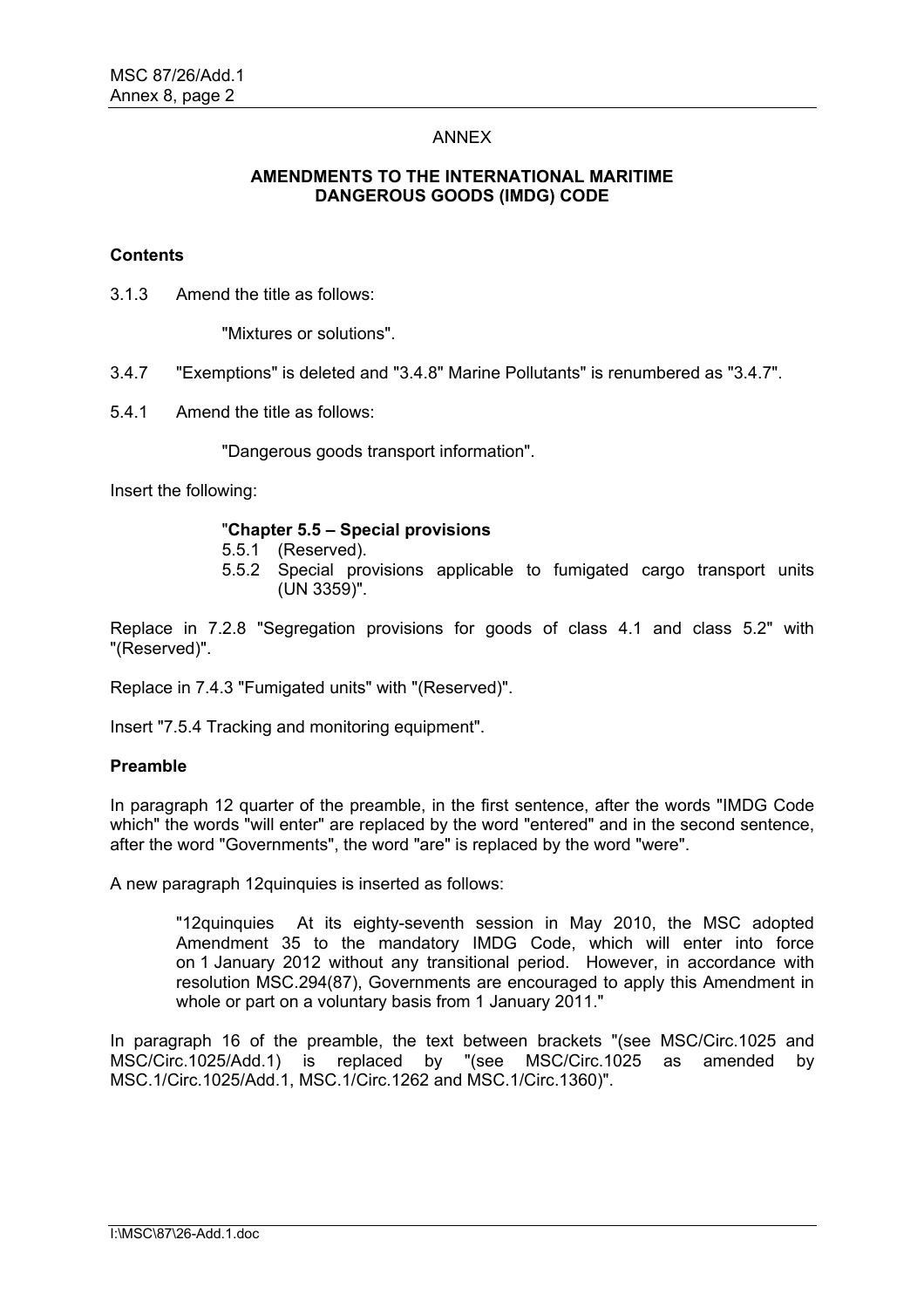## **PART 1 – GENERAL PROVISIONS, DEFINITIONS AND TRAINING**

## **Chapter 1.1 – General provisions**

1.1.3.1 In the last sentence, in the word "provision" add the letter "s", and in the word "lists" delete the second letter "s". Before "900" insert "349, 350, 351, 352, 353 and".

## **Chapter 1.2 – Definitions, units of measurements and abbreviations**

## **1.2.1 Definitions**

## *Approval*

*Multilateral approval* Delete the last sentence ("The term … "through or into" specifically excludes … that country").

*Pressure receptacle* Before "and bundles" insert ", metal hydride storage systems".

*Repaired IBC* In the second sentence, "manufacturer's specification" is replaced with "design type from the same manufacturer".

*Tank* At the end of the sentence, "substances of class 2" is replaced with "gases as defined in 2.2.1.1".

*Cargo transport unit* is replaced by the following:

"*Cargo transport unit* means a road transport tank or freight vehicle, a railway transport tank or freight wagon, a multimodal freight container or portable tank, or a MEGC;".

*Closed cargo transport unit* is replaced by the following:

"*Closed cargo transport unit*, with the exception of class 1, means a cargo transport unit which totally encloses the contents by permanent structures with complete and rigid surfaces. Cargo transport units with fabric sides or tops are not considered closed cargo transport units; for definition of class 1 *cargo transport unit* see 7.1.7.1.1."

*GHS* In the first sentence "second" is replaced with "third" and the reference "Rev.2" is replaced with "Rev.3".

*Liquids* After "(ADR)" insert ", as amended" and the footnote is deleted.

*Tank* Insert a hyphen between "tank" and "wagon" and between "tank" and "vehicle".

The following new definitions are inserted in alphabetical order:

"*Fuel cell* means an electrochemical device that converts the chemical energy of a fuel to electrical energy, heat and reaction products.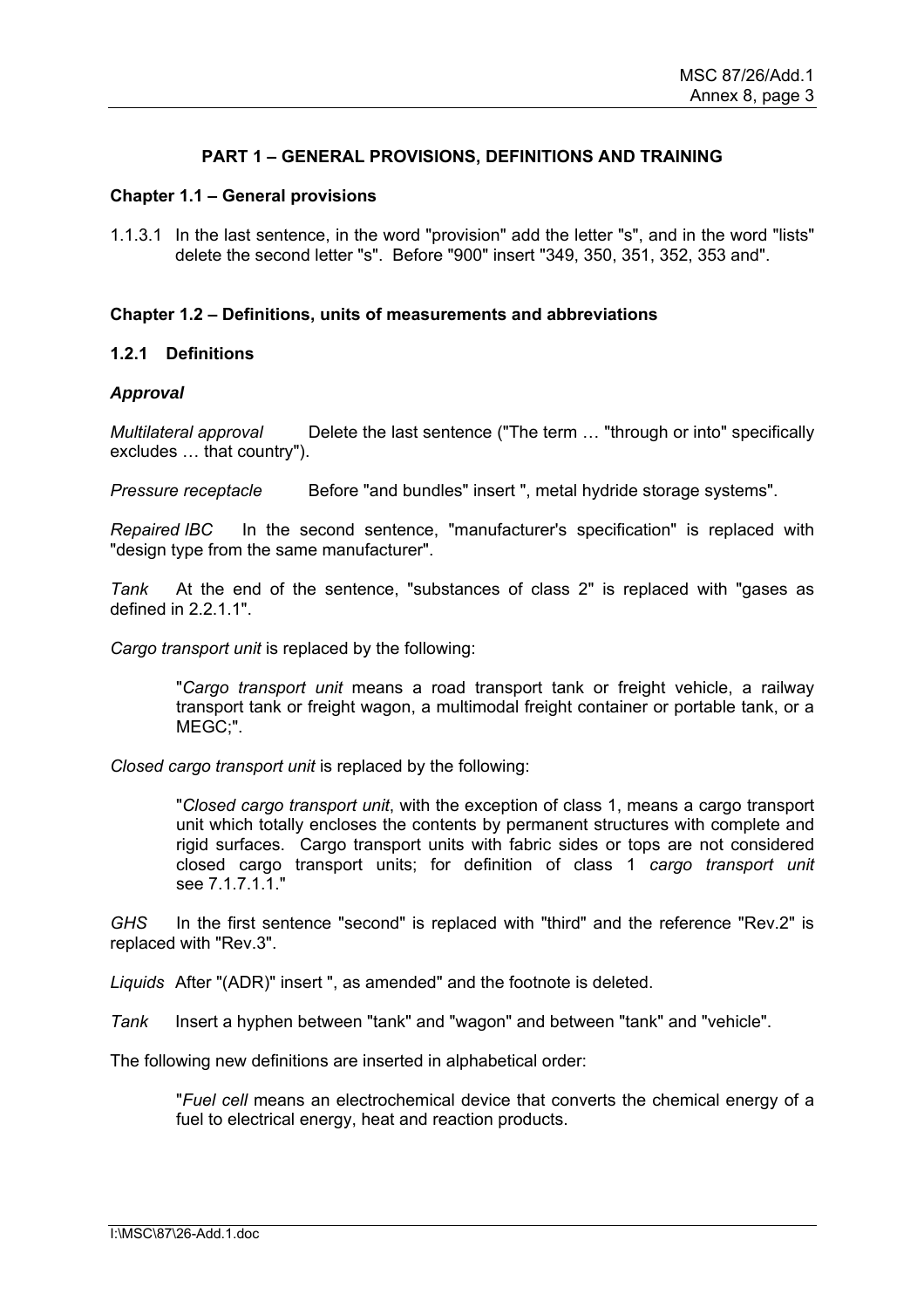*Fuel cell engine* means a device used to power equipment and which consists of a fuel cell and its fuel supply, whether integrated with or separate from the fuel cell, and includes all appurtenances necessary to fulfil its function.

*Manual of test and criteria* means the fifth revised edition of the United Nations publication entitled "*Recommendations on the Transport of Dangerous Goods, Manual of Tests and Criteria*" (ST/SG/AC.10/11/Rev.5).

*Metal hydride storage system* means a single complete hydrogen storage system, including a receptacle, metal hydride, pressure relief device, shut-off valve, service equipment and internal components used for the transport of hydrogen only.

*Open cryogenic receptacle* means a transportable thermally insulated receptacle for refrigerated liquefied gases maintained at atmospheric pressure by continuous venting of the refrigerated liquefied gas.

*Remanufactured large packaging* means a metal or rigid plastics large packaging that:

- (a) Is produced as a UN type from a non-UN type; or
- (b) Is converted from one UN design type to another UN design type. Remanufactured large packagings are subject to the same provisions of this Code that apply to new large packagings of the same type (see also design type definition in 6.6.5.1.2).

*Reused large packaging* means a large packaging to be refilled which has been examined and found free of defects affecting the ability to withstand the performance tests: the term includes those which are refilled with the same or similar compatible contents and are transported within distribution chains controlled by the consignor of the product.

*Through or into* means through or into the countries in which a consignment is transported but specifically excludes countries "over" which a consignment is carried by air, provided that there are no scheduled stops in those countries."

## **1.2.3 List of Abbreviations**

- BC Code "BC Code" is replaced with "IMSBC Code", and its definition is replaced with "International Maritime Solid Bulk Cargoes Code".
- ISO The address of ISO is replaced with "1, ch. de la Voie-Creuse, CH-1211 Geneva 20, Switzerland".

## **Chapter 1.3 – Training**

## **1.3.1 Training of shore-side personnel**

1.3.1.1 In the first sentence, replace "shall receive training" with "shall be trained" and a new second sentence is inserted as follows:

> "Employees shall be trained in accordance with the provisions of 1.3.1 before assuming responsibilities and shall only perform functions, for which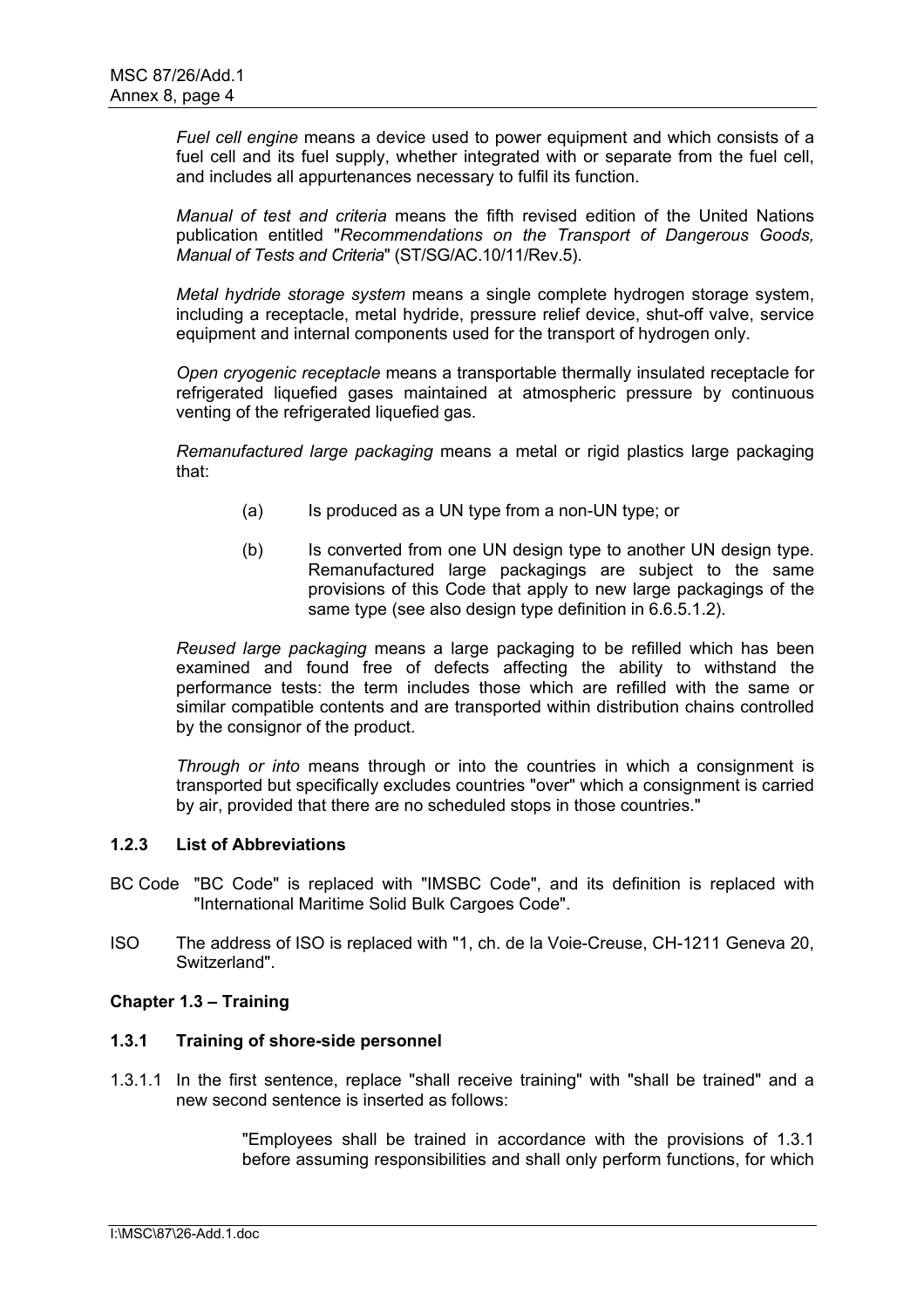required training has not yet been provided, under the direct supervision of a trained person.".

- 1.3.1.2 At the end of the introductory text, replace "shall receive the following training" with "shall be trained in the following".
- 1.3.1.2.1 Replace "shall receive training designed to provide familiarity" with "shall be trained in order to be familiar".
- 1.3.1.2.2 Replace "shall receive detailed training concerning" with "shall be trained in".
- 1.3.1.3 The existing paragraph is replaced by the following:
	- "1.3.1.3 Records of training received according to this chapter shall be kept by the employer and made available to the employee or competent authority, upon request. Records shall be kept by the employer for a period of time established by the competent authority.".
- 1.3.1.4 In the first sentence, replace "should receive training on" with "should be trained in".

## **Chapter 1.4 – Security provisions**

## **1.4.2 General provisions for shore-side personnel**

## **1.4.2.3 Security Training**

- 1.4.2.3.4 The existing paragraph is replaced by the following:
	- "1.4.2.3.4 Records of all security training received should be kept by the employer and made available to the employee or competent authority, upon request. Records should be kept by the employer for a period of time established by the competent authority.".

#### **1.4.3 Provisions for high consequence dangerous goods**

- 1.4.3.5 The existing paragraph is replaced by the following:
	- "1.4.3.5 For radioactive material, the provisions of this chapter are deemed to be complied with when the provisions of the Convention on Physical Protection of Nuclear Material<sup>1</sup> and the IAEA circular on The Physical Protection of Nuclear Material and Nuclear Facilities<sup>2</sup> are applied.".

 $\frac{1}{1}$ <sup>1</sup> IAEACIRC/274/Rev.1, IAEA, Vienna (1980).

IAEACIRC/225/Rev.4 (Corrected), IAEA, Vienna (1999). See also "Guidance and Considerations for the Implementation of INFCIRC/225/Rev.4, the Physical Protection of Nuclear Material and Nuclear Facilities, IAEA-TECDoc-967/Rev.1.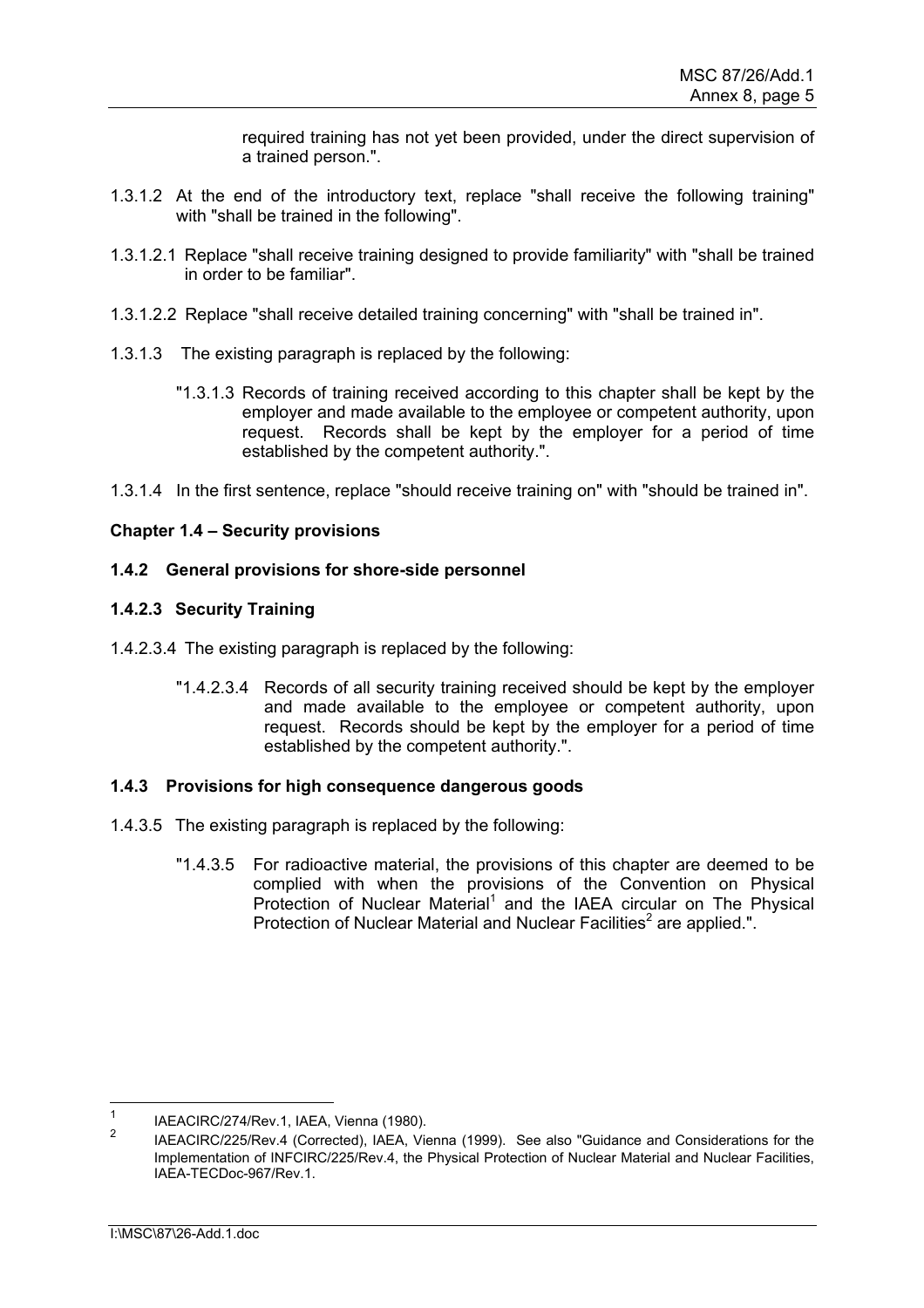## **Chapter 1.5 – General provisions concerning class 7**

### **1.5.1 Scope and application**

1.5.1.1 In the second sentence, replace "2005" with "2009" (twice). And the last sentence is replaced by the following:

> "Explanatory material can be found in "Advisory Material for the IAEA Regulations for the Safe Transport of Radioactive Material (2005 Edition)", Safety Standard Series No. TS-G-1.1 (Rev.1), IAEA, Vienna (2008)"

and the footnote is deleted.

1.5.1.2 The first sentence is replaced by the following:

"The objective of this Code is to establish provisions that shall be satisfied to ensure safety and to protect persons, property and the environment from the effects of radiation in the transport of radioactive material.".

- 1.5.1.3 In the third sentence, replace "that is characterized" with "that are characterized".
- 1.5.1.5.1 The first paragraph is replaced by the following:
	- "1.5.1.5.1 Excepted packages which may contain radioactive material in limited quantities, instruments, manufactured articles and empty packagings as specified in 2.7.2.4.1 shall be subject only to the following provisions of Parts 5 to 7:"

and subparagraph .1 is replaced by the following:

- .1 The applicable provisions specified in 5.1.2, 5.1.3.2, 5.1.4, 5.1.5.4, 5.2.1.5.2, 5.2.1.7, 7.1.14.1, 7.1.14.3 and 7.3.4.2;".
- 1.5.1.5.2 The existing paragraph is replaced by the following:
	- "1.5.1.5.2 Excepted packages shall be subject to the relevant provisions of all other parts of this Code.".

## **1.5.2 Radiation protection programme**

1.5.2.3 At the end of the second sentence, replace "and 1.5.2.4" with ", 1.5.2.4 and 7.2.9".

# **PART 2 – CLASSIFICATION**

#### **Chapter 2.0 – Introduction**

## **2.0.2 UN Numbers and Proper Shipping Names**

- 2.0.2.2 The existing first paragraph is replaced by the following:
	- "2.0.2.2 Dangerous goods commonly transported are listed in the Dangerous Goods List in chapter 3.2. Where an article or substance is specifically listed by name, it shall be identified in transport by the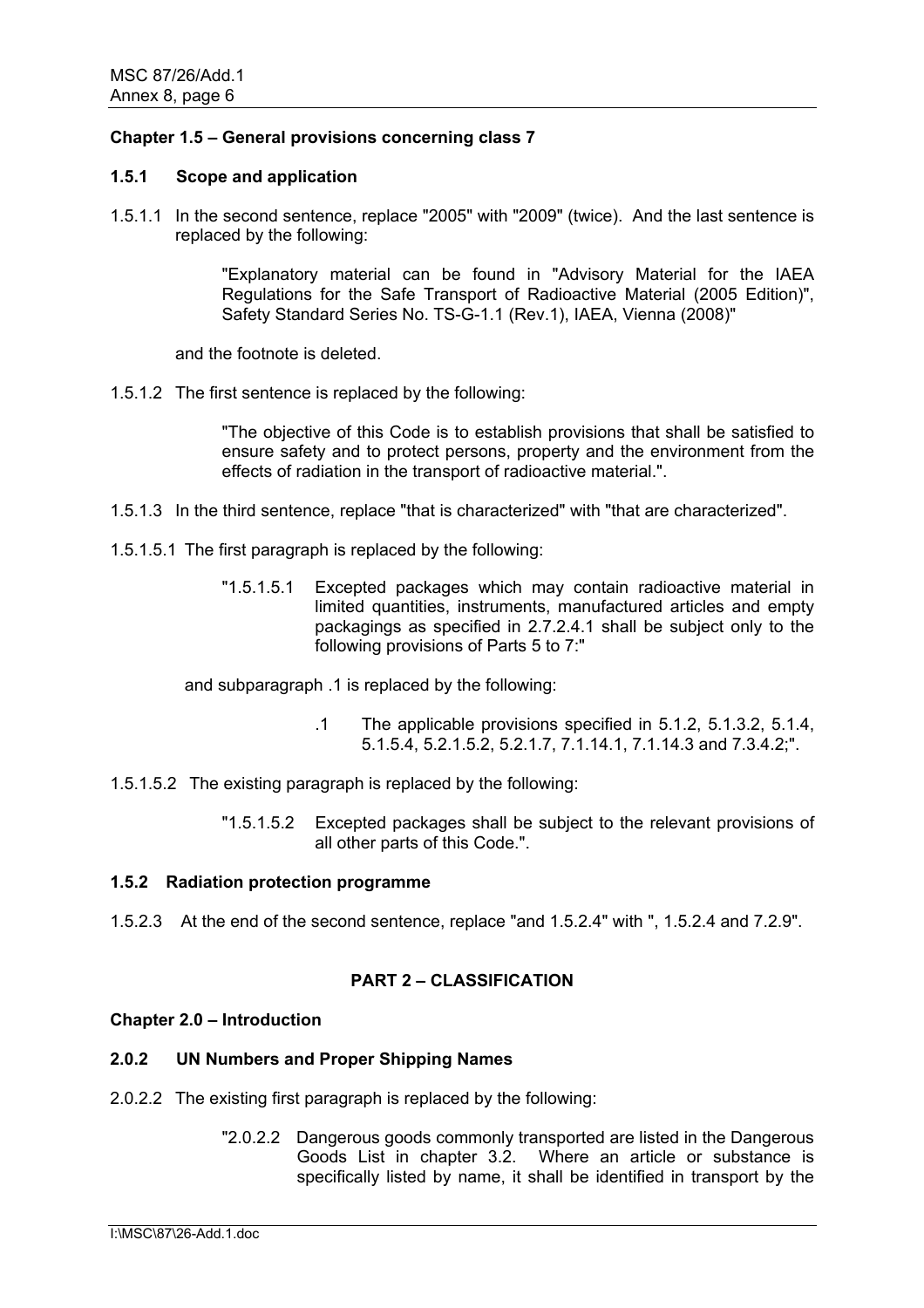proper shipping name in the Dangerous Goods List. Such substances may contain technical impurities (for example those deriving from the production process) or additives for stability or other purposes that do not affect their classification. However, a substance listed by name containing technical impurities or additives for stability or other purposes affecting its classification shall be considered a mixture or solution (see 2.0.2.5). For dangerous goods not specifically listed by name "generic" or "not otherwise specified" entries are provided (see 2.0.2.7) to identify the article or substance in transport.".

- 2.0.2.5 The existing paragraph is replaced by the following:
	- "2.0.2.5 A mixture or solution composed of a single predominant substance identified by name in the Dangerous Goods List and one or more substances not subject to the provisions of this Code and/or traces of one or more substances identified by name in the Dangerous Goods List, shall be assigned the UN number and proper shipping name of the predominant substance named in the Dangerous Goods List unless:
		- .1 The mixture or solution is identified by name in the Dangerous Goods List;
		- .2 The name and description of the substance named in the Dangerous Goods List specifically indicate that they apply only to the pure substance;
		- .3 The hazard class or division, subsidiary risk(s), packing group, or physical state of the mixture or solution is different from that of the substance named in the Dangerous Goods List; or
		- .4 The hazard characteristics and properties of the mixture or solution necessitate emergency response measures that are different from those required for the substance identified by name in the Dangerous Goods List.

In those other cases, except the one described in (.1), the mixture or solution shall be treated as a dangerous substance not specifically listed by name in the Dangerous Goods List.".

- 2.0.2.10 Add a new paragraph 2.0.2.10 with the following:
	- "2.0.2.10 A mixture or solution meeting the classification criteria of this Code that is not identified by name in the Dangerous Goods List and that is composed of two or more dangerous goods shall be assigned to an entry that has the proper shipping name, description, hazard class or division, subsidiary risk(s) and packing group that most precisely describe the mixture or solution.".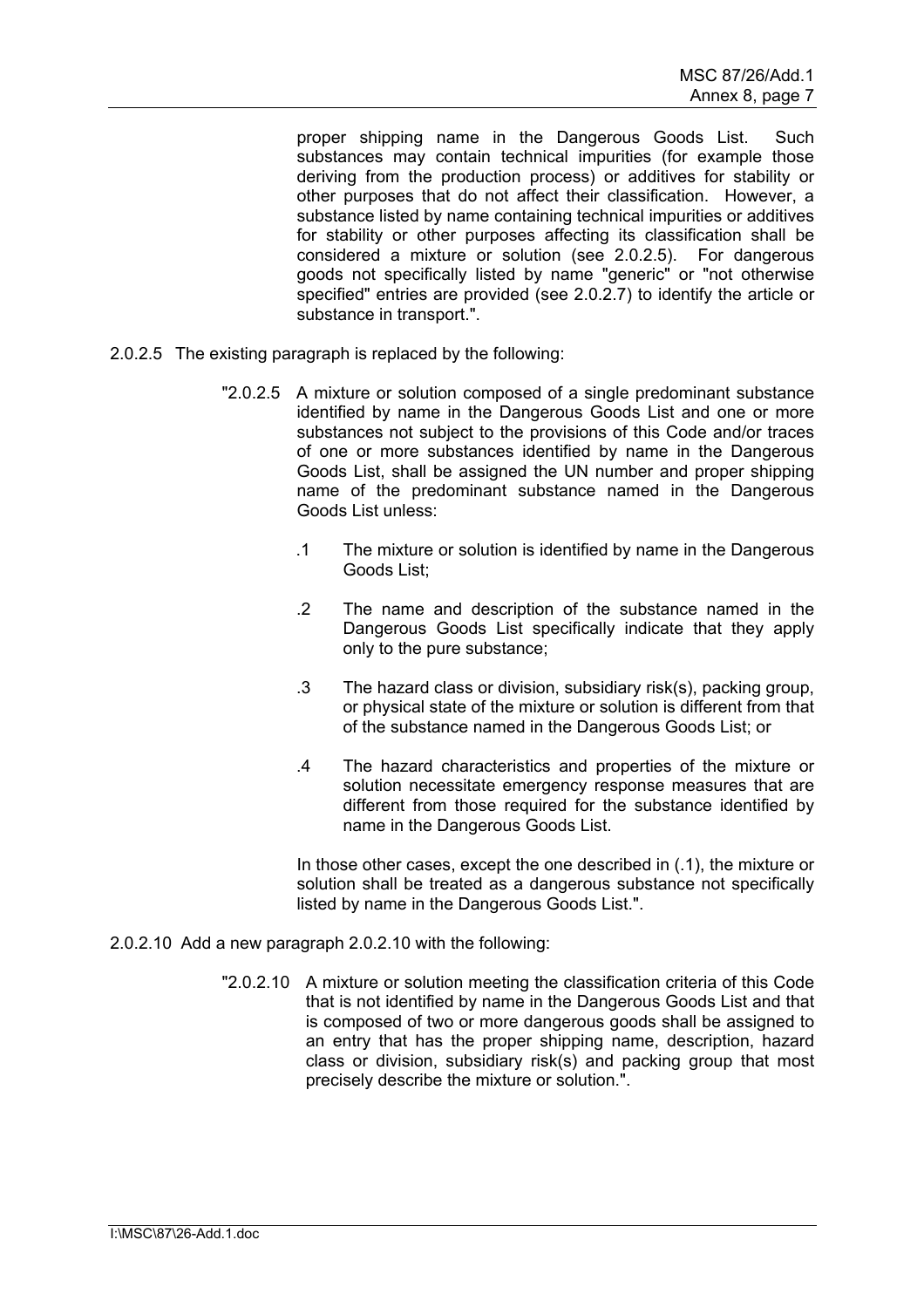## **2.0.3 Classification of substances, mixtures and solutions with multiple hazards (precedence of hazards characteristics)**

2.0.3.5 At the end of the paragraph, insert the following new sentence:

"For radioactive material in excepted packages, special provision 290 of chapter 3.3 applies.".

## **Chapter 2.1 – Explosives**

## **2.1.1.3 Definitions**

- 2.1.1.3 A new subparagraph .5 is added as follows:
	- ".5 *Phlegmatized* means that a substance (or "phlegmatizer") has been added to an explosive to enhance its safety in handling and transport. The phlegmatizer renders the explosive insensitive, or less sensitive, to the following actions: heat, shock, impact, percussion or friction. Typical phlegmatizing agents include, but are not limited to: wax, paper, water, polymers (such as chlorofluoropolymers), alcohol and oils (such as petroleum jelly and paraffin).".

## **2.1.2 Compatibility groups and classification codes**

2.1.2.2 Add the following new notes under the table:

"**NOTE 1:** Articles of compatibility groups D and E may be fitted or packed together with their own means of initiation provided that such means have at least two effective protective features designed to prevent an explosion in the event of accidental functioning of the means of initiation. Such articles and packages shall be assigned to compatibility groups D or E.

**NOTE 2:** Articles of compatibility groups D and E may be packed together with their own means of initiation, which do not have two effective protective features when, in the opinion of the competent authority of the country of origin, the accidental functioning of the means of initiation does not cause the explosion of an article under normal conditions of transport. Such packages shall be assigned to compatibility groups D or E.".

## **2.1.3 Classification Procedures**

#### **2.1.3.5.5 Default fireworks classification table\*\***

2.1.3.5.5 In **Note 1** replace "all pyrotechnic composition" with "all pyrotechnic substances" and the existing **Note 2** is replaced by the following:

> "**NOTE 2:** "Flash composition" in this table refers to pyrotechnic substances in powder form or as pyrotechnic units as presented in the fireworks, that are used to produce an aural effect, or used as a bursting charge or lifting charge, unless the time taken for the pressure rise is

<sup>[</sup>Footnote text is unchanged.]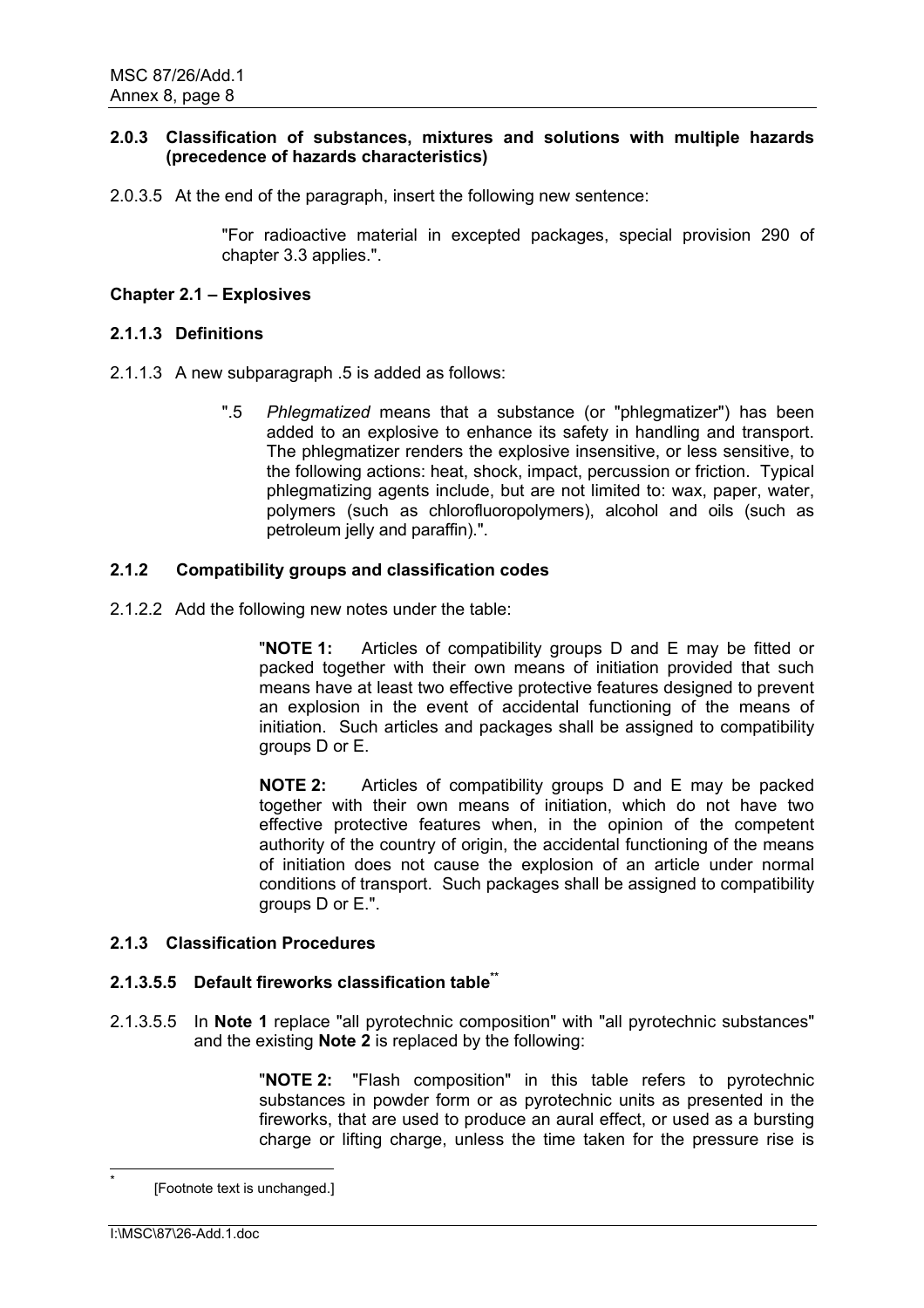demonstrated to be more than 8 ms for 0.5 g of pyrotechnic substance in the HSL Flash Composition Test in Appendix 7 of the United Nations Manual of Tests and Criteria.".

2.1.3.5.5 Within the **Default fireworks classification table**, replace "pyrotechnic composition" with "pyrotechnic substance" whenever it appears.

## **Chapter 2.2 – Class 2 Gases**

## **2.2.0 Introductory notes**

- 2.2.0 **Note 2** is deleted.
- 2.2.0 Delete the words "Note 1:" and in the title of 2.2.0 delete "s" in the word "notes".

#### **2.2.2 Class subdivisions**

2.2.2.2 In subparagraph .2, delete the second sentence ("The oxidizing ability … 10156-2:2005)"

and the following new note is added:

"**NOTE:** In 2.2.2.2.2, "gases which cause or contribute to the combustion of other material more than air does" means pure gases or gas mixtures with an oxidizing power greater than 23.5% as determined by a method specified in ISO 10156:1996 or 10156-2:2005.".

- 2.2.2.6 A new paragraph 2.2.2.6 is added as follows:
	- "2.2.2.6 Gases of class 2.2 are not subject to the provisions of this Code when contained in the following:
		- .1 Foodstuffs (except UN 1950), including carbonated beverages;
		- .2 Balls intended for use in sports;
		- .3 Tyres (except for air transport); or
		- .4 Light bulbs provided they are packaged so that the projectile effects of any rupture of the bulb will be contained within the package.".

## **2.2.3 Mixture of gases**

2.2.3.4 The reference "(see ISO 10156:1996 and ISO 10156-2:2055)" is replaced with "(see note in 2.2.2.2)".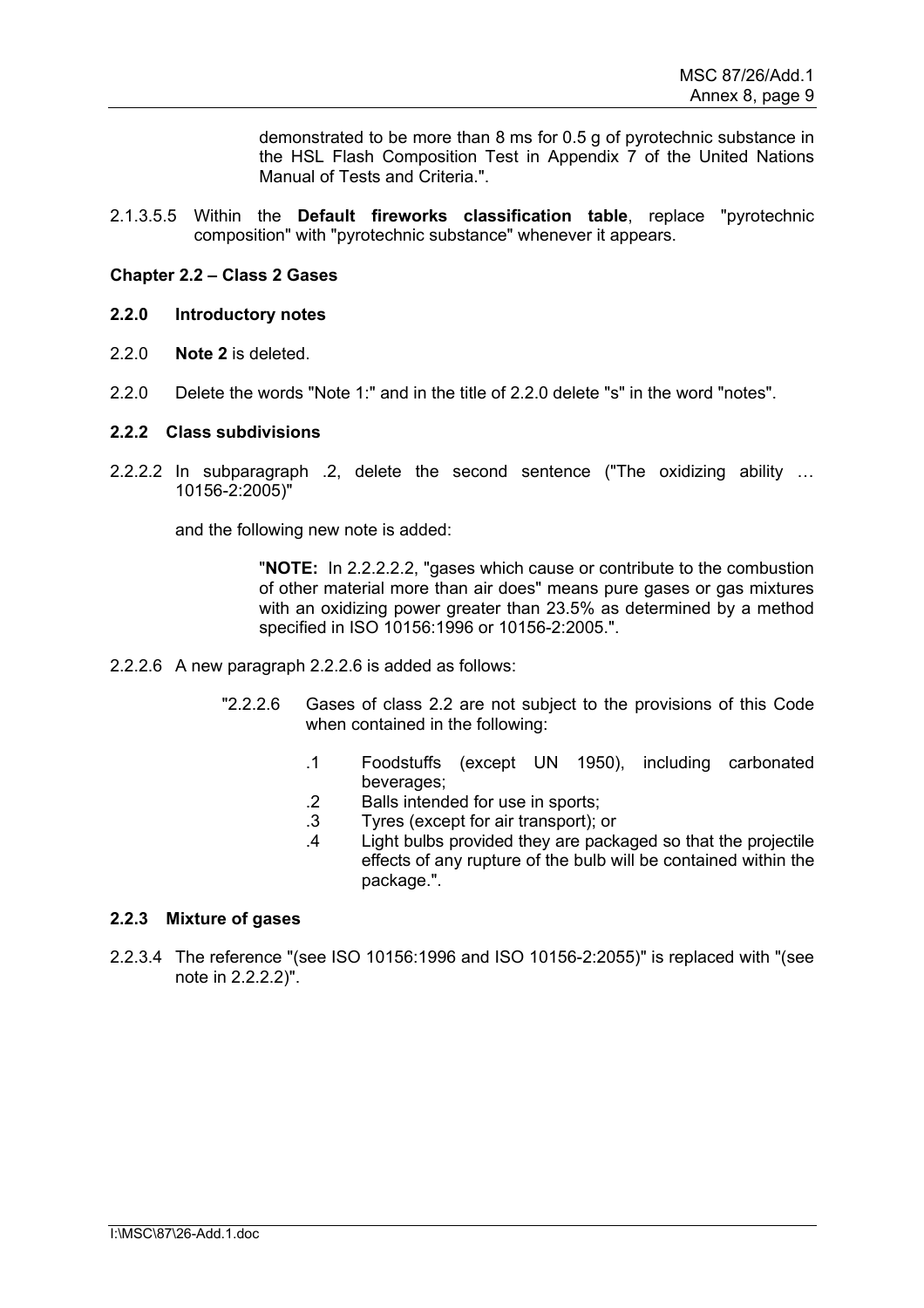## **Chapter 2.3 – Class 3 Flammable liquids**

#### **2.3.3 Determination of flash point**

2.3.3.6 The existing section is replaced by the following:

### "**2.3.3.6 Determination of flash point**

The following methods for determining the flash point of flammable liquids may be used:

International standards:

ISO 1516 ISO 1523 ISO 2719 ISO 13736 ISO 3679 ISO 3680

National standards:

*American Society for Testing Materials International, 100 Barr Harbor Drive, PO Box C700, West Conshohocken, Pennsylvania, USA 19428-2959:* 

ASTM D3828-07a, Standard Test Methods for Flash Point by Small Scale Closed Cup Tester

ASTM D56-05, Standard Test Method for Flash Point by Tag Closed Cup Tester

ASTM D3278-96(2004)e, Standard Test Methods for Flash Point of Liquids by Small Scale Closed-Cup Apparatus

ASTM D93-08, Standard Test Methods for Flash Point by Pensky-Martens Closed Cup Tester.

*Association française de normalisation, AFNOR, 11, rue de Pressensé, 93571 La Plaine Saint-Denis Cedex:* 

French Standard NF M 07 – 019

French Standards NF M 07 – 011/NF T 30 – 050/NF T 66 – 009

French Standard NF M 07 – 036

*Deutsches Institut für Normung, Burggrafenstr. 6, D-10787 Berlin:* 

Standard DIN 51755 (flash points below 65°C)

*State Committee of the Council of Ministers for Standardization, 113813, GSP, Moscow, M-49 Leninsky Prospect, 9:* 

GOST 12.1.044-84".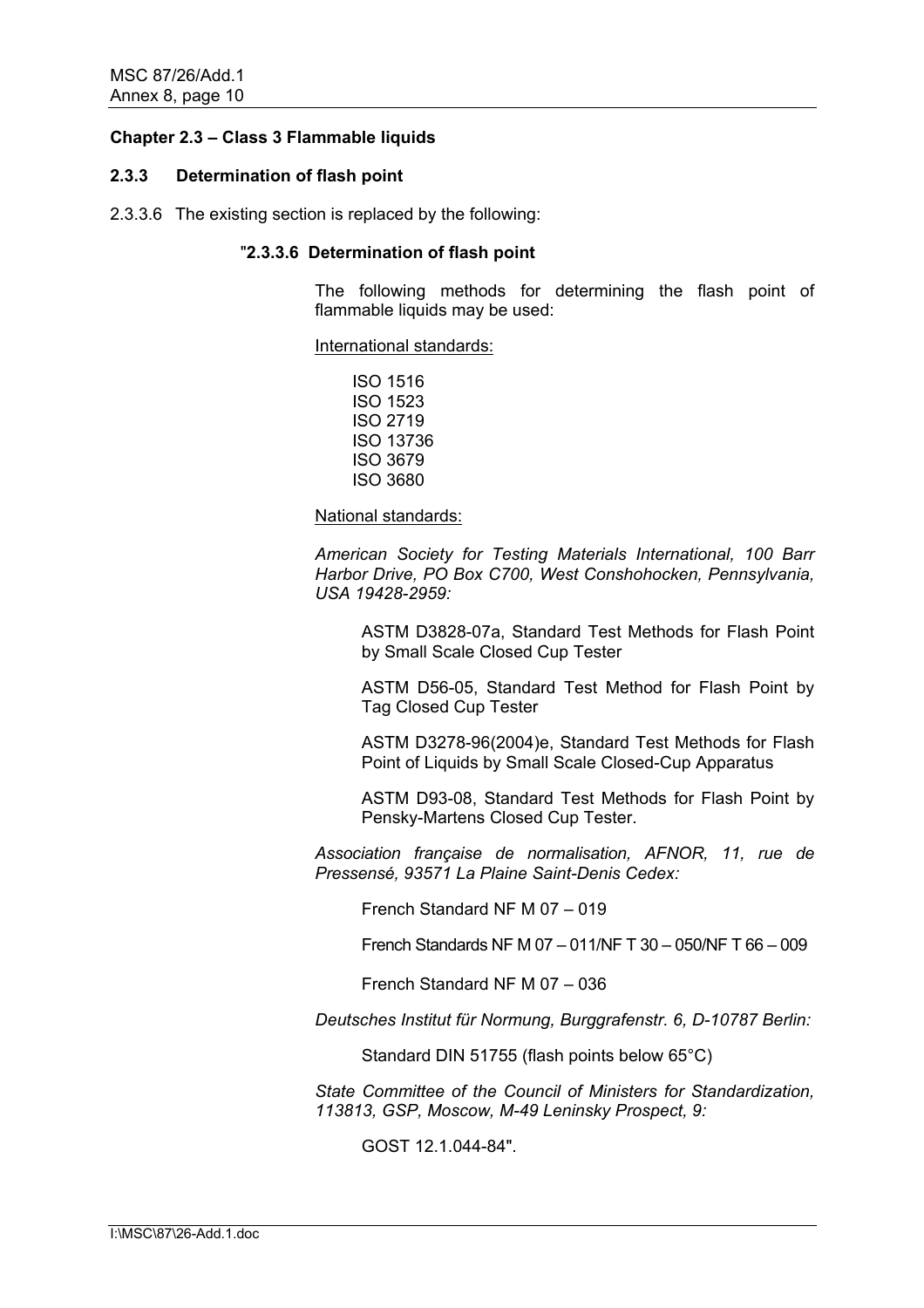### 2.3.4 Add a new section 2.3.4 with the following:

### "**2.3.4 Determination of initial boiling point**

The following methods for determining the initial boiling point of flammable liquids may be used:

International standards:

ISO 3924 ISO 4626 ISO 3405

National standards:

*American Society for Testing Materials International, 100 Barr Harbor Drive, PO Box C700, West Conshohocken, Pennsylvania, USA 19428-2959:* 

ASTM D86-07a, Standard Test Method for Distillation of Petroleum Products at Atmospheric Pressure

ASTM D1078-05, Standard Test Method for Distillation Range of Volatile Organic Liquids

#### Further acceptable methods:

Method A.2 as described in Part A of the Annex to Commission Regulation (EC) No.440/2008 $1$ .".

## **Chapter 2.4 – Class 4 Flammable solids; substances liable to spontaneous combustion; substances which, in contact with water, emit flammable gases**

#### **2.4.3 Class 4.2 – Substances liable to spontaneous combustion**

#### **2.4.3.1 Definitions and properties**

- 2.4.3.1.2 The existing paragraph is replaced with the following:
	- "2.4.3.1.2 Self-heating of a substance is a process where the gradual reaction of that substance with oxygen (in air) generates heat. If the rate of heat production exceeds the rate of heat loss, then the temperature of the substance will rise which, after an induction time, may lead to self-ignition and combustion.".

 $\frac{1}{1}$  Commission Regulation (EC) No 440/2008 of 30 May 2008 laying down test methods pursuant to Regulation (EC) No 1907/2006 of the European Parliament and of the Council on the Registration, Evaluation, Authorisation and Restriction of Chemicals (REACH) (Official Journal of the European Union, No. L 142 of 31.05.2008, p.1-739 and No. L 143 of 03.06.2008, p.55).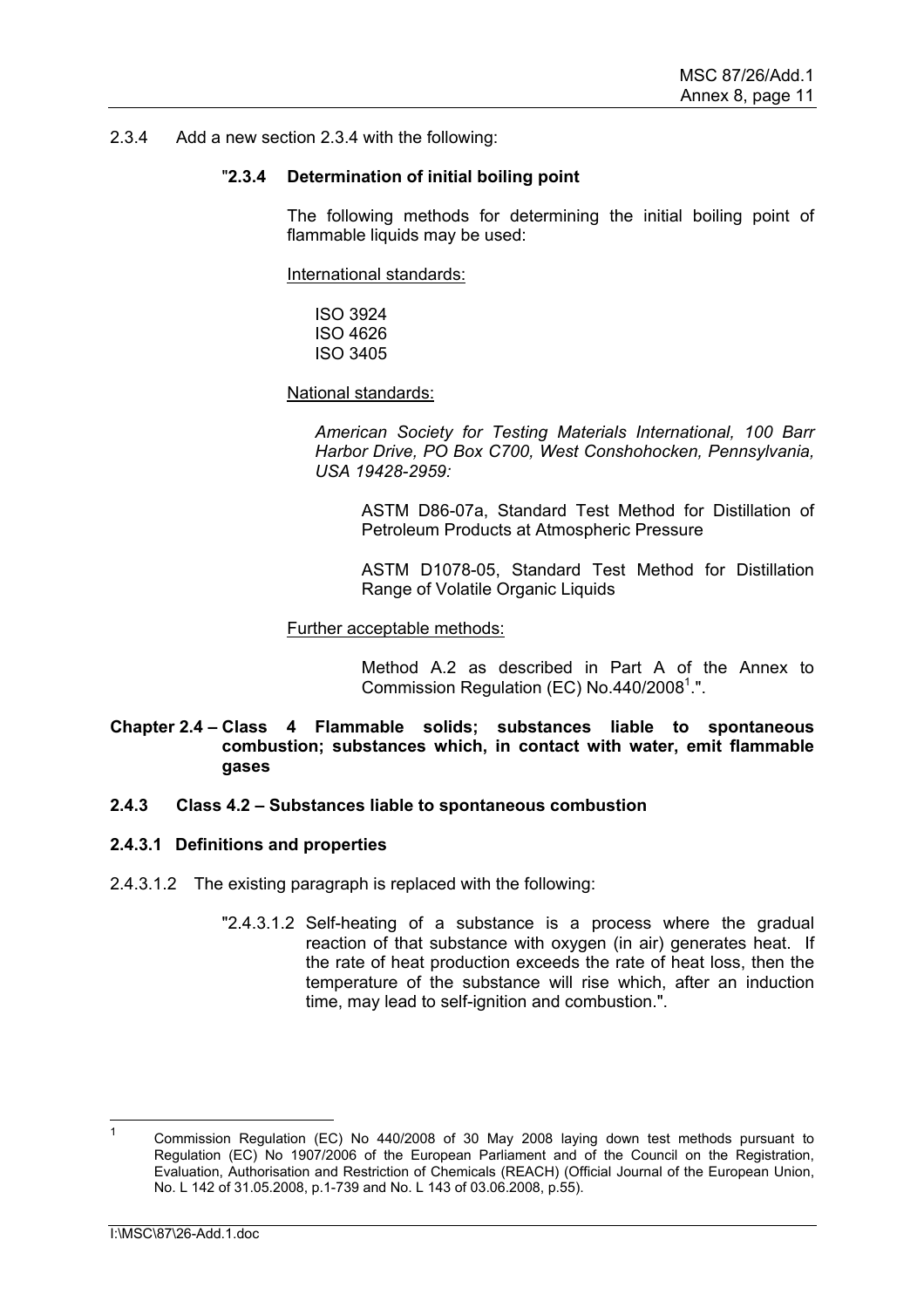## **Chapter 2.5 – Class 5 Oxidizing substances and organic peroxides**

## **2.5.3 Class 5.2 – Organic peroxides**

2.5.3.2.4 In the table, amend the entries listed below as follows:

| Organic peroxide                                                                                                                      |                                 | Column           | <b>Amendment</b>                                                        |  |  |  |
|---------------------------------------------------------------------------------------------------------------------------------------|---------------------------------|------------------|-------------------------------------------------------------------------|--|--|--|
| UN No.3105 tert-AMYLPEROXY-3.5.5-                                                                                                     | Subsidiary risks<br>Delete "3)" |                  |                                                                         |  |  |  |
| <b>TRIMETHYLHEXANOATE</b>                                                                                                             |                                 | and remarks      |                                                                         |  |  |  |
| UN No 3106 DI-(2-tert-<br>BUTYLPEROXYISOPROPYL)BENZENE(S)                                                                             |                                 | Organic peroxide | Amend to read "DI-(tert-<br><b>BUTYLPEROXYISOPROP</b><br>YL)BENZENE(S)" |  |  |  |
| $\overline{1}^{\text{st}}$ row)<br>UN No.3105 2,5-DIMETHYL-<br>$2,5-DI-(tert-$<br>BUTYLPEROXY)HEXANE<br>(Concentration $> 52 - 100$ ) |                                 | <b>Delete</b>    |                                                                         |  |  |  |

and amend the index accordingly.

Insert the following new entries:

| <b>Numbers</b><br>(generic<br>entry) | Organic peroxide                                     | (3)             | (4)       | (5) | (6) | (7) | (8)             | (9) | (10) | (11 |
|--------------------------------------|------------------------------------------------------|-----------------|-----------|-----|-----|-----|-----------------|-----|------|-----|
| 3103                                 | 2,5-DIMETHYL-2,5-DI-<br>(tert-<br>BUTYLPEROXY)HEXANE | $> 90 -$<br>100 |           |     |     |     | OP <sub>5</sub> |     |      |     |
| 3105                                 | 2,5-DIMETHYL-2,5-DI-<br>(tert-<br>BUTYLPEROXY)HEXANE | $> 52 -$<br>90  | $\geq 10$ |     |     |     | OP <sub>7</sub> |     |      |     |

and amend the index accordingly.

## **Chapter 2.6 – Toxic and infectious substances**

#### **2.6.0 Introductory notes**

**NOTE 2:** In the paragraph, before "an infectious" insert the words "a toxic or".

#### 2.6.2 **Class 6.1 – Toxic substances**

2.6.2.2.4.2 At the end of the NOTE, the reference "2.8.2.2" should be replaced with "2.8.2.3". And move the note to 2.6.2.2.4.1.

## **2.6.3 Class 6.2 – Infectious substances**

- 2.6.3.1.5 The existing paragraph is deleted and "(reserved)" is added.
- 2.6.3.6.2 Amend to read: "Animal material affected by pathogens of category A or which would be assigned to category A in cultures only, shall be assigned to UN 2814 or UN 2900 as appropriate. Animal material affected by pathogens of category B other than those which would be assigned to category A if they were in cultures shall be assigned to UN 3373".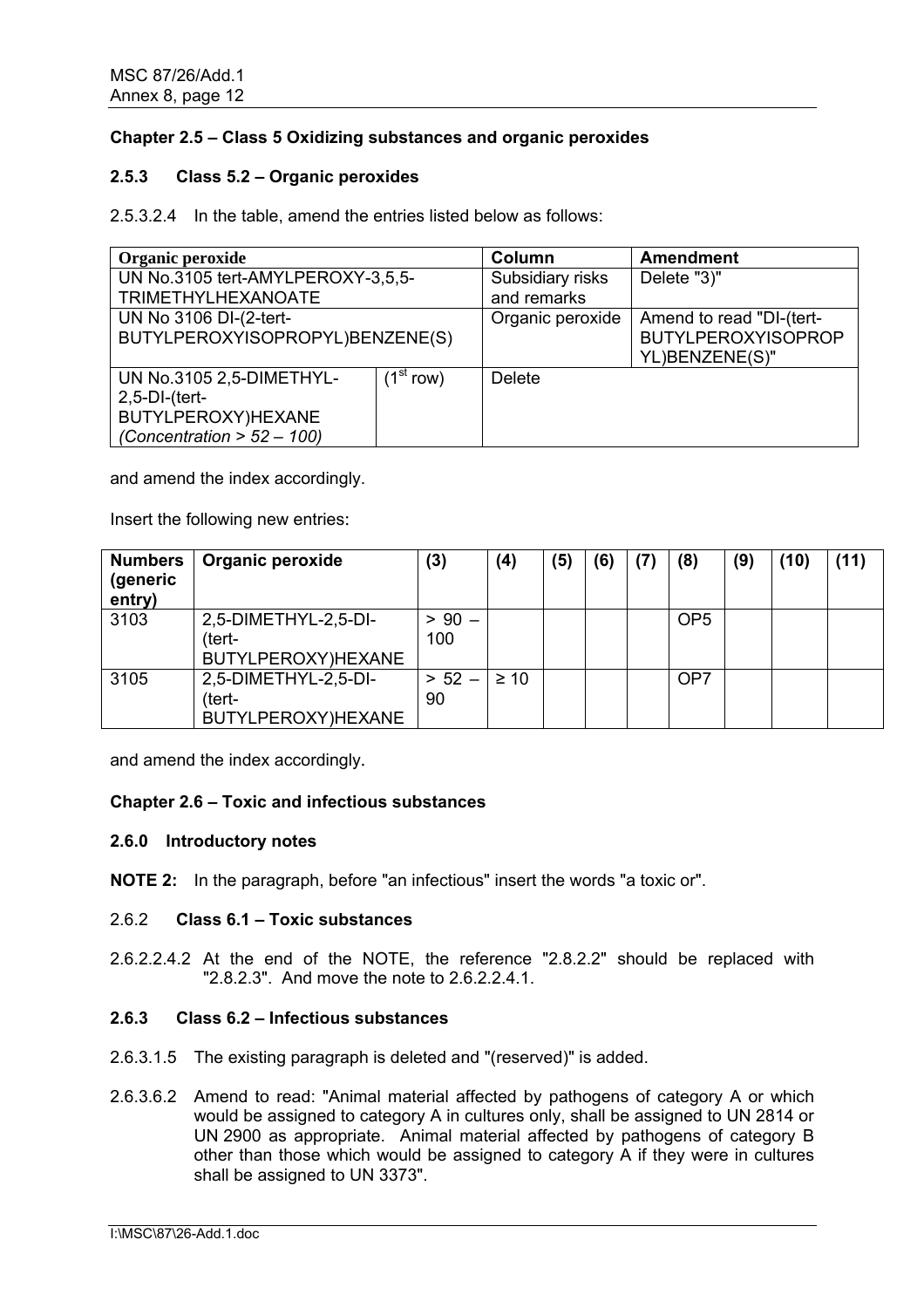## **Chapter 2.7 – Radioactive material**

#### **2.7.1.3 Definitions or specific terms**

*Fissile material* The paragraph before subparagraphs .1 and .2 is replaced with the following:

> "*Fissile nuclides* means uranium-233, uranium-235, plutonium-239 and plutonium-241. Fissile material means a material containing any of the fissile nuclides. Excluded from the definition of fissile material are:"

## **2.7.2 Classification**

#### **2.7.2.2 Determination of activity level**

2.7.2.2.1 In the table, under "Krypton (36)", add the following new entry:

" Kr-79  $4 \times 10^{0}$  $2 \times 10^{0}$  $1 \times 10^3$   $1 \times 10^5$ "

#### **2.7.2.3 Determination of other material characteristics**

#### **2.7.2.3.1** *Low specific activity (LSA) material*

- 2.7.2.3.1.2.1 In subparagraph (ii) replace "providing they" with "that".
- 2.7.2.3.1.2.1 In subparagraphs (iii) and (iv) replace "excluding material classified as fissile according to 2.7.2.3.5" with "excluding fissile material not excepted under 2.7.2.3.5".
- 2.7.2.3.1.2.3 At the beginning and after "excluding powders," insert "meeting the requirements of 2.7.2.3.1.3,".
- 2.7.2.3.3.2.1 Replace ", or" with "and".
- 2.7.2.3.4.1 In the second sentence after "package", insert ", taking into account the provisions of 6.4.8.14,".

#### **2.7.2.3.5** *Fissile material*

The introductory sentence is replaced with the following:

"Packages containing fissile material shall be classified under the relevant entry of Table 2.7.2.1.1, the description of which includes the words "FISSILE" or "fissile-excepted". Classification as "fissile-excepted" is allowed only if one of the conditions (a) to (d) of this paragraph is met. Only one type of exception is allowed per consignment (see also 6.4.7.2).".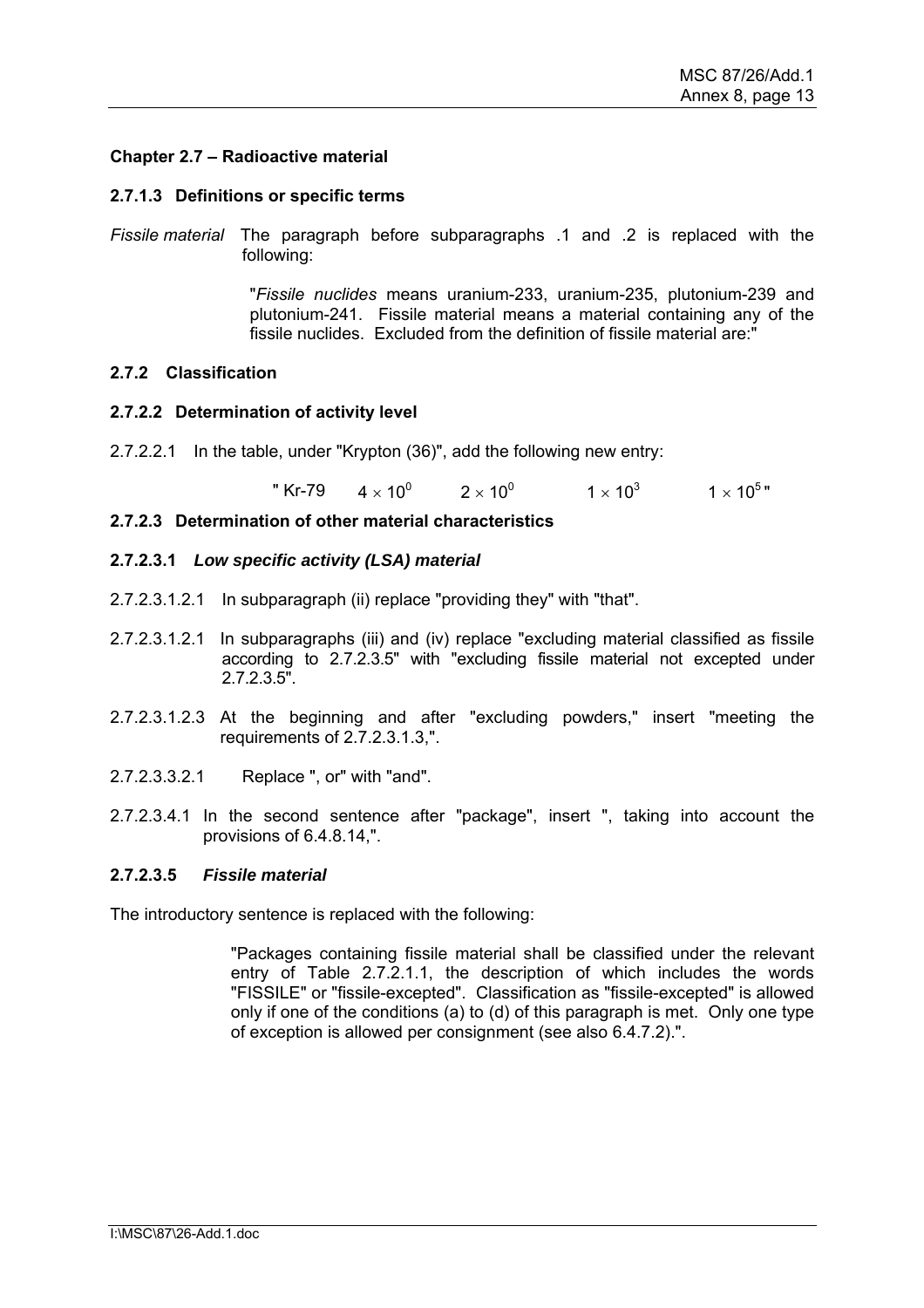### 2.7.2.3.5.1 Replace by the following:

 ".1 A mass limit per consignment, provided that the smallest external dimension of each package is not less than 10 cm, such that:

 $\frac{\text{mass of uranium} - 235(g)}{\text{mass of other fissile material (g)}} < 1$ Y X

> where X and Y are the mass limits defined in Table 2.7.2.3.5, provided that either:

- (i) each individual package contains not more than 15 g of fissile nuclides; for unpackaged material, this quantity limitation shall apply to the consignment being carried in or on the conveyance; or
- (ii) the fissile material is a homogeneous hydrogenous solution or mixture where the ratio of fissile nuclides to hydrogen is less than 5% by mass; or
- (iii) there are not more than 5 g of fissile nuclides in any 10 litre volume of material.

 Beryllium shall not be present in quantities exceeding 1% of the applicable consignment mass limits provided in Table 2.7.2.3.5 except where the concentration of beryllium in the material does not exceed 1 gram beryllium in any 1000 grams.

 Deuterium shall also not be present in quantities exceeding 1% of the applicable consignment mass limits provided in Table 2.7.2.3.5 except where deuterium occurs up to natural concentration in hydrogen.".

- 2.7.2.3.5.2 Replace "fissile material is" with "fissile nuclides are".
- 2.7.2.3.5.4 The paragraph is replaced by the following:
	- ".4 Plutonium containing not more than 20% of fissile nuclides by mass up to a maximum of 1 kg of plutonium per consignment. Shipments under this exception shall be under exclusive use.".

## **2.7.2.4.1** *Classification as excepted package*

- 2.7.2.4.1.1.2 At the end of the sentence add "as specified in Table 2.7.2.4.1.2".
- 2.7.2.4.1.1.4 At the end of the sentence add "as specified in Table 2.7.2.4.1.2".
- 2.7.2.4.1.3 In the first sentence of the first paragraph replace "provided that" with "only if".
- 2.7.2.4.1.4 In the first sentence of the first paragraph, replace "Radioactive material with an activity not exceeding the limit" with "Radioactive material in forms other than as specified in 2.7.2.4.1.3 and with an activity not exceeding the limits".
- 2.7.2.4.1.5 In the first sentence, delete "with an activity not exceeding the limit specified in column 4 of Table 2.7.2.4.1.2" and replace "provided that" with "only if".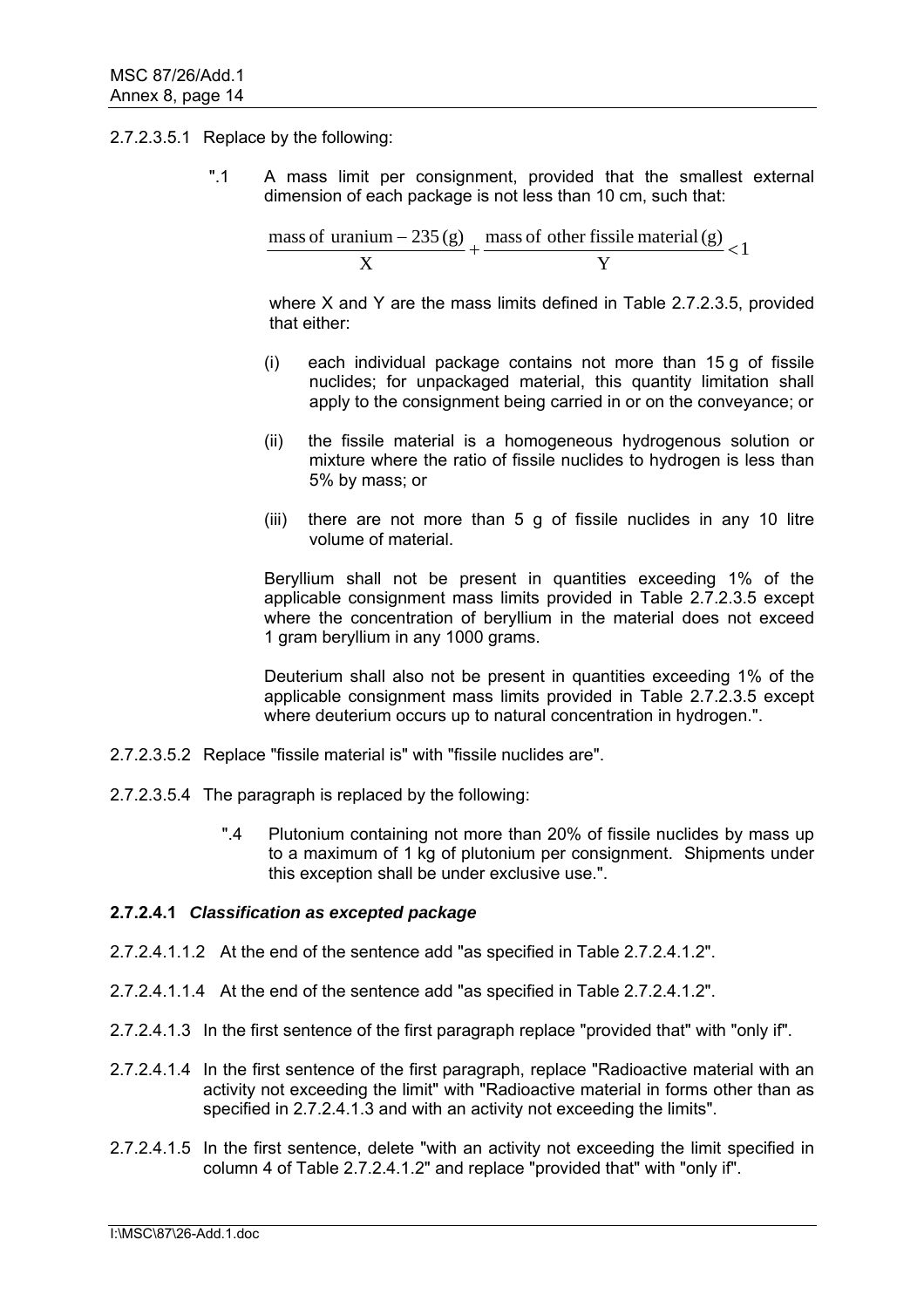2.7.2.4.1.6 At the end, replace "provided that" with "only if".

## **2.7.2.4.2** *Classification as Low specific activity (LSA) material*

2.7.2.4.2 Replace "if the conditions of 2.7.2.3.1 and 4.1.9.2 are met" with "if the definition of LSA in 2.7.1.3 and the conditions of 2.7.2.3.1, 4.1.9.2 and 7.1.14.2 are met".

### **2.7.2.4.3** *Classification as Surface contaminated object (SCO)*

2.7.2.4.3 Replace "if the conditions of 2.7.2.3.2.1 and 4.1.9.2 are met" with "if the definition of SCO in 2.7.1.3 and the conditions of 2.7.2.3.2, 4.1.9.2 and 7.1.14.2 are met".

## **Chapter 2.8 – Corrosive substances**

#### **2.8.2 Assignments to packing groups**

2.8.2.4 At the end of the paragraph, replace "OECD Guideline 404**\*** ." with "OECD Test Guideline  $404^1$  or  $435^2$ . A substance which is determined not to be corrosive in accordance with OECD Test Guideline  $430<sup>3</sup>$  or  $431<sup>4</sup>$  may be considered not to be corrosive to skin for the purposes of this Code without further testing." And the footnote "\* " is deleted.

### **Chapter 2.9 – Miscellaneous dangerous goods substances and articles (Class 9) and environmentally hazardous substances**

#### **2.9.1 Definitions**

2.9.1.2 The existing paragraph is deleted.

#### **2.9.2 Assignment to class 9**

- 2.9.2.1 Subparagraphs .3 and .4 are deleted.
- 2.9.2.2 Insert a new paragraph 2.9.2.2 with the following:
	- "2.9.2.2 The substances and articles of Class 9 are subdivided as follows:

## **Substances which, on inhalation as fine dust, may endanger health**

| 2212 | BLUE ASBESTOS (crocidolite) or                         |
|------|--------------------------------------------------------|
| 2212 | BROWN ASBESTOS (amosite, mysorite)                     |
| 2590 | WHITE ASBESTOS (chrysotile, actinolite, anthophyllite, |
|      | tremolite)                                             |

 $\overline{1}$ 1 OECD Guideline for the testing of chemicals No. 404 "Acute Dermal Irritation/Corrosion" 2002.

<sup>2</sup> OECD Guideline for the testing of chemicals No. 435 "In Vitro Membrane Barrier Test Method for Skin Corrosion" 2006.

<sup>3</sup> OECD Guideline for the testing of chemicals No. 430 "In Vitro Skin Corrosion: Transcutaneous Electrical Resistance Test (TER)" 2004.

<sup>4</sup> OECD Guideline for the testing of chemicals No. 431 "In Vitro Skin Corrosion: Human Skin Model Test" 2004.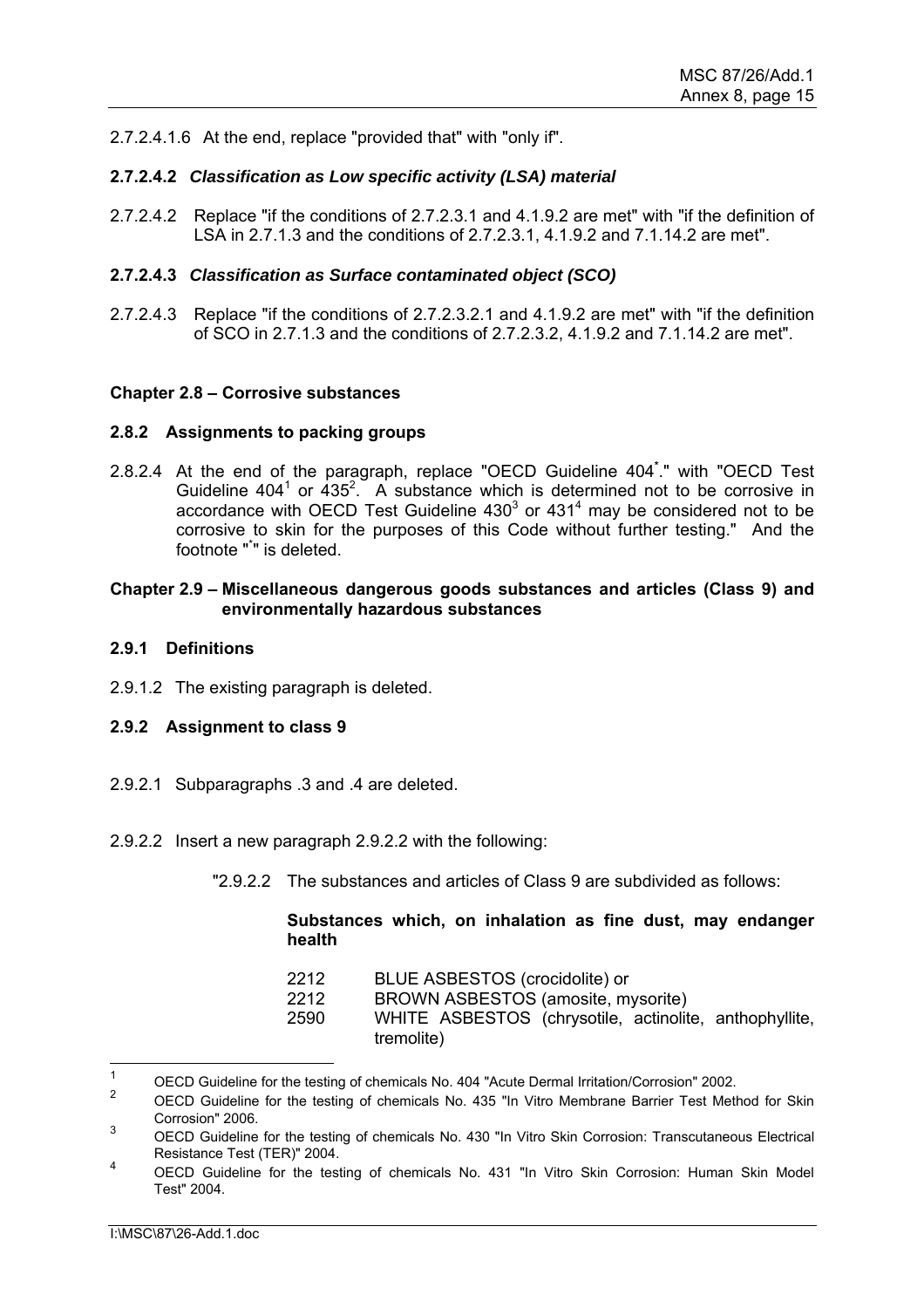#### **Substances evolving flammable vapour**

- 2211 POLYMERIC BEADS, EXPANDABLE, evolving flammable vapour
- 3314 PLASTICS MOULDING COMPOUND in dough, sheet or extruded rope form evolving flammable vapour

#### **Lithium batteries**

- 3090 LITHIUM METAL BATTERIES (including lithium alloy batteries)
- 3091 LITHIUM METAL BATTERIES CONTAINED IN EQUIPMENT (including lithium alloy batteries) or
- 3091 LITHIUM METAL BATTERIES PACKED WITH EQUIPMENT (including lithium alloy batteries)
- 3480 LITHIUM ION BATTERIES (including lithium ion polymer batteries)
- 3481 LITHIUM ION BATTERIES CONTAINED IN EQUIPMENT (including lithium ion polymer batteries) or
- 3481 LITHIUM ION BATTERIES PACKED WITH EQUIPMENT (including lithium ion polymer batteries)

### **Life-saving appliances**

- 2990 LIFE-SAVING APPLIANCES, SELF-INFLATING
- 3072 LIFE-SAVING APPLIANCES NOT SELF-INFLATING containing dangerous goods as equipment
- 3268 AIR BAG INFLATORS or
- 3268 AIR BAG MODULES or
- 3268 SEAT-BELT PRETENSIONERS

#### **Substances and articles which, in the event of fire, may form dioxins**

This group of substances includes:

2315 POLYCHLORINATED BIPHENYLS, LIQUID 3432 POLYCHLORINATED BIPHENYLS, SOLID 3151 POLYHALOGENATED BIPHENYLS, LIQUID or 3151 POLYHALOGENATED TERPHENYLS, LIQUID 3152 POLYHALOGENATED BIPHENYLS, SOLID or 3152 POLYHALOGENATED TERPHENYLS, SOLID

Examples of articles are transformers, condensers and apparatus containing those substances.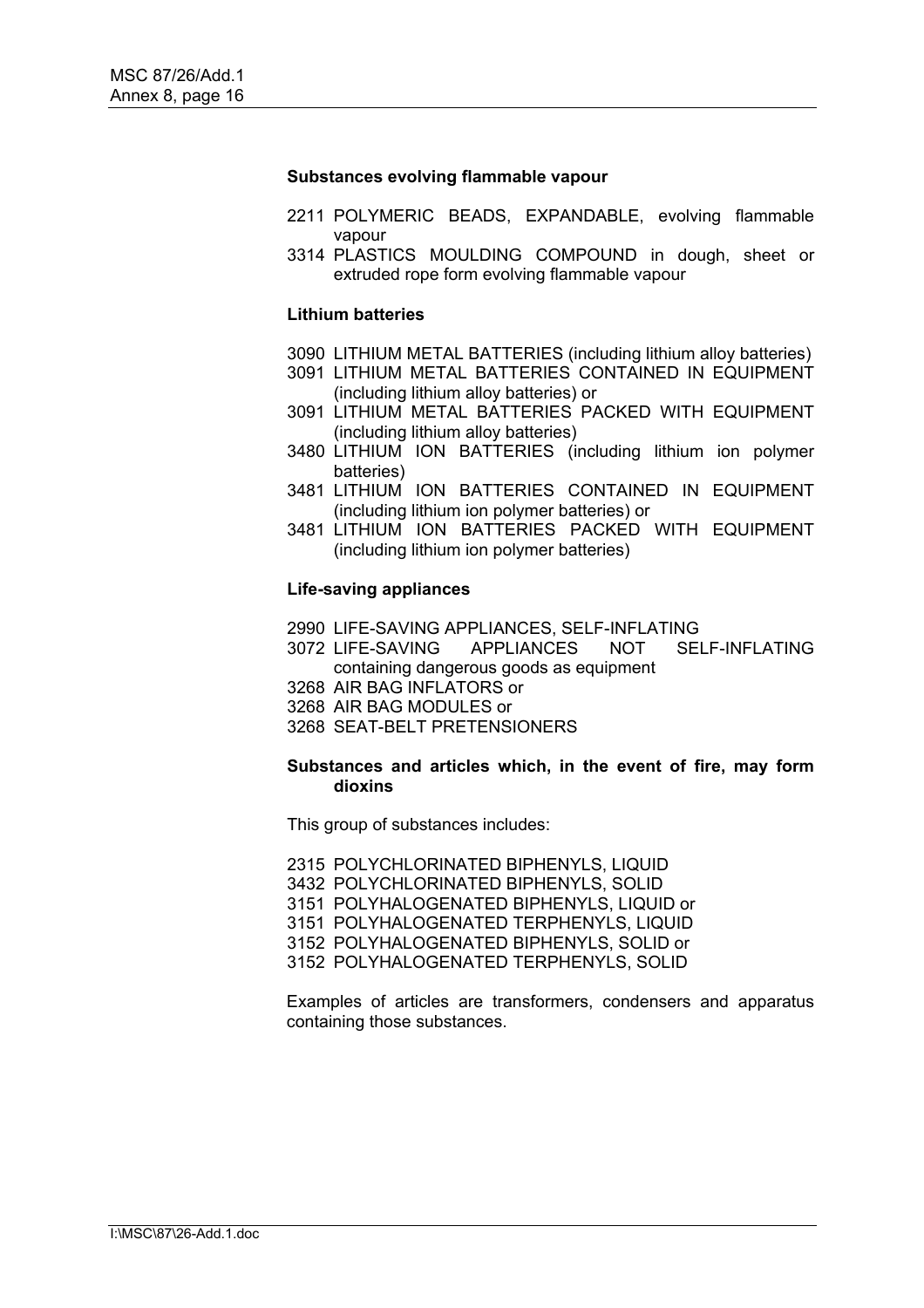### **Substances transported or offered for transport at elevated temperatures**

- 3257 ELEVATED TEMPERATURE LIQUID, N.O.S., at or above 100°C and below its flashpoint (including molten metal, molten salts, etc.)
- 3258 ELEVATED TEMPERATURE SOLID, N.O.S., at or above 240°C

#### **Environmentally hazardous substances**

- 3077 ENVIRONMENTALLY HAZARDOUS SUBSTANCE, SOLID,  $N \cap S$
- 3082 ENVIRONMENTALLY HAZARDOUS SUBSTANCE, LIQUID,  $N O.S.$

These entries are used for substances and mixtures which are dangerous to the aquatic environment that do not meet the classification criteria of any other class or another substance within Class 9. These entries may also be used for wastes not otherwise subject to the provisions of this Code but which are covered under the Basel Convention on the Control of Transboundary Movements of Hazardous Wastes and their Disposal and for substances designated to be environmentally hazardous substances by the competent authority of the country of origin, transit or destination which do not meet the criteria for an environmentally hazardous substance according to the provisions of this Code or for any other hazard Class. The criteria for substances which are hazardous to the aquatic environment are given in section 2.9.3.

## **Genetically modified micro-organisms (GMMOs) and genetically modified organisms (GMOs)**

3245 GENETICALLY MODIFIED MICRO-ORGANISMS or 3245 GENETICALLY MODIFIED ORGANISMS

GMMOs and GMOs which do not meet the definition of toxic substances (see 2.6.2) or infectious substances (see 2.6.3) shall be assigned to UN 3245.

GMMOs or GMOs are not subject to the provisions of this Code when authorized for use by the competent authorities of the countries of origin, transit and destination.

Genetically modified live animals shall be transported under terms and conditions of the competent authorities of the countries of origin and destination.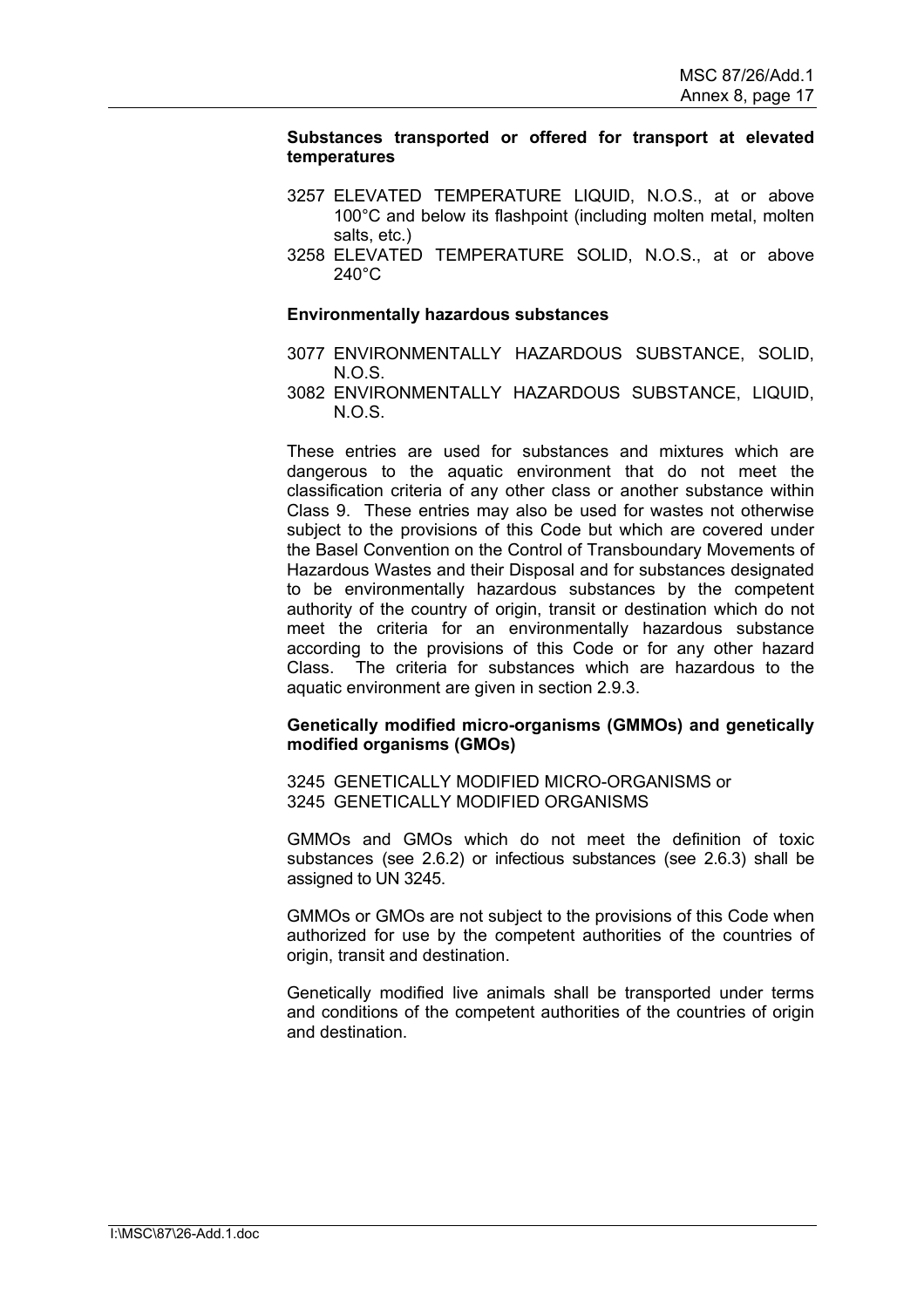**Other substances or articles presenting a danger during transport, but not meeting the definitions of another class**:

1841 ACETALDEHYDE AMMONIA 1845 CARBON DIOXIDE, SOLID (DRY ICE) 1931 ZINC DITHIONITE (ZINC HYDROSULPHITE) 1941 DIBROMODIFLUOROMETHANE 1990 BENZALDEHYDE 2071 AMMONIUM NITRATE BASED FERTILISER 2216 FISH MEAL (FISH SCRAP), STABILIZED 2807 MAGNETIZED MATERIAL 2969 CASTOR BEANS or 2969 CASTOR MEAL or 2969 CASTOR POMACE or 2969 CASTOR FLAKE 3166 ENGINE, INTERNAL COMBUSTION or 3166 VEHICLE, FLAMMABLE GAS POWERED or 3166 VEHICLE, FLAMMABLE LIQUID POWERED or 3166 ENGINE, FUEL CELL, FLAMMABLE GAS POWERED or 3166 ENGINE, FUEL CELL, FLAMMABLE LIQUID POWERED or 3166 VEHICLE, FUEL CELL, FLAMMABLE GAS POWERED or 3166 VEHICLE, FUEL CELL, FLAMMABLE LIQUID POWERED 3171 BATTERY-POWERED VEHICLE or 3171 BATTERY-POWERED EQUIPMENT 3316 CHEMICAL KIT or 3316 FIRST AID KIT 3334 AVIATION REGULATED LIQUID, N.O.S.<sup>\*</sup> 3335 AVIATION REGULATED SOLID, N.O.S. 3359 FUMIGATED CARGO TRANSPORT UNIT 3363 DANGEROUS GOODS IN MACHINERY or 3363 DANGEROUS GOODS IN APPARATUS 3496 BATTERIES, NICKEL-METAL HYDRIDE".

# **2.9.3 Environmentally hazardous substances (aquatic environment)**

## **2.9.3.1 General definitions**

2.9.3.1.1 The definition of "Substance" is replaced by the following:

"Substance means chemical elements and their compounds in the natural state or obtained by any production process, including any additive necessary to preserve the stability of the product and any impurities deriving from the process used, but excluding any solvent which may be separated without affecting the stability of the substance or changing its composition".

## **2.9.3.2 Definitions and data requirements**

2.9.3.2.2 In the second sentence, before the word "freshwater", insert the words "it has been agreed that".

 $\overline{a}$ 

<sup>×</sup>  Not subject to the provisions of this Code but may be subject to provisions governing the transport of dangerous goods by other modes (see also special provision 960).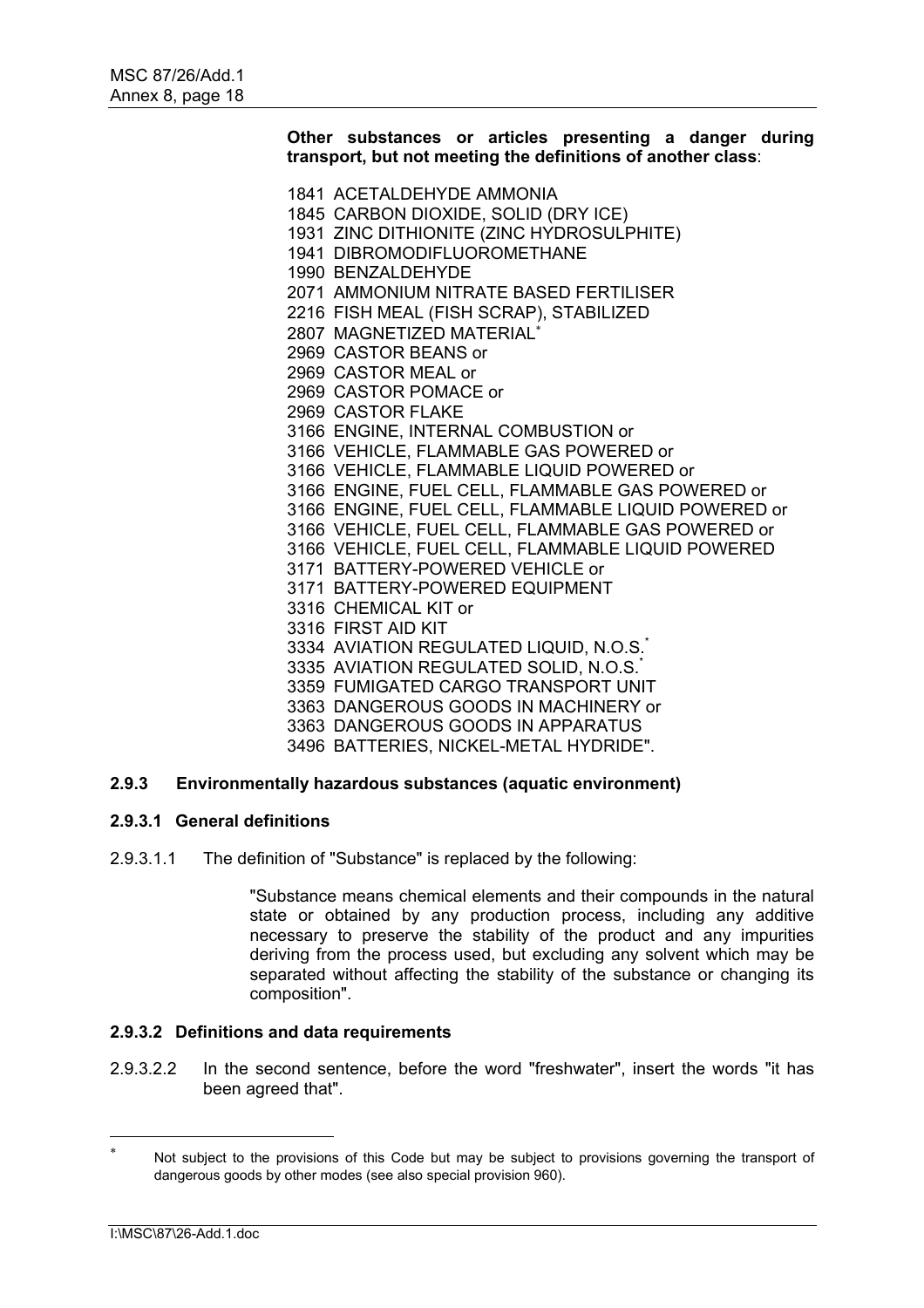2.9.3.2.3 Replace second and third sentence with the following:

"These species are considered as surrogate for all aquatic organisms and data on other species such as Lemna, may also be considered if the test methodology is suitable".

- 2.9.3.2.5 In the third sentence, delete the word "aquatic".
- 2.9.3.2.5 The fourth sentence is replaced by the following:

"These are fresh water tests and thus the use of the results from OECD Test Guideline 306, which is more suitable for marine environments, has also been included".

#### **2.9.3.4 Mixtures classification categories and criteria**

2.9.3.4.3.2 In the first paragraph, the last sentence is replaced by the following:

"When chronic (long term) toxicity data (NOEC) are also available, they shall be used as well".

- 2.9.3.4.4.1 In the first sentence, replace the words "this data" with "these data".
- 2.9.3.4.5.1 In the first sentence, the words "classification of its ingredients" are replaced with "concentrations of its classified ingredients".
- 2.9.3.4.5.2 The first sentence is replaced with the following:

"Mixtures may be made of a combination of both ingredients that are classified (as Acute 1 and/or Chronic 1, 2) and those for which adequate test data are available."

 and in the second sentence replace "toxicity data is available" with "toxicity data are available".

- 2.9.3.4.6.1.1 In the last sentence, the words "and it is not necessary therefore to undergo the further classification procedure" are replaced with "; therefore, it is not necessary to pursue the classification procedure further".
- 2.9.3.4.6.4.1 The first sentence is replaced with the following:

"Category acute 1 ingredients with toxicities well below 1 mg/*l* may influence the toxicity of the mixture and are given increased weight in applying the summation method."

and the second sentence is replaced by the following:

"When a mixture contains ingredients classified as acute 1 or chronic 1, the tiered approach described in 2.9.3.4.6.2 and 2.9.3.4.6.3 shall be applied using a weighted sum by multiplying the concentrations of acute 1 ingredients by a factor, instead of merely adding up the percentages".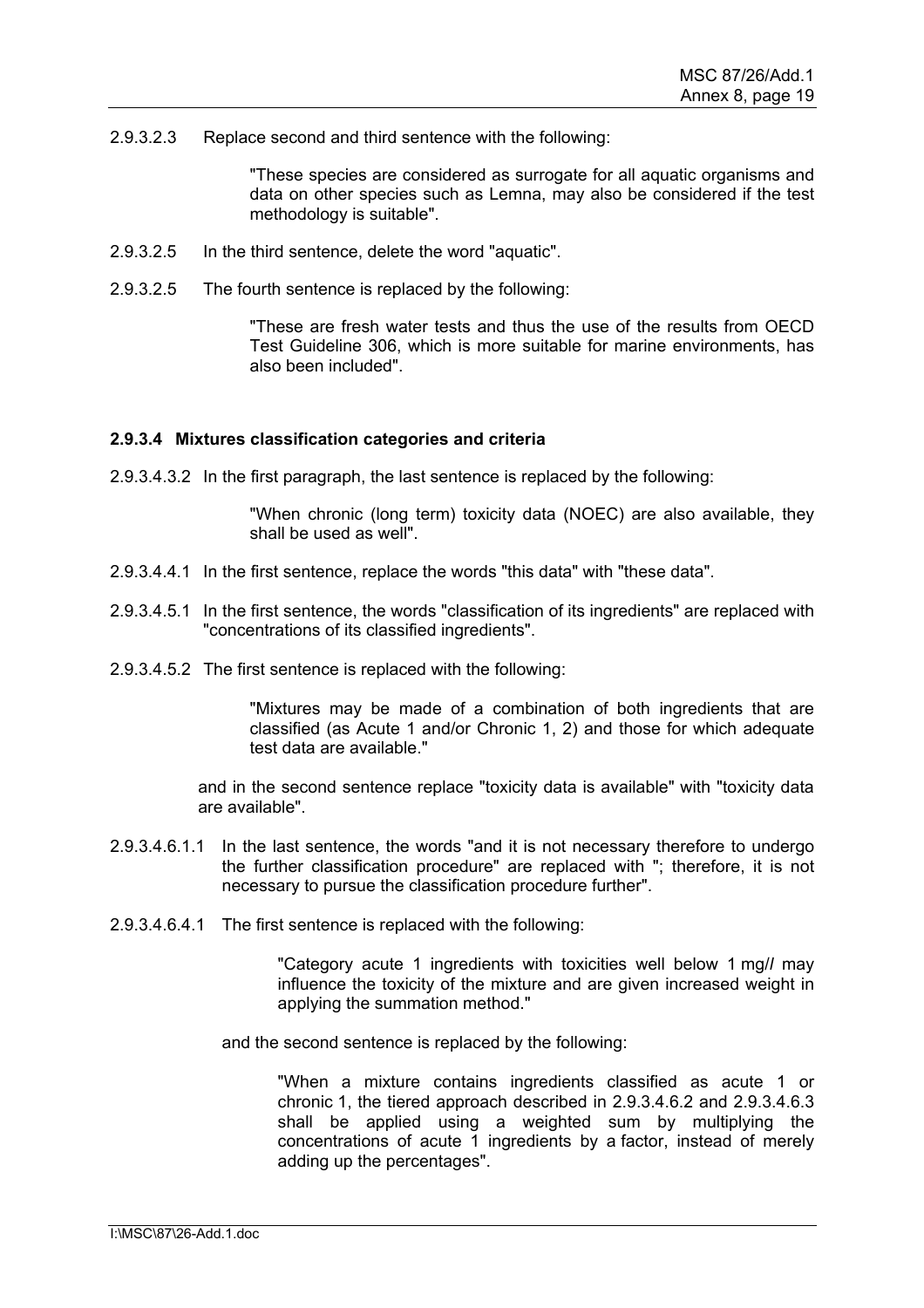# **PART 3 – DANGEROUS GOODS LIST, SPECIAL PROVISIONS AND EXEMPTIONS**

## **Chapter 3.1 – General**

## **3.1.2 Proper Shipping Names**

3.1.2 Delete **Note 2** and renumber **Note 3** as **Note 2**.

### **3.1.2.8 Generic or "not otherwise specified" (N.O.S.) entries**

- 3.1.2.8.1 In the first sentence after "special provision 274" insert "or 318".
- 3.1.2.8.1.1 In the first sentence after "recognized chemical", insert "or biological name,".

## **3.1.3 Mixtures and solutions containing one dangerous substance**

3.1.3 The existing section "3.1.3" and the title are replaced with the following:

## "**3.1.3 Mixtures or solutions**

**NOTE:** Where a substance is specifically listed by name in the Dangerous Goods List, it shall be identified in transport by the proper shipping name in the Dangerous Goods List. Such substances may contain technical impurities (for example those deriving from the production process) or additives for stability or other purposes that do not affect its classification. However, a substance listed by name containing technical impurities or additives for stability or other purposes affecting its classification shall be considered a mixture or solution (see 2.0.2.2 and 2.0.2.5).

- 3.1.3.1 A mixture or solution is not subject to the provisions of this Code if the characteristics, properties, form or physical state of the mixture or solution are such that it does not meet the criteria, including human experience criteria, for inclusion in any class.
- 3.1.3.2 A mixture or solution composed of a single predominant substance identified by name in the Dangerous Goods List and one or more substances not subject to the provisions of this Code and/or traces of one or more substances identified by name in the Dangerous Goods List, shall be assigned the UN number and proper shipping name of the predominant substance named in the Dangerous Goods List unless:
	- .1 The mixture or solution is identified by name in the Dangerous Goods List;
	- .2 The name and description of the substance named in the Dangerous Goods List specifically indicate that they apply only to the pure substance;
	- .3 The hazard class or division, subsidiary risk(s), packing group, or physical state of the mixture or solution is different from that of the substance named in the Dangerous Goods List; or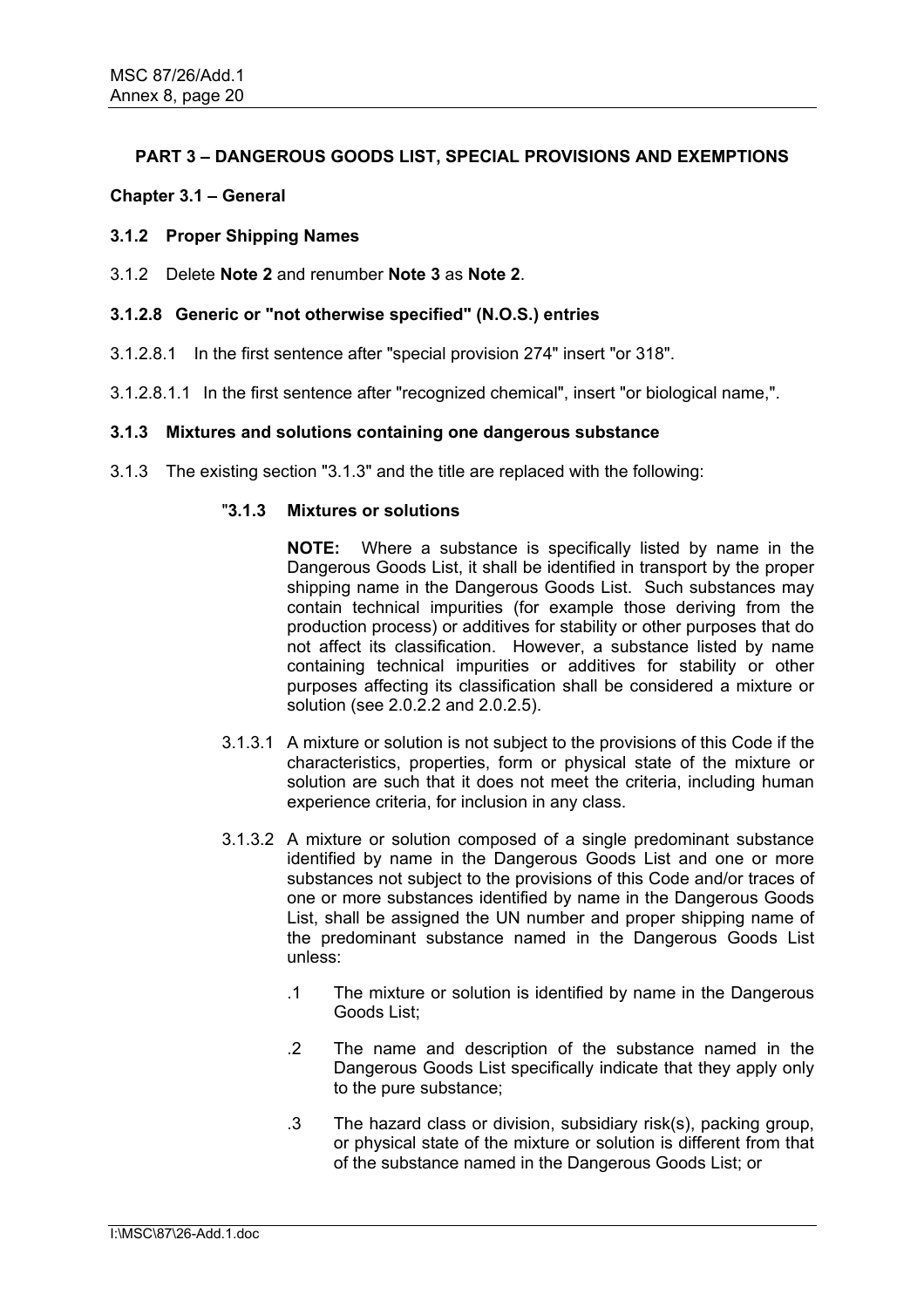- .4 The hazard characteristics and properties of the mixture or solution necessitate emergency response measures that are different from those required for the substance identified by name in the Dangerous Goods List.
- 3.1.3.3 Qualifying words such as "MIXTURE" or "SOLUTION", as appropriate, shall be added as part of the proper shipping name, for example, "ACETONE SOLUTION". In addition, the concentration of the mixture or solution may also be indicated after the basic description of the mixture or solution, for example, "ACETONE 75% SOLUTION".
- 3.1.3.4 A mixture or solution meeting the classification criteria of this Code that is not identified by name in the Dangerous Goods List and that is composed of two or more dangerous goods shall be assigned to an entry that has the proper shipping name, description, hazard class or division, subsidiary risk(s) and packing group that most precisely describe the mixture or solution.".

## **3.1.4 Segregation groups**

3.1.4.4 The segregation groups are amended as follows:

## **8 Hypochlorites**

Add the following entries:

UN 3485 Calcium hypochlorite, dry, corrosive or calcium hypochlorite mixture, dry, corrosive with more than 39% available chlorine (8.8% available oxygen)

UN 3486 Calcium hypochlorite mixture, dry, corrosive with more than 10% but not more than 39% available chlorine

UN 3487 Calcium hypochlorite, hydrated, corrosive or calcium hypochlorite, hydrated mixture, corrosive, with not less than 5.5% but not more than 16% water

#### **18 Alkalis**

Add the following entry:

UN 3484 Hydrazine aqueous solution, flammable, with more than 37% hydrazine, by mass

## **Chapter 3.2 – Dangerous Goods List**

For UN Nos. 0323, 0366, 0441, 0445, 0455, 0456, 0460 and 0500, add "347" in column (6).

For UN Nos. 1002 and 1956, delete "292" in column (6).

For UN Nos. 1092, 1098, 1135, 1143, 1163, 1182, 1185, 1238, 1239, 1244, 1251, 1510, 1541, 1580, 1595, 1605, 1647, 1670, 1695, 1752, 1809, 1810, 1834, 1838, 1892, 1994, 2232, 2334, 2337, 2382, 2407, 2474, 2477, 2480, 2481, 2482, 2483, 2484, 2485, 2486, 2487, 2488, 2521, 2605, 2606, 2644, 2646, 2668, 3023, 3079 and 3246 add "354" in column (6).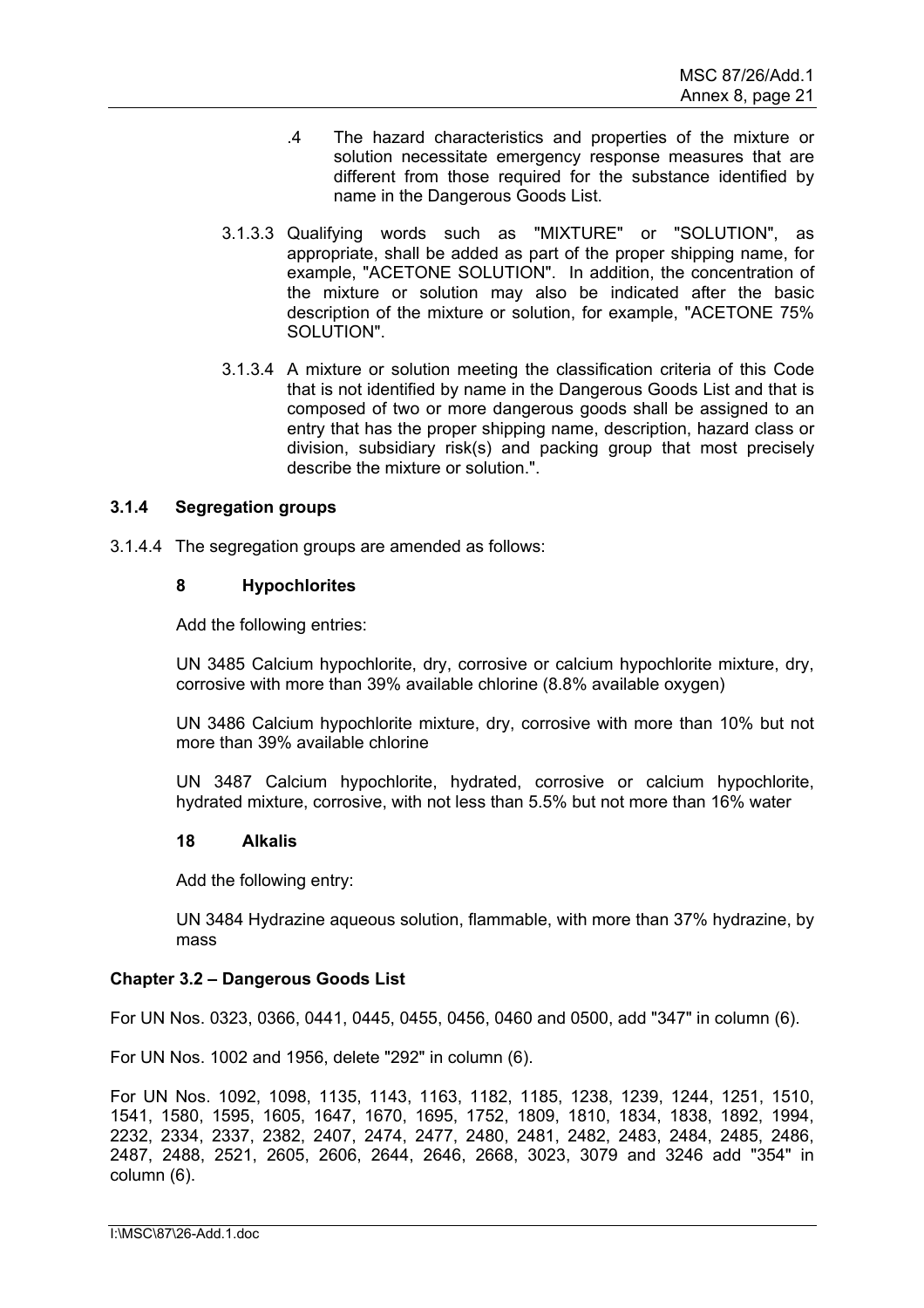For UN Nos. 1092, 1098, 1135, 1143, 1163, 1182, 1185, 1238, 1239, 1244, 1251, 1541, 1580, 1595, 1605, 1647, 1670, 1695, 1752, 1809, 1810, 1838, 1892, 1994, 2232, 2334, 2337, 2382, 2407, 2474, 2477, 2480, 2482, 2484, 2485, 2486, 2487, 2488, 2521, 2606, 2644, 2646, 2668, 3023, 3246 and 3381 to 3390 amend the code in column (7b) to read "E0".

For UN Nos. 1135, 1143, 1695, 1752, 1809, 1810, 2232, 2337, 2382, 2474, 2477, 2482, 2483, 2484, 2485, 2486, 2487, 2488, 2521, 2605, 2606, 2644, 2646, 3023, 3079 and 3246 replace "P001" with "P602" in column (8).

For UN Nos. 1135, 1182, 1541, 1605, 1670, 1810, 1838, 1892, 2232, 2382, 2474, 2477, 2481, 2482, 2483, 2484, 2485, 2486, 2487, 2488, 2521, 2605, 2606, 2644, 2668, 3079 and 3246 amend the code in column (13) to read "T20".

For UN Nos. 1135, 1182, 1251, 1541, 1580, 1605, 1670, 1810, 1838, 1892, 2232, 2382, 2474, 2477, 2481, 2482, 2483, 2484, 2485, 2486, 2487, 2488, 2521, 2605, 2606, 2644, 2668, 3079 and 3246 add "TP37" in column (14).

For UN Nos. 1194, 1222, 1261, 1865, 3094 (PG I) and 3301 (PG I), replace "P099" with "P001" in column (8).

For UN Nos. 1251 and 1580 replace "T14" with "T22" in column (13).

For UN Nos. 1378, 1450, 1461, 1462, 1482 (PG II and III), 1549, 1556 (PG I, II and III), 1557 (PG I, II and III), 1564 (PG II and III), 1566 (PG II and III), 1583 (PG I, II and III), 1655 (PG I, II and III), 1707, 1935 (PG I, II and III), 2024 (PG I, II and III), 2025 (PG I, II and III), 2026 (PG I, II and III), 2291, 2570 (PG I, II and III), 2627, 2630, 2742, 2856, 2881 (PG I, II and III), 3141, 3144 (PG I, II and III), 3210 (PG II and III), 3212, 3213 (PG II and III), 3214, 3219 (PG II and III), 3256, 3257, 3258, 3283 (PG I, II and III), 3284 (PG I, II and III), 3285 (PG I, II and III), 3361, 3362 and 3440 (PG I, II and III) add "274" in column (6).

For UN Nos. 1391, 1649 and 2030 (PG I), delete "329" in column (6).

For UN Nos. 1450 and 3213(PG II and III), add "350" and delete "900" in column (6).

For UN Nos. 1461 and 3210 (PG II and III), add "351" and delete "900" in column (6).

For UN Nos. 1482 (PG II and III) and 3214, add "353" and delete "900" in column (6).

For UN Nos. 1748 (PG II), 2208 and 2880 (PG II and III), delete "313" in column (6).

For UN Nos. 1810, 1834 and 1838, replace "8" with "6.1" in column (3) and add "8" in column (4).

For UN Nos. 1810, 1838, 2474, 2486 and 2668, replace "II" with "I" in column (5).

For UN Nos. 1810, 1834, 2474 and 2668 add "TP13" in column (14).

For UN Nos. 1950 and 2037, add "344" in column (6).

For UN 1040 Add "342" in column (6).

For UN 1072 Add "355" in column (6).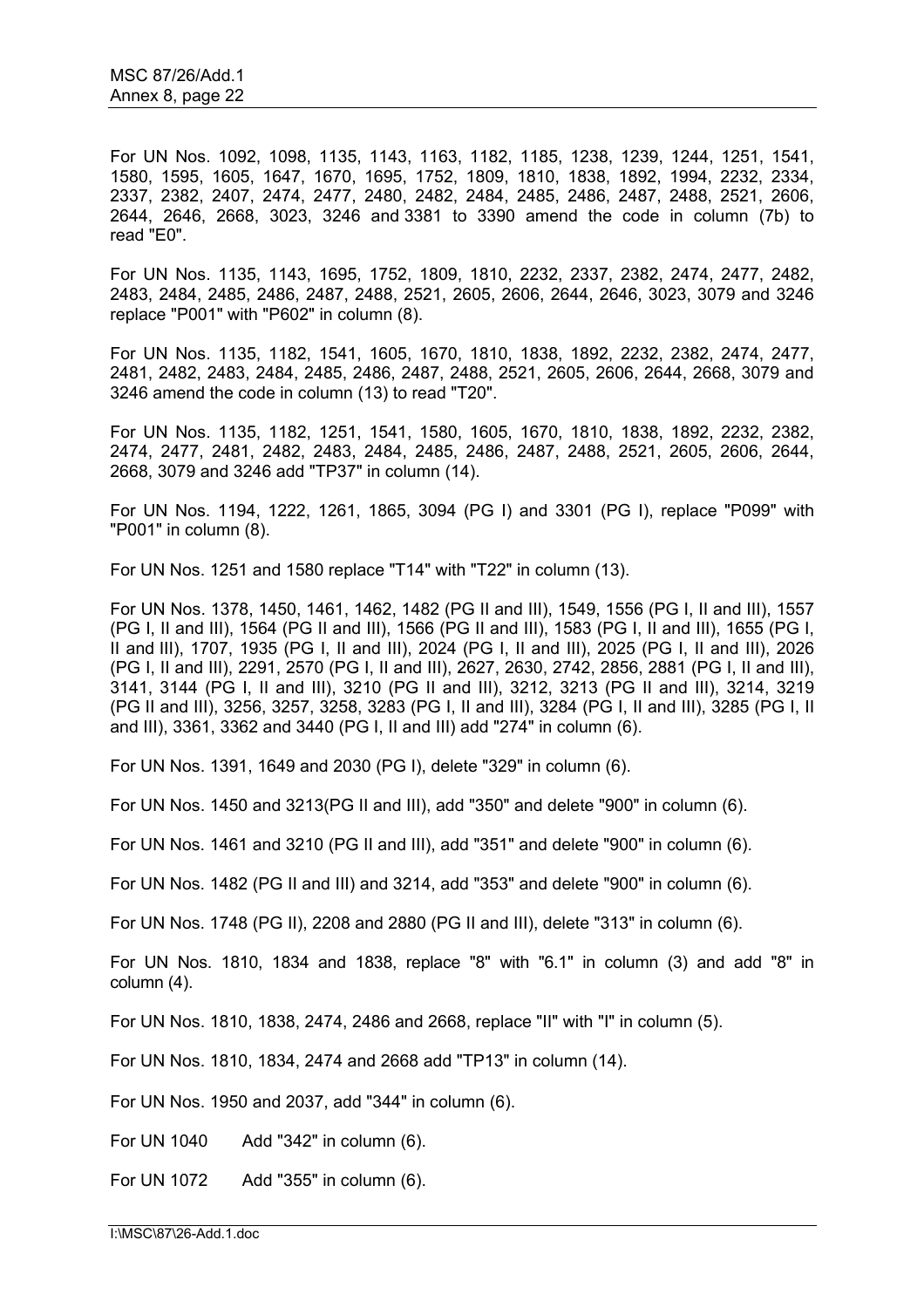For UN 1131 in column (16) delete "see also SP 953".

For UN Nos. 1259, 2845, 3194, 3392, 3394 in column (16) replace "Prohibited on any ship carrying goods of class 1 with exceptions as in 7.2.7.1.3.2" with "Separated longitudinally by an intervening complete compartment or hold from Class 1".

For UN 1266 (PG II and III) Add "163" in column (6).

For UN 1267 (PG I, II and III) Add "357" in column (6).

For UN 1267 (PG I) Delete "Boiling range: 14°C upwards"in column (17).

For UN 1268 (PG I) Delete "Boiling range: 14°C upwards"in column (17).

For UN 1462 Add "352" and delete "900" in column (6).

For UN 1510 Replace "5.1" with "6.1" in column (3) and replace "6.1" with "5.1" in column (4).

For UN 1580 Replace "P602" with "P601" in column (8).

For UN 1838 Replace "P001" with "P602" in column (8) and delete "IBC02" in column (10).

For UN 1845 Delete "III" in column (5).

For UN 1977 Add "345 346" in column (6).

For UN 1999 (PG II and III) In column (2), amend the name and description to read "TARS, LIQUID, including road oils, and cutback bitumens". Amend the alphabetical index accordingly.

For UN Nos. 2078, 2206, 2236, 2250, 2281, 2285, 2290, 2328, 2478, 2480, 2482, 2484, 2485, 2487, 2488, 3080 and 3428, insert in column (17) "Irritating to skin, eyes and mucous membranes.".

For UN 2315 Delete "908" in column (6).

For UN Nos. 2474, 2486 and 2668 amend the value in column (7a) to read "0".

For UN Nos. 2481, 2483, 2486, 2605 and 3079, replace "3" with "6.1" in column (3) and replace "6.1" with "3" in column (4).

For UN Nos. 2910, 2916, 2917, 2919 and 3323, add "325" in column (6).

For UN 2481 Replace "P601" with "P602" in column (8).

For UN 2668 Replace "P001 IBC99" with "P602" in column (8) and delete "IBC99" in column (10).

For UN Nos. 3077 and 3082, delete "179" and "909" in column (6).

For UN Nos. 3095 (PG I), 3096 (PG I) and 3124 (PG I), replace "P099" with "P002" in column (8).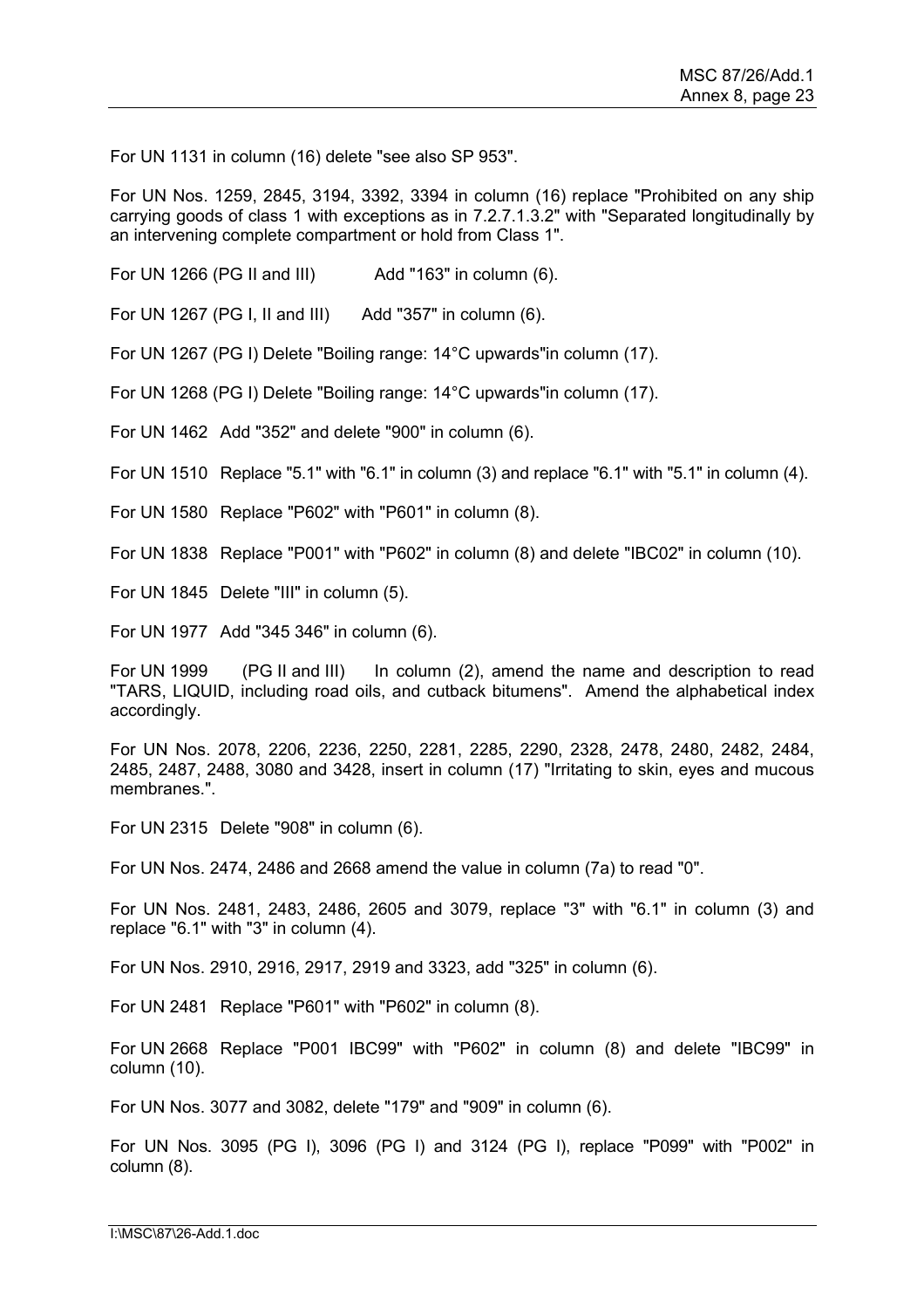For UN 3151 Delete "908" in column (6).

For UN 3212 Add "349" in column (6).

For UN Nos. 3328, 3329, 3330 and 3331, add "326" in column (6).

For UN Nos. 3391 to 3394, 3395 to 3399 (PG I, II and III) and 3400 (PG II and III), add "TP36" in column (14).

For UN 3468 Add "356" in column (6) and replace "P099" with "P205" in column (8).

For UN 3474 In column (2), amend the name and description to read "1-HYDROXYBENZOTRIAZOLE MONOHYDRATE" and in column (6), delete "28". Amend the alphabetical index accordingly.

For UN Nos. 3480 and 3481, add "348" in column (6).

For UN 3126 (PGII), 3127 (PGII), 3128 (PGII), 3131 (PGII) and 3132 (PGII) insert "T3" in column (13) and "TP33" in column (14).

For UN 3126 (PGIII), 3127 (PGIII), 3128 (PGIII), 3131 (PGIII) and 3132 (PGIII) insert "T1" in column (13) and "TP33" in column (14).

For UN 0020, 0021, 0243, 0244, 0245, 0246, 0248, 0249, 0250, 0301, 0303, 0322, 0354, 0355, 0356, 0357, 0358, 0359, 0380 insert in column (17) "," after "under deck" in the last sentence.

For UN 0501 replace "S-X" with "S-Y" in column (15).

For UN 0216, Amend column (2) to read "TRINITRO-m-CRESOL". Amend the alphabetical index accordingly.

For UN 1110, Amend column (2) to read "n-AMYL METHYL KETONE". Amend the alphabetical index accordingly.

For UN 1125, Amend column (2) to read "n-BUTYLAMINE". Amend the alphabetical index accordingly.

For UN 1128, Amend column (2) to read "n-BUTYL FORMATE". Amend the alphabetical index accordingly.

For UN 1131, Delete "953" in column (6) and replace in column (16) "Prohibited on any ship carrying goods of class 1 with exceptions as in 7.2.7.1.3.2" with "Separated longitudinally by an intervening complete compartment or hold from Class 1".

For UN 1143, Replace "Category B" with "Category D" in column (16).

For UN 1274, Amend column (2) to read "n-PROPANOL (PROPYL ALCOHOL, NORMAL)". Amend the alphabetical index accordingly.

For UN 1276, Amend column (2) to read "n-PROPYL ACETATE". Amend the alphabetical index accordingly.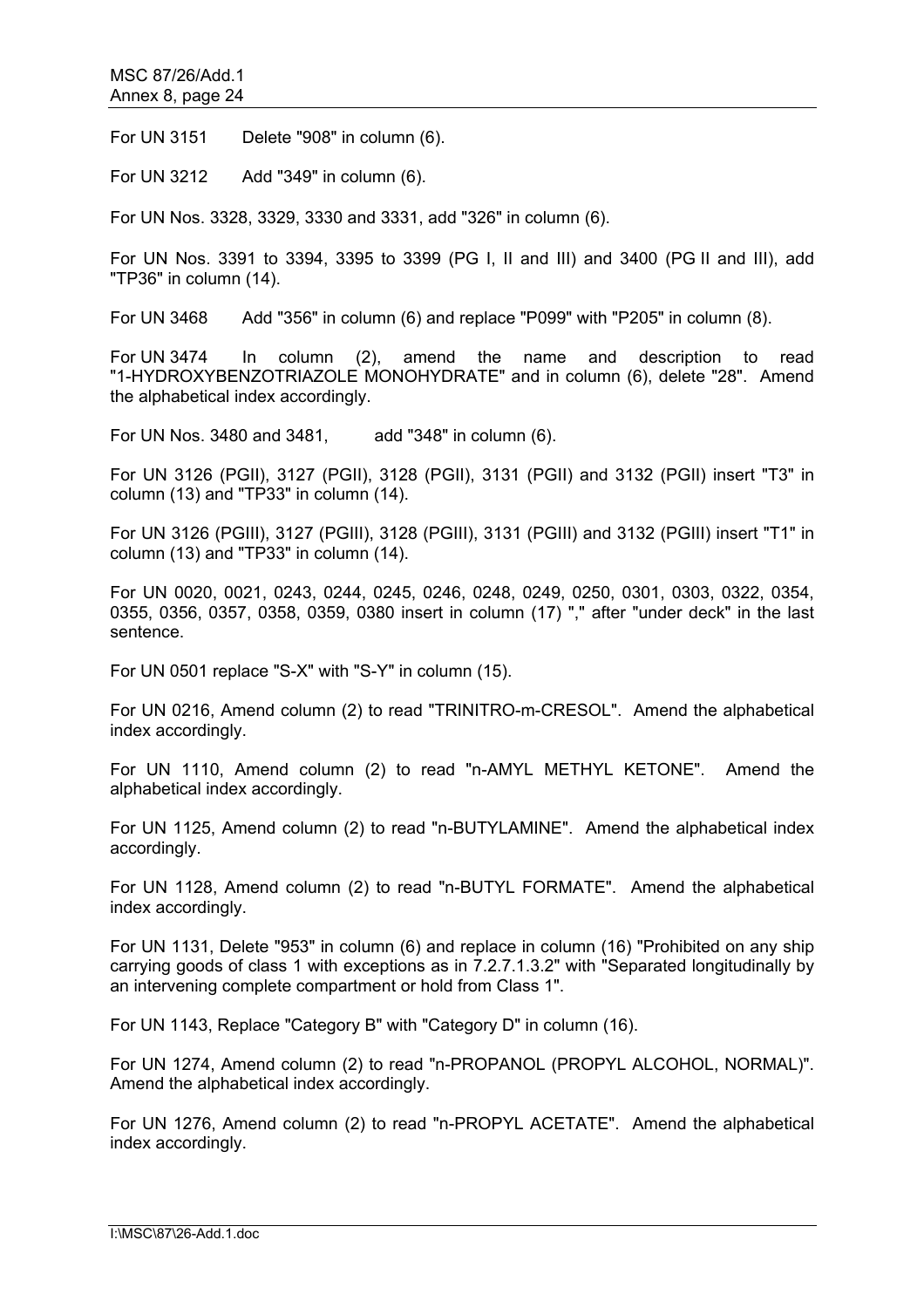For UN 1348, Amend column (2) to read "SODIUM DINITRO-o-CRESOLATE, WETTED with not less than 15% water, by mass". Amend the alphabetical index accordingly.

For UN 1391, Replace "e.g., metallic sodium, suspended in a flammable liquid such as toluene, xylene, naphta, kerosene, etc" with "suspended in a liquid" in column (17).

For UN 1471 (PG II) amend column (2) to read "LITHIUM HYPOCHLORITE, DRY or LITHIUM HYPOCHLORITE MIXTURE" and amend the alphabetical index accordingly.

For UN 1486, 1498 and 1499, add "964" in column (6).

For UN 1510, Replace in column (17) "Toxic if swallowed, by skin contact or by vapour inhalation" with "Highly toxic if swallowed, by skin contact or by inhalation".

For UN 1512, Delete "B2" in column (11).

For UN 1579, Amend column (2) to read "4-CHLORO-o-TOLUIDINE HYDROCHLORIDE, SOLID". Amend the alphabetical index accordingly.

For UN 1591, Amend column (2) to read "o-DICHLOROBENZENE". Amend the alphabetical index accordingly.

For UN 1598, Amend column (2) to read "DINITRO-o-CRESOL". Amend the alphabetical index accordingly.

For UN 1647, Replace "Category C" with "Category D" in column (16).

For UN 1649, Delete "\*" in column (15) and delete "May have a flashpoint within the range of flammable liquids." and "\*If flammable : F-E, S-D" in column (17).

For UN 1661, Amend column (2) to read "NITROANILINES (o-, m-, p-)". Amend the alphabetical index accordingly.

For UN 1663, Amend column (2) to read "NITROPHENOLS (o-, m-, p-)". Amend the alphabetical index accordingly.

For UN 1673, Amend column (2) to read "PHENYLENEDIAMINES (o-, m-, p-)". Amend the alphabetical index accordingly.

For UN 1810, Replace "Category C" with "Category D" in column (16) and add in column (17) "Highly toxic if swallowed, by skin contact or by inhalation.".

For UN 1834, Replace "Category C" with "Category D" in column (16) and add in column (17) "Highly toxic if swallowed, by skin contact or by inhalation.".

For UN 1838, Replace "Category C" with "Category D" in column (16) and replace in column (17) "Vapour irritates mucous membranes" with "Highly toxic if swallowed, by skin contact or by inhalation. Causes burns to skin, eyes and mucous membranes.".

For UN 1865, Amend column (2) to read "n-PROPYL NITRATE". Amend the alphabetical index accordingly.

For UN 1913, Replace "Category B" with "Category D" in column (16).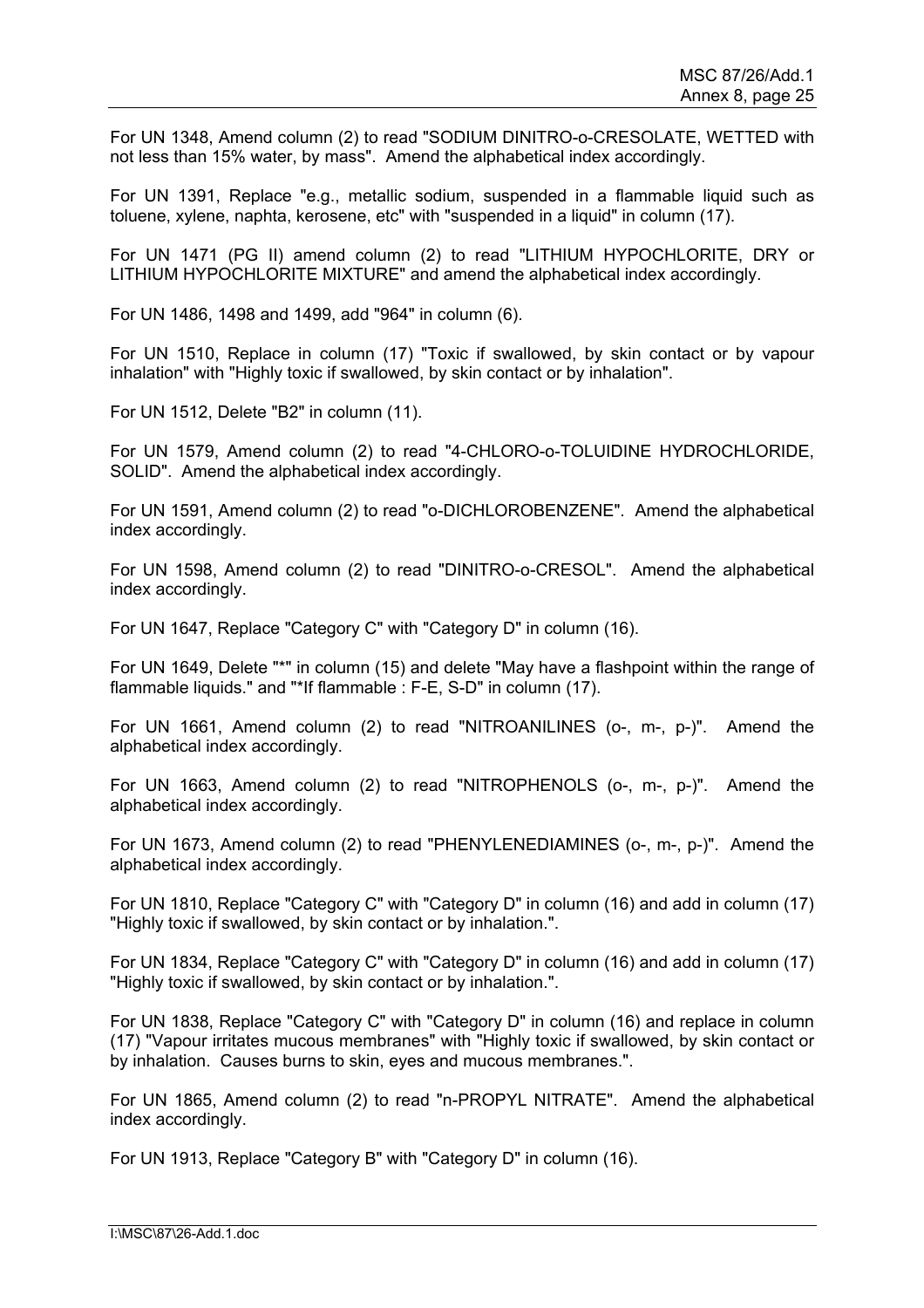For UN 1951, Replace "Category B" with "Category D" in column (16).

For UN 1963, Replace "Category B" with "Category D" in column (16).

For UN 1970, Replace "Category B" with "Category D" in column (16).

For UN 1977, Delete in column (17) in the second sentence "of the gas".

For UN 2030, Delete "\*" in column (15) and delete "\*If flammable : F-E, S-C (S-C is a special case)" in column (17).

For UN 2187, Replace "Category B" with "Category D" in column (16).

For UN 2201, Replace "Category B" with "Category D" in column (16).

For UN 2227, Amend column (2) to read "n-BUTYL METHACRYLATE, STABILIZED". Amend the alphabetical index accordingly.

For UN 2247, Amend column (2) to read "n-DECANE". Amend the alphabetical index accordingly.

For UN 2278, Amend column (2) to read "n-HEPTENE". Amend the alphabetical index accordingly.

For UN 2337, Replace "Category B" with "Category D" in column (16).

For UN 2364, Amend column (2) to read "n-PROPYLBENZENE". Amend the alphabetical index accordingly.

For UN 2384, Amend column (2) to read "DI-n-PROPYL ETHER". Amend the alphabetical index accordingly.

For UN 2398, Amend column (2) to read "METHYL tert-BUTYL ETHER". Amend the alphabetical index accordingly.

For UN 2455, Delete "F-C, S-V" in column (15).

For UN 2474, Replace "Category B" with "Category D" in column (16) and replace in column (17) "Toxic if swallowed, by skin contact or by inhalation" with "Highly toxic if swallowed, by skin contact or by inhalation".

For UN 2477, Add "Clear of living quarters." in column (16).

For UN 2481, Replace in column (17) "Toxic by inhalation" with "Highly toxic if swallowed, by skin contact or by inhalation".

For UN 2482, Amend column (2) to read "n-PROPYL ISOCYANATE". Amend the alphabetical index accordingly.

For UN 2483, Replace in column (17) "Toxic if swallowed, by skin contact or by inhalation" with "Highly toxic if swallowed, by skin contact or by inhalation".

For UN 2485, Amend column (2) to read "n-BUTYL ISOCYANATE". Amend the alphabetical index accordingly.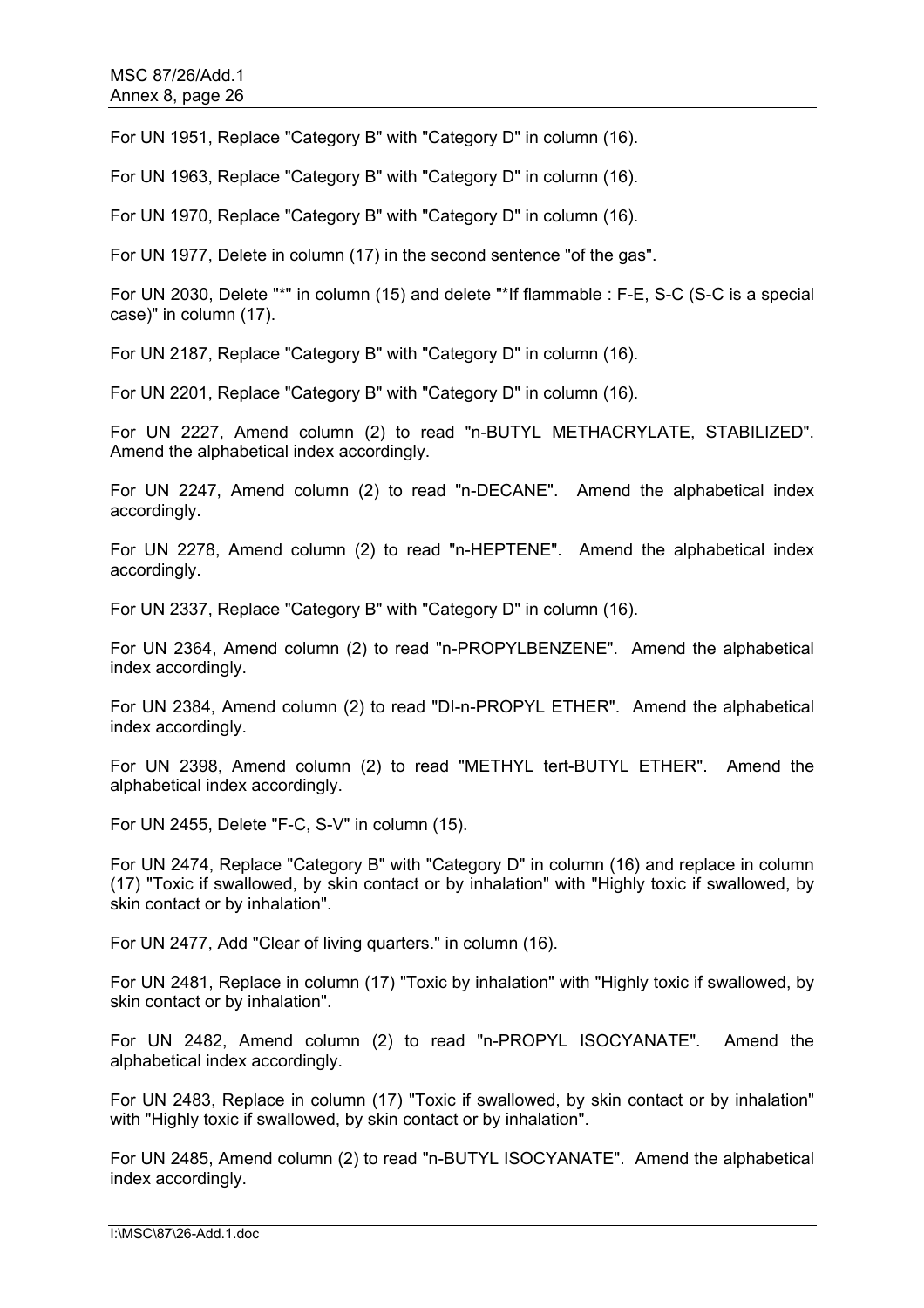For UN 2486, Replace in column (17) "Toxic by inhalation" with "Highly toxic if swallowed, by skin contact or by inhalation".

For UN 2591, Replace "Category B" with "Category D" in column (16).

For UN 2605, Replace in column (17) "Toxic if swallowed, by skin contact or by inhalation" with "Highly toxic if swallowed, by skin contact or by inhalation".

For UN 2606, Replace "Category E" with "Category D" in column (16).

For UN 2644, Replace "Category C" with "Category D" in column (16).

For UN 2668, Replace "Category A" with "Category D" in column (16) and replace in column (17) "Toxic if swallowed, by skin contact or by inhalation" with "Highly toxic if swallowed, by skin contact or by inhalation".

For UN 2671, Amend column (2) to read "AMINOPYRIDINES (o-, m-, p-)". Amend the alphabetical index accordingly.

For UN 2740, Amend column (2) to read "n-PROPYL CHLOROFORMATE". Amend the alphabetical index accordingly.

For UN 2743, Amend column (2) to read "n-BUTYL CHLOROFORMATE". Amend the alphabetical index accordingly.

For UN 2949, Insert "," after "HYDROSULPHIDE" in column (2).

For UN 3056, Amend column (2) to read "n-HEPTALDEHYDE". Amend the alphabetical index accordingly.

For UN 3065 (PG II and III), Insert "," after "BEVERAGES" in column (2).

For UN 3079, Replace in column (17) "Toxic if swallowed, by skin contact or by inhalation" with "Highly toxic if swallowed, by skin contact or by inhalation".

For UN Nos 3101, 3102, 3103, 3104, 3105, 3106, 3107, 3108, 3109, 3110, 3111, 3112, 3113, 3114, 3115, 3116, 3117, 3118, 3119 and 3120, Add at the end of current text in column (17) "May evolve irritant or toxic fumes.".

For UN 3124, Replace in column (17) "Toxic if swallowed, by skin contact or by inhalation" with "Highly toxic if swallowed, by skin contact or by inhalation".

For UN 3166:

Amend column (2) to read "ENGINE, INTERNAL COMBUSTION or VEHICLE, FLAMMABLE GAS POWERED or VEHICLE, FLAMMABLE LIQUID POWERED or ENGINE, FUEL CELL, FLAMMABLE GAS POWERED or ENGINE, FUEL CELL, FLAMMABLE LIQUID POWERED or VEHICLE, FUEL CELL, FLAMMABLE GAS POWERED or VEHICLE, FUEL CELL, FLAMMABLE LIQUID POWERED".

Amend column (6) to read "312 356 961 962".

Amend column (15) to read "\*".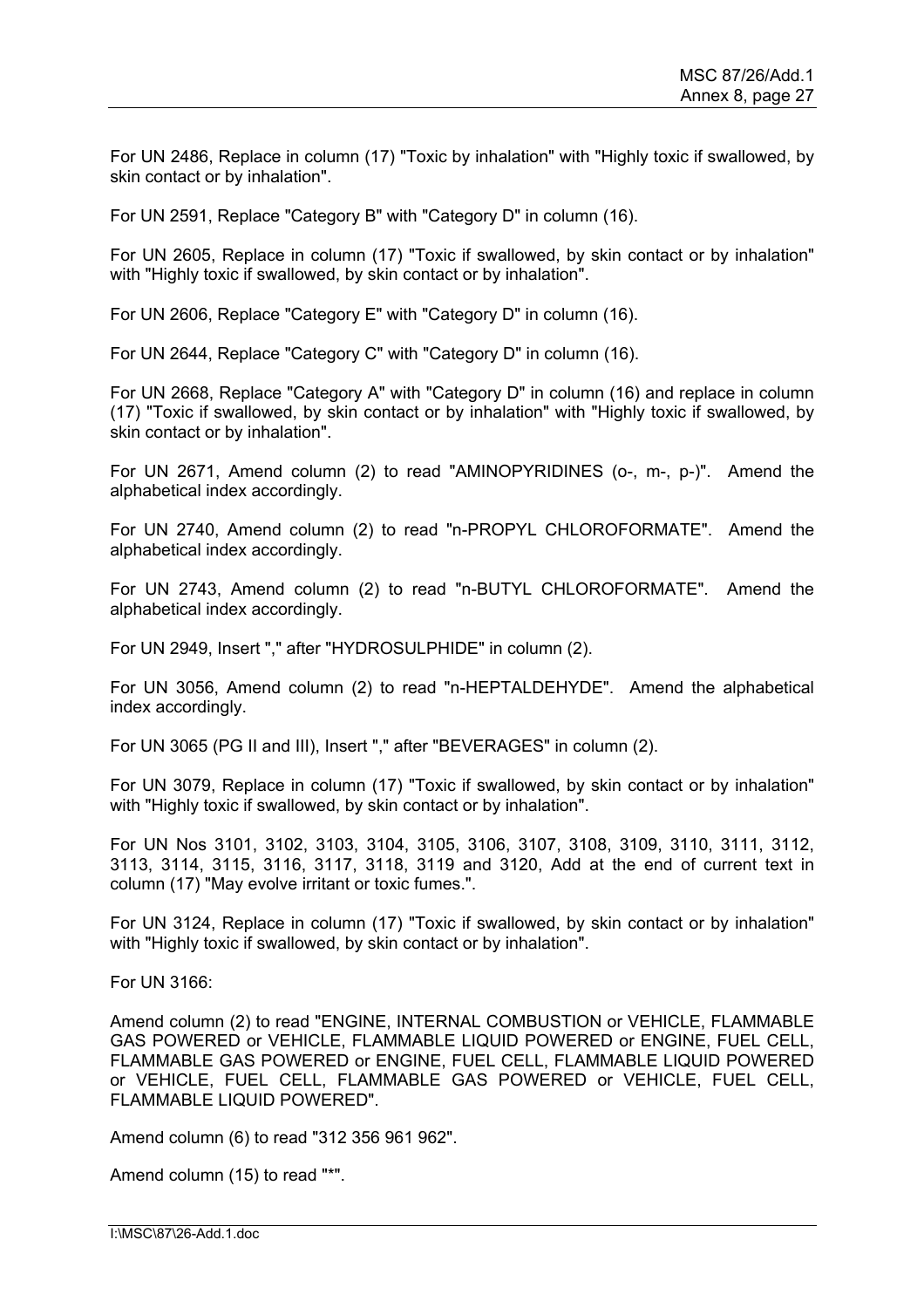Amend column (16) to read "Category A".

Amend column (17) to read "Type of articles transported under this entry include internal combustion engines, compression/ignition engines, fuel cell powered engines, motor vehicles, hybrid vehicles, motorcycles and boats. \*F-D, S-U for gases or F-E, S-E for liquids.".

Amend the alphabetical index accordingly.

For UN 3171:

Amend column (6) to read "240 961 962".

Amend column (15) to read "F-I, S-I".

Amend column (16) to read "Category A".

Amend column (17) to read "Type of articles transported under this entry include vehicles or equipment powered by wet batteries, sodium batteries or lithium batteries with the batteries installed, such as electrically-powered cars, lawnmowers, wheelchairs and other mobility aids.".

For UN 3359 In column (2), amend the proper shipping name to read "FUMIGATED CARGO TRANSPORT UNIT". Delete "910" in column (6). In column (17), amend "FUMIGATED UNIT" to read "FUMIGATED CARGO TRANSPORT UNIT", delete "Fumigants shall not be applied to the contents of a cargo transport unit once it has been loaded aboard the ship. A closed cargo transport unit that has been fumigated is not subject to the provisions of this Code if it has been completely ventilated either by opening the doors of the unit or by mechanical ventilation after fumigation and if the date of ventilation is marked on the fumigation warning sign (see also special provision 910)" and add "See also 5.5.2.". Amend the proper shipping name in the index accordingly.

For UN Nos. 3381, 3382, 3383, 3385, 3387 and 3389 Replace in column (17) "Highly toxic by inhalation. Toxic if swallowed or by skin contact." with "Highly toxic if swallowed, by skin contact or by inhalation." and "significant" with "highly".

For UN Nos. 3384, 3386, 3388 and 3390 Replace in column (17) "Toxic by inhalation, if swallowed or by skin contact." with "Highly toxic if swallowed, by skin contact or by inhalation." and "significant" with "highly".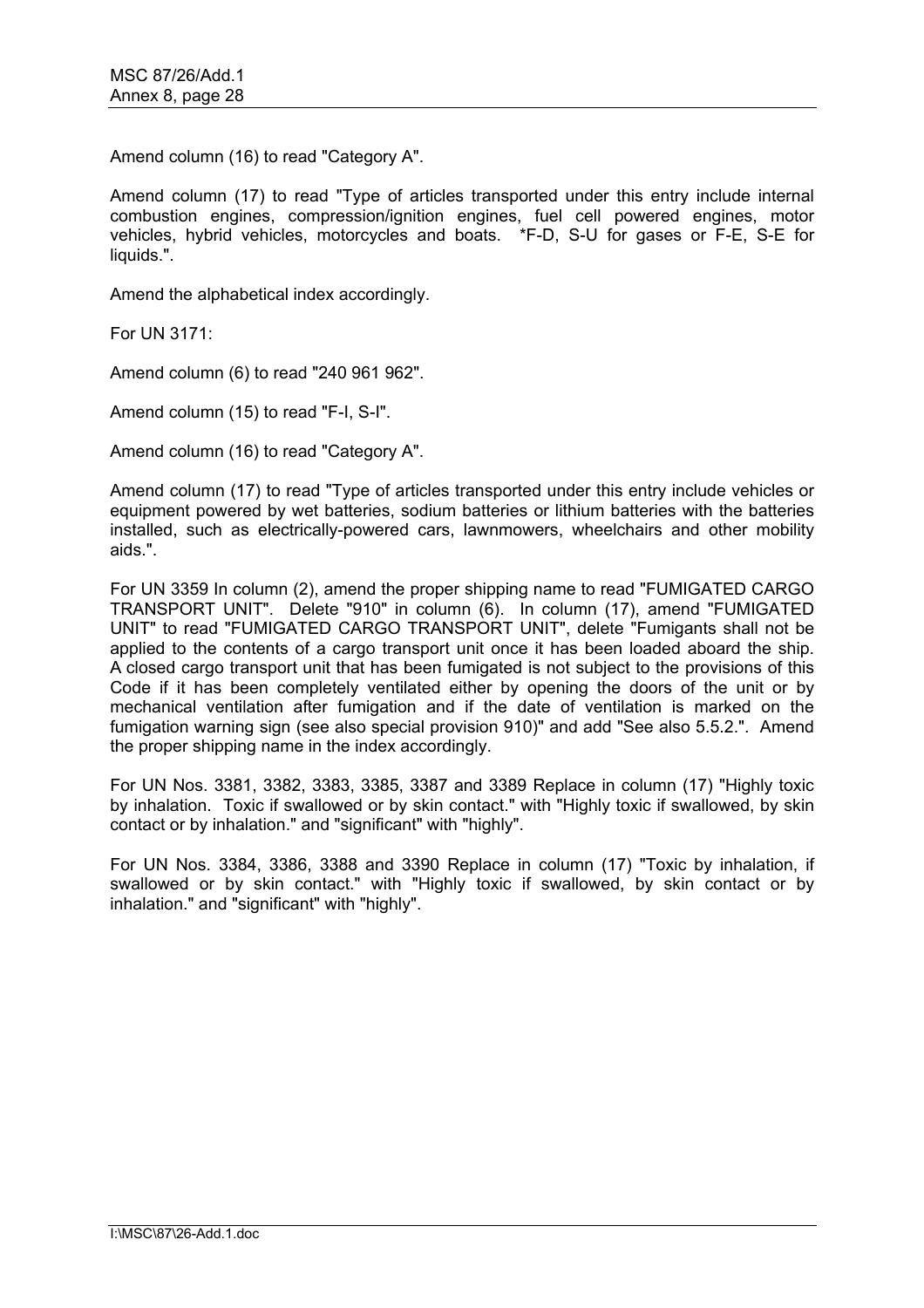# Add the following new entries:

| (1)  | (2)                                                                                              | (3)  | (4)      | (5)            | (6)        | (7a)     | (7b)           | (8)                      | (9)            | (10)  | (11)            | (13)            | (14)                           | (15)            | (16)                                                                                                                                                                                                                                                                                                                                                                                                                                                                             | (17)                                                                                                                                                                                                                                               |
|------|--------------------------------------------------------------------------------------------------|------|----------|----------------|------------|----------|----------------|--------------------------|----------------|-------|-----------------|-----------------|--------------------------------|-----------------|----------------------------------------------------------------------------------------------------------------------------------------------------------------------------------------------------------------------------------------------------------------------------------------------------------------------------------------------------------------------------------------------------------------------------------------------------------------------------------|----------------------------------------------------------------------------------------------------------------------------------------------------------------------------------------------------------------------------------------------------|
| 0509 | POWDER, SMOKELESS                                                                                | 1.4C |          |                |            | $\Omega$ | E <sub>0</sub> | P114(b)                  | <b>PP48</b>    |       |                 |                 |                                | F-B, S-Y        | Category 09.                                                                                                                                                                                                                                                                                                                                                                                                                                                                     | Substances based on<br>nitrocellulose used as a propellant.                                                                                                                                                                                        |
| 1471 | LITHIUM HYPOCHLORITE.<br>DRY or LITHIUM<br><b>HYPOCHLORITE MIXTURE</b>                           | 5.1  |          | $\mathbf{III}$ | 223        | 5 kg     | E1             | P002<br>LP <sub>02</sub> | $\overline{a}$ | IBC08 | $\overline{B3}$ | T1              | <b>TP33</b>                    | $F-H, S-Q$      | Category A.<br>Ventilation may be required.<br>The possible need to open<br>hatches in case of fire to<br>provide maximum ventilation<br>and to apply water in an<br>emergency, and the<br>consequent risk to the<br>stability of the ship through<br>flooding of the cargo spaces.<br>shall be considered before<br>loading. "Separated from"<br>ammonium compounds,<br>acids, cyanides, hydrogen<br>peroxide and liquid organic<br>substances. "Away from"<br>sources of heat. | See entry above.                                                                                                                                                                                                                                   |
| 3482 | ALKALI METAL DISPERSION.<br>FLAMMABLE or ALKALINE<br>EARTH METAL DISPERSION.<br><b>FLAMMABLE</b> | 4.3  | 3        |                | 182<br>183 | $\Omega$ | E <sub>0</sub> | P402                     | PP31           |       |                 |                 |                                | $F-G, S-N$      | Category D.<br>"Separated from" acids.                                                                                                                                                                                                                                                                                                                                                                                                                                           | Finely divided alkali or alkaline<br>earth metal suspended in a<br>flammable liquid. Reacts violently<br>with moisture, water or acids,<br>evolving hydrogen, which may be<br>ignited by the heat of the reaction.                                 |
| 3483 | MOTOR FUEL ANTI-KNOCK<br>MIXTURE, FLAMMABLE                                                      | 6.1  | 3<br>D   |                |            | $\Omega$ | E <sub>5</sub> | P602                     |                |       |                 | T <sub>14</sub> | TP <sub>2</sub><br><b>TP13</b> | $F-E$ , S-D     | Category D.<br>Clear of living quarters.<br>Shaded from radiant heat.                                                                                                                                                                                                                                                                                                                                                                                                            | Volatile flammable liquids evolving<br>toxic vapour. Mixture of<br>tetraethyllead or tetramethyllead<br>with ethylene dibromide and<br>ethylene dichloride. Insoluble in<br>water. Highly toxic if swallowed,<br>by skin contact or by inhalation. |
| 3484 | <b>HYDRAZINE AQUEOUS</b><br>SOLUTION. FLAMMABLE with<br>more than 37% hydrazine, by<br>mass      | 8    | 3<br>6.1 |                |            | $\Omega$ | E <sub>0</sub> | P001                     |                |       |                 | T10             | TP <sub>2</sub><br><b>TP13</b> | F-E, <u>S-C</u> | Category D.<br>Clear of living quarters.<br>Segregation as for class 3,<br>but "away from" class 4.1.<br>"Separated from" acids.                                                                                                                                                                                                                                                                                                                                                 | Colourless flammable liquid.<br>Powerful reducing agent, burns<br>readily. Toxic if swallowed, by skin<br>contact or by inhalation. Causes<br>burns to skin, eyes and mucous<br>membranes. Reacts violently with<br>acids.                         |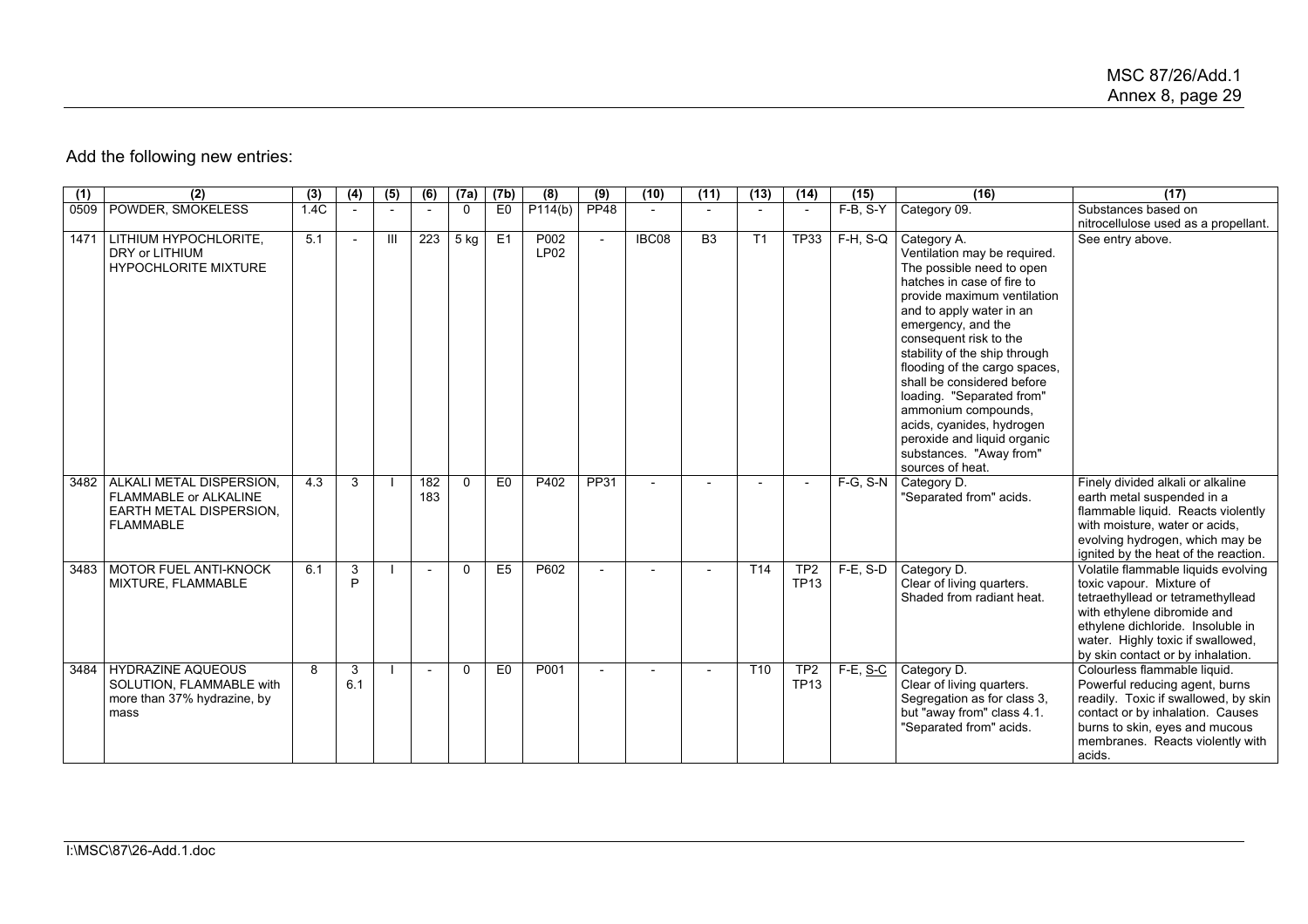## MSC 87/26/Add.1 Annex 8, page 30

| (1)  | (2)                                                    | (3) | (4)            | (5)          | (6) | (7a)   | (7b)           | (8)              | (9)         | (10)                     | (11) | (13) | (14)                     | (15)        | (16)                                                           | (17)                                                                     |
|------|--------------------------------------------------------|-----|----------------|--------------|-----|--------|----------------|------------------|-------------|--------------------------|------|------|--------------------------|-------------|----------------------------------------------------------------|--------------------------------------------------------------------------|
| 3485 | CALCIUM HYPOCHLORITE,<br>DRY, CORROSIVE or             | 5.1 | $\overline{8}$ | $\mathbf{H}$ | 314 | $1$ kg | E2             | P <sub>002</sub> | <b>PP85</b> |                          |      |      |                          | $F-H$ , S-Q | Category D.<br>Cargo transport units shall be                  | White or yellowish corrosive solid<br>(powder, granules or tablets) with |
|      | CALCIUM HYPOCHLORITE                                   |     |                |              |     |        |                |                  |             |                          |      |      |                          |             | shaded from direct sunlight                                    | chlorine-like odour. Soluble in                                          |
|      | MIXTURE, DRY, CORROSIVE                                |     |                |              |     |        |                |                  |             |                          |      |      |                          |             | and stowed away from                                           | water.                                                                   |
|      | with more than 39% available                           |     |                |              |     |        |                |                  |             |                          |      |      |                          |             | sources of heat. Packages in                                   | May cause fire in contact with                                           |
|      | chlorine (8.8% available<br>oxygen)                    |     |                |              |     |        |                |                  |             |                          |      |      |                          |             | cargo transport units shall be<br>stowed so as to allow for    | organic material or ammonium<br>compounds. Substances are liable         |
|      |                                                        |     |                |              |     |        |                |                  |             |                          |      |      |                          |             | adequate air circulation                                       | to exothermic decomposition at                                           |
|      |                                                        |     |                |              |     |        |                |                  |             |                          |      |      |                          |             | throughout the cargo.                                          | elevated temperatures.                                                   |
|      |                                                        |     |                |              |     |        |                |                  |             |                          |      |      |                          |             | "Separated from" ammonium                                      | This condition may lead to fire or<br>explosion. Decomposition can be    |
|      |                                                        |     |                |              |     |        |                |                  |             |                          |      |      |                          |             | compounds, acids, cyanides,<br>hydrogen peroxides and liquid   | initiated by heat or by impurities                                       |
|      |                                                        |     |                |              |     |        |                |                  |             |                          |      |      |                          |             | organic substances.                                            | (e.g., powdered metals (iron,                                            |
|      |                                                        |     |                |              |     |        |                |                  |             |                          |      |      |                          |             |                                                                | manganese, cobalt, magnesium)<br>and their compounds). Liable to         |
|      |                                                        |     |                |              |     |        |                |                  |             |                          |      |      |                          |             |                                                                | heat slowly.                                                             |
|      |                                                        |     |                |              |     |        |                |                  |             |                          |      |      |                          |             |                                                                | Reacts with acids, evolving                                              |
|      |                                                        |     |                |              |     |        |                |                  |             |                          |      |      |                          |             |                                                                | chlorine, an irritating, corrosive and<br>toxic gas. In the presence of  |
|      |                                                        |     |                |              |     |        |                |                  |             |                          |      |      |                          |             |                                                                | moisture, corrosive to most metals.                                      |
|      |                                                        |     |                |              |     |        |                |                  |             |                          |      |      |                          |             |                                                                | Causes burns to skin, eyes and                                           |
|      |                                                        |     |                |              |     |        |                |                  | <b>PP85</b> |                          |      |      |                          |             |                                                                | mucous membranes.                                                        |
| 3486 | <b>CALCIUM HYPOCHLORITE</b><br>MIXTURE, DRY, CORROSIVE | 5.1 | 8              | Ш            | 314 | 5 kg   | E <sub>1</sub> | P002             |             |                          |      |      |                          | $F-H$ , S-Q | Category D.<br>Cargo transport units shall be                  | White or yellowish corrosive solid<br>(powder, granules or tablets) with |
|      | with more than 10% but not                             |     |                |              |     |        |                |                  |             |                          |      |      |                          |             | shaded from direct sunlight                                    | chlorine-like odour. Soluble in                                          |
|      | more than 39% available                                |     |                |              |     |        |                |                  |             |                          |      |      |                          |             | and stowed away from                                           | water.<br>May cause fire in contact with                                 |
|      | chlorine                                               |     |                |              |     |        |                |                  |             |                          |      |      |                          |             | sources of heat. Packages in<br>cargo transport units shall be | organic material or ammonium                                             |
|      |                                                        |     |                |              |     |        |                |                  |             |                          |      |      |                          |             | stowed so as to allow for                                      | compounds. Substances are liable                                         |
|      |                                                        |     |                |              |     |        |                |                  |             |                          |      |      |                          |             | adequate air circulation                                       | to exothermic decomposition at<br>elevated temperatures.                 |
|      |                                                        |     |                |              |     |        |                |                  |             |                          |      |      |                          |             | throughout the cargo.<br>"Separated from" ammonium             | This condition may lead to fire or                                       |
|      |                                                        |     |                |              |     |        |                |                  |             |                          |      |      |                          |             | compounds, acids, cyanides,                                    | explosion. Decomposition can be                                          |
|      |                                                        |     |                |              |     |        |                |                  |             |                          |      |      |                          |             | hydrogen peroxides and liquid                                  | initiated by heat or by impurities                                       |
|      |                                                        |     |                |              |     |        |                |                  |             |                          |      |      |                          |             | organic substances.                                            | (e.g., powdered metals (iron,<br>manganese, cobalt, magnesium)           |
|      |                                                        |     |                |              |     |        |                |                  |             |                          |      |      |                          |             |                                                                | and their compounds). Liable to                                          |
|      |                                                        |     |                |              |     |        |                |                  |             |                          |      |      |                          |             |                                                                | heat slowly.                                                             |
|      |                                                        |     |                |              |     |        |                |                  |             |                          |      |      |                          |             |                                                                | Reacts with acids, evolving<br>chlorine, an irritating, corrosive and    |
|      |                                                        |     |                |              |     |        |                |                  |             |                          |      |      |                          |             |                                                                | toxic gas. In the presence of                                            |
|      |                                                        |     |                |              |     |        |                |                  |             |                          |      |      |                          |             |                                                                | moisture, corrosive to most metals.                                      |
|      |                                                        |     |                |              |     |        |                |                  |             |                          |      |      |                          |             |                                                                | Causes burns to skin, eyes and<br>mucous membranes.                      |
| 3487 | CALCIUM HYPOCHLORITE,                                  | 5.1 | 8              | -ll-         | 314 | 1 kg   | E2             | P002             | <b>PP85</b> | $\overline{\phantom{a}}$ |      |      | $\overline{\phantom{a}}$ | $F-H, S-Q$  | Category D.                                                    | White or yellowish corrosive solid                                       |
|      | HYDRATED, CORROSIVE or                                 |     |                |              | 322 |        |                |                  |             |                          |      |      |                          |             | Cargo transport units shall be                                 | (powder, granules or tablets) with                                       |
|      | CALCIUM HYPOCHLORITE,                                  |     |                |              |     |        |                |                  |             |                          |      |      |                          |             | shaded from direct sunlight                                    | chlorine-like odour. Soluble in water.                                   |
|      | <b>HYDRATED MIXTURE,</b>                               |     |                |              |     |        |                |                  |             |                          |      |      |                          |             | and stowed away from                                           | May cause fire in contact with                                           |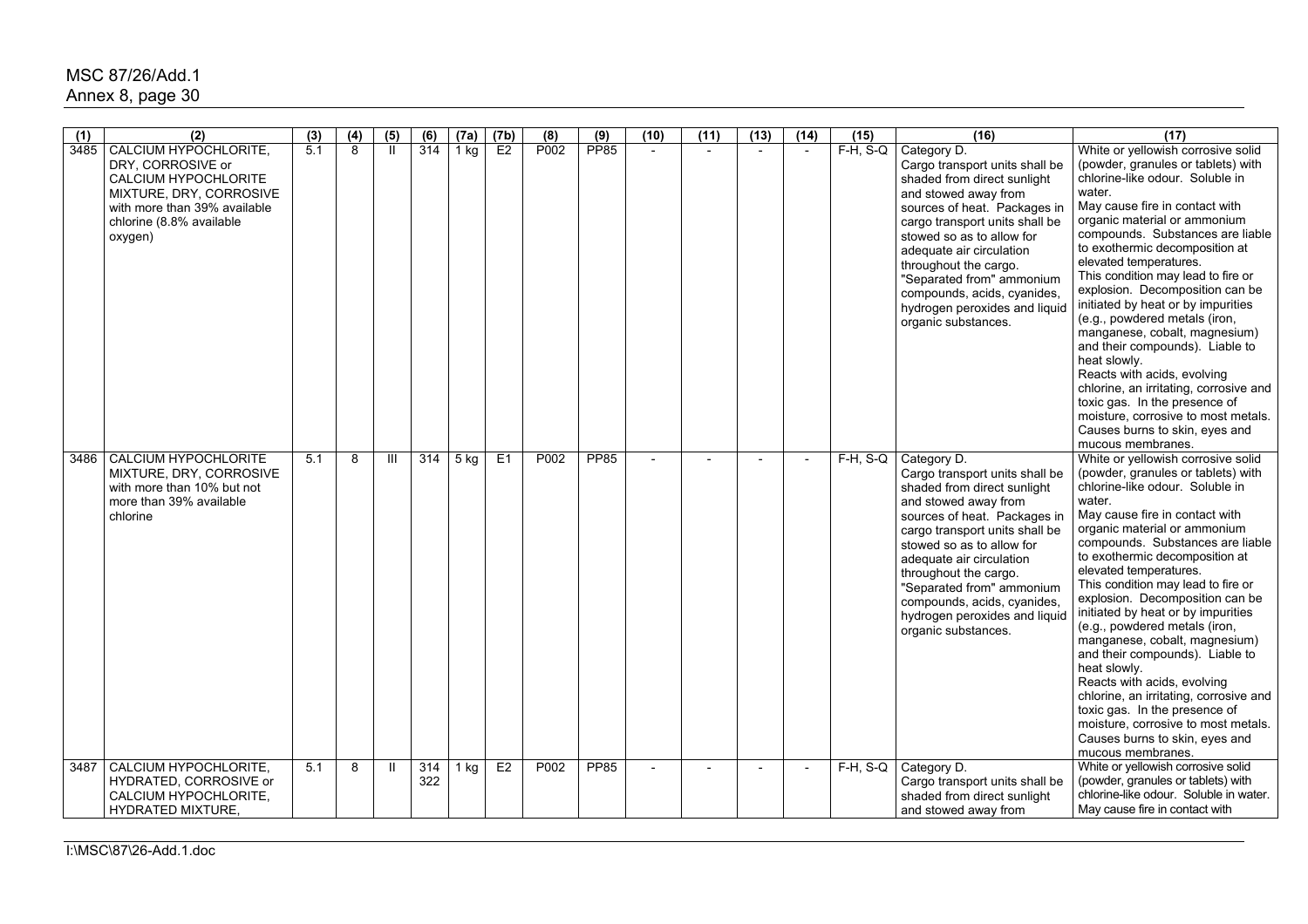| $\overline{(1)}$ | (2)                                                                                                                                                                                                                                         | (3) | $\overline{(4)}$  | (5)          | (6)        | (7a)         | (7b)           | (8)  | (9)            | (10)           | (11) | (13)             | (14)                           | (15)        | (16)                                                                                                                                                                                                                                                                                                                                                                         | (17)                                                                                                                                                                                                                                                                                                                                                                                                                                                                                                                                                                     |
|------------------|---------------------------------------------------------------------------------------------------------------------------------------------------------------------------------------------------------------------------------------------|-----|-------------------|--------------|------------|--------------|----------------|------|----------------|----------------|------|------------------|--------------------------------|-------------|------------------------------------------------------------------------------------------------------------------------------------------------------------------------------------------------------------------------------------------------------------------------------------------------------------------------------------------------------------------------------|--------------------------------------------------------------------------------------------------------------------------------------------------------------------------------------------------------------------------------------------------------------------------------------------------------------------------------------------------------------------------------------------------------------------------------------------------------------------------------------------------------------------------------------------------------------------------|
|                  | <b>CORROSIVE</b> with not less<br>than 5.5% but not more than<br>16% water                                                                                                                                                                  |     |                   |              |            |              |                |      |                |                |      |                  |                                |             | sources of heat. Packages in<br>cargo transport units shall be<br>stowed so as to allow for<br>adequate air circulation<br>throughout the cargo.<br>"Separated from" ammonium<br>compounds, acids, cyanides,<br>hydrogen peroxides and liquid<br>organic substances.                                                                                                         | organic material or ammonium<br>compounds. Substances are liable<br>to exothermic decomposition at<br>elevated temperatures. This<br>condition may lead to fire or<br>explosion. Decomposition can be<br>initiated by heat or by impurities<br>(e.g., powdered metals (iron,<br>manganese, cobalt, magnesium)<br>and their compounds).<br>Liable to heat slowly.<br>Reacts with acids, evolving chlorine,<br>an irritating, corrosive and toxic gas.<br>In the presence of moisture,<br>corrosive to most metals. Causes<br>burns to skin, eyes and mucous<br>membranes. |
| 3487             | CALCIUM HYPOCHLORITE.<br>HYDRATED, CORROSIVE or<br>CALCIUM HYPOCHLORITE,<br><b>HYDRATED MIXTURE.</b><br><b>CORROSIVE with not less</b><br>than 5.5% but not more than<br>16% water                                                          | 5.1 | 8                 | $\mathbf{H}$ | 223<br>314 | 5 kg         | E1             | P002 | <b>PP85</b>    | $\overline{a}$ |      |                  | $\overline{a}$                 | $F-H$ , S-Q | Category D.<br>Cargo transport units shall be<br>shaded from direct sunlight<br>and stowed away from<br>sources of heat. Packages in<br>cargo transport units shall be<br>stowed so as to allow for<br>adequate air circulation<br>throughout the cargo.<br>"Separated from" ammonium<br>compounds, acids, cyanides,<br>hydrogen peroxides and liquid<br>organic substances. | See entry above.                                                                                                                                                                                                                                                                                                                                                                                                                                                                                                                                                         |
| 3488             | <b>TOXIC BY INHALATION LIQUID,</b><br>FLAMMABLE, CORROSIVE,<br>N.O.S. with an inhalation toxicity<br>lower than or equal to 200 ml/m <sup>3</sup><br>and saturated vapour<br>concentration greater than<br>or equal to 500 LC <sub>50</sub> | 6.1 | 3<br>$\mathsf{R}$ |              | 274        | $\Omega$     | E <sub>0</sub> | P601 | $\overline{a}$ |                |      | T <sub>22</sub>  | TP <sub>2</sub><br><b>TP13</b> | $F-E$ , S-D | Category D.<br>Clear of living quarters.<br>Segregation as for class 3 but<br>"away from" class 4.1.                                                                                                                                                                                                                                                                         | A variety of toxic liquids which<br>present a highly toxic inhalation<br>hazard as well as being flammable<br>and corrosive. Highly toxic if<br>swallowed, by skin contact or by<br>inhalation. Causes burns to skin.<br>eyes and mucous membranes.                                                                                                                                                                                                                                                                                                                      |
| 3489             | <b>TOXIC BY INHALATION LIQUID,</b><br>FLAMMABLE, CORROSIVE,<br>N.O.S. with an inhalation toxicity<br>lower than or equal to 1000 ml/m <sup>3</sup><br>and saturated vapour<br>concentration greater than<br>or equal to 10 LC <sub>50</sub> | 6.1 | 3<br>8            |              | 274        | $\mathbf{0}$ | E0             | P602 | $\sim$         |                |      | $\overline{120}$ | TP <sub>2</sub><br><b>TP13</b> | $F-E$ , S-D | Category D. Clear of living<br>quarters. Segregation as for<br>class 3 but "away from"<br>class $4.1$ .                                                                                                                                                                                                                                                                      | A variety of toxic liquids which<br>present a highly toxic inhalation<br>hazard as well as being flammable<br>and corrosive. Highly toxic if<br>swallowed, by skin contact or by<br>inhalation. Causes burns to skin.<br>eyes and mucous membranes.                                                                                                                                                                                                                                                                                                                      |
| 3490             | <b>TOXIC BY INHALATION LIQUID,</b><br>WATER-REACTIVE,<br>FLAMMABLE, N.O.S. with an                                                                                                                                                          | 6.1 | 4.3<br>3          |              | 274        | $\Omega$     | E <sub>0</sub> | P601 | $\overline{a}$ |                |      | T <sub>22</sub>  | TP <sub>2</sub><br><b>TP13</b> | F-G, S-N    | Category D. Clear of living<br>quarters. Segregation as for<br>class 3 but "away from"                                                                                                                                                                                                                                                                                       | A variety of toxic liquids which<br>present a highly toxic inhalation<br>hazard as well as being water-                                                                                                                                                                                                                                                                                                                                                                                                                                                                  |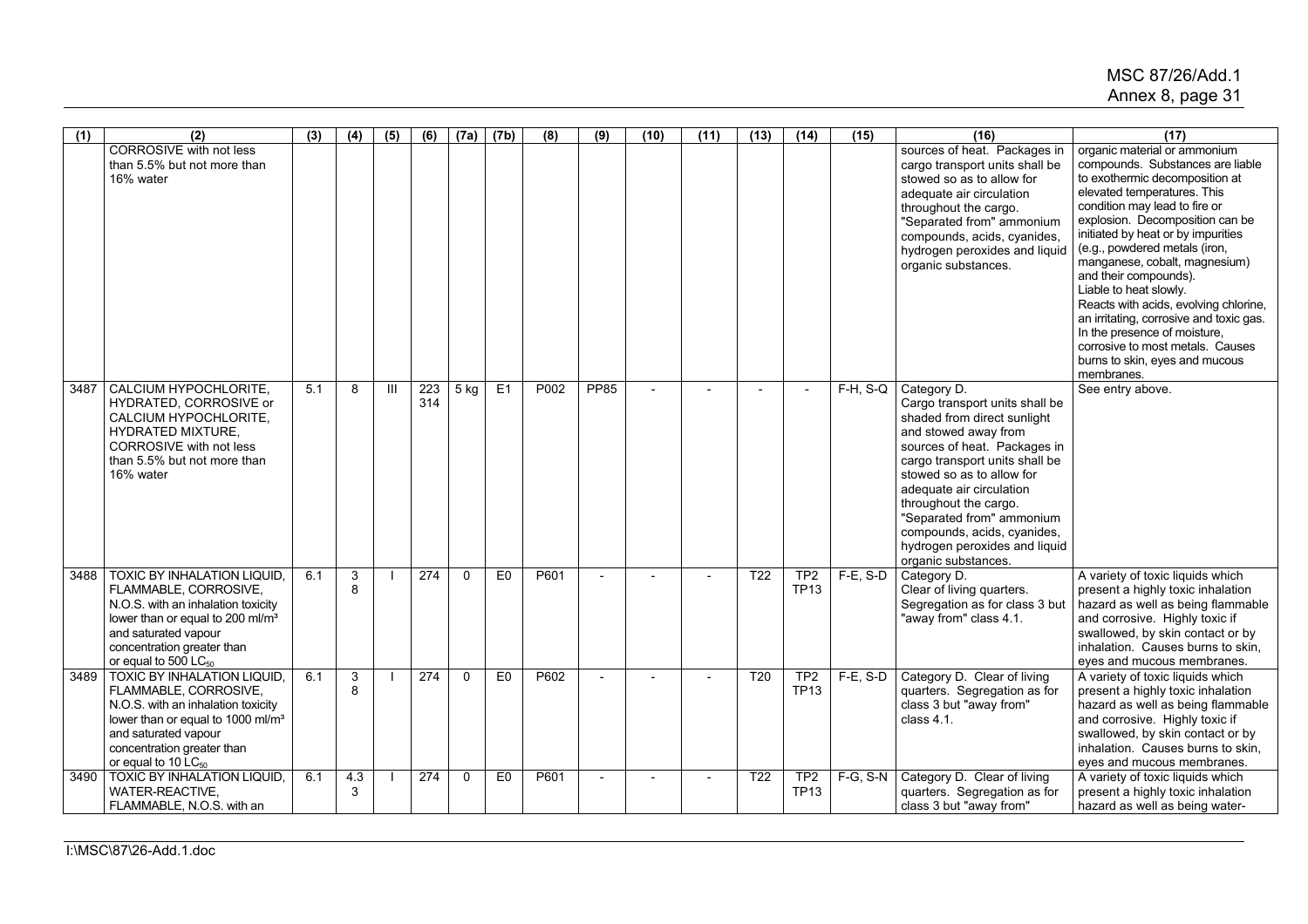## MSC 87/26/Add.1 Annex 8, page 32

| $\overline{(1)}$ | (2)                                                                                                                                                                                                                                              | (3) | (4)      | (5)            | (6)              | (7a)           | (7b)           | (8)  | (9)                      | (10)  | (11)            | (13)             | (14)                           | (15)          | (16)                                                                                                       | (17)                                                                                                                                                                                                                                                                                                        |
|------------------|--------------------------------------------------------------------------------------------------------------------------------------------------------------------------------------------------------------------------------------------------|-----|----------|----------------|------------------|----------------|----------------|------|--------------------------|-------|-----------------|------------------|--------------------------------|---------------|------------------------------------------------------------------------------------------------------------|-------------------------------------------------------------------------------------------------------------------------------------------------------------------------------------------------------------------------------------------------------------------------------------------------------------|
|                  | inhalation toxicity lower than or<br>equal to 200 ml/m <sup>3</sup> and saturated<br>vapour concentration greater than<br>or equal to 500 LC <sub>50</sub>                                                                                       |     |          |                |                  |                |                |      |                          |       |                 |                  |                                |               | classes 3 and 8.                                                                                           | reactive and flammable. Highly<br>toxic if swallowed, by skin contact<br>or by inhalation.                                                                                                                                                                                                                  |
| 3491             | <b>TOXIC BY INHALATION LIQUID,</b><br>WATER-REACTIVE,<br>FLAMMABLE, N.O.S. with an<br>inhalation toxicity lower than or<br>equal to 1000 ml/m <sup>3</sup> and<br>saturated vapour concentration<br>greater than or equal to 10 LC <sub>50</sub> | 6.1 | 4.3<br>3 |                | $\overline{274}$ | $\Omega$       | E <sub>0</sub> | P602 |                          |       |                 | $\overline{120}$ | TP2<br><b>TP13</b>             | $F-G, S-N$    | Category D. Clear of living<br>quarters. Segregation as for<br>class 3 but "away from"<br>classes 3 and 8. | A variety of toxic liquids which<br>present a highly toxic inhalation<br>hazard as well as being water-<br>reactive and flammable. Highly<br>toxic if swallowed, by skin contact<br>or by inhalation.                                                                                                       |
| 3492             | <b>TOXIC BY INHALATION</b><br>LIQUID, CORROSIVE,<br>FLAMMABLE, N.O.S. with an<br>inhalation toxicity lower than<br>or equal to 200 ml/m <sup>3</sup> and<br>saturated vapour concentration<br>greater than or equal to<br>500 LC <sub>50</sub>   | 6.1 | 8<br>3   |                | 274              | $\mathbf{0}$   | E <sub>0</sub> | P601 | $\overline{\phantom{a}}$ |       |                 | T22              | TP <sub>2</sub><br><b>TP13</b> | $F-E$ , S-D   | Category D. Clear of living<br>quarters. Segregation as for<br>class 3 but "away from"<br>class $4.1$ .    | A variety of toxic liquids which<br>present a highly toxic inhalation<br>hazard as well as being flammable<br>and corrosive. Highly toxic if<br>swallowed, by skin contact or by<br>inhalation. Causes burns to skin,<br>eyes and mucous membranes.                                                         |
| 3493             | <b>TOXIC BY INHALATION</b><br>LIQUID, CORROSIVE,<br>FLAMMABLE, N.O.S. with an<br>inhalation toxicity lower than<br>or equal to 1000 ml/m <sup>3</sup> and<br>saturated vapour concentration<br>greater than or equal to 10 $LC_{50}$             | 6.1 | 8<br>3   |                | 274              | $\Omega$       | E <sub>0</sub> | P602 | $\overline{\phantom{a}}$ |       |                 | T <sub>20</sub>  | TP <sub>2</sub><br><b>TP13</b> | $F-E$ , S-D   | Category D. Clear of living<br>quarters. Segregation as for<br>class 3 but "away from"<br>class 4.1.       | A variety of toxic liquids which<br>present a highly toxic inhalation<br>hazard as well as being flammable<br>and corrosive. Highly toxic if<br>swallowed, by skin contact or by<br>inhalation. Causes burns to skin,<br>eyes and mucous membranes.                                                         |
| 3494             | <b>PETROLEUM SOUR CRUDE</b><br>OIL, FLAMMABLE, TOXIC                                                                                                                                                                                             | 3   | 6.1      |                | 343              | $\mathbf{0}$   | E <sub>0</sub> | P001 | $\overline{\phantom{a}}$ |       |                 | T <sub>14</sub>  | TP <sub>2</sub><br><b>TP13</b> | $F-E$ , $S-E$ | Category D. Clear of living<br>quarters.                                                                   | Immiscible with water. Evolves<br>hydrogen sulphide, which is a<br>flammable, toxic gas with a foul<br>odour, heavier than air (1.2). Toxic<br>if swallowed, by skin contact or by<br>inhalation.                                                                                                           |
|                  | 3494 PETROLEUM SOUR CRUDE<br>OIL, FLAMMABLE, TOXIC                                                                                                                                                                                               | 3   | 6.1      | Ш              | 343              | $1\ell$        | E2             | P001 | $\overline{\phantom{a}}$ | IBC02 |                 | T7               | TP <sub>2</sub>                |               | F-E, S-E Category D. Clear of living<br>quarters.                                                          | See entry above.                                                                                                                                                                                                                                                                                            |
| 3494             | <b>PETROLEUM SOUR CRUDE</b><br>OIL, FLAMMABLE, TOXIC                                                                                                                                                                                             | 3   | 6.1      | $\mathbf{III}$ | 343              | 5 <sub>t</sub> | E1             | P001 | $\overline{\phantom{a}}$ | IBC03 | $\overline{a}$  | T <sub>4</sub>   | TP <sub>1</sub>                | $F-E$ , S-E   | Category C. Clear of living<br>quarters.                                                                   | See entry above.                                                                                                                                                                                                                                                                                            |
|                  | 3495   IODINE                                                                                                                                                                                                                                    | 8   | 6.1      | Ш              | 279              | $5$ kg         | E1             | P002 | $\overline{\phantom{a}}$ | IBC08 | $\overline{B3}$ | T <sub>1</sub>   | <b>TP33</b>                    | F-A, S-B      | Category B. Clear of living<br>quarters. "Separated from"<br>ammonia.                                      | Bluish-black solid with a metallic<br>lustre and a pungent odour.<br>Melting point: 114°C. Below its<br>melting point, may evolve vapours<br>which are irritating to skin, eyes and<br>mucous membranes. Slightly<br>soluble in water but soluble in most<br>organic solvents. Corrosive to most<br>metals. |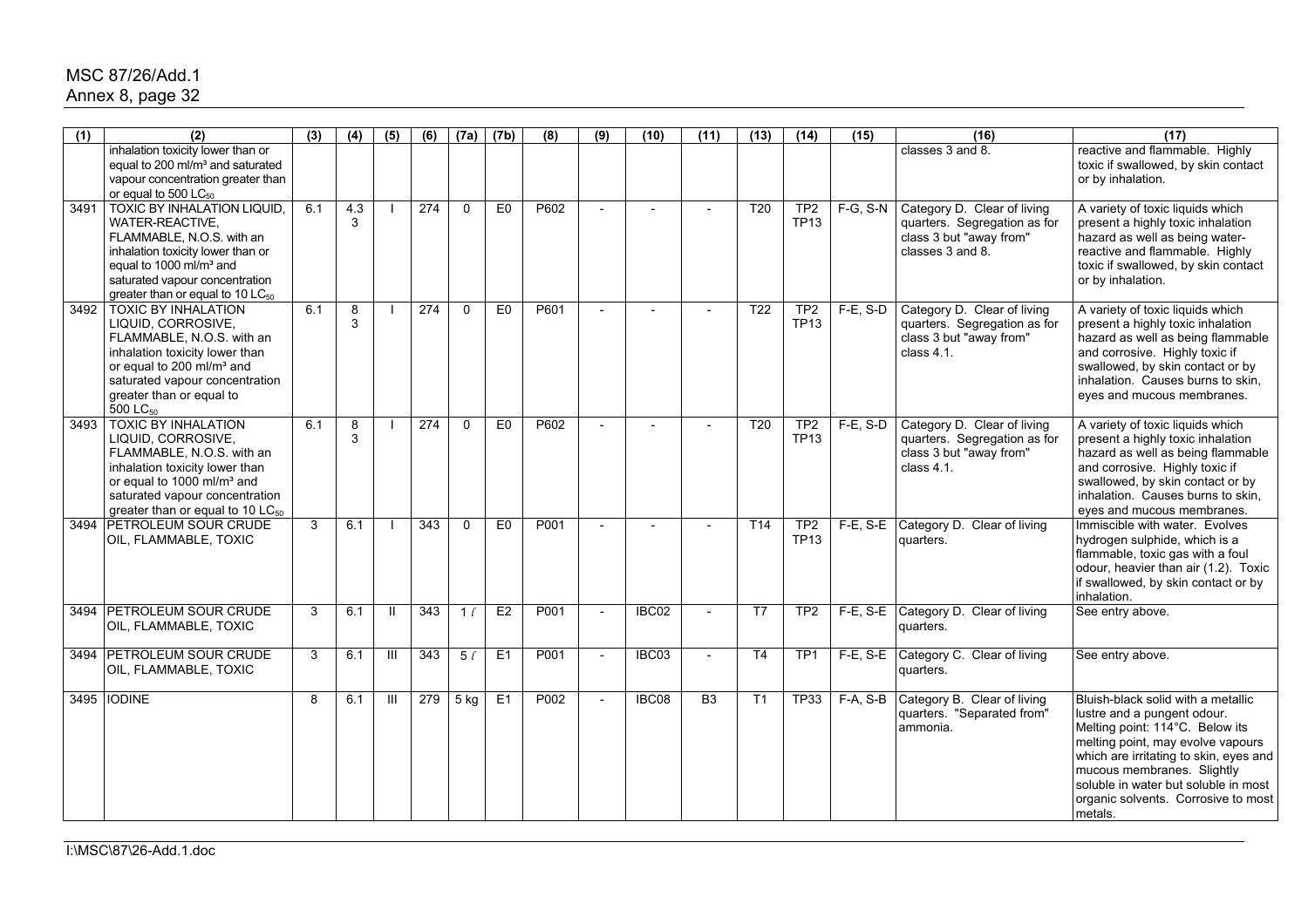# MSC 87/26/Add.1 Annex 8, page 33

| (1) |                              | (3 | (4) | (5) | (6) | (7a) | (7b) | (8)   | (9) | (10) | (11) | (13) | (14) | (15)    | 116                        | (17                                     |
|-----|------------------------------|----|-----|-----|-----|------|------|-------|-----|------|------|------|------|---------|----------------------------|-----------------------------------------|
|     | 3496 BATTERIES, NICKEL-METAL |    |     |     | 117 |      | E0   | See   |     |      |      |      |      | -A. S-ı | "Away from"<br>Category A. | Nickel-metal hydride button cells or    |
|     | <b>HYDRIDE</b>               |    |     |     | 963 |      |      | SP963 |     |      |      |      |      |         | sources of heat.           | nickel-metal hydride cells or batteries |
|     |                              |    |     |     |     |      |      |       |     |      |      |      |      |         |                            | packed with or contained in             |
|     |                              |    |     |     |     |      |      |       |     |      |      |      |      |         |                            | lequipment are not subject to the       |
|     |                              |    |     |     |     |      |      |       |     |      |      |      |      |         |                            | provisions of this Code.                |

and amend the alphabetical index and Appendix A accordingly.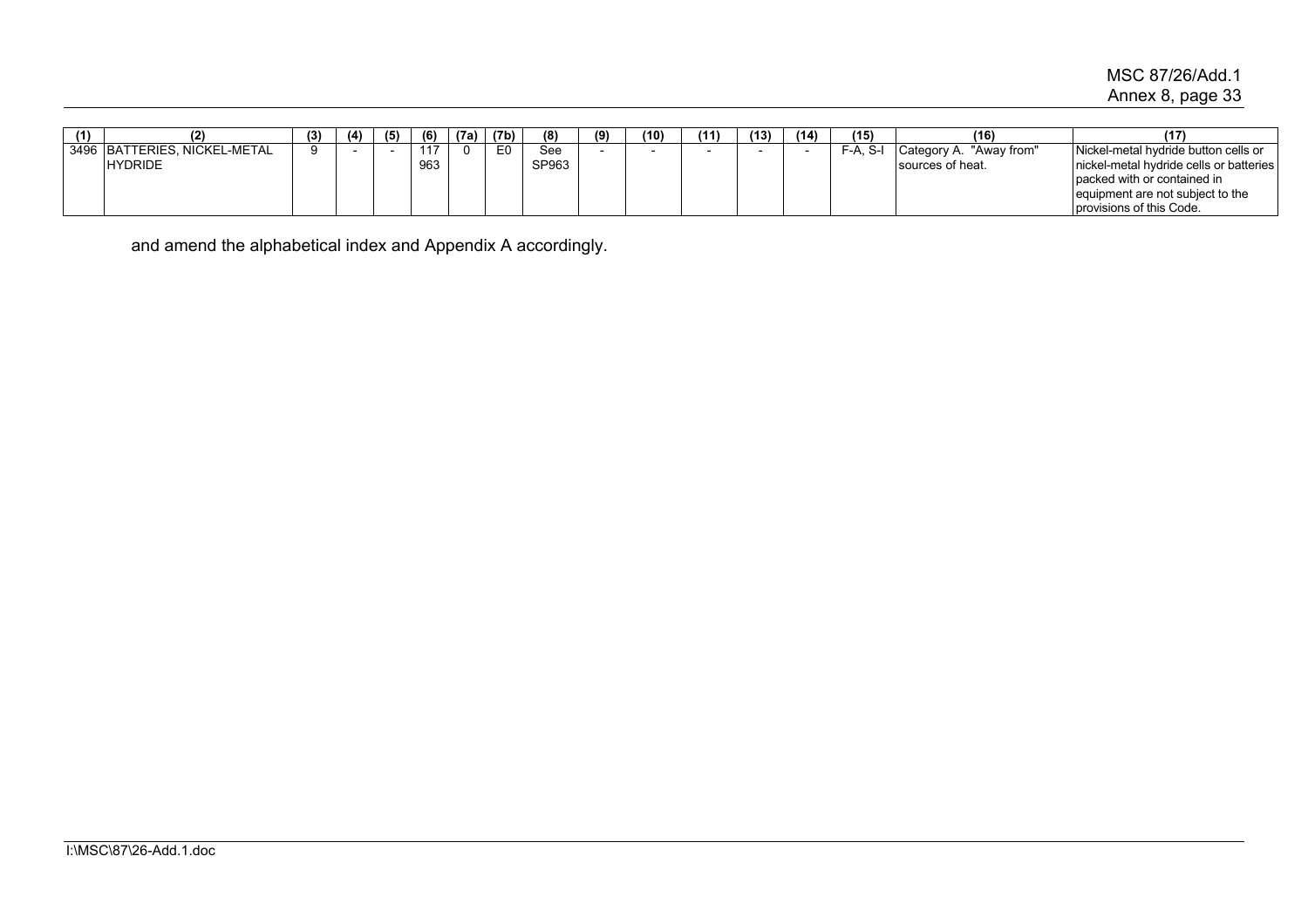## **Chapter 3.3 – Special provisions applicable to certain substances, materials or articles**

- **3.3.1** Special Provisions
- **SP172** Amend to read as follows:

"Radioactive material with a subsidiary risk shall:

- (a) be labelled with subsidiary risks labels corresponding to each subsidiary risk exhibited by the material; corresponding placard shall be affixed to transport units in accordance with the relevant provisions of 5.3.1;
- (b) be allocated to packing groups I, II or III, as and if appropriate, by application of the grouping criteria provided in Part 2 corresponding to the nature of the predominant subsidiary risk.

The description required in 5.4.1.5.7.1.2 shall include a description of these subsidiary risks (e.g., "Subsidiary risk: 3, 6.1"), the name of the constituents which most predominantly contribute to this (these) subsidiary risk(s), and where applicable, the packing group. For packing, see also 4.1.9.1.5."

**SP179** Delete.

**SP188** At the end of the second sentence in subparagraph .2, after "case", add the following text:

", except those manufactured before 1 January 2009"

and at the beginning of subparagraph .6, after "Except for packages containing", insert "button cell batteries installed in equipment (including circuit boards), or".

**SP198** Insert after "paints" the words ", perfumery products" and after "1263" insert ", 1266".

- **SP219** Replace the existing text with the following:
	- "**219** Genetically modified microorganisms (GMMOs) and genetically modified organisms (GMOs) packed and marked in accordance with packing instruction P904 are not subject to any other provisions of this Code.

 If GMMOs or GMOs meet the definition in Chapter 2.6 of a toxic substance or an infectious substance and the criteria for inclusion in Class 6.1 or 6.2 the provisions of this Code for transporting toxic substances or infectious substances apply.".

**SP240** Insert SP240 with the following:

"**240** This entry only applies to vehicles and equipment powered by wet batteries, sodium batteries or lithium batteries and transported with these batteries installed. Examples of such vehicles and equipment are electrically-powered cars, lawnmowers, wheelchairs and other mobility aids. Hybrid electric vehicles powered by both an internal combustion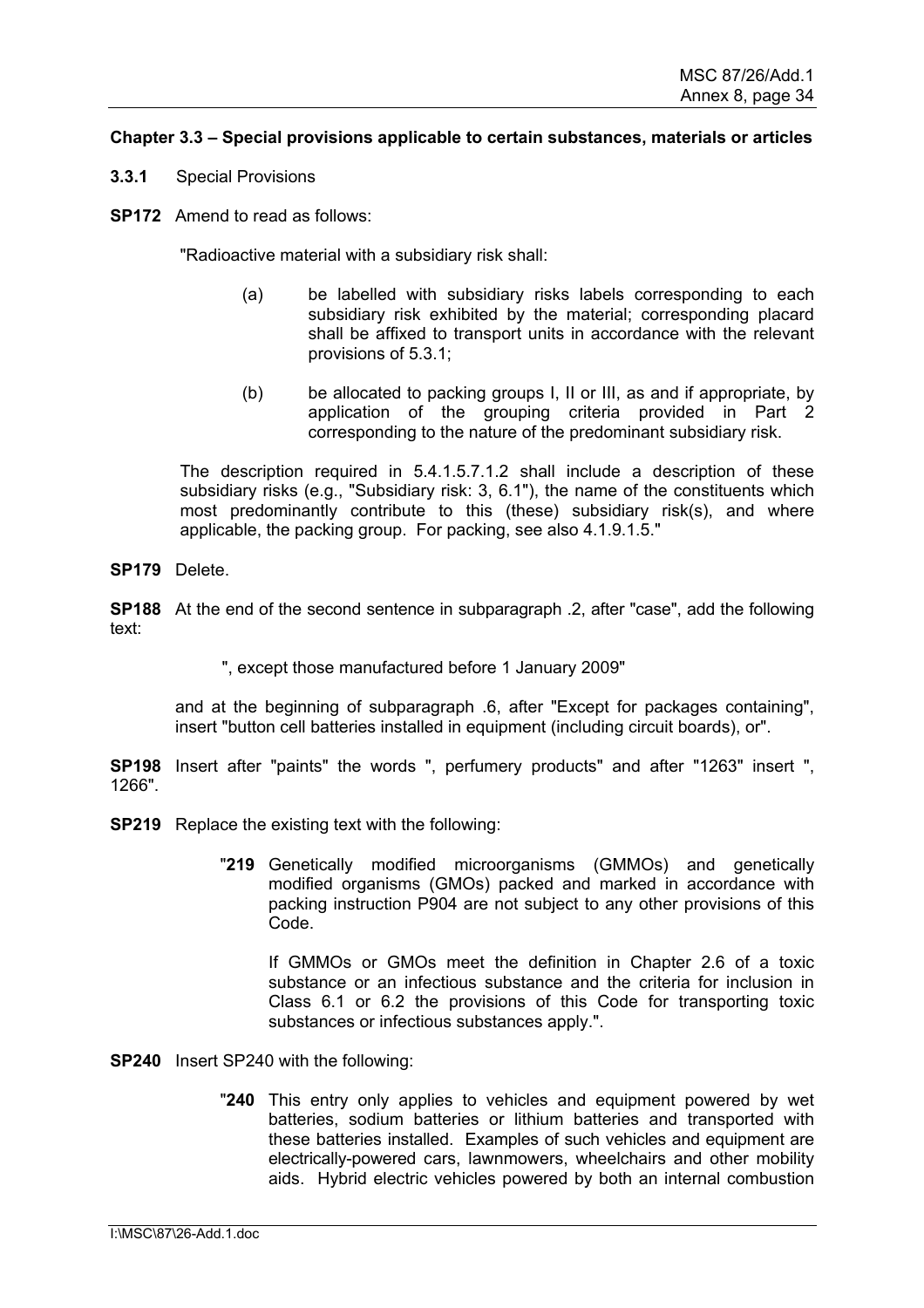engine and wet batteries, sodium batteries or lithium batteries, transported with the batteries installed shall be consigned under the entries UN 3166 VEHICLE, FLAMMABLE GAS POWERED or UN 3166 VEHICLE, FLAMMABLE LIQUID POWERED, as appropriate. Vehicles which contain a fuel cell shall be consigned under the entries UN 3166 VEHICLE, FUEL CELL, FLAMMABLE GAS POWERED or UN 3166 VEHICLE, FUEL CELL, FLAMABLE LIQUID POWERED, as appropriate."

- **SP290** Replace the existing text with the following:
	- "**290** When this radioactive material meets the definitions and criteria of other classes or divisions as defined in Part 2, it shall be classified in accordance with the following:
		- .1 Where the substance meets the criteria for dangerous goods in excepted quantities as set out in chapter 3.5, the packagings shall be in accordance with 3.5.2 and meet the testing requirements of 3.5.3. All other requirements applicable to radioactive material, excepted packages as set out in 1.5.1.5 shall apply without reference to the other class or division;
		- .2 Where the quantity exceeds the limits specified in 3.5.1.2 the substance shall be classified in accordance with the predominant subsidiary risk. The dangerous goods transport document shall describe the substance with the UN number and proper shipping name applicable to the other class supplemented with the name applicable to the radioactive excepted package according to column 2 in the Dangerous Goods List of chapter 3.2, and shall be transported in accordance with the provisions applicable to that UN number. An example of the information shown on the dangerous goods transport document is:

 UN 1993, Flammable liquid, N.O.S. (ethanol and toluene mixture), Radioactive material, excepted package – limited quantity of material, class 3, PG II.

In addition, the provisions of 2.7.2.4.1 shall apply;

- .3 The provisions of chapter 3.4 for the transport of dangerous goods packed in limited quantities shall not apply to substances classified in accordance with subparagraph .2;
- .4 When the substance meets a special provision that exempts this substance from all dangerous goods provisions of the other classes it shall be classified in accordance with the applicable UN number of class 7 and all requirements specified in 1.5.1.5 shall apply.".

## **SP292** Delete.

- **SP302** Amend to read as follows:
	- "**302** Fumigated cargo transport units containing no other dangerous goods are only subject to the provisions of 5.5.2.".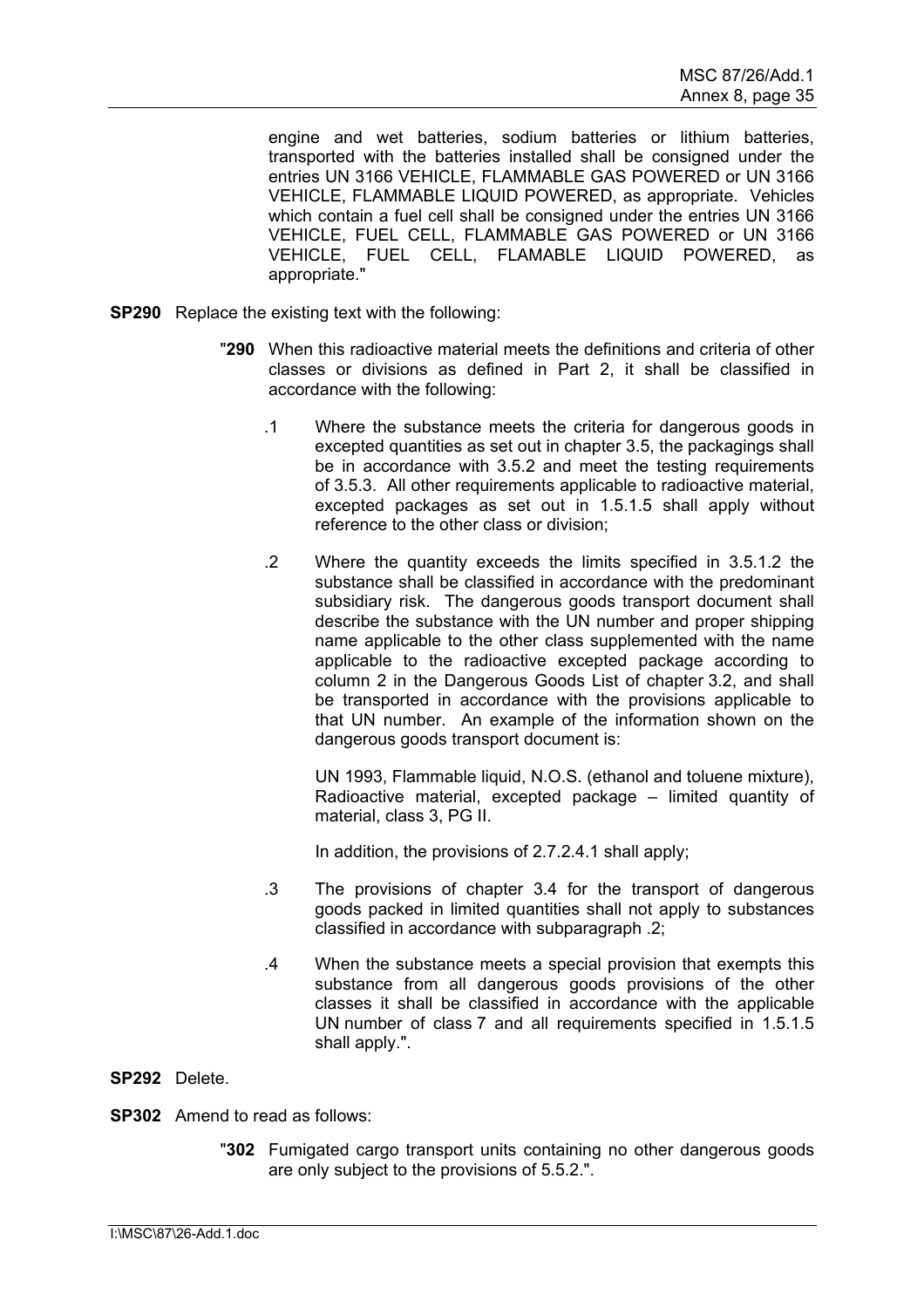**SP304** Amend to read as follows:

"This entry may only be used for the transport of non-activated batteries which contain dry potassium hydroxide and which are intended to be activated prior to use by the addition of an appropriate amount of water to the individual cells."

- **SP 310** In the first sentence the word "lithium" is deleted.
- **SP312** Insert SP312 with the following:
	- "**312** Vehicles or machinery powered by a fuel cell engine shall be consigned under the entries UN 3166 VEHICLE, FUEL CELL, FLAMMABLE GAS POWERED or UN 3166 VEHICLE, FUEL CELL, FLAMMABLE LIQUID POWERED, or UN 3166 ENGINE, FUEL CELL, FLAMMABLE GAS POWERED or UN 3166 ENGINE, FUEL CELL, FLAMMABLE LIQUID POWERED as appropriate. These entries include hybrid electric vehicles powered by both a fuel cell and an internal combustion engine with wet batteries, sodium batteries or lithium batteries, transported with the battery(ies) installed."

 Other vehicles which contain an internal combustion engine shall be consigned under the entries UN 3166 VEHICLE, FLAMMABLE GAS POWERED or UN 3166 VEHICLE, FLAMMBLE LIQUID POWERED, as appropriate. These entries include hybrid electric vehicles powered by both an internal combustion engine and wet batteries, sodium batteries or lithium batteries, transported with the batteries installed.

- **SP313** Delete.
- **SP329** Delete.
- **SP900** In the text, delete the following substances:

AMMONIUM BROMATE AMMONIUM BROMATE SOLUTION AMMONIUM CHLORATE AMMONIUM CHLORATE SOLUTION AMMONIUM CHLORITE AMMONIUM PERMANGANATE AMMONIUM PERMANGANATE SOLUTION

and replace:

"CHLORIC ACID AQUEOUS SOLUTION with a concentration exceeding 10%" with "CHLORIC ACID, AQUEOUS SOLUTION with more than 10% chloric acid"

"HYDROCYANIC ACID with more than 20% acid, by mass" with "HYDROCYANIC ACID, AQUEOUS SOLUTION (HYDROGEN CYANIDE, AQUEOUS SOLUTION) with more than 20% hydrogen cyanide"

"HYDROGEN CYANIDE SOLUTION with more than 45% HYDROGEN CYANIDE" with "HYDROGEN CYANIDE SOLUTION IN ALCOHOL with more than 45% hydrogen cyanide".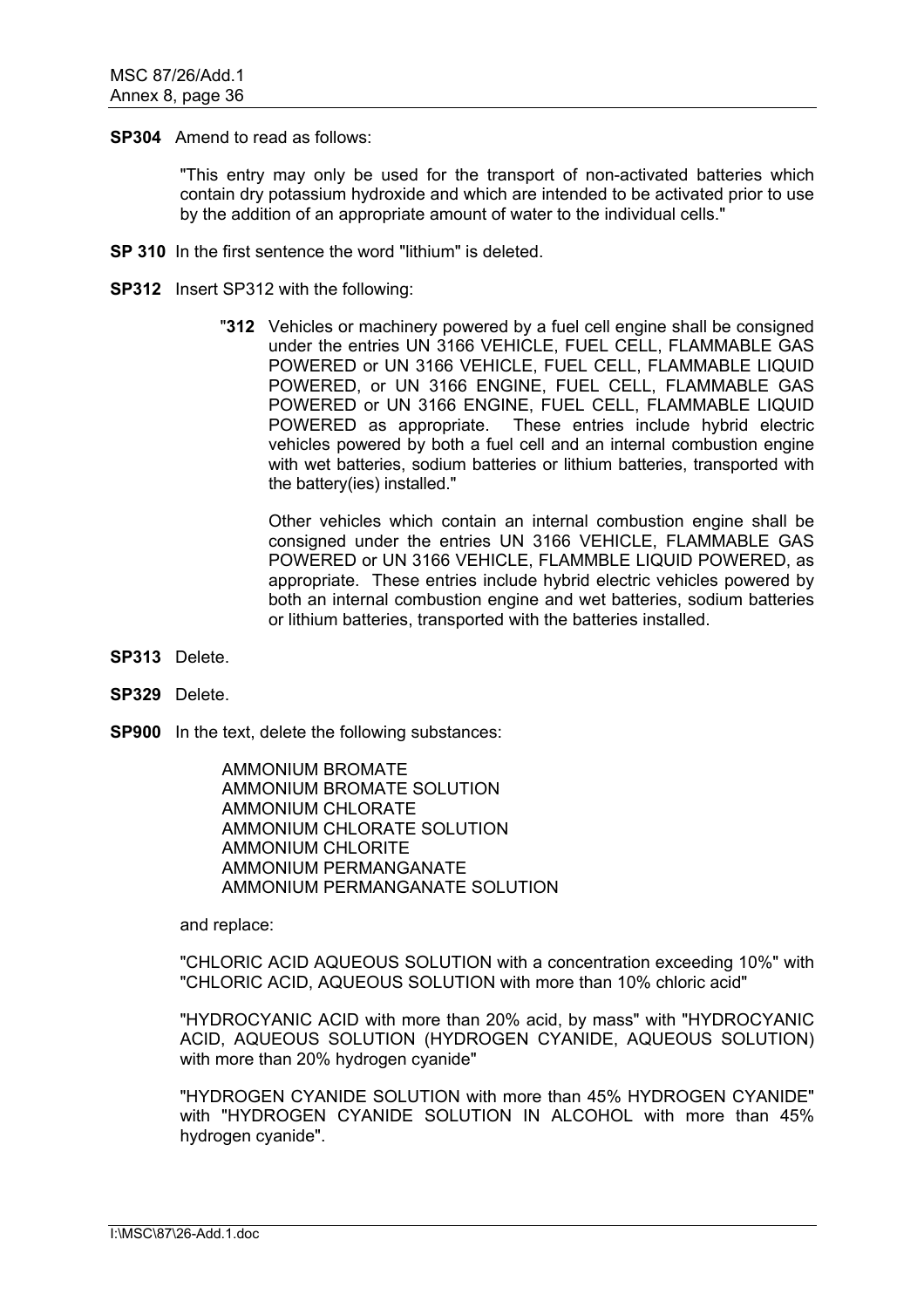**SP908** Delete.

- **SP909** Delete.
- **SP910** Delete.

**SP 953** Delete.

Insert the following new special provisions:

- "**342** Glass inner receptacles (such as ampoules or capsules) intended only for use in sterilization devices, when containing less than 30 ml of ethylene oxide per inner packaging with not more than 300 ml per outer packaging, may be transported in accordance with the provisions in chapter 3.5, irrespective of the indication of "E0" in column 7b of the Dangerous Goods List provided that:
	- .1 After filling, each glass inner receptacle has been determined to be leak-tight by placing the glass inner receptacle in a hot water bath at a temperature, and for a period of time, sufficient to ensure that an internal pressure equal to the vapour pressure of ethylene oxide at 55°C is achieved. Any glass inner receptacle showing evidence of leakage, distortion or other defect under this test shall not be transported under the terms of this special provision;
	- .2 In addition to the packaging required by 3.5.2, each glass inner receptacle is placed in a sealed plastics bag compatible with ethylene oxide and capable of containing the contents in the event of breakage or leakage of the glass inner receptacle; and
	- .3 Each glass inner receptacle is protected by a means of preventing puncture of the plastics bag (e.g., sleeves or cushioning) in the event of damage to the packaging (e.g., by crushing).
- **343** This entry applies to crude oil containing hydrogen sulphide in sufficient concentration that vapours evolved from the crude oil can present an inhalation hazard. The packing group assigned shall be determined by the flammability hazard and inhalation hazard, in accordance with the degree of danger presented.
- **344** The provisions of 6.2.4 shall be met.
- **345** This gas contained in open cryogenic receptacles with a maximum capacity of 1 litre constructed with glass double walls having the space between the inner and outer wall evacuated (vacuum insulated) is not subject to the provisions of this Code provided each receptacle is transported in an outer packaging with suitable cushioning or absorbent materials to protect it from impact damage.
- **346** Open cryogenic receptacles conforming to the requirements of packing instruction P203 and containing no dangerous goods except for UN 1977, nitrogen, refrigerated liquid, which is fully absorbed in a porous material are not subject to any other provisions of this Code.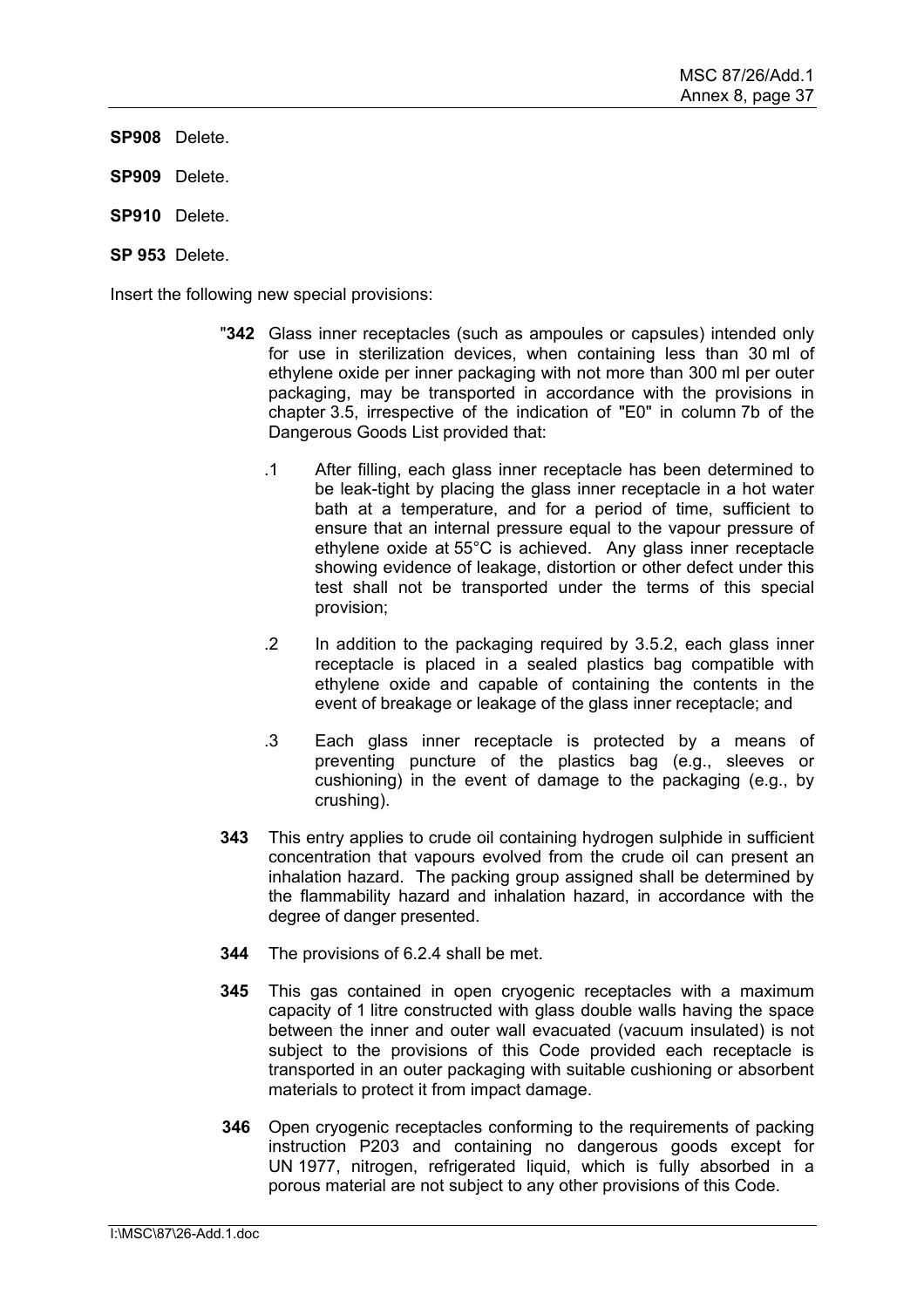- **347** This entry shall only be used if the results of Test series 6 (d) of Part I of the United Nations Manual of Tests and Criteria have demonstrated that any hazardous effects arising from functioning are confined within the package.
- **348** Batteries manufactured after 31 December 2011 shall be marked with the Watt-hour rating on the outside case.
- **349** Mixtures of a hypochlorite with an ammonium salt are not to be accepted for transport. UN No. 1791 hypochlorite solution is a substance of class 8.
- **350** Ammonium bromate and its aqueous solutions and mixtures of a bromate with an ammonium salt are not to be accepted for transport.
- **351** Ammonium chlorate and its aqueous solutions and mixtures of a chlorate with an ammonium salt are not to be accepted for transport.
- **352** Ammonium chlorite and its aqueous solutions and mixtures of a chlorite with an ammonium salt are not to be accepted for transport.
- **353** Ammonium permanganate and its aqueous solutions and mixtures of a permanganate with an ammonium salt are not to be accepted for transport.
- **354** This substance is toxic by inhalation.
- **355** Oxygen cylinders for emergency use transported under this entry may include installed actuating cartridges (cartridges, power device of Class 1.4, Compatibility Group C or S), without changing the classification of Class 2.2 provided the total quantity of deflagrating (propellant) explosives does not exceed 3.2 g per oxygen cylinder. The cylinders with the installed actuating cartridges as prepared for transport shall have an effective means of preventing inadvertent activation.
- **356** Metal hydride storage system(s) installed in conveyances or in completed conveyance components or intended to be installed in conveyances shall be approved by the competent authority before acceptance for transport. The transport document shall include an indication that the package was approved by the competent authority or a copy of the competent authority approval shall accompany each consignment.
- **357** Petroleum crude oil containing hydrogen sulphide in sufficient concentration that vapours evolved from the crude oil can present an inhalation hazard shall be consigned under the entry UN 3494 PETROLEUM SOUR CRUDE OIL, FLAMMABLE, TOXIC.
- **961** Vehicles and equipment are not subject to the provisions of this Code if they are stowed on a roll-on/roll-off ship or in another cargo space designated by the Administration (flag State) as specifically designed and approved for the carriage of vehicles and equipment and there are no signs of leakage from the battery, engine, fuel cell, compressed gas cylinder or accumulator, or fuel tank when applicable.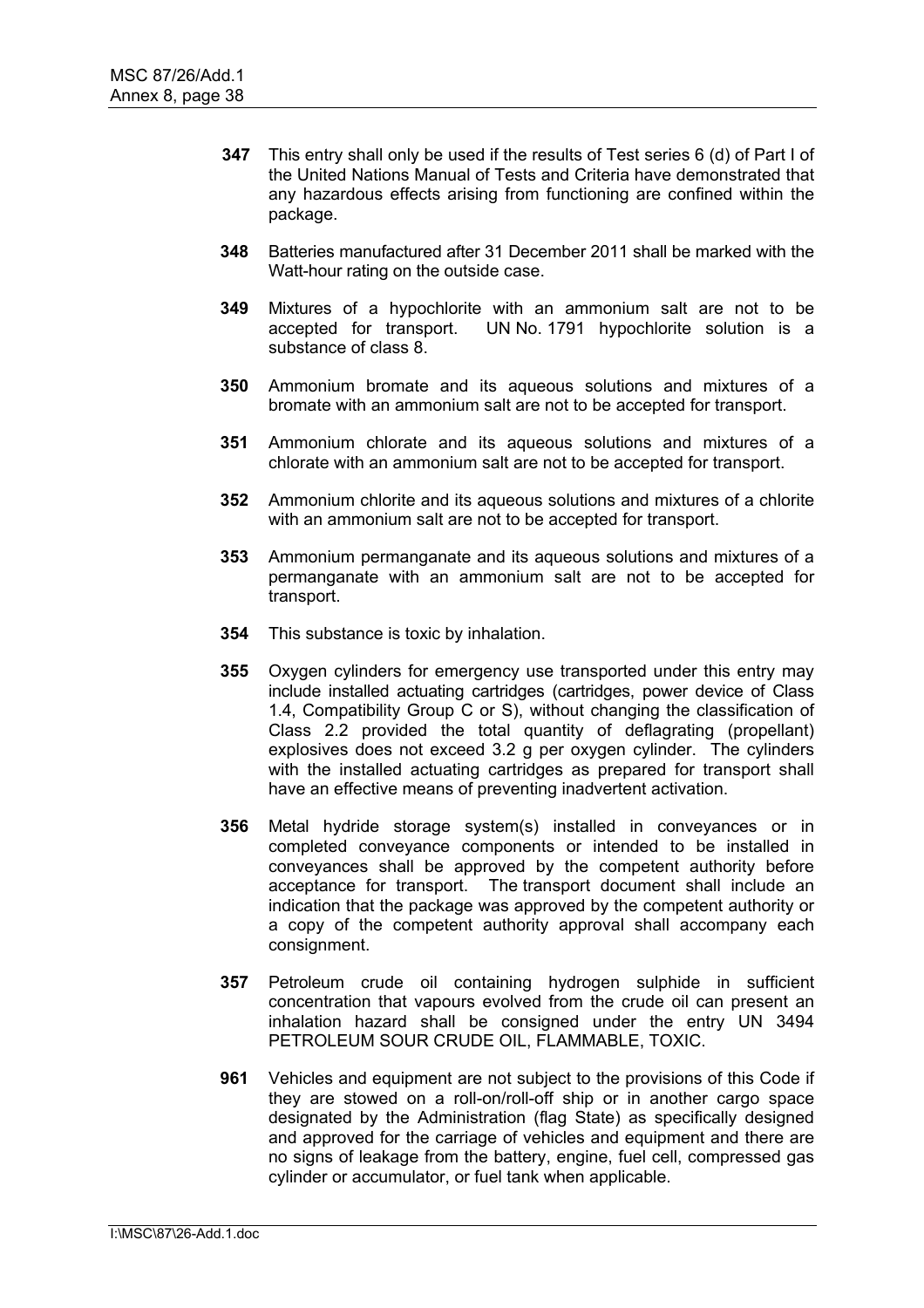In addition, vehicles and equipment are not subject to the provisions of this Code if any of the following conditions are met:

- .1 The fuel tank(s) of the vehicle or equipment powered by a flammable liquid fuel is empty and installed batteries are protected from short circuit;
- .2 The fuel tank(s) of the vehicle or equipment powered by a flammable gas is emptied of liquefied or compressed gas, the positive pressure in the tank does not exceed 2 bar, the fuel shutoff or isolation valve is closed and secured, and installed batteries are protected from short circuit; or
- .3 The vehicle or equipment is solely powered by a wet or dry electric storage battery or a sodium battery, and the battery is protected from short circuit.
- **962** Vehicles or equipment powered by internal combustion engines, fuel cells or batteries not meeting the conditions of special provision 961 shall be assigned to class 9 and shall meet the following requirements:
	- .1 vehicles and equipment shall not show signs of leakage from batteries, engines, fuel cells, compressed gas cylinders or accumulators, or fuel tank(s) when applicable;
	- .2 for flammable liquid powered vehicles and equipment, the fuel tank(s) containing the flammable liquid shall not be more than one-fourth full and in any case the flammable liquid shall not exceed 250 *l*;
	- .3 for flammable gas powered vehicles and equipment, the fuel shut-off valve of the fuel tank(s) shall be securely closed;
	- .4 installed batteries shall be protected from damage, short circuit, and accidental activation during transport. Lithium ion or lithium metal batteries shall meet the requirements of the United Nations Manual of Tests and Criteria, Part III, subsection 38.3, unless otherwise approved by the competent authority; and
	- .5 dangerous goods required for the operation of the vehicle or equipment such as fire extinguishers, compressed gas accumulators, airbag inflators, etc., shall be securely mounted in the vehicle or equipment.

 The marking, labelling and placarding provisions of this Code shall not apply.".

**963** Nickel-metal hydride button cells or nickel-metal hydride cells or batteries packed with or contained in equipment are not subject to the provisions of this Code.

All other nickel-metal hydride cells or batteries shall be securely packed and protected from short circuit. They are not subject to other provisions of this Code provided that they are loaded in a cargo transport unit in a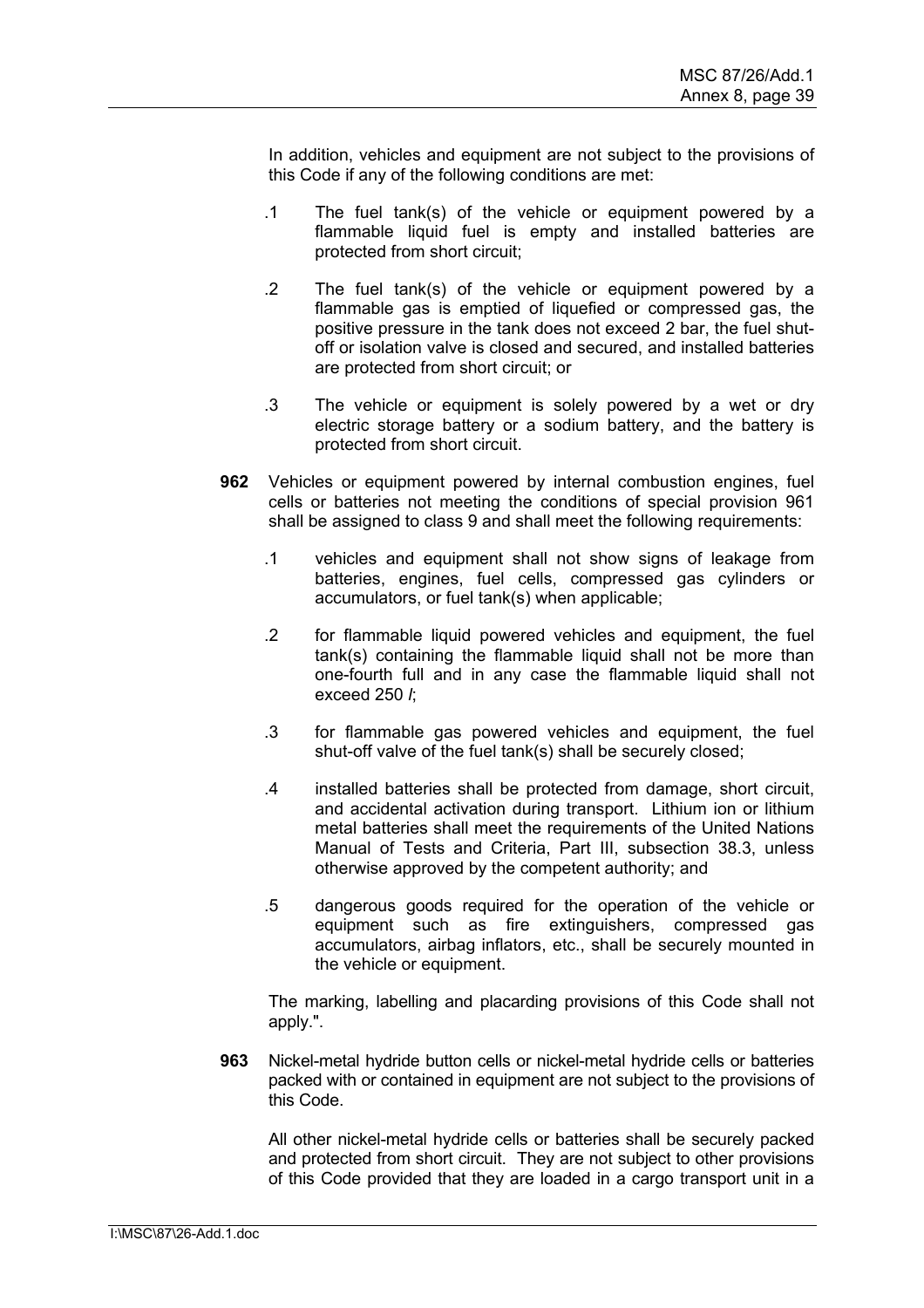total quantity of less than 100 Kg gross mass. When loaded in a cargo transport unit in a total quantity of 100 Kg gross mass or more, they are not subject to other provisions of this Code except those of 5.4.1, 5.4.3 and column (16) of the dangerous good list in Chapter 3.2.

**964** This substance is not subject to the provisions of this Code when transported in non friable prills or granules form and if it passes the test for oxidizing solid substances as reflected in the United Nations *Manual of Test and Criteria* (see 34.4.1) and is accompanied by a certificate from a laboratory accredited by a competent authority, stating that the product has been correctly sampled by trained staff from the laboratory and that the sample was correctly tested and has passed the test.

# **Chapter 3.4 – Limited quantities**

# **3.4.2 Packing**

- 3.4.2.1 Add a new second sentence to read as follows: "Intermediate packagings may be used.".
- 3.4.2.2 The end of the first sentence, after "with these special provisions", is replaced with the following:

"Inner packagings that are liable to break or be easily punctured, such as those made of glass, porcelain, stoneware or certain plastics, shall be placed in suitable intermediate packagings meeting the provisions of 4.1.1.1, 4.1.1.2 and 4.1.1.4 to 4.1.1.8, and be so designed that they meet the construction requirements of 6.1.4.".

#### **3.4.5 Marking and labelling**

- 3.4.5.1 and 3.4.5.2 are replaced with the following:
	- "3.4.5.1 Packages containing dangerous goods in limited quantities need not be labelled nor marked with the marine pollutant mark, proper shipping name or UN number of the contents, but shall bear the marking shown below. The marking shall comply with 5.2.1.9.



Marking for packages containing limited quantities

Top and bottom portions and line shall be black, centre area white or suitable contrasting background. Minimum dimensions: 100 mm x 100 mm. Minimum width of line forming diamond: 2 mm. If the size of the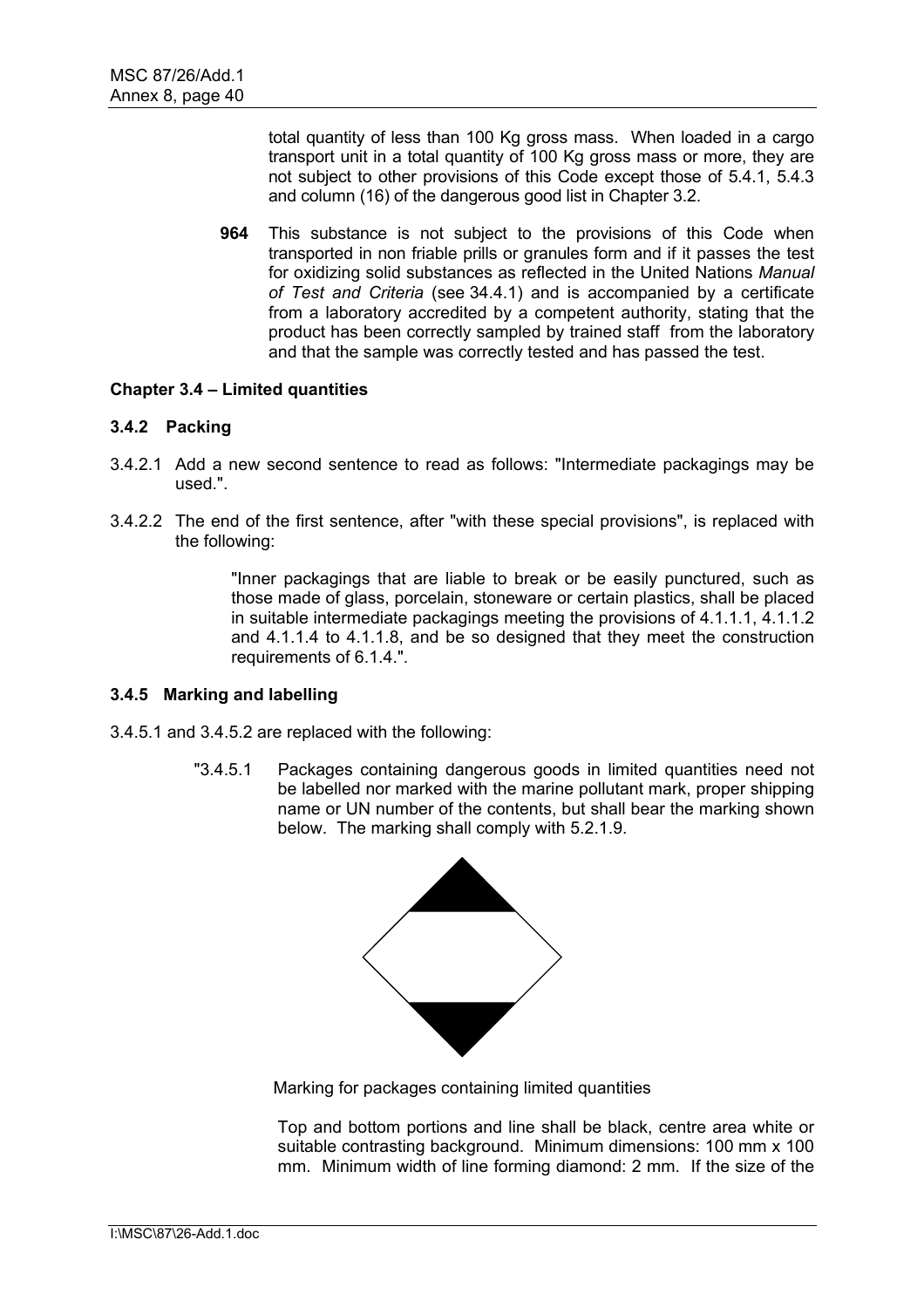package so requires, the dimension may be reduced, to be not less than 50 mm x 50 mm provided the marking remains clearly visible.

3.4.5.2 Packages containing dangerous goods consigned for air transport in conformity with the provisions of Part 3, Chapter 4 of the ICAO Technical Instructions for the Safe Transport of Dangerous Goods by Air shall bear the marking shown below. The marking shall be readily visible, legible and able to withstand open weather exposure without a substantial reduction in effectiveness.



Marking for packages containing limited quantities conforming to Part 3, Chapter 4 of the ICAO Technical Instructions for the Safe Transport of Dangerous Goods by Air

Top and bottom portions and line shall be black, centre area white or suitable contrasting background. Minimum dimensions: 100 mm x 100 mm. Minimum width of line forming diamond: 2 mm. The symbol "Y" shall be placed in the centre of the mark and shall be clearly visible. If the size of the package so requires, the dimension may be reduced, to be not less than 50 mm x 50 mm provided the marking remains clearly visible.

- 3.4.5.3 Packages containing dangerous goods bearing the marking shown in 3.4.5.2 shall be deemed to meet the provisions of sections 3.4.1, 3.4.2 and 3.4.4 of this chapter and need not bear the marking shown in 3.4.5.1.
- 3.4.5.4 When packages containing dangerous goods in limited quantities are placed in an overpack or in a unit load, the overpack or the unit load shall be marked with the marking required by this chapter unless the markings representative of all dangerous goods in the overpack or the unit load are visible. In addition, an overpack shall be marked with the word "OVERPACK" unless markings representative of all dangerous goods, as required by this chapter, in the overpack are visible.
- 3.4.5.5 Cargo transport units containing dangerous goods in only limited quantities shall not be placarded nor marked according to 5.3.2.0 and 5.3.2.1. They shall, however, be suitably marked on the exterior with the mark in 3.4.5.1 which shall have minimum dimensions of 250 mm x 250 mm in locations indicated in  $5.3.1.1.4.1$ ".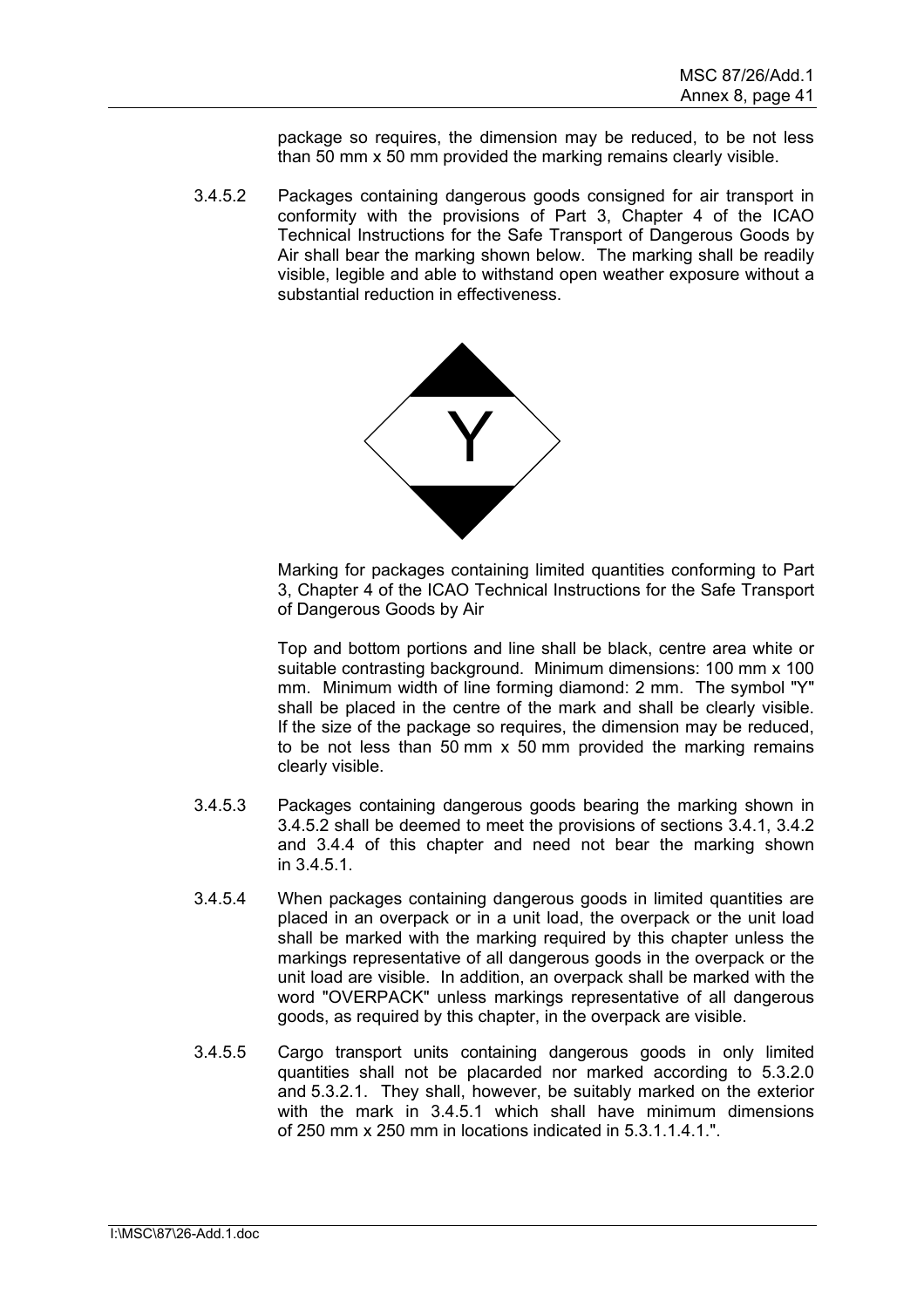# **3.4.7 Exceptions**

- 3.4.7 Delete paragraph.
- **3.4.8 Marine pollutants**
- 3.4.8 Renumbered as 3.4.7

# **Chapter 3.5 – Dangerous goods packed in excepted quantities**

- **3.5.3 Tests of packages**
- 3.5.3.1.2 In the last paragraph delete the word "drop".

# **3.5.4 Marking of packages**

3.5.4.1 Amend the mark as follows:



Hatching and symbol of the same colour, black or red, on white or suitable contrasting background

- \* *The Class or, when assigned, the Division number(s) shall be shown in this location.*
- The name of the consignor or of the consignee shall be shown in this location if not shown *elsewhere on the package.*"

# **PART 4 – PACKING AND TANK PROVISIONS**

**Chapter 4.1 – Use of packagings, including intermediate bulk containers (IBCs) and large packagings** 

- **4.1.1 General provisions for the packing of dangerous goods in packagings including IBCs and large packagings**
- 4.1.1.1 At the end, replace "or reused" with ", reused or remanufactured".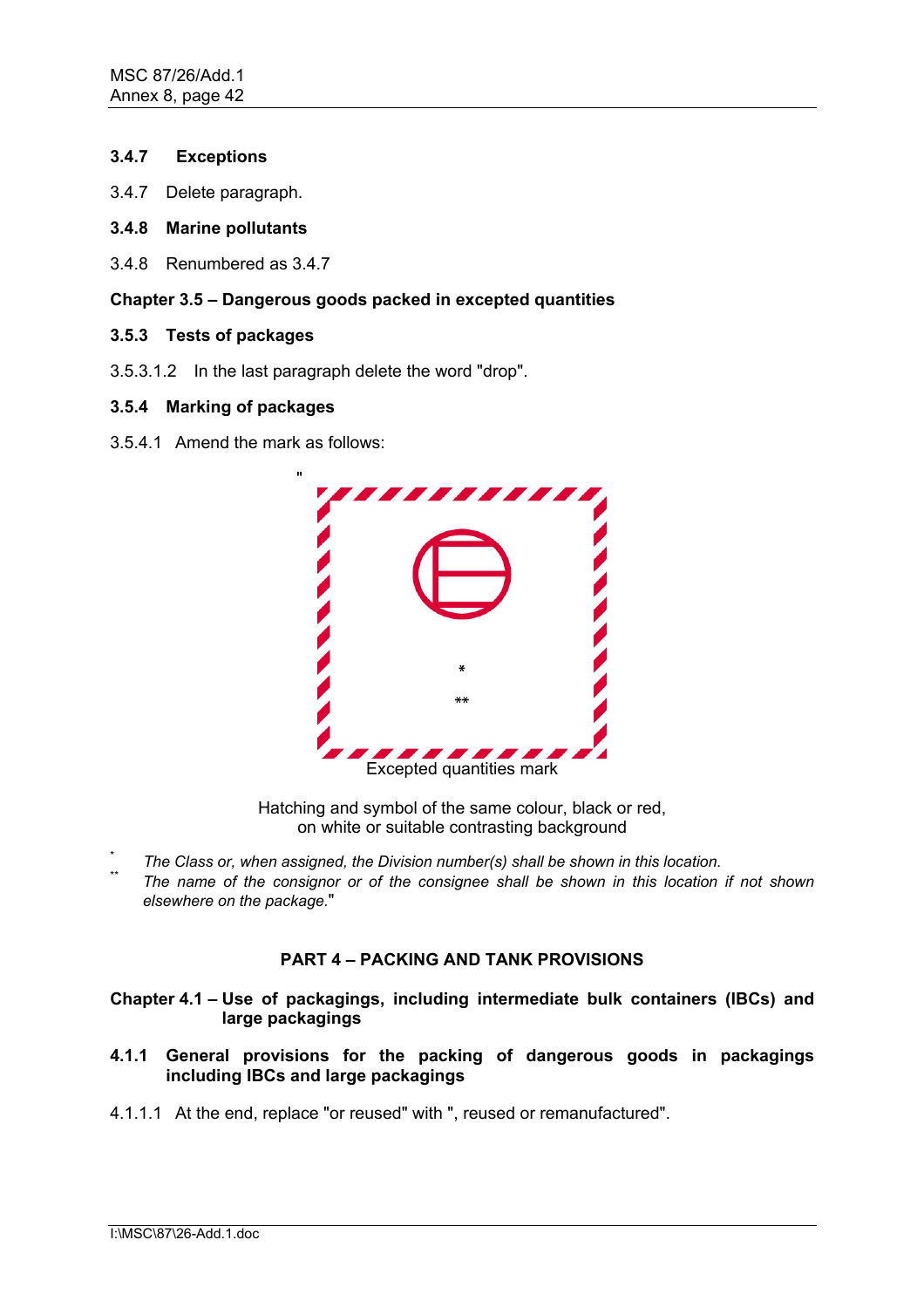- 4.1.1.2 Add a new subparagraph .3 to read as follows:
	- ".3 shall not allow permeation of the dangerous goods that could constitute a danger under normal conditions of transport.".
- 4.1.1.3 Replace the second sentence with the following:

"However, IBCs manufactured before 1 January 2011 and conforming to a design type which has not passed the vibration test of 6.5.6.13 or which was not required to meet the criteria of 6.5.6.9.5.4 at the time it was subjected to the drop test, may still be used.".

# **4.1.4 List of packing instructions**

- 4.1.4.1 Amend the following provisions:
	- **P001** Delete the asterisk in the PG I column against the authorized maximum capacity (250 *l*) specified for 6HA1 and 6HB1 composite packagings.
	- **P002** In special packing provision PP85, replace "For UN Nos. 1748, 2208 and 2880" with "For UN Nos. 1748, 2208, 2880, 3485, 3486 and 3487,".
	- **P114 (b)** Amend special packing provision PP48 to read as follows:

"**PP48** For UN Nos. 0508 and 0509, metal packagings shall not be used.".

**P200 (4)** In special packing provision "k:", amend the first sentence to read as follows:

> "Valve outlets shall be fitted with pressure retaining gas-tight plugs or caps having threads that match those of the valve outlets.". Amend the seventh paragraph ("Each valve shall have a taper threaded connection …") to read as follows:

> > Each valve shall be capable of withstanding the test pressure of the pressure receptacle and be connected directly to the pressure receptacle by either a taper thread or other means which meets the requirements of ISO 10692-2:2001.".

In special packing provision "q:", in the first sentence, replace "The valves" with "Valve outlets". In the second sentence, at the end, replace "manifold outlet valve" with "outlet of the manifold valve" and add "pressure retaining" before "gas-tight plug". Add a new third sentence to read as follows:

> "Gas-tight plugs or caps shall have threads that match those of the valve outlets."

and add the following new special packing provision "ra" below "r":

"ra: This gas may also be packed in capsules under the following conditions:

(i) The mass of gas shall not exceed 150 g per capsule;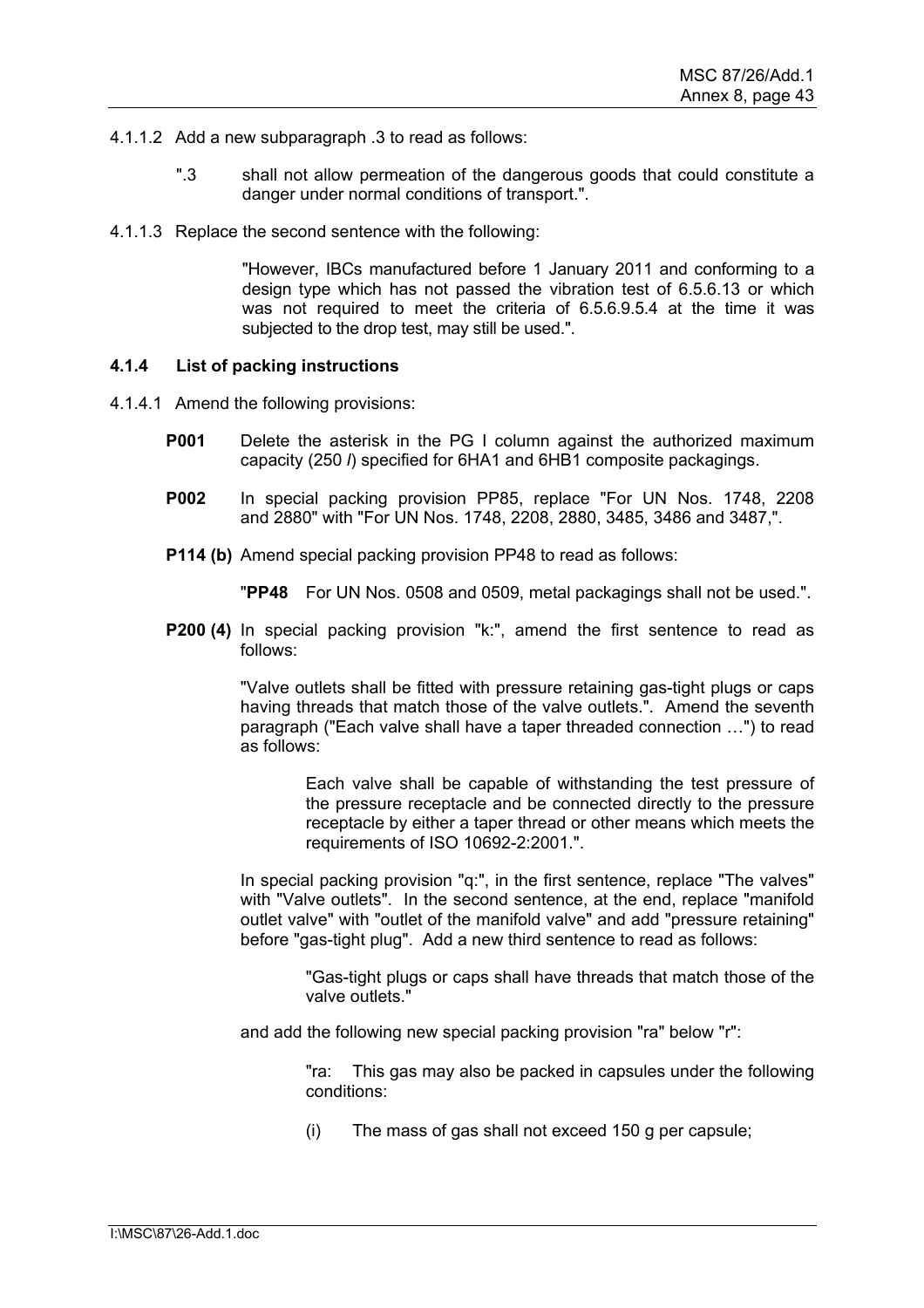- (ii) The capsules shall be free from faults liable to impair the strength;
- (iii) The leakproofness of the closure shall be ensured by an additional device (cap, crown, seal, binding, etc.) capable of preventing any leakage of the closure during transport;
- (iv) The capsules shall be placed in an outer packaging of sufficient strength. A package shall not weigh more than 75 kg.".
- **P200** In Table 2, against UN 1037, add "ra" in column "Special packing provisions".
- **P203** Replace the existing "P203" with the following:

| P203 |                                                                                                                                                                                                                                                                                                                                                                                                                                                                                                                                                                                                  | <b>PACKING INSTRUCTION</b>                                                                                                                                                                                                                                                                                                          | P203 |  |  |  |  |  |
|------|--------------------------------------------------------------------------------------------------------------------------------------------------------------------------------------------------------------------------------------------------------------------------------------------------------------------------------------------------------------------------------------------------------------------------------------------------------------------------------------------------------------------------------------------------------------------------------------------------|-------------------------------------------------------------------------------------------------------------------------------------------------------------------------------------------------------------------------------------------------------------------------------------------------------------------------------------|------|--|--|--|--|--|
|      | This instruction applies to class 2 refrigerated liguefied gases.                                                                                                                                                                                                                                                                                                                                                                                                                                                                                                                                |                                                                                                                                                                                                                                                                                                                                     |      |  |  |  |  |  |
|      | Requirements for closed cryogenic receptacles:                                                                                                                                                                                                                                                                                                                                                                                                                                                                                                                                                   |                                                                                                                                                                                                                                                                                                                                     |      |  |  |  |  |  |
| (1)  |                                                                                                                                                                                                                                                                                                                                                                                                                                                                                                                                                                                                  | The general requirements of 4.1.6.1 shall be met.                                                                                                                                                                                                                                                                                   |      |  |  |  |  |  |
| (2)  |                                                                                                                                                                                                                                                                                                                                                                                                                                                                                                                                                                                                  | The requirements of chapter 6.2 shall be met.                                                                                                                                                                                                                                                                                       |      |  |  |  |  |  |
| (3)  |                                                                                                                                                                                                                                                                                                                                                                                                                                                                                                                                                                                                  | The closed cryogenic receptacles shall be so insulated that they do not become coated with frost.                                                                                                                                                                                                                                   |      |  |  |  |  |  |
| (4)  | Test pressure<br>pressures:                                                                                                                                                                                                                                                                                                                                                                                                                                                                                                                                                                      | Refrigerated liquids shall be filled in closed cryogenic receptacles with the following minimum test                                                                                                                                                                                                                                |      |  |  |  |  |  |
|      | (a)                                                                                                                                                                                                                                                                                                                                                                                                                                                                                                                                                                                              | For closed cryogenic receptacles with vacuum insulation, the test pressure shall not be less<br>than 1.3 times the sum of the maximum internal pressure of the filled receptacle, including<br>during filling and discharge, plus 100 kPa (1 bar);                                                                                  |      |  |  |  |  |  |
|      | (b)                                                                                                                                                                                                                                                                                                                                                                                                                                                                                                                                                                                              | For other closed cryogenic receptacles, the test pressure shall be not less than 1.3 times the<br>maximum internal pressure of the filled receptacle, taking into account the pressure developed<br>during filling and discharge.                                                                                                   |      |  |  |  |  |  |
| (5)  | Degree of filling<br>For non-flammable, non-toxic refrigerated liquefied gases the volume of liquid phase at the filling<br>temperature and at a pressure of 100 kPa (1 bar) shall not exceed 98% of the water capacity of the<br>pressure receptacle.<br>For flammable refrigerated liquefied gases the degree of filling shall remain below the level at which, if the<br>contents were raised to the temperature at which the vapour pressure equalled the opening pressure of the<br>relief valve, the volume of the liquid phase would reach 98% of the water capacity at that temperature. |                                                                                                                                                                                                                                                                                                                                     |      |  |  |  |  |  |
| (6)  | Pressure-relief devices<br>Closed cryogenic receptacles shall be fitted with at least one pressure-relief device.                                                                                                                                                                                                                                                                                                                                                                                                                                                                                |                                                                                                                                                                                                                                                                                                                                     |      |  |  |  |  |  |
| (7)  | Compatibility                                                                                                                                                                                                                                                                                                                                                                                                                                                                                                                                                                                    | Materials used to ensure the leakproofness of the joints or for the maintenance of the closures shall be<br>compatible with the contents. In the case of receptacles intended for the transport of oxidizing gases,<br>(i.e. with a subsidiary risk of 5.1) these materials shall not react with these gases in a dangerous manner. |      |  |  |  |  |  |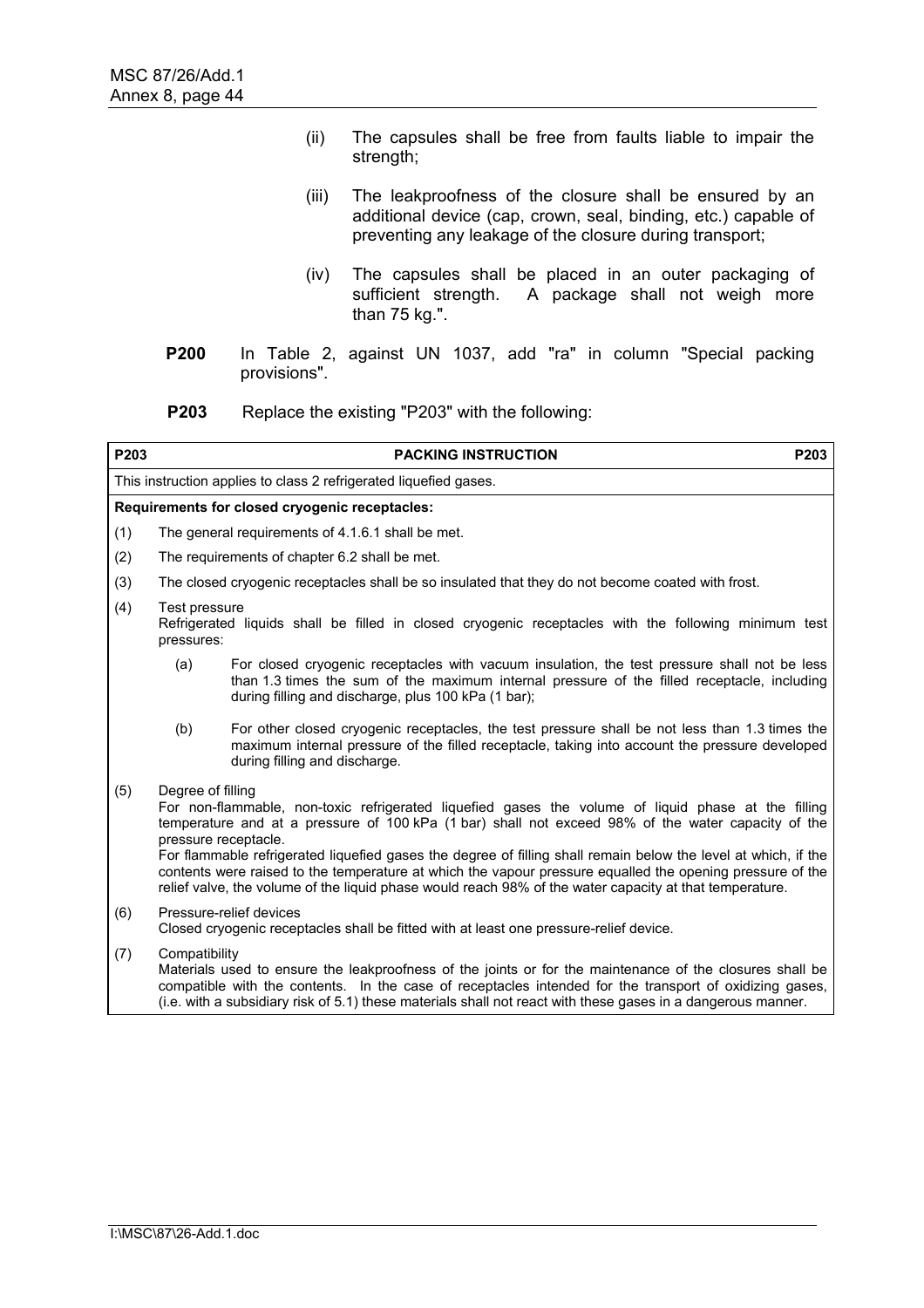| P203 | P203<br><b>PACKING INSTRUCTION</b>                                                                                                                                                                                                                                                                                                                                             |
|------|--------------------------------------------------------------------------------------------------------------------------------------------------------------------------------------------------------------------------------------------------------------------------------------------------------------------------------------------------------------------------------|
|      | Requirements for open cryogenic receptacles:                                                                                                                                                                                                                                                                                                                                   |
|      | Only the following non oxidizing refrigerated liquefied gases of class 2.2 may be transported in open cryogenic<br>receptacles: UN 1913, 1951, 1963, 1970, 1977, 2591, 3136 and 3158.                                                                                                                                                                                          |
|      | Open cryogenic receptacles shall be constructed to meet the following requirements:                                                                                                                                                                                                                                                                                            |
| (1)  | The receptacles shall be designed, manufactured, tested and equipped in such a way as to withstand all<br>conditions, including fatigue, to which they will be subjected during their normal use and during normal<br>conditions of transport.                                                                                                                                 |
| (2)  | The capacity shall be not more than 450 litres.                                                                                                                                                                                                                                                                                                                                |
| (3)  | The receptacle shall have a double wall construction with the space between the inner and outer wall<br>being evacuated (vacuum insulation). The insulation shall prevent the formation of hoar frost on the<br>exterior of the receptacle.                                                                                                                                    |
| (4)  | The materials of construction shall have suitable mechanical properties at the service temperature.                                                                                                                                                                                                                                                                            |
| (5)  | Materials which are in direct contact with the dangerous goods shall not be affected or weakened by the<br>dangerous goods intended to be transported and shall not cause a dangerous effect, e.g., catalysing<br>a reaction or reacting with the dangerous goods.                                                                                                             |
| (6)  | Receptacles of glass double wall construction shall have an outer packaging with suitable cushioning or<br>absorbent materials which withstand the pressures and impacts liable to occur under normal conditions<br>of transport.                                                                                                                                              |
| (7)  | The receptacle shall be designed to remain in an upright position during transport, e.g., have a base<br>whose smaller horizontal dimension is greater than the height of the centre of gravity when filled to<br>capacity or be mounted on gimbals.                                                                                                                           |
| (8)  | The openings of the receptacles shall be fitted with devices allowing gases to escape, preventing any<br>splashing out of liquid, and so configured that they remain in place during transport.                                                                                                                                                                                |
| (9)  | Open cryogenic receptacles shall bear the following marks permanently affixed, e.g., by stamping,<br>engraving or etching:<br>- The manufacturer's name and address;<br>- The model number or name;<br>- The serial or batch number:<br>- The UN number and proper shipping name of gases for which the receptacle is intended;<br>- The capacity of the receptacle in litres. |

- **P601** In special packing provision (1) in the first indent, replace "quantity of 1 litre" with "net quantity of 1 litre".
- **P602** In special packing provision (1) in the first indent, replace "quantity of 1 litre" with "net quantity of 1 litre".
- **P620** Add the following new additional requirement:

with ", 3399 (PG I) and 3482".

"4. Other dangerous goods shall not be packed in the same packaging as class 6.2 infectious substances unless they are necessary for maintaining the viability, stabilizing or preventing degradation or neutralizing the hazards of the infectious substances. A quantity of 30 ml or less of dangerous goods included in Classes 3, 8 or 9 may be packed in each primary receptacle containing infectious substances. These small quantities of dangerous goods of Classes 3, 8 or 9 are not subject to any additional provisions of this Code when packed in accordance with this packing instruction."

and renumber remaining provision "4." as "5." accordingly.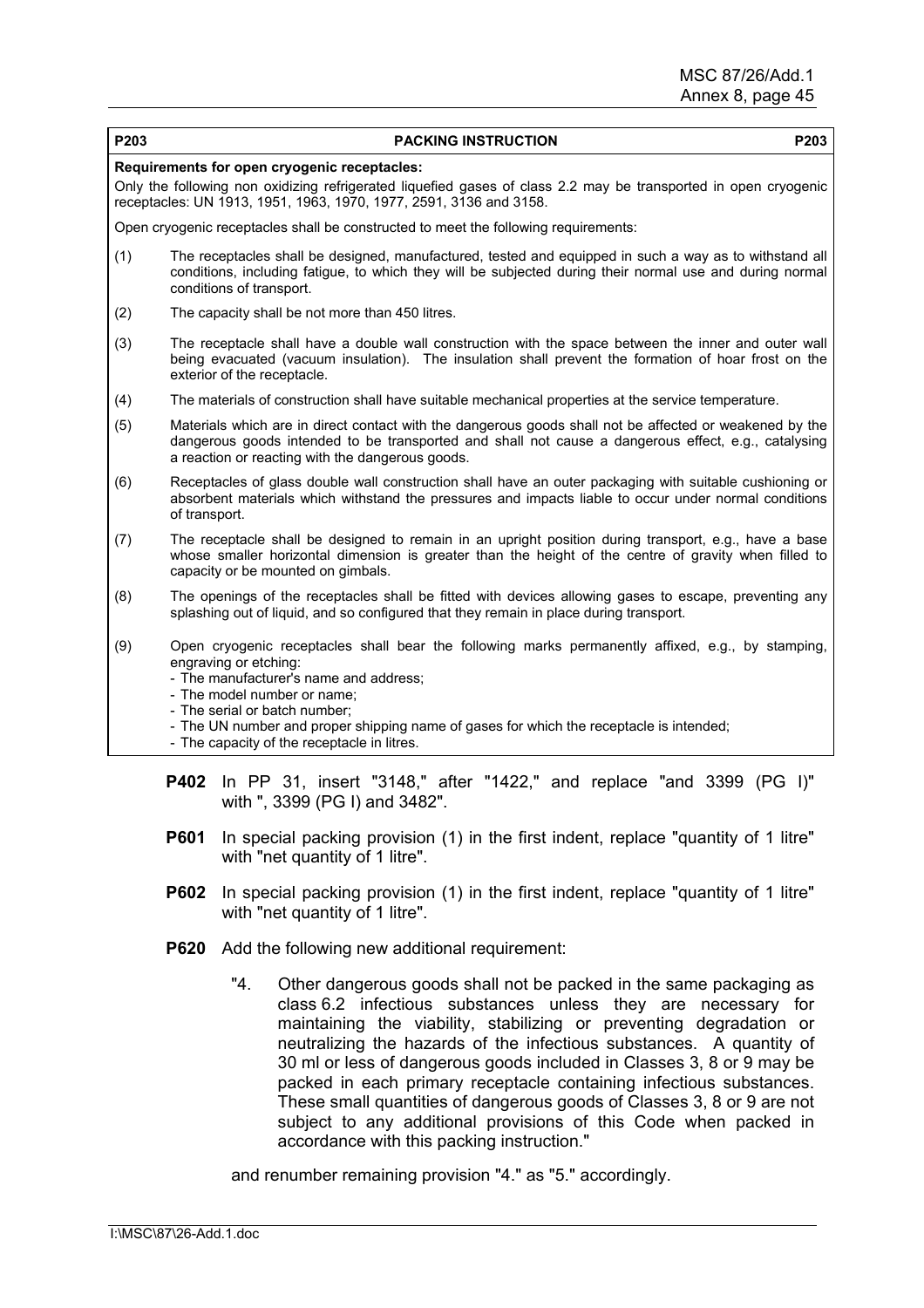- **P621** In the second sentence, insert ", except 4.1.1.15," after "4.1.1".
- **P804** (1) Replace the existing paragraph in the table with the following:

"(1) Combination packagings with a maximum gross mass of 25 kg, consisting of one or more glass inner packaging(s) with a maximum capacity of 1.3 litres each and filled to no more than 90% of their capacity; the closure(s) of which shall be physically held in place by any means capable of preventing back-off or loosening by impact or vibration during transport, individually placed in:

- metal or rigid plastics receptacles together with cushioning and absorbent material sufficient to absorb the entire contents of the glass inner packaging(s), further packed in;
- 1A2, 1B2, 1N2, 1H2, 1D, 1G, 4A, 4B, 4C1, 4C2, 4D, 4F, 4G, or 4H2 outer packagings."
- **P901** Replace "Maximum quantity of dangerous goods per outer packaging: 10 kg." with "The quantity of dangerous goods per outer packaging shall not exceed 10 kg, excluding the mass of any carbon dioxide, solid, (dry ice) used as a refrigerant."

and at the end of the additional provision, add the following new text:

### "Dry ice

 When carbon dioxide, solid, (dry ice) is used as a refrigerant, the packaging shall be designed and constructed to permit the release of the gaseous carbon dioxide to prevent the build up of pressure that could rupture the packaging.".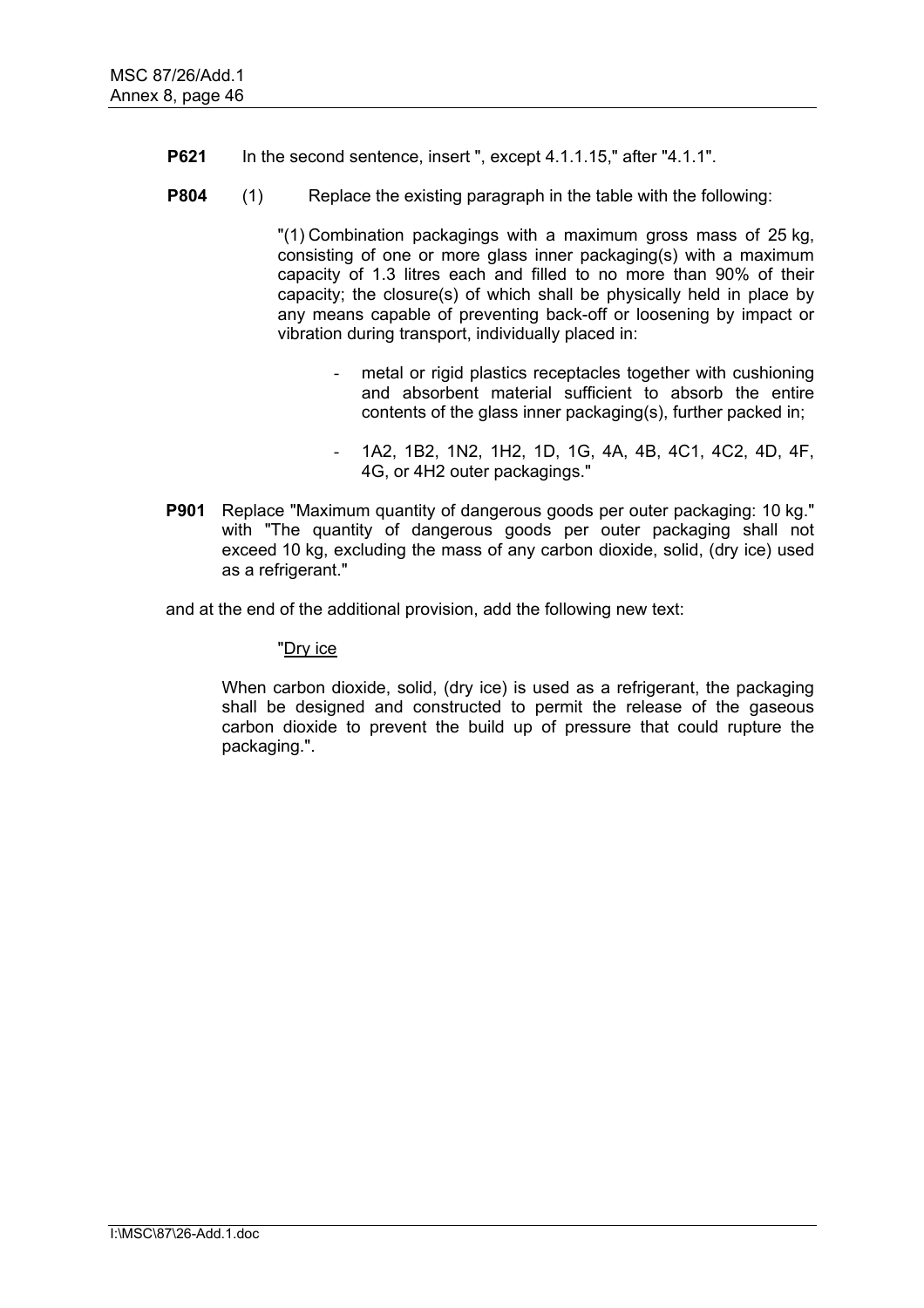| <b>P904</b> | Replace the existing "P904" with the following: |
|-------------|-------------------------------------------------|
|-------------|-------------------------------------------------|

|             | טט גווט טאוטנווואַ                                                                                                                                                                                                                                                                                                                                                                                                                                                                                                                                                                                               |       |                                                                                                                                                                                                                                                                                                                                                                                                                                                  |      |  |  |  |
|-------------|------------------------------------------------------------------------------------------------------------------------------------------------------------------------------------------------------------------------------------------------------------------------------------------------------------------------------------------------------------------------------------------------------------------------------------------------------------------------------------------------------------------------------------------------------------------------------------------------------------------|-------|--------------------------------------------------------------------------------------------------------------------------------------------------------------------------------------------------------------------------------------------------------------------------------------------------------------------------------------------------------------------------------------------------------------------------------------------------|------|--|--|--|
| <b>P904</b> |                                                                                                                                                                                                                                                                                                                                                                                                                                                                                                                                                                                                                  |       | PACKING INSTRUCTION                                                                                                                                                                                                                                                                                                                                                                                                                              | P904 |  |  |  |
|             | This instruction applies to UN 3245.                                                                                                                                                                                                                                                                                                                                                                                                                                                                                                                                                                             |       |                                                                                                                                                                                                                                                                                                                                                                                                                                                  |      |  |  |  |
| (1)         | The following packagings are authorized:<br>Packagings meeting the provisions of 4.1.1.1, 4.1.1.2, 4.1.1.4, 4.1.1.8 and 4.1.3 and so designed that<br>they meet the construction requirements of 6.1.4. Outer packagings constructed of suitable material of<br>adequate strength and designed in relation to the packaging capacity and its intended use shall be used.<br>Where this packing instruction is used for the transport of inner packagings of combination packagings<br>the packaging shall be designed and constructed to prevent inadvertent discharge during normal<br>conditions of transport. |       |                                                                                                                                                                                                                                                                                                                                                                                                                                                  |      |  |  |  |
| (2)         | following:                                                                                                                                                                                                                                                                                                                                                                                                                                                                                                                                                                                                       |       | Packagings, which need not conform to the packaging test requirements of Part 6, but conforming to the                                                                                                                                                                                                                                                                                                                                           |      |  |  |  |
|             | (a)                                                                                                                                                                                                                                                                                                                                                                                                                                                                                                                                                                                                              |       | An inner packaging comprising:                                                                                                                                                                                                                                                                                                                                                                                                                   |      |  |  |  |
|             |                                                                                                                                                                                                                                                                                                                                                                                                                                                                                                                                                                                                                  | (i)   | primary receptacle(s) and a secondary packaging, the primary receptacle(s) or the<br>secondary packaging shall be leakproof for liquids or siftproof for solids;                                                                                                                                                                                                                                                                                 |      |  |  |  |
|             |                                                                                                                                                                                                                                                                                                                                                                                                                                                                                                                                                                                                                  | (ii)  | for liquids, absorbent material placed between the primary receptacle(s) and the secondary<br>packaging. The absorbent material shall be in a quantity sufficient to absorb the entire<br>contents of the primary receptacle(s) so that any release of the liquid substance will not<br>compromise the integrity of the cushioning material or of the outer packaging;                                                                           |      |  |  |  |
|             |                                                                                                                                                                                                                                                                                                                                                                                                                                                                                                                                                                                                                  | (iii) | if multiple fragile primary receptacles are placed in a single secondary packaging they shall<br>be individually wrapped or separated to prevent contact between them;                                                                                                                                                                                                                                                                           |      |  |  |  |
|             | (b)                                                                                                                                                                                                                                                                                                                                                                                                                                                                                                                                                                                                              |       | An outer packaging shall be strong enough for its capacity, mass and intended use, and with<br>a smallest external dimension of at least 100 mm.                                                                                                                                                                                                                                                                                                 |      |  |  |  |
|             |                                                                                                                                                                                                                                                                                                                                                                                                                                                                                                                                                                                                                  |       | For transport, the mark illustrated below shall be displayed on the external surface of the outer packaging on a<br>background of a contrasting colour and shall be clearly visible and legible. The mark shall be in the form of a<br>square set at an angle of 45° (diamond-shaped) with each side having a length of at least 50 mm; the width of the<br>line shall be at least 2 mm and the letters and numbers shall be at least 6 mm high. |      |  |  |  |
|             |                                                                                                                                                                                                                                                                                                                                                                                                                                                                                                                                                                                                                  |       |                                                                                                                                                                                                                                                                                                                                                                                                                                                  |      |  |  |  |
|             |                                                                                                                                                                                                                                                                                                                                                                                                                                                                                                                                                                                                                  |       | <b>UN 3245</b>                                                                                                                                                                                                                                                                                                                                                                                                                                   |      |  |  |  |
|             |                                                                                                                                                                                                                                                                                                                                                                                                                                                                                                                                                                                                                  |       |                                                                                                                                                                                                                                                                                                                                                                                                                                                  |      |  |  |  |
|             | <b>Additional provision:</b>                                                                                                                                                                                                                                                                                                                                                                                                                                                                                                                                                                                     |       |                                                                                                                                                                                                                                                                                                                                                                                                                                                  |      |  |  |  |
|             |                                                                                                                                                                                                                                                                                                                                                                                                                                                                                                                                                                                                                  |       | Ice, dry ice and liquid nitrogen                                                                                                                                                                                                                                                                                                                                                                                                                 |      |  |  |  |
|             | When dry ice or liquid nitrogen is used, all applicable provisions of this Code shall be met. When used, ice or dry<br>ice shall be placed outside the secondary packagings or in the outer packaging or an overpack. Interior supports<br>shall be provided to secure the secondary packagings in the original position after the ice or dry ice has dissinated                                                                                                                                                                                                                                                 |       |                                                                                                                                                                                                                                                                                                                                                                                                                                                  |      |  |  |  |

shall be provided to secure the secondary packagings in the original position after the ice or dry ice has dissipated. If ice is used, the outside packaging or overpack shall be leakproof. If carbon dioxide, solid (dry ice) is used, the packaging shall be designed and constructed to permit the release of carbon dioxide gas to prevent a build-up of pressure that could rupture the packagings and the package (the outer packaging or the overpack) shall be marked "Carbon dioxide, solid" or "Dry ice".

The primary receptacle and the secondary packaging shall maintain their integrity at the temperature of the refrigerant used as well as the temperatures and the pressures which could result if refrigeration were lost.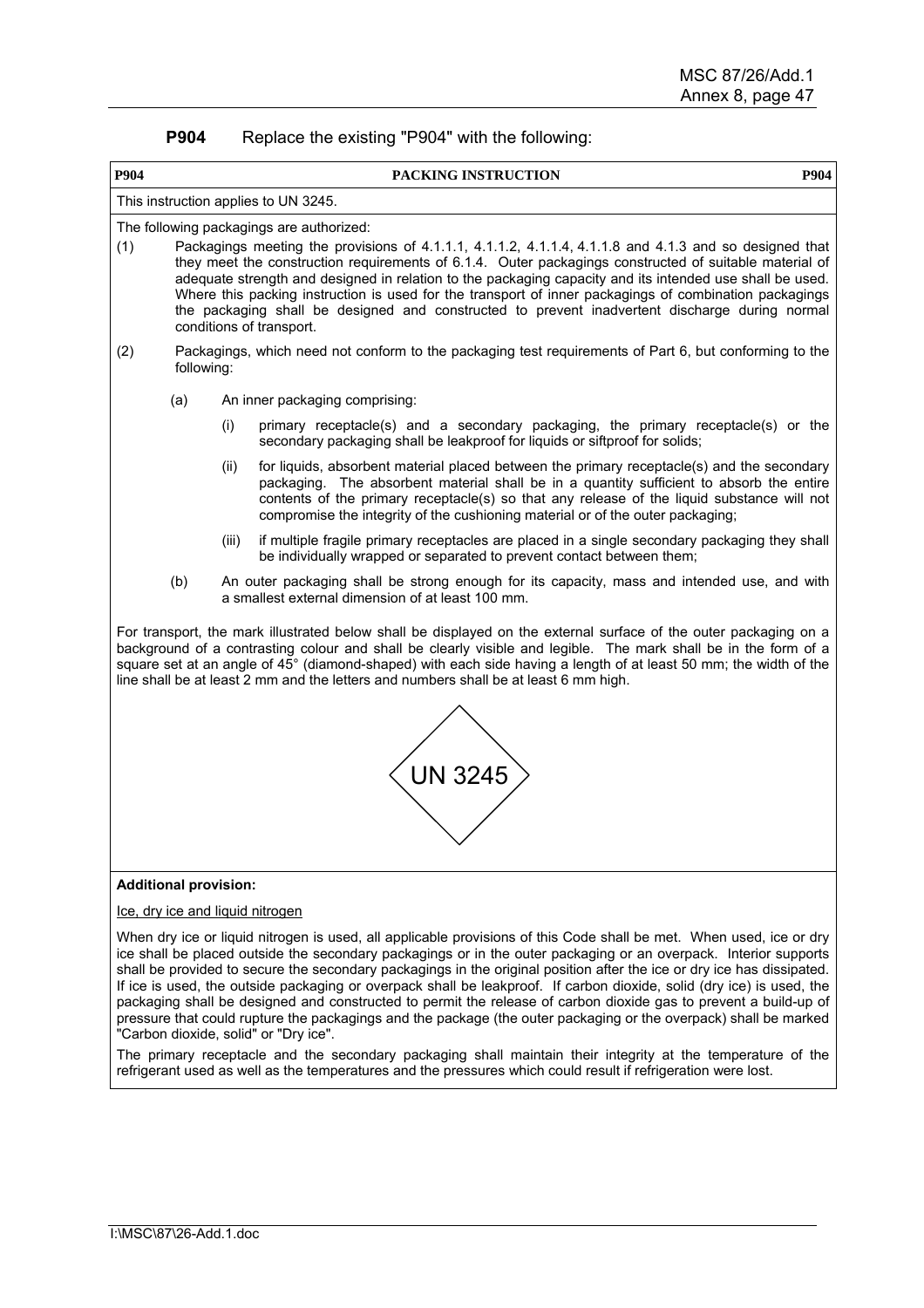Add the following new packing instruction:

| P205 | <b>PACKING INSTRUCTION</b>                                                                                                                                                                                                                                                                                                                                                                       | P <sub>205</sub> |
|------|--------------------------------------------------------------------------------------------------------------------------------------------------------------------------------------------------------------------------------------------------------------------------------------------------------------------------------------------------------------------------------------------------|------------------|
|      | This instruction applies to UN 3468.                                                                                                                                                                                                                                                                                                                                                             |                  |
| (1)  | For metal hydride storage systems, the general packing requirements of 4.1.6.1 shall be met.                                                                                                                                                                                                                                                                                                     |                  |
| (2)  | Only pressure receptacles not exceeding 150 litres in water capacity and having a maximum developed<br>pressure not exceeding 25 MPa are covered by this packing instruction.                                                                                                                                                                                                                    |                  |
| (3)  | Metal hydride storage systems meeting the applicable requirements for the construction and testing of<br>pressure receptacles containing gas of chapter 6.2 are authorized for the transport of hydrogen only.                                                                                                                                                                                   |                  |
| (4)  | When steel pressure receptacles or composite pressure receptacles with steel liners are used, only those<br>bearing the "H" mark, in accordance with $6.2.2.9.2(i)$ shall be used.                                                                                                                                                                                                               |                  |
| (5)  | Metal hydride storage systems shall meet the service conditions, design criteria, rated capacity, type tests,<br>batch tests, routine tests, test pressure, rated charging pressure and provisions for pressure relief devices<br>for transportable metal hydride storage systems specified in ISO 16111:2008 and their conformity and<br>approval shall be assessed in accordance with 6.2.2.5. |                  |
| (6)  | Metal hydride storage systems shall be filled with hydrogen at a pressure not exceeding the rated<br>charging pressure shown in the permanent markings on the system as specified by ISO 16111:2008.                                                                                                                                                                                             |                  |
| (7)  | The periodic test requirements for a metal hydride storage system shall be in accordance with<br>ISO 16111:2008 and carried out in accordance with 6.2.2.6, and the interval between periodic inspections<br>shall not exceed five years.                                                                                                                                                        |                  |

# **4.1.4.2 Packing instructions concerning the use of IBCs**

- 4.1.4.2 Amend the following packing instructions:
	- **IBC04** Replace ", 21N, 31A, 31B and 31N" with "and 21N".
	- **IBC05** In (1), replace ", 21N, 31A, 31B and 31N" with "and 21N". In (2), replace ", 21H2, 31H1 and 31H2" with "and 21H2". In (3), replace ", 21HZ1 and 31HZ1" with "and 21HZ1".

#### **IBC06, IBC07** and **IBC08**

- In (1), replace ", 21N, 31A, 31B and 31N" with "and 21N".
- In (2), replace ", 21H2, 31H1 and 31H2" with "and 21H2".
- In (3), replace ", 21HZ2, 31HZ1 and 31HZ2" with "and 21HZ2".
- **IBC06** Replace the additional provision with the following:

#### "**Additional provision:**

Where the solid may become liquid during transport see 4.1.3.4.".

**IBC07** Amend the additional provision to read as follows:

#### "**Additional provision:**

- 1. Where the solid may become liquid during transport see 4.1.3.4.
- 2. Liners of wooden IBCs shall be siftproof.".
- **IBC08** Add the following new additional provision:

#### "**Additional provision:**

Where the solid may become liquid during transport see 4.1.3.4.".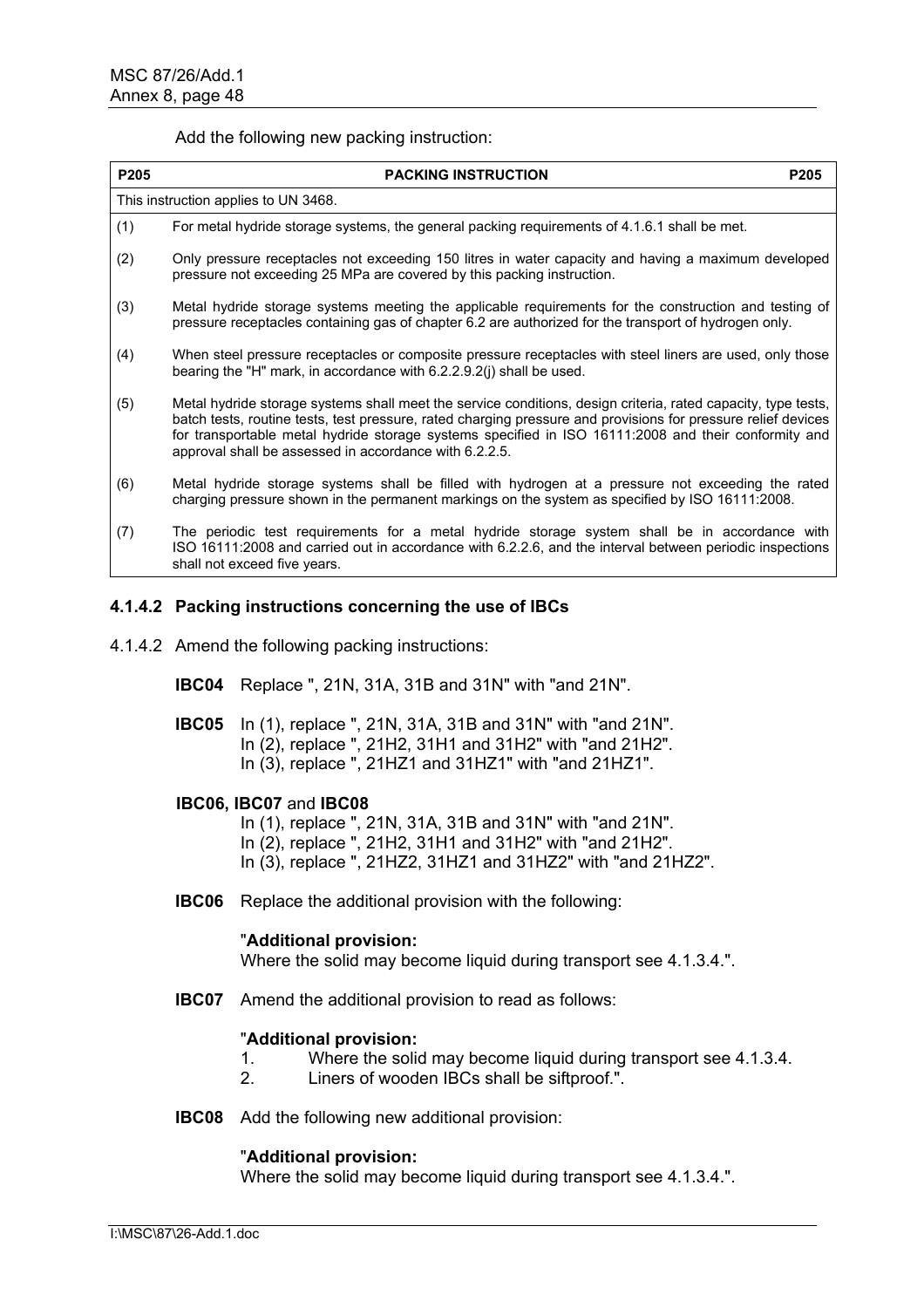**IBC520** For UN No. 3109, in the entry for Peroxyacetic acid, stabilized, not more than 17% (last entry), add "31H2" in column "Type of IBC". And in the eleventh row, "Isopropyl cumyl" should read "Isopropylcumyl" without a space,

and amend the index accordingly.

**IBC620** In the second sentence, insert ", except 4.1.1.15" after "4.1.1".

# **4.1.5 Special packing provisions for goods of class 1**

- 4.1.5.5 Replace the existing paragraph with the following:
	- "4.1.5.5 Unless otherwise specified in this Code, packagings, including IBCs and large packagings, shall conform to the requirements of chapters 6.1, 6.5 or 6.6, as appropriate, and shall meet their test provisions for packing group II.".

# **4.1.6 Special packing provisions for goods of class 2**

#### **4.1.6.1 General provisions**

4.1.6.1.8 In the last paragraph, replace "the requirements of annex B of ISO 10297:1999" with "the requirements of annex A of ISO 10297:2006". At the end, add the following new paragraph:

> "For metal hydride storage systems, the valve protection requirements specified in ISO 16111:2008 shall be met.".

4.1.6.1.10 In the first sentence, insert "or P205, as applicable" after "P200".

#### **4.1.7 Special packing provisions for organic peroxides (class 5.2) and self-reactive substances of class 4.1**

### **4.1.7.1 Use of packagings**

- 4.1.7.1 Amend the heading to read "**Use of packagings (except IBCs)**".
- 4.1.7.1.1 Replace existing paragraph with the following:
	- "4.1.7.1.1 Packagings for organic peroxides and self-reactive substances shall conform to the provisions of chapter 6.1 and shall meet its test provisions for packing group II.".

#### **4.1.7.2 Use of intermediate bulk containers**

4.1.7.2.1 At the end, add the following new sentence: "IBCs shall conform to the requirements of chapter 6.5 and shall meet its test provisions for packing group II.".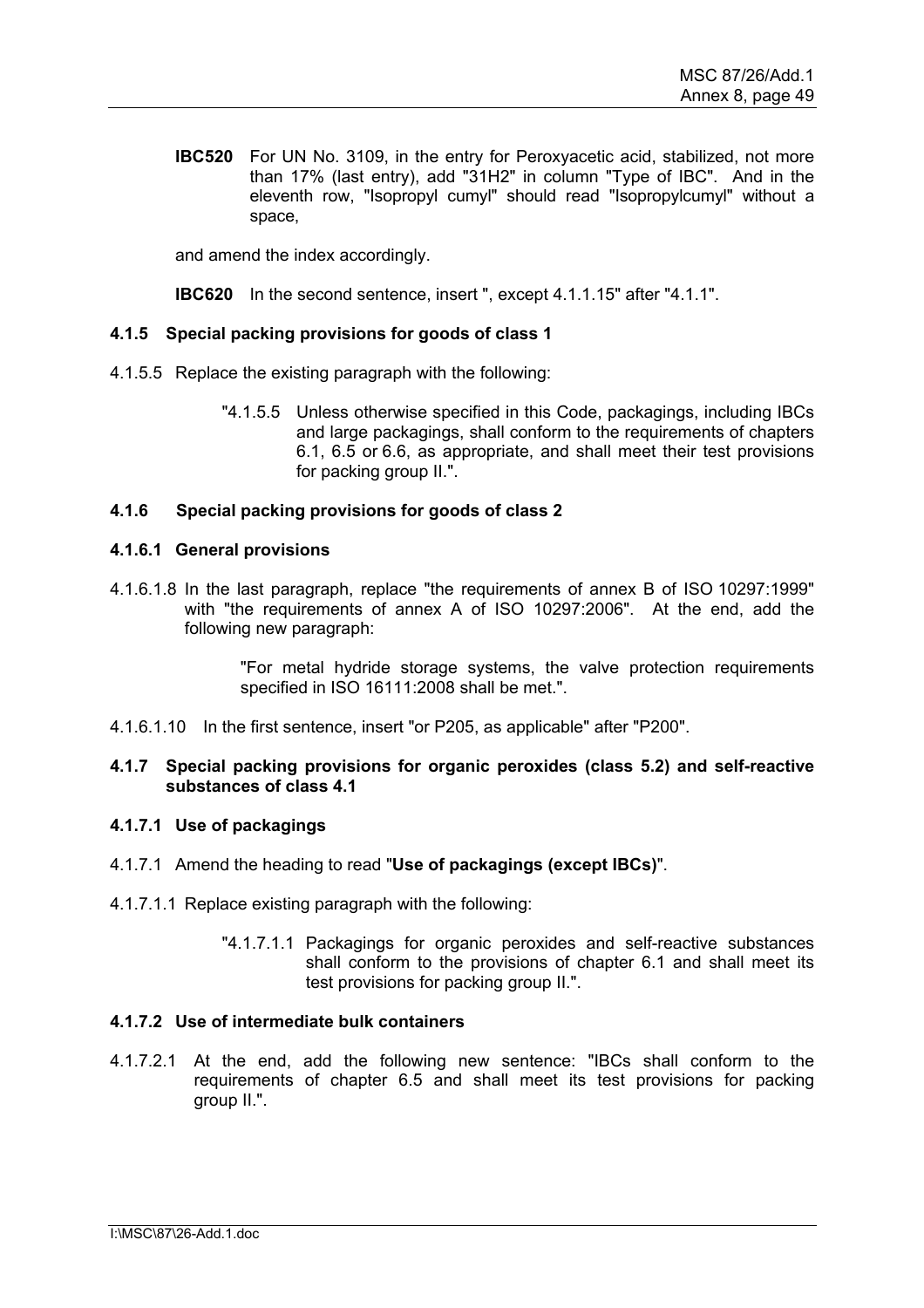# **4.1.9 Special packing provisions for class 7**

# **4.1.9.1 General**

- 4.1.9.1.3 In the first sentence, after "package", insert ", other than an excepted package,".
- 4.1.9.1.5 Replace existing paragraph with the following:
	- "4.1.9.1.5 For radioactive material having other dangerous properties the package design shall take into account those properties. Radioactive material with a subsidiary risk, packaged in packages that do not require competent authority approval, shall be transported in packagings, IBCs, tanks or bulk containers fully complying with the provisions of the relevant chapters of Part 6 as appropriate, as well as applicable provisions of chapters 4.1, 4.2 or 4.3 for that subsidiary risk.".

# **4.1.9.2 Provisions and controls for transport of LSA material and SCO**

4.1.9.2.3.2 Replace "2.7.2.3.2" with "2.7.1.2".

# **4.1.9.3 Packages containing fissile material**

4.1.9.3.1 Insert "(or mass of each fissile nuclide for mixtures when appropriate)" after "a mass of fissile material".

### **Chapter 4.2 – Use of portable tanks and multiple-element gas containers (MEGCs)**

#### **4.2.0 Transitional provisions**

- 4.2.0.3 A new paragraph "4.2.0.3" is added with the following:
	- "4.2.0.3 Portable tanks and MEGCs manufactured before 1 January 2012, that conform to the marking provisions of 6.7.2.20.1, 6.7.3.16.1, 6.7.4.15.1 or 6.7.5.13.1 of the IMDG Code in force on 1 January 2010 (amendment 34-08), as relevant, may continue to be used if they comply with all other relevant provisions of the current edition of the Code including, when applicable, the requirement of 6.7.2.20.1 (g) for marking the symbol "S" on the plate when the shell or the compartment is divided by surge plates into sections of not more than 7,500 litres capacity. When the shell, or the compartment, was already divided by surge plates into sections of not more than 7,500 litres capacity before 1 January 2012, the capacity of the shell, or respectively of the compartment, need not be supplemented with the symbol "S" until the next periodic inspection or test according to 6.7.2.19.5 is performed.

 Portable tanks manufactured before 1 January 2014 need not be marked with the portable tank instruction as required in 6.7.2.20.2. 6.7.3.16.2 and 6.7.4.15.2 until the next periodic inspection and test.".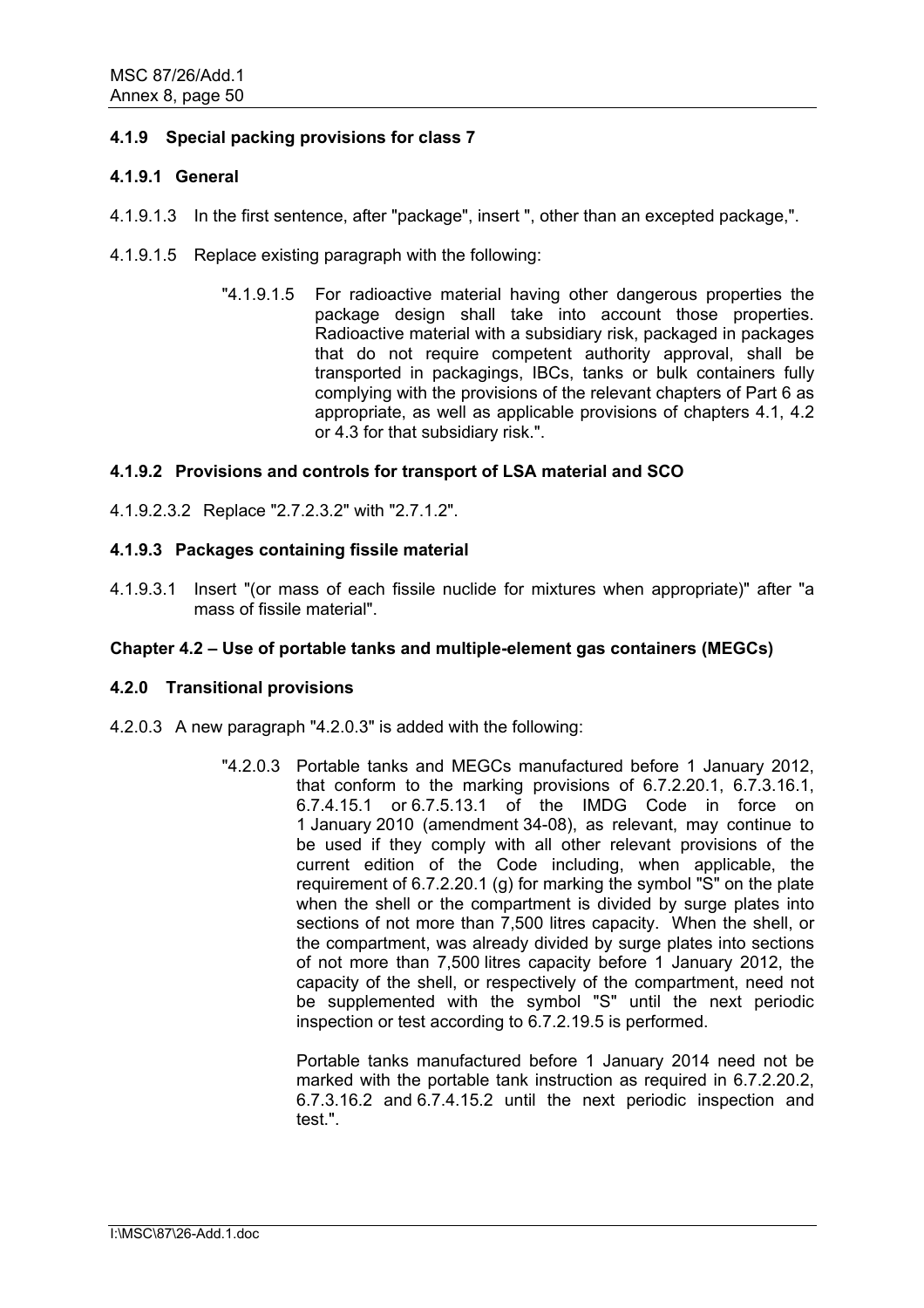# **4.2.5 Portable tank instructions and special provisions**

#### **4.2.5.2 Portable tank instructions**

4.2.5.2.6 In the table for portable tank instructions T1-T22, add a new footnote "b" in the heading of the last column after "Bottom-opening provisions". The footnote shall read as follows:

> "<sup>b</sup> When this column indicates "not allowed", bottom openings are not permitted when the substance to be transported is a liquid (see 6.7.2.6.1). When the substance to be transported is a solid at all temperatures encountered under normal conditions of transport, bottom openings conforming to the provisions of 6.7.2.6.2 are authorized.".

#### **4.2.5.3 Portable tank special provisions**

- 4.2.5.3 Add the following new special provisions accordingly:
	- "TP36 Fusible elements in the vapour space may be used on portable tanks.
	- TP37 Portable tank provision T14 may continue to be applied until 31 December 2016 except:
		- .1 for UN 1810, 2474 and 2668, T7 may be applied;
		- .2 for UN 2486, T8 may be applied; and
		- .3 for UN 1838, T10 may be applied.".

#### **PART 5 – CONSIGNMENTS PROCEDURES**

#### **Chapter 5.1 – General provisions**

- 5.1.1.3 Insert a new subsection 5.1.1.3 with the following:
	- "5.1.1.3.1 A carrier shall not accept dangerous goods for transport unless:
		- (a) A copy of the dangerous goods transport document and other documents or information as required by the provisions of this Code are provided; or
		- (b) The information applicable to the dangerous goods is provided in electronic form.
	- 5.1.1.3.2 The information applicable to the dangerous goods shall accompany the dangerous goods to final destination. This information may be on the dangerous goods transport document or may be on another document. This information shall be given to the consignee when the dangerous goods are delivered.
	- 5.1.1.3.3 When the information applicable to the dangerous goods is given to the carrier in electronic form, the information shall be available to the carrier at all times during transport to final destination. The information shall be able to be produced without delay as a paper document.".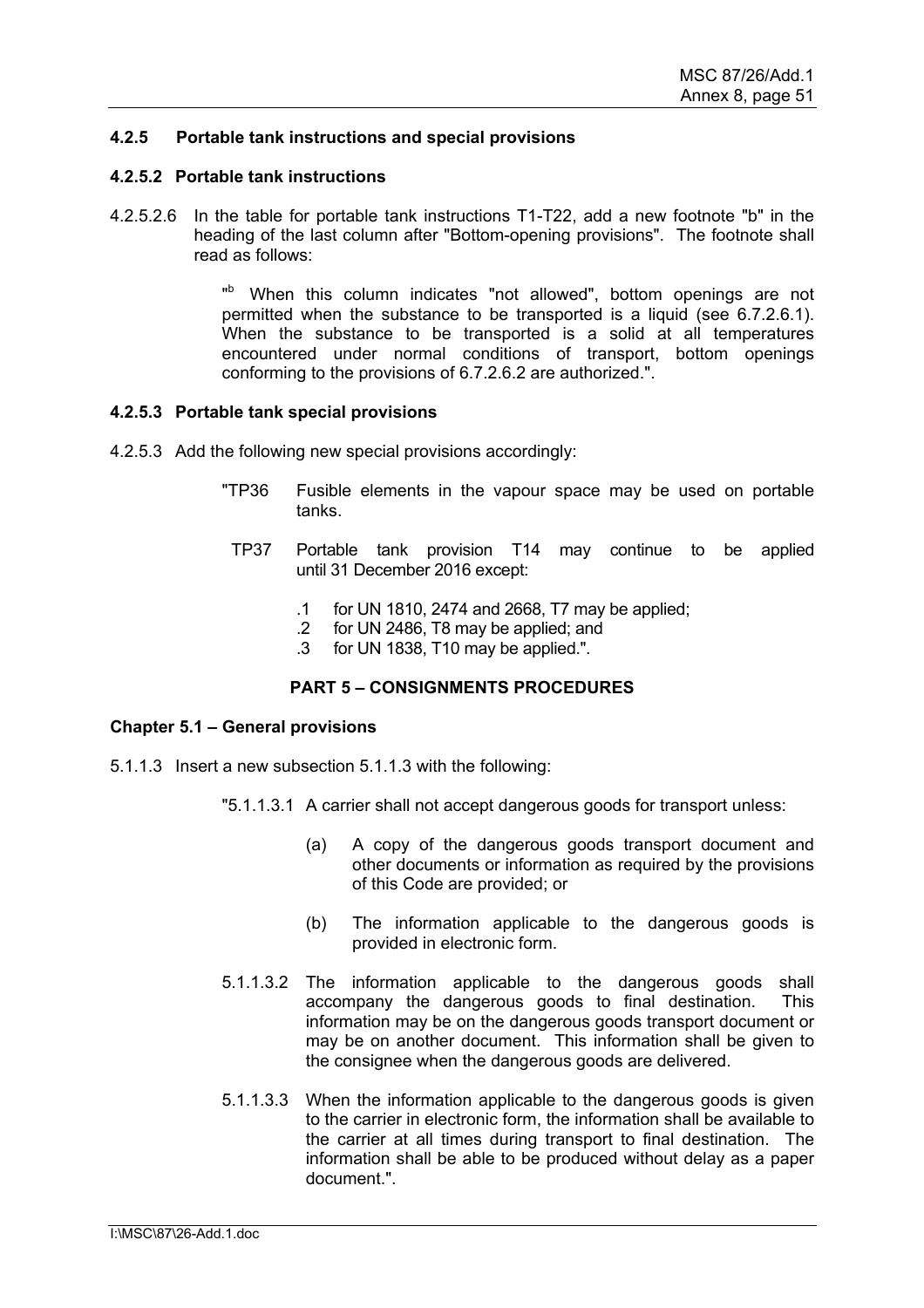Renumber (current) 5.1.1.3 as 5.1.1.4

# **5.1.5 General provisions for class 7**

#### **5.1.5.1.4** *Notifications*

- 5.1.5.1.4.1 Insert "the competent authority of the country of origin of the shipment and to" after "have been submitted to".
- 5.1.5.1.4.2 At the end, insert "the competent authority of the country of origin of the shipment and" after "shall notify".
- 5.1.5.1.4.4 In subparagraph .5, insert "(or of each fissile nuclide for mixtures when appropriate)" after "the mass of fissile material".

# **5.1.5.3 Determination of transport index (TI) and criticality safety index (CSI)**

- 5.1.5.3.4.4 Replace "when otherwise specified in the competent authority approval certificate of the country of origin of design (see 2.7.2.4.6)" with "under the provisions of 5.1.5.3.5".
- 5.1.5.3.4.5 Replace "when otherwise specified in the competent authority approval certificate of the country of origin of design (see 2.7.2.4.6)" with "under the provisions of 5.1.5.3.5".
- 5.1.5.3.5 Add a new paragraph 5.1.5.3.5 to read as follows:
	- "5.1.5.3.5 In all cases of international transport of packages requiring competent authority design or shipment approval, for which different approval types apply in the different countries concerned by the shipment, the categorization shall be in accordance with the certificate of the country of origin of design".
- 5.1.5.4 Add a new subsection 5.1.5.4 to read as follows:

# "**5.1.5.4 Specific provisions for excepted packages**

- 5.1.5.4.1 Excepted packages shall be legibly and durably marked on the outside of the packaging with:
	- .1 The UN number preceded by the letters "UN";
	- .2 An identification of either the consignor or consignee, or both; and
	- .3 The permissible gross mass if this exceeds 50 kg.
- 5.1.5.4.2 The documentation provisions of chapter 5.4 do not apply to excepted packages of radioactive material, except that the UN number preceded by the letters "UN", and the name and address of the consignor and the consignee shall be shown on a transport document such as a bill of lading, air waybill or other similar document.".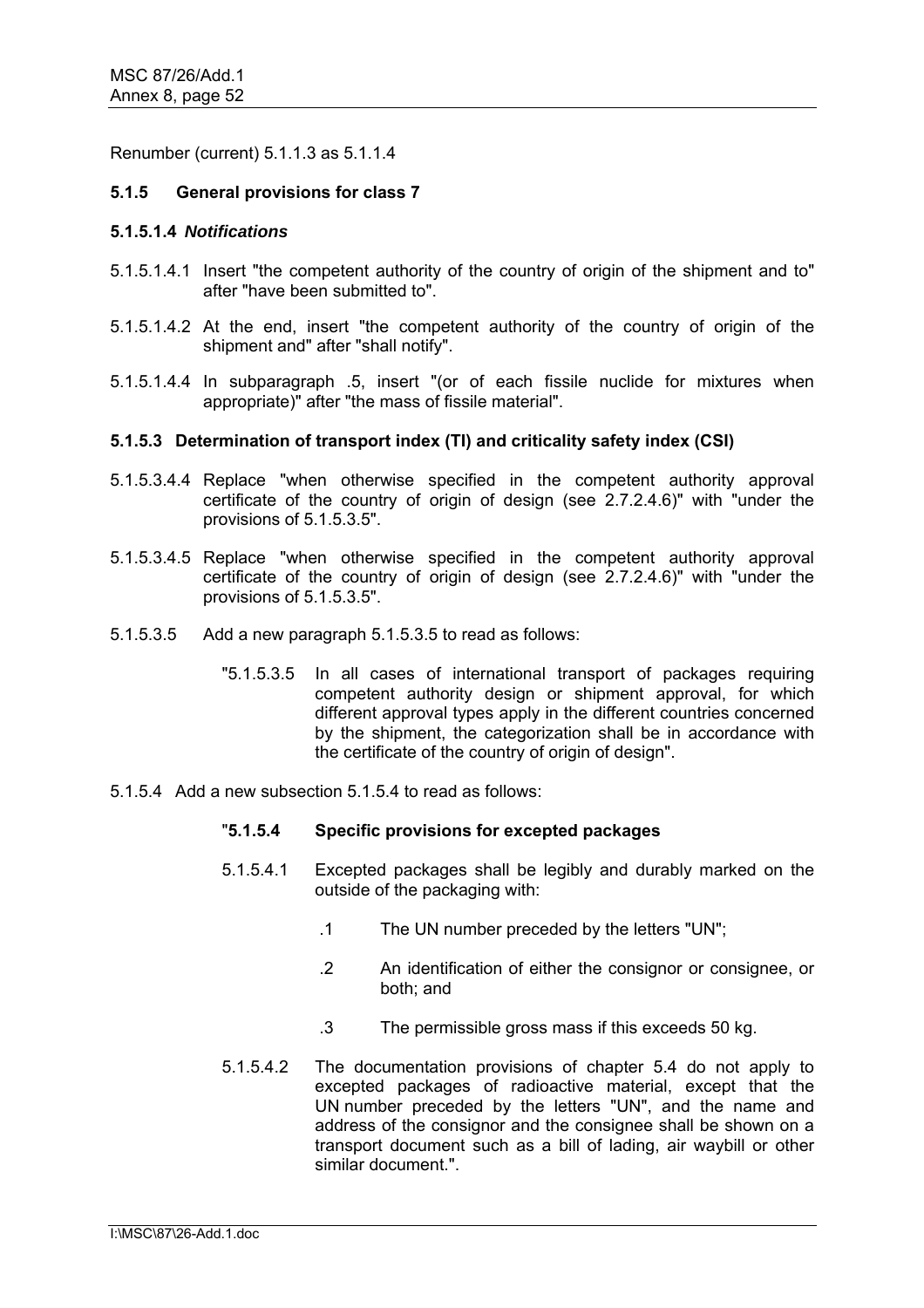# **Chapter 5.2 – Marking and labelling of packages including IBCs**

- **5.2.1 Marking of packages including IBCs**
- **5.2.1.5 Special marking provisions for class 7**
- 5.2.1.5.2 Replace existing paragraph with the following:

"The marking of excepted packages shall be as required by 5.1.5.4.1.".

- 5.2.1.5.8 Replace existing paragraph with the following:
	- "5.2.1.5.8 In all cases of international transport of packages requiring competent authority design or shipment approval, for which different approval types apply in the different countries concerned by the shipment, marking shall be in accordance with the certificate of the country of origin of the design.".

# **5.2.1.6 Special marking provisions for marine pollutants**

- 5.2.1.6.1 Replace existing paragraph with the following:
	- "5.2.1.6.1 Packages containing marine pollutants meeting the criteria of 2.9.3 shall be durably marked with the environmentally hazardous substance mark with the exception of single packagings and combination packagings where such single packagings or inner packagings of such combination packagings have:
		- a net quantity of 5 *l* or less for liquids; or
			- a net mass of 5 kg or less for solids.".
- **5.2.1.6.3** The marine pollutant mark is amended as follows:



**5.2.1.7** 

5.2.1.7 Replace "ISO 780:1985" with "ISO 780:1997".

5.2.1.7.1 (d) Delete "or" at the end.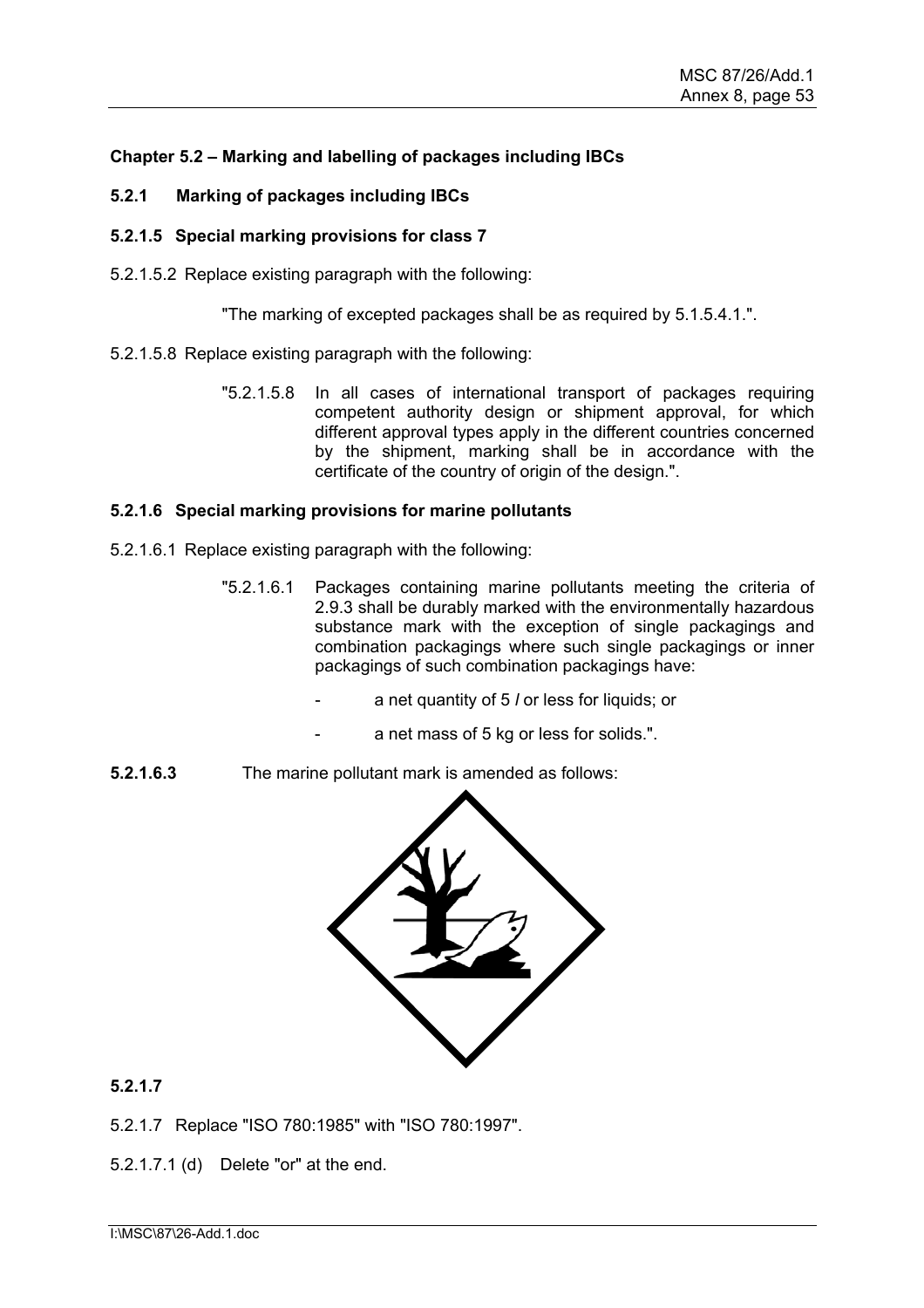- 5.2.1.7.1 (e) Add "or" at the end.
- 5.2.1.7.1 Add a new subparagraph (f) with the following:
	- "(f) dangerous goods in hermetically sealed inner packagings each containing not more than 500 ml.".

### **5.2.1.9 Limited quantity mark**

5.2.1.9 A new section "5.2.1.9 – Limited quantity mark" is added as follows:

# "**5.2.1.9 Limited quantity mark**

5.2.1.9.1 Packages containing dangerous goods in limited quantities shall be marked according to 3.4.5. The provisions of 5.2.1.2.1 and 5.2.1.2.2 shall be met.".

# **5.2.2.1.12** *Special provisions for the labelling of radioactive material*

- 5.2.2.1.12.2.2 In the second sentence, insert "(or mass of each fissile nuclide for mixtures when appropriate)" after "the mass of fissile material".
- 5.2.2.1.12.5 Amend to read as follows:
	- "5.2.2.1.12.5 In all cases of international transport of packages requiring competent authority design or shipment approval, for which different approval types apply in the different countries concerned by the shipment, labelling shall be in accordance with the certificate of the country of origin of design.".

#### **Chapter 5.3 – Placarding and marking of cargo transport units**

#### **5.3.1.2 Specifications for placards**

5.3.1.2.1.1 At the end of the second sentence after the words "bottom corner" delete the "." and insert a semi-colon ":"

#### **5.3.1.3 Fumigated units**

5.3.1.3 Delete.

### **5.3.2 Marking of cargo transport units**

#### **5.3.2.0 Display of Proper Shipping Name**

- 5.3.2.0 Replace the existing text with the following:
	- "5.3.2.0.1 The Proper Shipping Name of the contents shall be durably marked on at least both sides of:
		- .1 tank transport units containing dangerous goods;
		- .2 bulk containers containing dangerous goods; or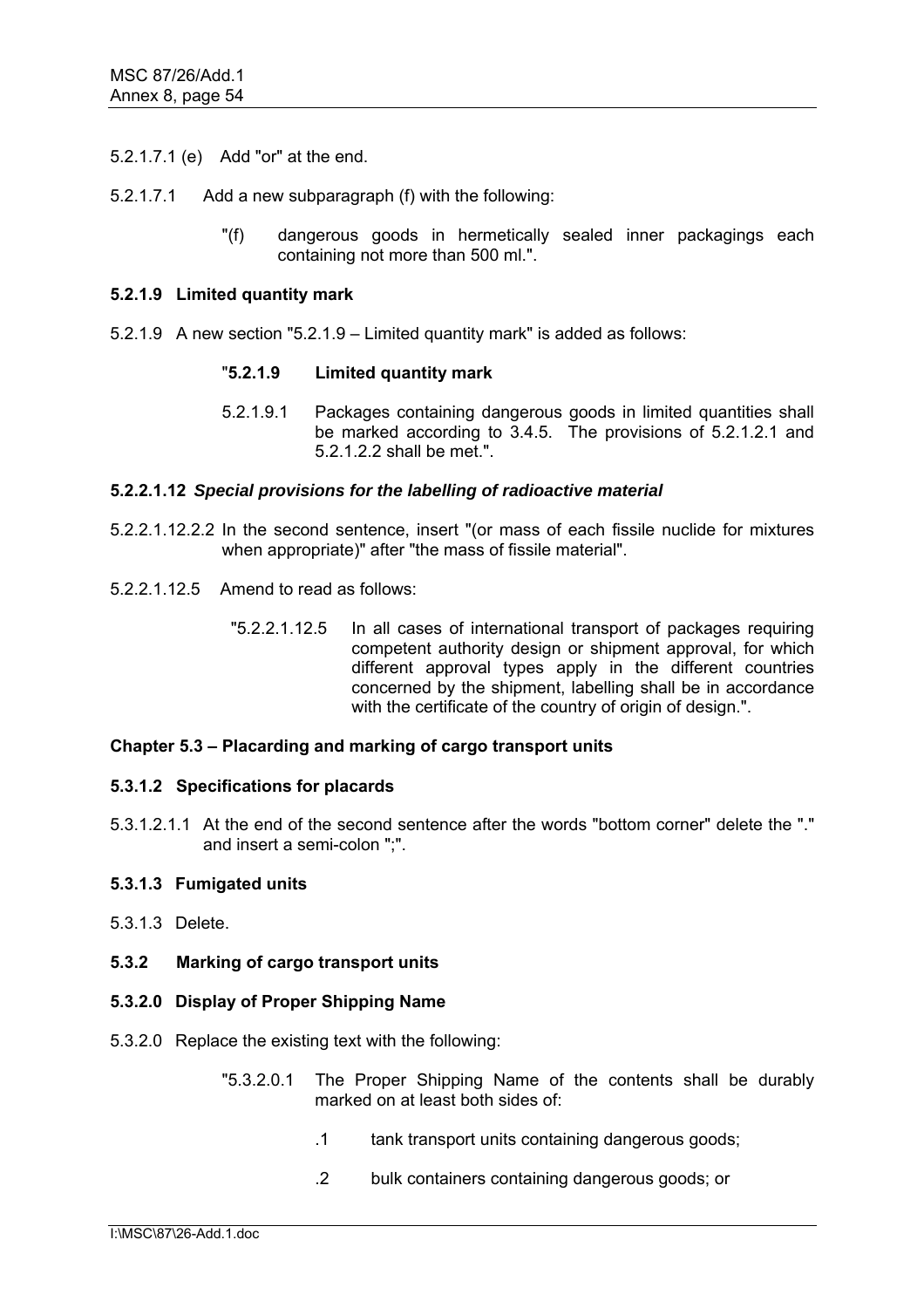- .3 any other cargo transport unit containing packaged dangerous goods of a single commodity for which no placard, UN Number or marine pollutant mark is required. Alternatively, the UN Number may be displayed.
- 5.3.2.0.2 The proper shipping name for the goods shall be displayed in characters not less than 65 mm high. The proper shipping name shall be of the contrasting colour with the background.".

# **5.3.2.1 Display of UN Numbers**

- 5.3.2.1.1.4 Amend to read as follows:
	- ".4 packaged radioactive material with a single UN number in or on a vehicle, or in a freight container, when required to be transported under exclusive use.".

#### **5.3.2.4 Limited quantities**

- 5.3.2.4 The existing text is replaced with the following:
	- "5.3.2.4 Cargo transport units containing dangerous goods in only limited quantities shall not be placarded nor marked according to 5.3.2.0 and 5.3.2.1. They shall, however, be suitably marked on the exterior with the mark in 3.4.5.1 which shall have minimum dimensions of 250 mm x 250 mm in locations indicated in 5.3.1.1.4.1"

#### **5.3.2.5 Fumigated units**

5.3.2.5 Delete.

# **Chapter 5.4 – Documentation**

Replace existing Note 1 with the following:

"**NOTE 1** The provisions of this Code do not preclude the use of electronic data processing (EDP) and electronic data interchange (EDI) transmission techniques as an alternative to paper documentation. All references to "dangerous goods transport document" in this chapter also include provision of the required information by use of EDP and EDI transmission techniques."

and a new "NOTE 5" is inserted with the following:

- "**NOTE 5** In addition to the provisions of this chapter other additional information may be included. However, this information shall not:
	- .1 divert attention from the safety information required by this chapter or by the competent authority;
	- .2 contradict the safety information required by this chapter or by the competent authority; or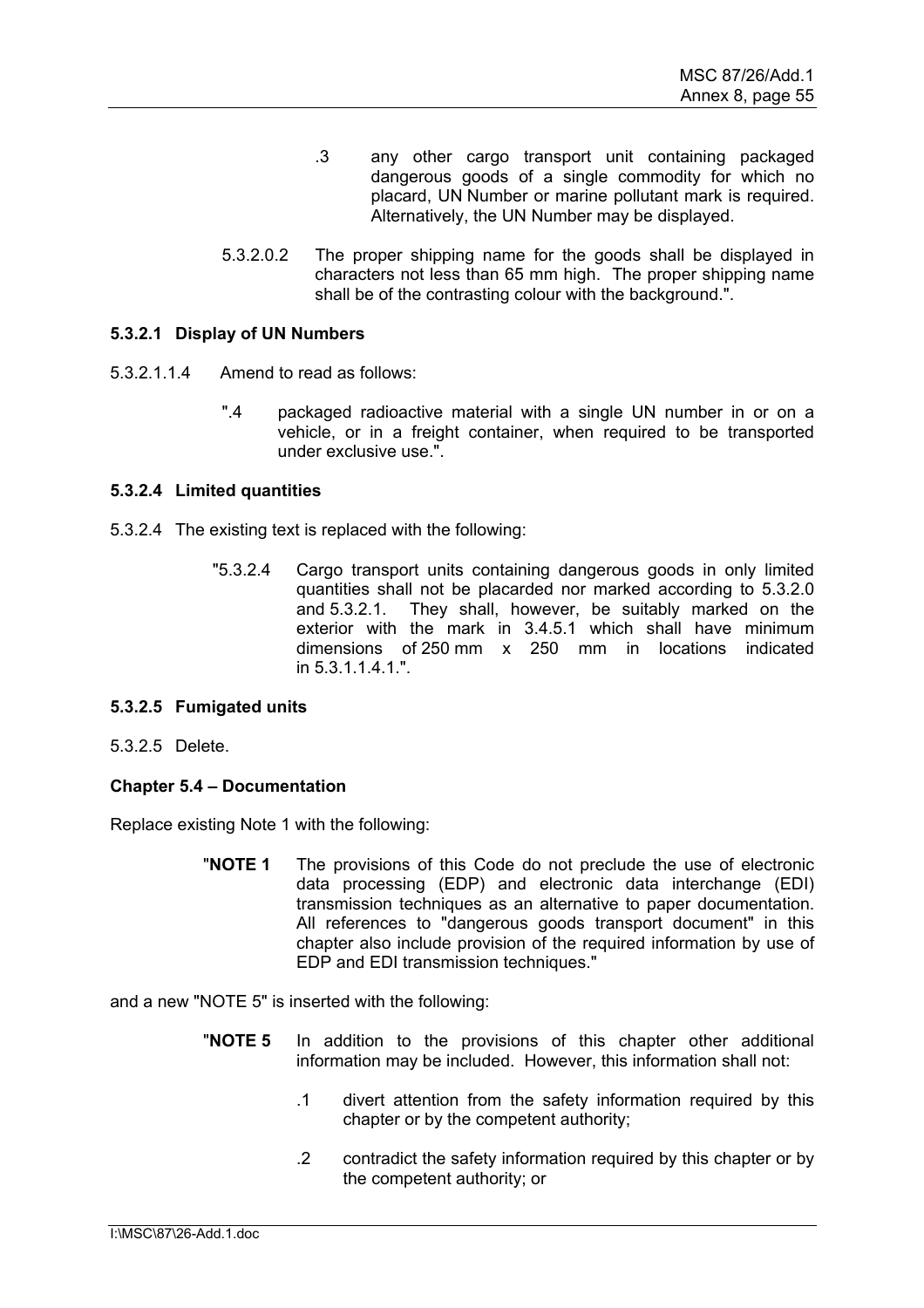.3 duplicate information already provided.".

# **5.4.1 Dangerous goods transport documentation**

Amend the title to read "**5.4.1 Dangerous goods transport information**".

### **5.4.1.1 General**

5.4.1.1 Replace with the following:

# "**5.4.1.1 General**

- 5.4.1.1.1 Except as otherwise provided, the consignor who offers dangerous goods for transport shall give to the carrier the information applicable to those dangerous goods, including any additional information and documentation as specified in this Code. This information may be provided on a dangerous goods transport document or, with the agreement of the carrier, by EDP or EDI techniques.
- 5.4.1.1.2 When the dangerous goods transport information is given to the carrier by EDP or EDI techniques, the consignor shall be able to produce the information without delay as a paper document, with the information in the sequence required by this chapter.".

### **5.4.1.2.5 Example of a dangerous goods transport document**

5.4.1.2.5 In the footnote, replace "Recommendation No.11 (Documentary aspects of international Transport of Dangerous Goods) (ECE/TRADE/204, edition 96.1 – currently under revision)", with the following:

> "Revised Recommendations No.11 (Documentary aspects of international Transport of Dangerous Goods) (ECE/TRADE/C/CEFACT/2008/8)".

#### **5.4.1.4 Information required on the dangerous goods transport document**

### **5.4.1.4.3 Information which supplements the Proper Shipping Name in the dangerous goods description**

5.4.1.4.3.2 At the end of the sentence, replace "Proper Shipping Name" with "dangerous goods description specified in 5.4.1.4.1.1 to .5".

#### **5.4.1.5 Information required in addition to the dangerous goods description**

- 5.4.1.5.1 After the existing paragraph, add the following new note:
	- "**NOTE:** The number, type and capacity of each inner packaging within the outer packaging of a combination packaging is not required to be indicated.".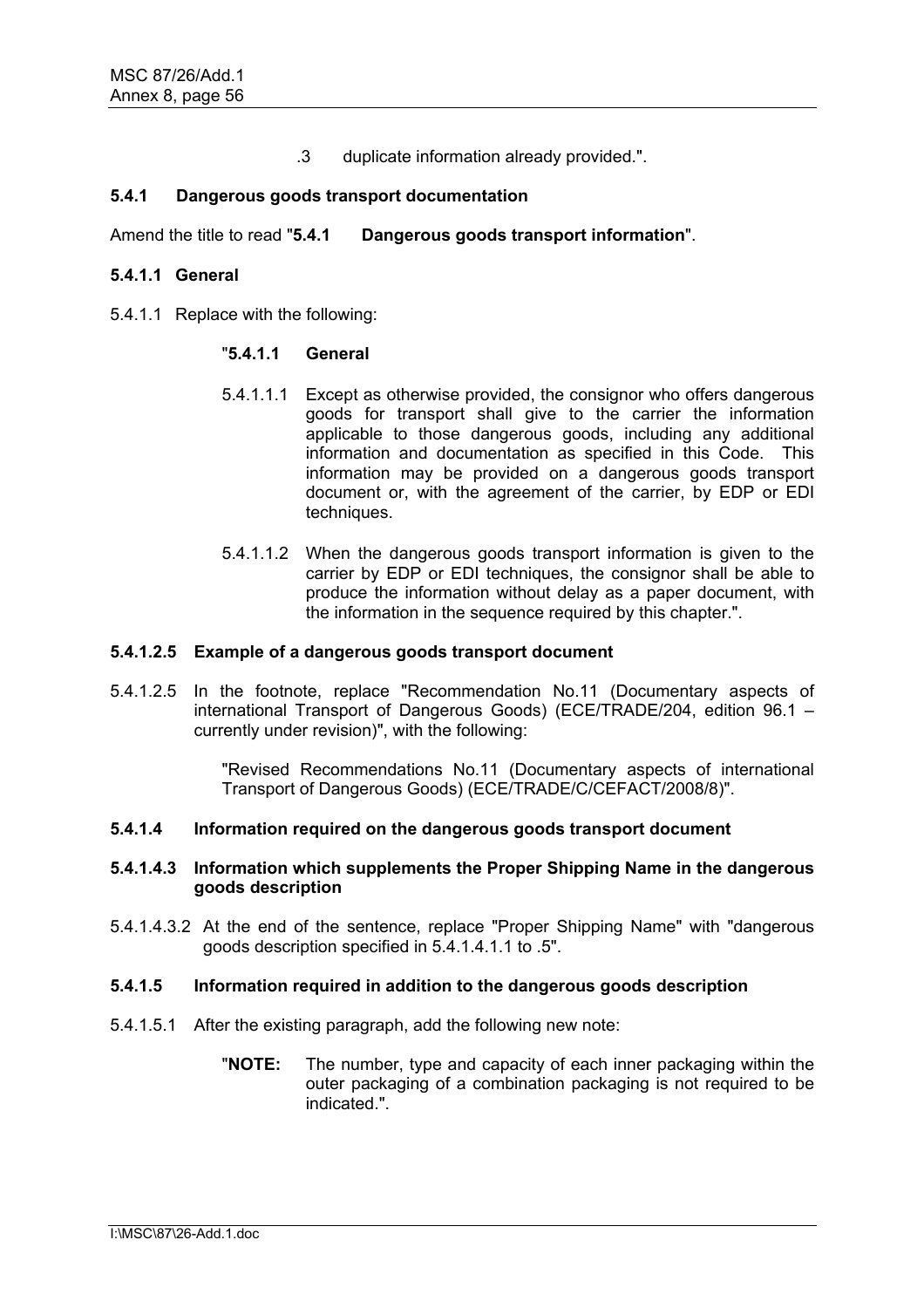# **5.4.1.5.7** *Radioactive material*

- 5.4.1.5.7.1.3 In the second sentence, after "the mass of fissile material" insert "(or mass of each fissile nuclide for mixtures when appropriate)".
- 5.4.1.5.7.1.10 After the existing sentence, add "For radioactive material for which the  $A<sub>2</sub>$ value is unlimited, the multiple of  $A<sub>2</sub>$  shall be zero.".
- 5.4.1.5.7.3 Replace the existing paragraph with the following:
	- "5.4.1.5.7.3 In all cases of international transport of packages requiring competent authorities design or shipment approval, for which different approval types apply in the different countries concerned by the shipment, the UN number and proper shipping name required in 5.4.1.4.1 shall be in accordance with the certificate of the country of origin of design.".

# **5.4.1.5.11 Special provisions for segregation**

5.4.1.5.11.1 In the last sentence, after "Phosphoric acid", insert ", acetic acid".

# **5.4.1.6 Certification**

- 5.4.1.6.2 Replace the existing paragraph with the following:
	- "5.4.1.6.2 If the dangerous goods documentation is presented to the carrier by means of EDP or EDI transmission techniques, the signature(s) may be electronic signature(s) or may be replaced by the name(s) (in capitals) of the person authorized to sign.".
- 5.4.1.6.3 A new paragraph 5.4.1.6.3 is added with the following:
	- "5.4.1.6.3 When the dangerous goods transport information is given to a carrier by EDP or EDI techniques and subsequently the dangerous goods are transferred to a carrier that requires a paper dangerous goods transport document, the carrier shall ensure that the paper document indicates "Original received electronically" and the name of the signatory shall be shown in capital letters.".

#### **5.4.2 Container/vehicle packing certificate**

- 5.4.2.3 Replace the existing paragraph with the following:
	- "5.4.2.3 If the dangerous goods documentation is presented to the carrier by means of EDP or EDI transmission techniques, the signature(s) may be electronic signature(s) or may be replaced by the name(s) (in capitals) of the person authorized to sign.".
- 5.4.2.4 A new paragraph 5.4.2.4 is added with the following:
	- "5.4.2.4 When the dangerous goods transport information is given to a carrier by EDP or EDI techniques and subsequently the dangerous goods are transferred to a carrier that requires a paper dangerous goods transport document, the carrier shall ensure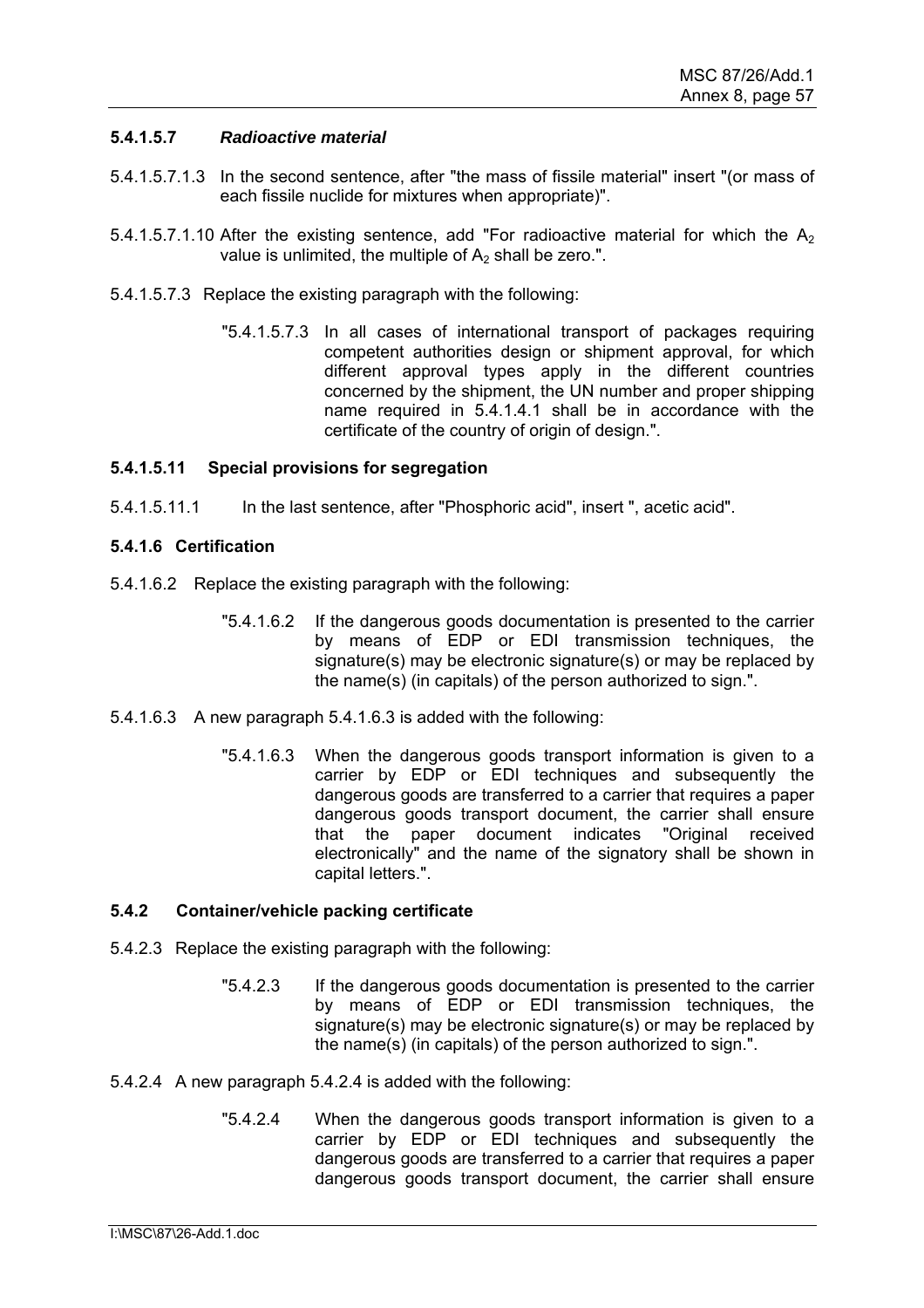that the paper document indicates "Original received electronically" and the name of the signatory shall be shown in capital letters.".

# **5.4.4 Other required information and documentation**

### **5.4.4.2 Fumigated units**

5.4.4.2 Delete.

#### **5.4.6 Retention of dangerous goods transport information**

5.4.6 A new section 5.4.6 is added with the following:

# "**5.4.6 Retention of dangerous goods transport information**

- 5.4.6.1 The consignor and the carrier shall retain a copy of the dangerous goods transport document and additional information and documentation as specified in this Code, for a minimum period of three months.
- 5.4.6.2 When the documents are kept electronically or in a computer system, the consignor and the carrier shall be able to reproduce them in a printed form.".

#### **Chapter 5.5 – Special provisions**

5.5 A new "Chapter 5.5 – Special provisions" is added with the following:

#### "**Chapter 5.5 – Special provisions**

- **5.5.1 (**Reserved).
- **5.5.2 Special provisions applicable to fumigated cargo transport units (UN 3359)**

#### **5.5.2.1 General**

- 5.5.2.1.1 Fumigated cargo transport units (UN 3359) containing no other dangerous goods are not subject to any provisions of this Code other than those of this section.
- 5.5.2.1.2 When the fumigated cargo transport unit is loaded with dangerous goods in addition to the fumigant, any provision of this Code relevant to these goods (including placarding, marking and documentation) applies in addition to the provisions of this section.
- 5.5.2.1.3 Only cargo transport units that can be closed in such a way that the escape of gas is reduced to a minimum shall be used for the transport of cargo under fumigation.
- 5.5.2.1.4 The provisions of 3.2 and 5.4.3 apply to all fumigated cargo transport units (UN 3359).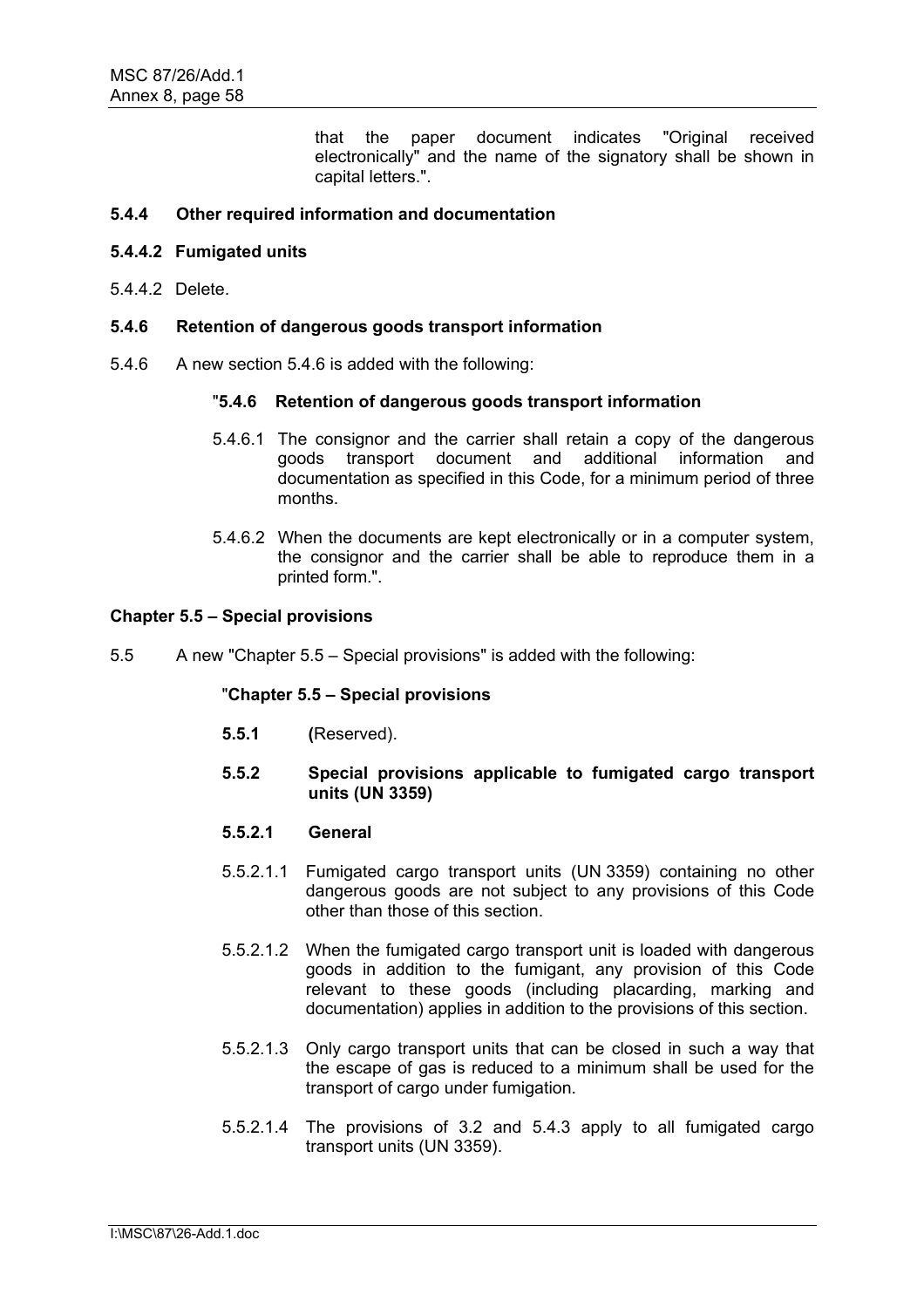# **5.5.2.2 Training**

Persons engaged in the handling of fumigated cargo transport units shall be trained commensurate with their responsibilities.

# **5.5.2.3 Marking and placarding**

- 5.5.2.3.1 A fumigated cargo transport unit shall be marked with a warning mark, as specified in 5.5.2.3.2, affixed at each access point in a location where it will be easily seen by persons opening or entering the cargo transport unit. This mark shall remain on the cargo transport unit until the following provisions are met:
	- (a) The fumigated cargo transport unit has been ventilated to remove harmful concentrations of fumigant gas; and
	- (b) The fumigated goods or materials have been unloaded.
- 5.5.2.3.2 The fumigation warning mark shall be rectangular and shall not be less than 300 mm wide and 250 mm high. The markings shall be in black print on a white background with lettering not less than 25 mm high. An illustration of this mark is given below.



- 5.5.2.3.3 If the fumigated cargo transport unit has been completely ventilated either by opening the doors of the unit or by mechanical ventilation after fumigation, the date of ventilation shall be marked on the fumigation warning mark.
- 5.5.2.3.4 When the fumigated cargo transport unit has been ventilated and unloaded, the fumigation warning mark shall be removed.
- 5.5.2.3.5 Class 9 placards (Model No.9, see 5.2.2.2.2) shall not be affixed to a fumigated cargo transport unit except as required for other Class 9 substances or articles packed therein.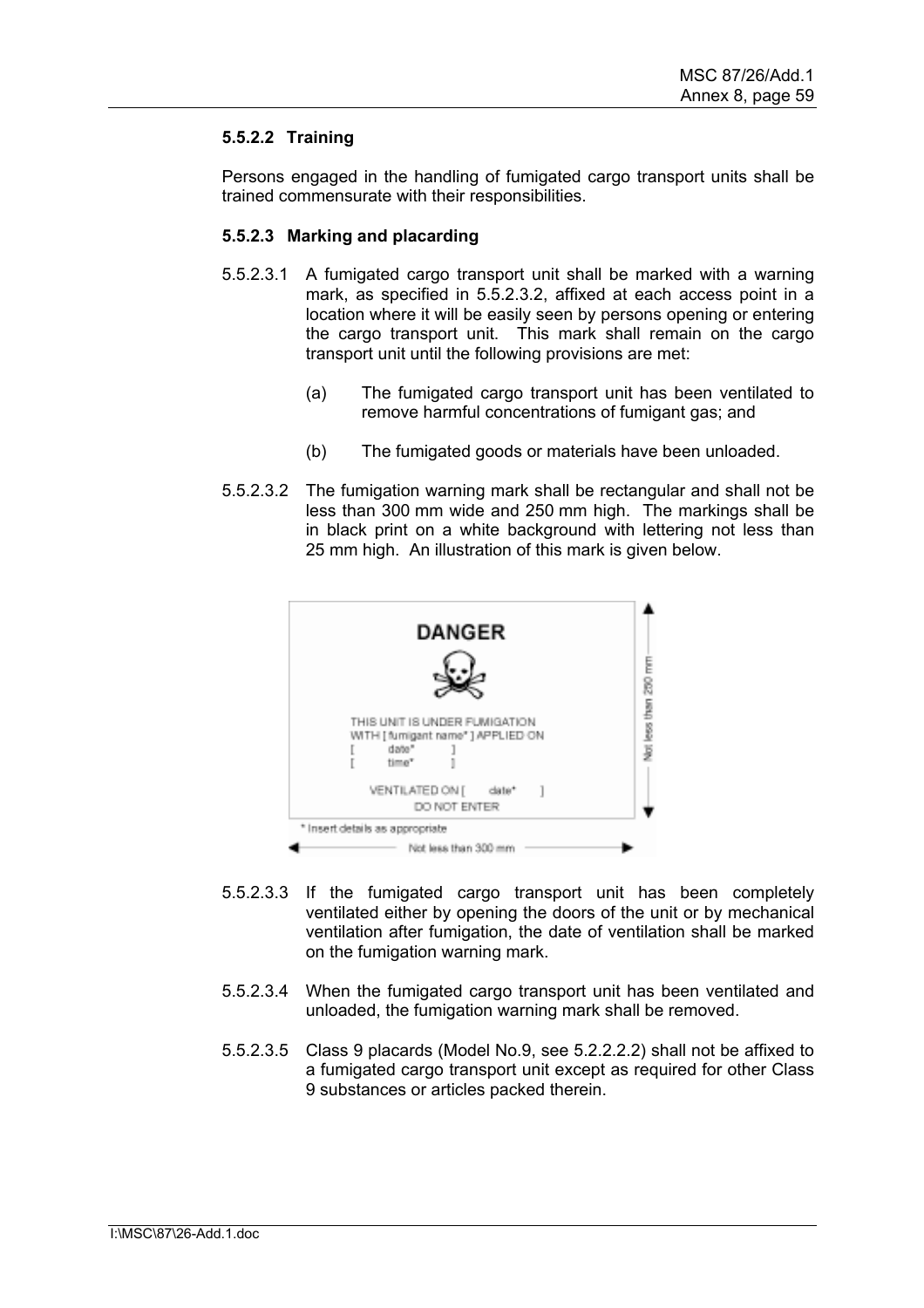# **5.5.2.4 Documentation**

- 5.5.2.4.1 Documents associated with the transport of cargo transport units that have been fumigated and have not been completely ventilated before transport shall include the following information:
	- .1 UN 3359, fumigated cargo transport unit, 9, or UN 3359, fumigated cargo transport unit, class 9;
	- .2 The date and time of fumigation; and
	- .3 The type and amount of the fumigant used.
- 5.5.2.4.2 The transport document may be in any form, provided it contains the information required in 5.5.2.4.1. This information shall be easy to identify, legible and durable.
- 5.5.2.4.3 Instructions for disposal of any residual fumigant including fumigation devices (if used) shall be provided.

A document is not required when the fumigated cargo transport unit has been completely ventilated and the date of ventilation has been marked on the warning mark (see 5.5.2.3.3 and 5.5.2.3.4).".

# **5.5.2.5 Additional provisions**

- 5.5.2.5.1 Cargo transport units shall be fumigated and handled taking into account the provisions of the MSC.1/Circ.1361 on Recommendations on the safe use of pesticides in ships applicable to the fumigation of cargo transport units.
- 5.5.2.5.2 When fumigated cargo transport units are stowed under deck, equipment for detecting fumigant gas(es) shall be carried on the ship with instructions for their use.
- 5.5.2.5.3 Fumigants shall not be applied to the contents of a cargo transport unit once it has been loaded aboard the ship.
- 5.5.2.5.4 A fumigated cargo transport unit shall not be allowed on board until a sufficient period has elapsed to attain a reasonable uniform gas concentration throughout the cargo in it. Because of variations due to types and amounts of fumigants and commodities and temperature levels, the period between fumigant application and loading of the fumigated cargo transport unit on board the ship shall be determined by the competent authority. Twenty-four hours is normally sufficient for this purpose. Unless the doors of a fumigated cargo transport unit have been opened to allow the fumigant gas(es) and residues to be completely ventilated or the unit has been mechanically ventilated, the shipment shall conform to the provisions of this Code concerning UN 3359. Ventilated cargo transport units shall be marked with the date of ventilation on the fumigated warning mark. When the fumigated goods or materials have been unloaded, the fumigation warning mark shall be removed.
- 5.5.2.5.5 The master shall be informed prior to the loading of a fumigated cargo transport unit.".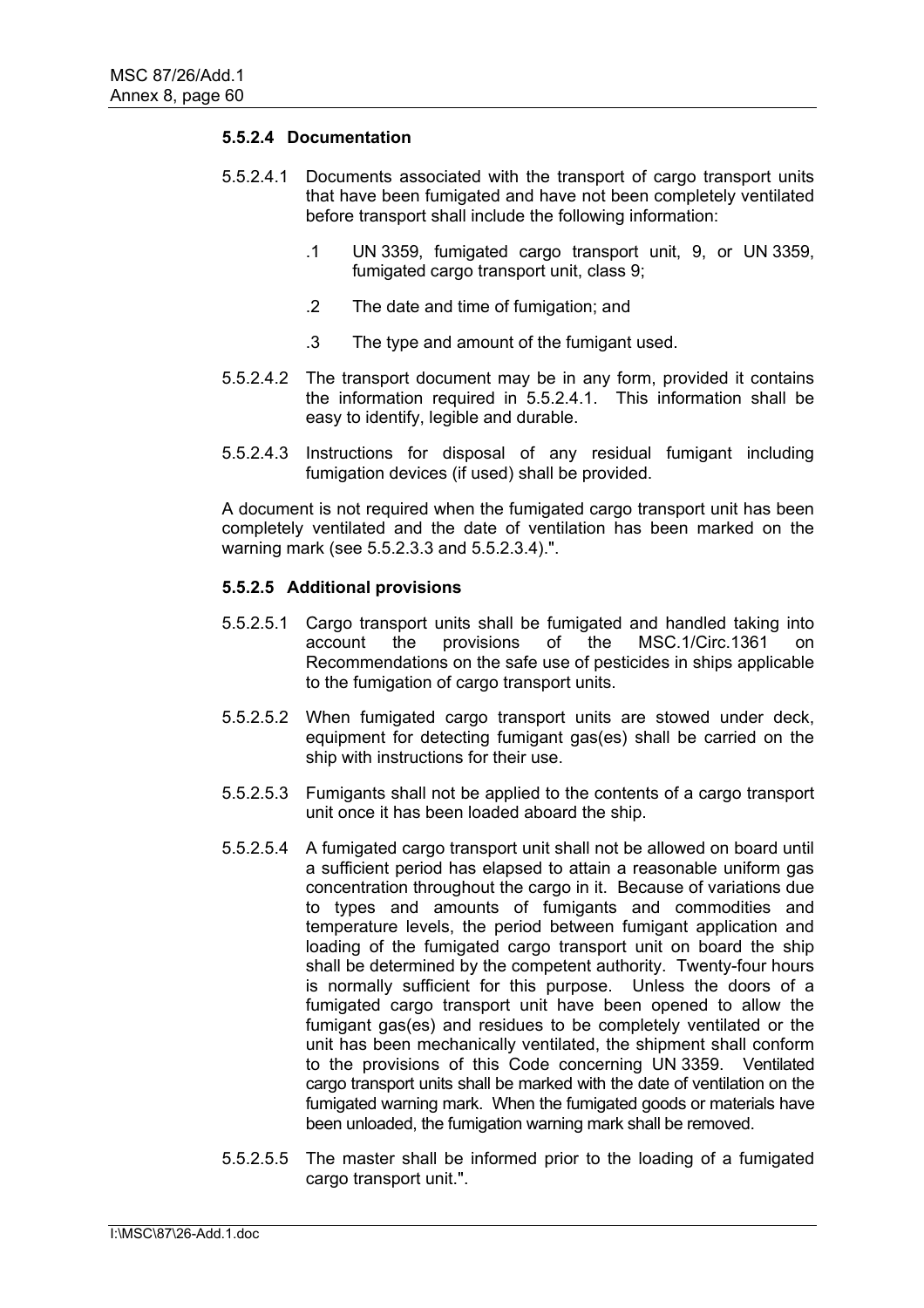### **PART 6 – CONSTRUCTION AND TESTING OF PACKAGINGS, INTERMEDIATE BULK CONTAINERS (IBCs), LARGE PACKAGINGS, PORTABLE TANKS, MULTIPLE-ELEMENT GAS CONTAINERS (MEGCs) AND ROAD TANK VEHICLES**

# **Chapter 6.1 – Provisions for the construction and testing of packagings (other than for class 6.2 substances)**

# **6.1.3 Marking**

- 6.1.3.1 (a) Replace the second sentence with the following: "This symbol shall not be used for any purpose other than certifying that a packaging, a portable tank or a MEGC complies with the relevant provisions in chapter 6.1, 6.2, 6.3, 6.5, 6.6 or 6.7.".
- 6.1.4.0 Add a new subsection 6.1.4.0 with the following:

#### "**6.1.4.0 General provisions**

Any permeation of the substance contained in the packaging shall not constitute a danger under normal conditions of transport.".

# **6.1.5 Test provisions for packagings**

#### **6.1.5.3 Drop test**

#### **6.1.5.3.6** *Criteria for passing the test*

- 6.1.5.3.6.3 Replace with the following:
	- "6.1.5.3.6.3 The packaging or outer packaging of a composite or combination packaging shall not exhibit any damage liable to affect safety during transport. Inner receptacles, inner packagings, or articles shall remain completely within the outer packaging and there shall be no leakage of the filling substance from the inner receptacle(s) or inner packaging(s).".

### **Chapter 6.2 – Provisions for the construction and testing of pressure receptacles, aerosol dispensers, small receptacles containing gas (gas cartridges) and fuel cell cartridges containing liquefied flammable gas**

After the heading of the chapter, add the following new note:

"**Note:** *Aerosol dispensers, small receptacles containing gas (gas cartridges) and fuel cell cartridges containing liquefied flammable gas are not subject to the provisions of 6.2.1 to 6.2.3.*".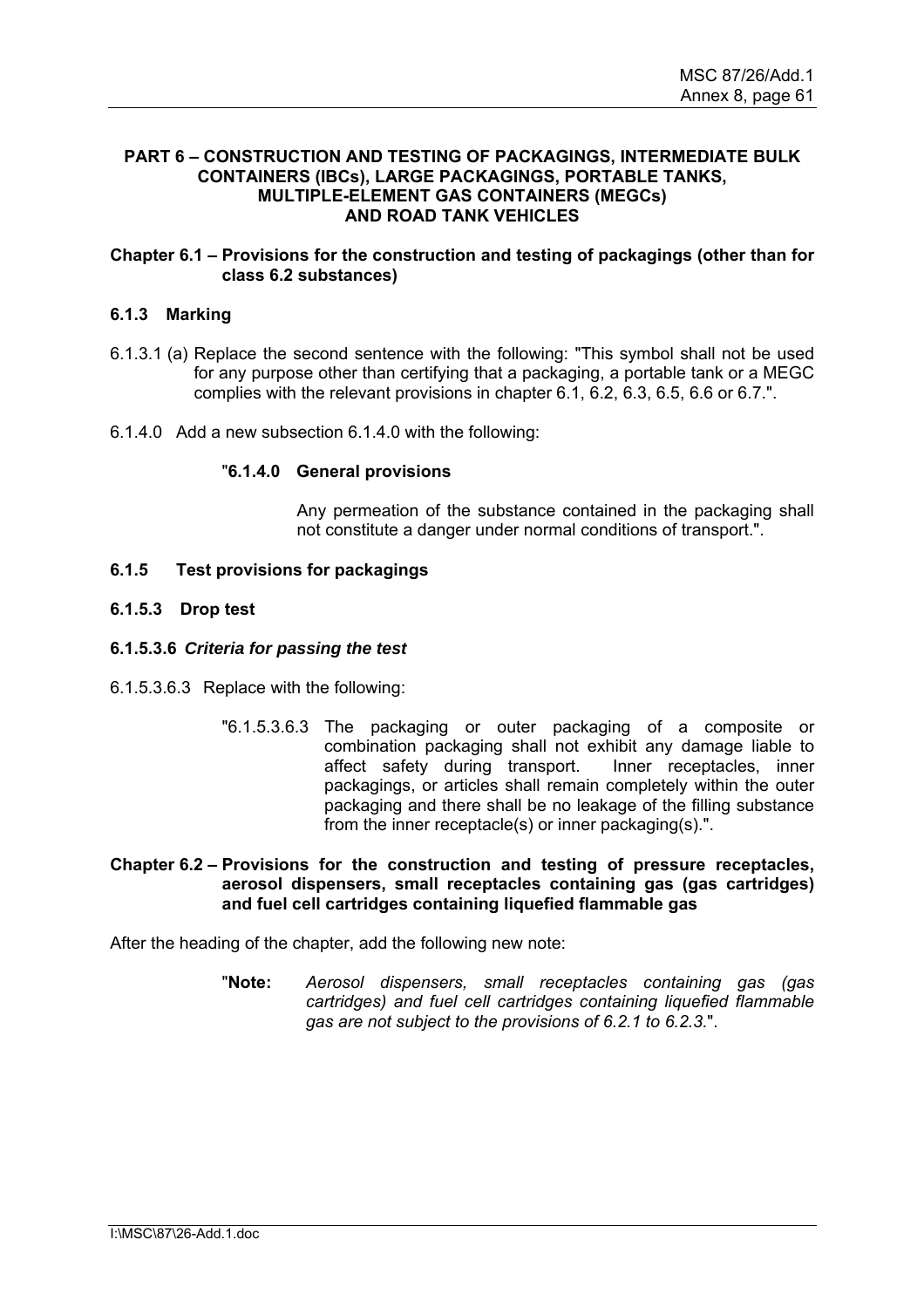### **6.2.1 General provisions**

- 6.2.1 The note after the heading is deleted.
- 6.2.1.1.5 At the end of the existing paragraph, add a new sentence with the following:

"The test pressure of a metal hydride storage system shall be in accordance with packing instruction P205.".

6.2.1.1.9 Delete the "s" on the word "receptacles".

# **6.2.1.2 Materials**

**6.2.1.2.1** After the word "intended", insert the words "to be transported".

# **6.2.1.3 Service equipment**

6.2.1.3.4 After "P200 (1)" insert ", P205".

# **6.2.1.5 Initial inspection and test**

- 6.2.1.5.1 After "cryogenic receptacles" insert "and metal hydride storage systems".
- 6.2.1.5.3 Add a new paragraph 6.2.1.5.3 to read as follows:
	- "6.2.1.5.3 For metal hydride storage systems, it shall be verified that the inspections and tests specified in 6.2.1.5.1 .1, .2, .3, .4, .5 if applicable, .6, .7, .8 and .9 have been performed on an adequate sample of the receptacles used in the metal hydride storage system. In addition, on an adequate sample of metal hydride storage systems, the inspections and tests specified in 6.2.1.5.1 .3 and .6 shall be performed, as well as 6.2.1.5.1 .5, if applicable, and inspection of the external conditions of the metal hydride storage system.

Additionally, all metal hydride storage systems shall undergo the initial inspections and tests specified in 6.2.1.5.1 .8 and .9, as well as a leakproofness test and a test of the satisfactory operation of the service equipment.".

#### **6.2.1.6 Periodic inspection and test**

- 6.2.1.6.1.4 After the existing paragraph insert the following three **NOTES** with the following:
	- "**Note 1:** With the agreement of the competent authority, the hydraulic pressure test may be replaced by a test using a gas, where such an operation does not entail any danger.
	- **Note 2:** With the agreement of the competent authority, the hydraulic pressure test of cylinders or tubes may be replaced by an equivalent method based on acoustic emission testing or a combination of acoustic emission testing and ultrasonic examination. ISO 16148:2006 may be used as a guide for acoustic emission testing procedures.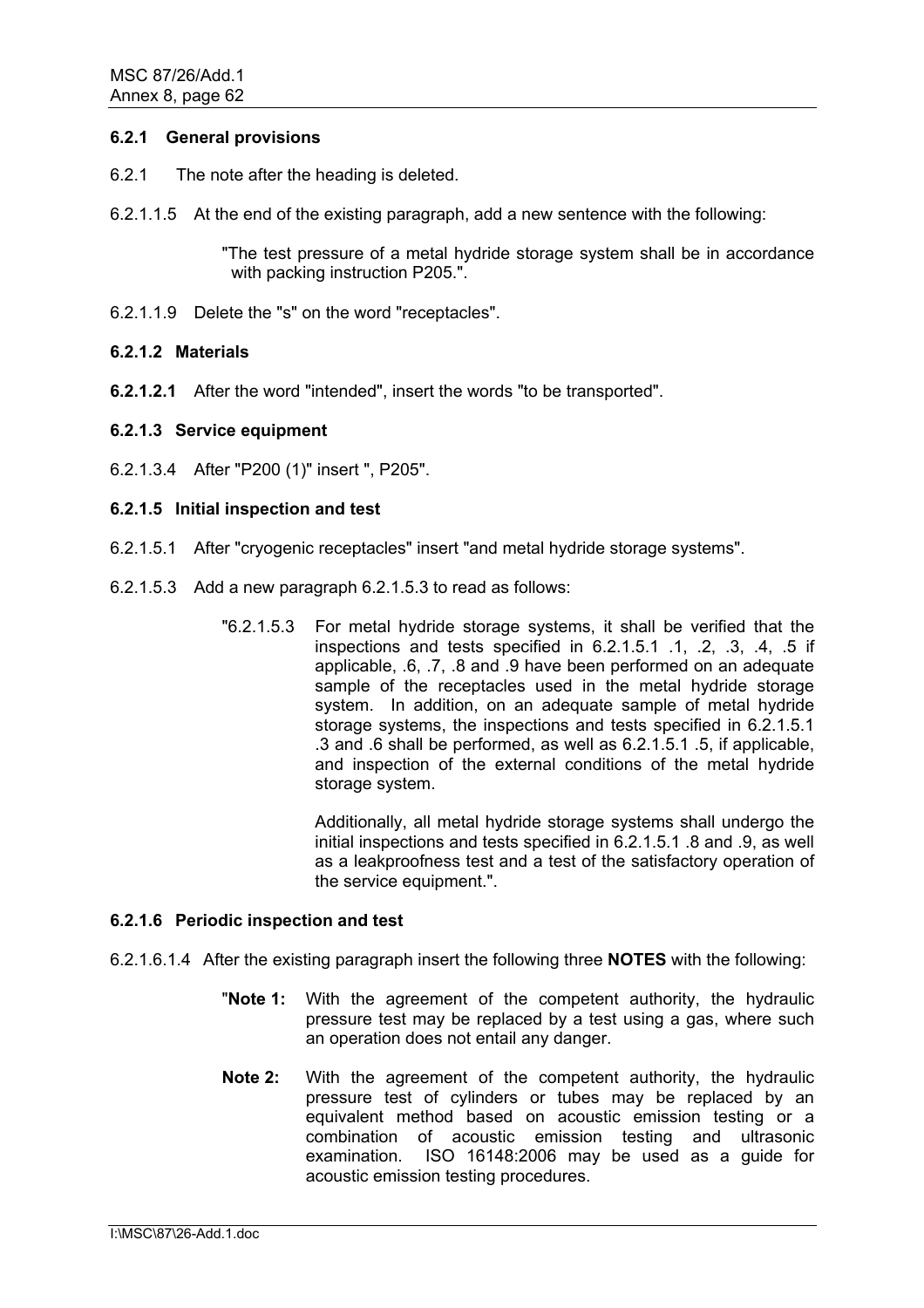- **Note 3:** The hydraulic pressure test may be replaced by ultrasonic examination carried out in accordance with ISO 10461:2005+A1:2006 for seamless aluminium alloy gas cylinders and in accordance with ISO 6406:2005 for seamless steel gas cylinders.".
- 6.2.1.6.1 At the end, after the subparagraphs, replace the existing "**Note 1** and **Note 2**" with the following:
	- "**Note:** *For the periodic inspection and test frequencies, see packing instruction P200 of 4.1.4.1.*".

# **6.2.2 Provisions for UN pressure receptacles**

# **6.2.2.1 Design, construction and initial inspection and test**

6.2.2.1.1 In the table, add the following three new entries after ISO 7866:1999 standard:

| $\mathbf{u}$     |                                                                                                        |
|------------------|--------------------------------------------------------------------------------------------------------|
| ISO 4706:2008    | Gas cylinders - Refillable welded steel cylinders -                                                    |
|                  | Test pressure 60 bar and below                                                                         |
|                  |                                                                                                        |
| ISO 18172-1:2007 | Gas cylinders - Refillable welded stainless steel<br>cylinders - Part 1: Test pressure 6 MPa and below |
| ISO 20703:2006   | Gas cylinders - Refillable welded aluminium-alloy<br>cylinders - Design, construction and testing      |
|                  |                                                                                                        |

6.2.2.1.5 Add a new paragraph 6.2.2.1.5 with the following:

"6.2.2.1.5 The following standards apply for the design, construction, and initial inspection and test of UN metal hydride storage systems, except that inspection requirements related to the conformity assessment system and approval shall be in accordance with 6.2.2.5:

| ISO 16111:2008 | Transportable gas storage devices – Hydrogen |  |  |  |
|----------------|----------------------------------------------|--|--|--|
|                | absorbed in reversible metal hydride         |  |  |  |
|                |                                              |  |  |  |
|                |                                              |  |  |  |

#### **6.2.2.2 Materials**

6.2.2.2 At the beginning, in the text between brackets and after "P200", insert "or P205".

#### **6.2.2.3 Service equipment**

6.2.2.3 Replace "ISO 10297:1999" with "ISO 10297:2006"

and at the end of 6.2.2.3, add the following new paragraph:

"For UN metal hydride storage systems, the requirements specified in the following standard apply to closures and their protection:

| ISO 16111:2008 | Transportable gas storage devices – Hydrogen |  |  |  |
|----------------|----------------------------------------------|--|--|--|
|                | absorbed in reversible metal hydride         |  |  |  |
|                |                                              |  |  |  |
|                |                                              |  |  |  |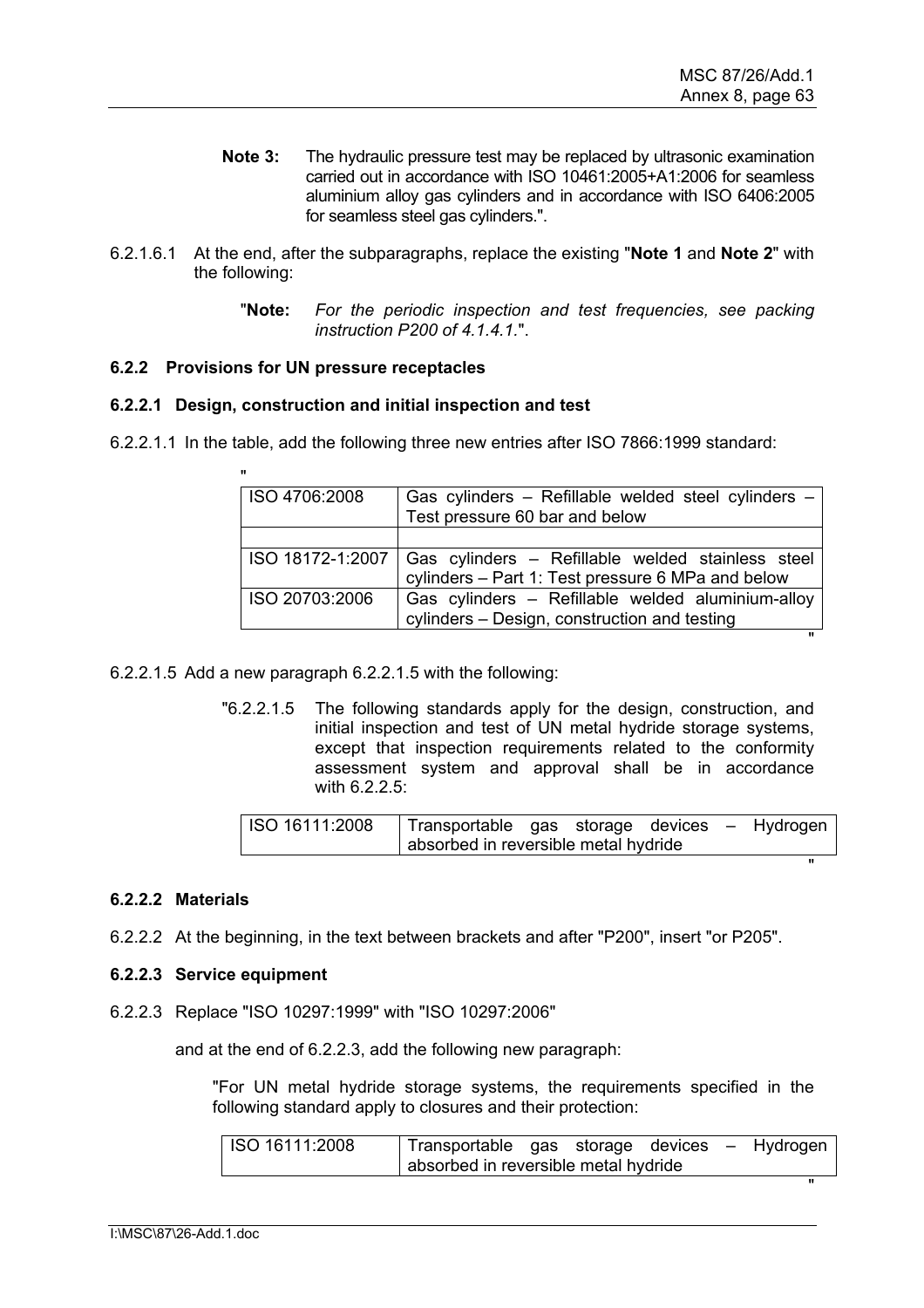### **6.2.2.4 Periodic inspection and test**

"

6.2.2.4 At the beginning after "UN cylinders" insert "and UN metal hydride storage systems" and in the table, add the following new entry at the end:

| <b>ISO 16111:2008</b> | Transportable gas storage devices - Hydrogen |  |  |  |
|-----------------------|----------------------------------------------|--|--|--|
|                       | absorbed in reversible metal hydride         |  |  |  |
|                       |                                              |  |  |  |

# **6.2.2.7 Marking of refillable UN pressure receptacles**

6.2.2.7 After the heading, add the following new note:

"**Note:** *Marking provisions for UN metal hydride storage systems are given in 6.2.2.9.*".

- 6.2.2.7.1 Assign paragraph number 6.2.2.7.1 to the first unnumbered paragraph under 6.2.2.7. Renumber subsequent paragraphs and cross-references accordingly.
- 6.2.2.7.2 (a) (existing 6.2.2.7.1 (a)) Replace the second sentence with the following:

"This symbol shall not be used for any purpose other than certifying that a packaging, a portable tank or a MEGC complies with the relevant provisions in chapter 6.1, 6.2, 6.3, 6.5, 6.6 or 6.7;".

- 6.2.2.7.9 Add a new paragraph 6.2.2.7.9 to read as follows:
	- "6.2.2.7.9 For bundles of cylinders, pressure receptacle marking provisions shall only apply to the individual cylinders of a bundle and not to any assembly structure.".

#### **6.2.2.8 Marking of non-refillable UN pressure receptacles**

- 6.2.2.8 Assign paragraph number 6.2.2.8.1 to the first unnumbered paragraph under 6.2.2.8, and renumber the following paragraphs accordingly.
- 6.2.2.9 Add a new subsection 6.2.2.9 with the following:

#### "**6.2.2.9 Marking of UN metal hydride storage systems**

6.2.2.9.1 UN metal hydride storage systems shall be marked clearly and legibly with the marks listed below. These marks shall be permanently affixed (e.g., stamped, engraved, or etched) on the metal hydride storage system. The marks shall be on the shoulder, top end or neck of the metal hydride storage system or on a permanently affixed component of the metal hydride storage system. Except for the United Nations packaging symbol, the minimum size of the marks shall be 5 mm for metal hydride storage systems with a smallest overall dimension greater than or equal to 140 mm and 2.5 mm for metal hydride storage systems with a smallest overall dimension less than 140 mm.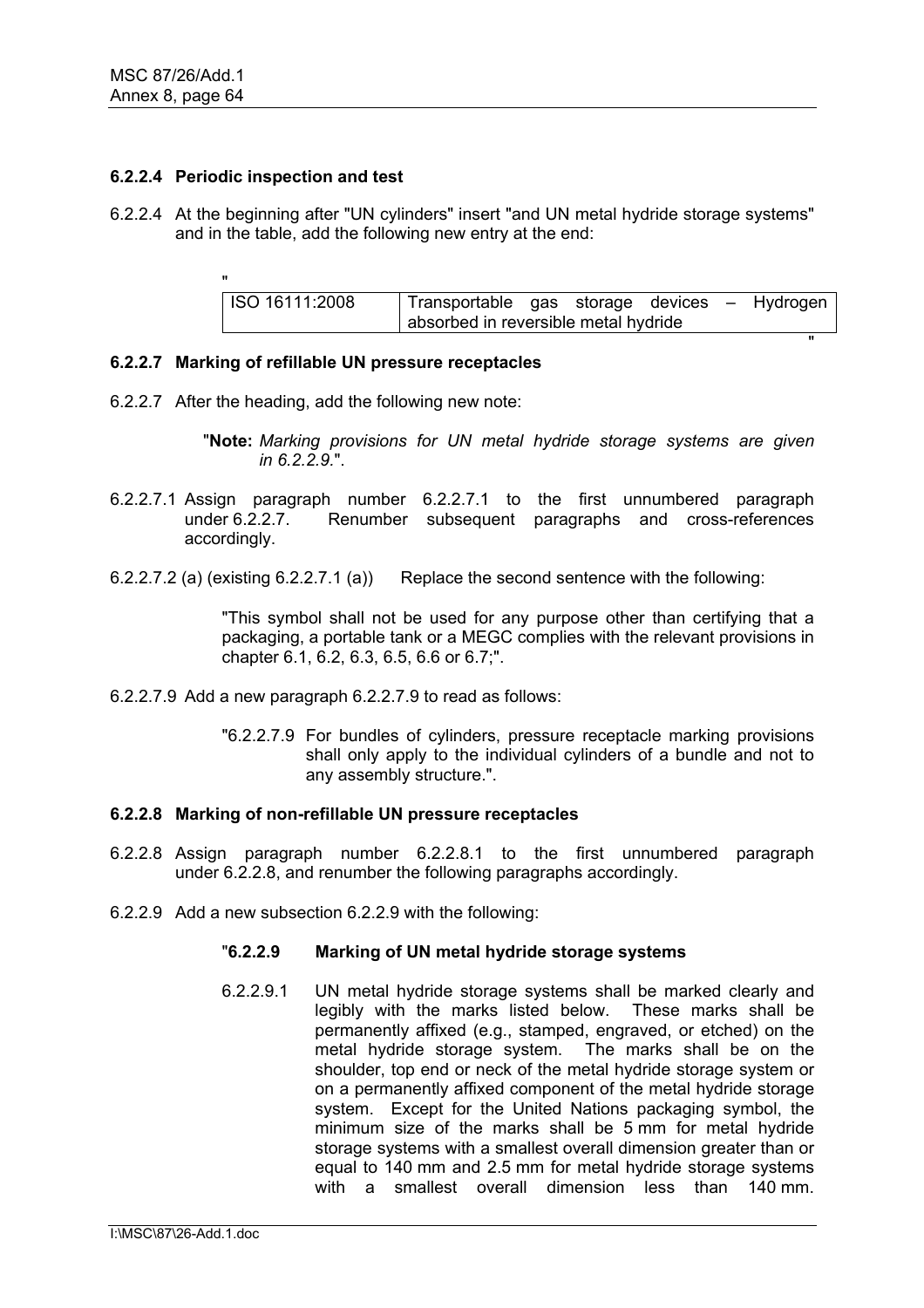The minimum size of the United Nations packaging symbol shall be 10 mm for metal hydride storage systems with a smallest overall dimension greater than or equal to 140 mm and 5 mm for metal hydride storage systems with a smallest overall dimension less than 140 mm.

- 6.2.2.9.2 The following marks shall be applied:
	- (a) The United Nations packaging symbol



This symbol shall not be used for any purpose other than certifying that a packaging, a portable tank or a MEGC complies with the relevant requirements in chapter 6.1, 6.2, 6.3, 6.5, 6.6 or 6.7;

- (b) "ISO 16111" (the technical standard used for design, manufacture and testing);
- (c) The character(s) identifying the country of approval as indicated by the distinguishing signs of motor vehicles in international traffic;
- (d) The identity mark or stamp of the inspection body that is registered with the competent authority of the country authorizing the marking;
- (e) The date of the initial inspection, the year (four digits) followed by the month (two digits) separated by a slash (i.e. "/");
- (f) The test pressure of the receptacle in bar, preceded by the letters "PH" and followed by the letters "BAR";
- (g) The rated charging pressure of the metal hydride storage system in bar, preceded by the letters "RCP" and followed by the letters "BAR";
- (h) The manufacturer's mark registered by the competent authority. When the country of manufacture is not the same as the country of approval, then the manufacturer's mark shall be preceded by the character(s) identifying the country of manufacture as indicated by the distinguishing signs of motor vehicles in international traffic. The country mark and the manufacturer's mark shall be separated by a space or slash;
- (i) The serial number assigned by the manufacturer;
- (j) In the case of steel receptacles and composite receptacles with steel liner, the letter "H" showing compatibility of the steel (see ISO 11114-1:1997); and,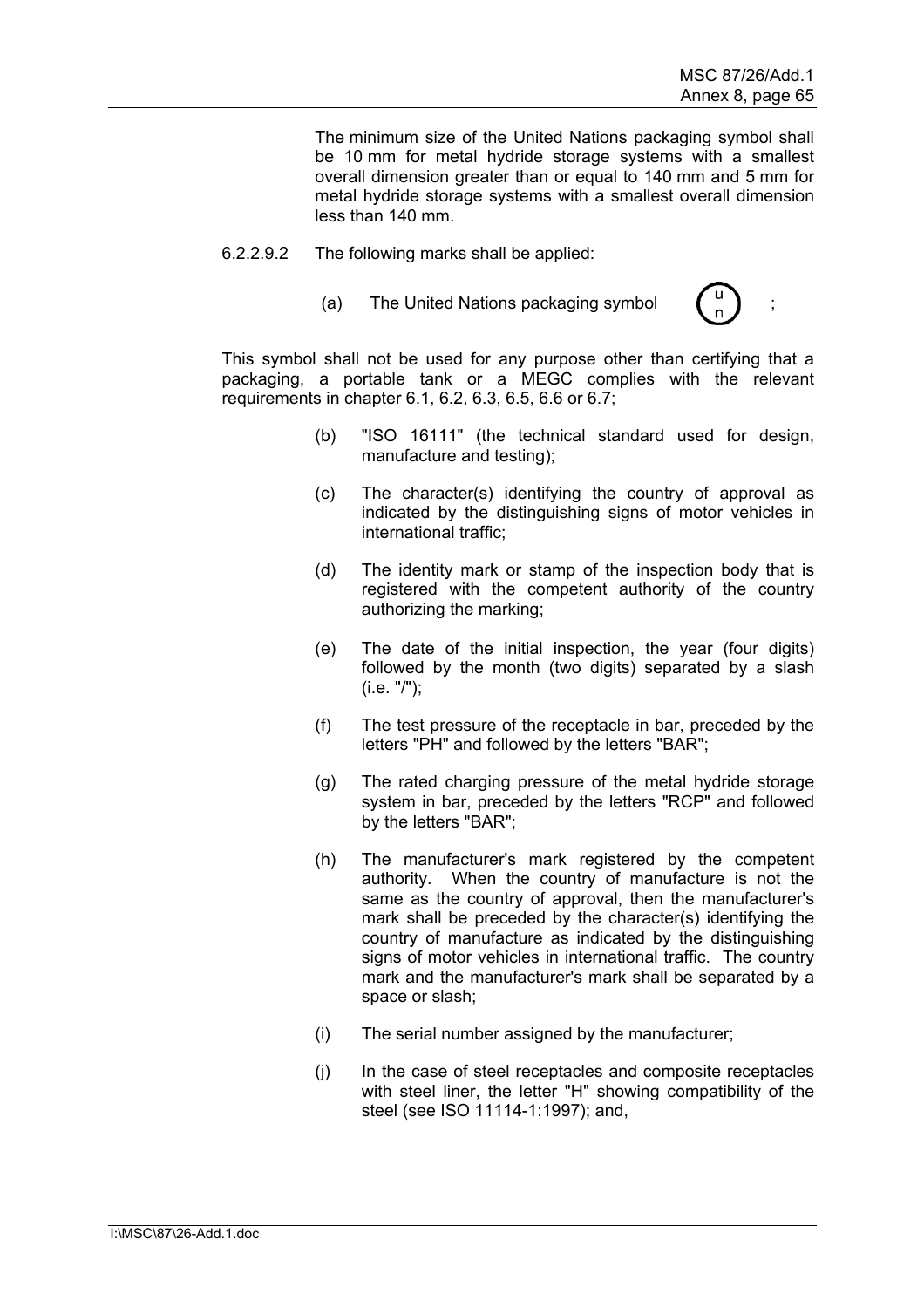(k) In the case of metal hydride storage systems having limited life, the date of expiry, denoted by the letters "FINAL" followed by the year (four digits) followed by the month (two digits) separated by a slash (i.e. "/").

The certification marks specified in (a) to (e) above shall appear consecutively in the sequence given. The test pressure (f) shall be immediately preceded by the rated charging pressure (g). The manufacturing marks specified in (h) to (k) above shall appear consecutively in the sequence given.

- 6.2.2.9.3 Other marks are allowed in areas other than the side wall, provided they are made in low stress areas and are not of a size and depth that will create harmful stress concentrations. Such marks shall not conflict with required marks.
- 6.2.2.9.4 In addition to the preceding marks, each metal hydride storage system that meets the periodic and test requirements of 6.2.2.4 shall be marked indicating:
	- (a) The character(s) identifying the country authorizing the body performing the periodic inspection and test, as indicated by the distinguishing sign of motor vehicles in international traffic. This marking is not required if this body is approved by the competent authority of the country approving manufacture;
	- (b) The registered mark of the body authorized by the competent authority for performing periodic inspection and test;
	- (c) The date of the periodic inspection and test, the year (two digits) followed by the month (two digits) separated by a slash (i.e. "/" ). Four digits may be used to indicate the year.

The above marks shall appear consecutively in the sequence given.".

#### **6.2.4 Provisions for aerosol dispensers, small receptacles containing gas (gas cartridges) and fuel cell cartridges containing liquefied flammable gas**

- 6.2.4.3 Replace with the following:
	- "6.2.4.3 With the approval of the competent authority, aerosols and receptacles, small, are not subject to 6.2.4.1 and 6.2.4.2, if they are required to be sterile but may be adversely affected by water bath testing, provided:
		- (a) They contain a non-flammable gas and either
			- (i) contain other substances that are constituent parts of pharmaceutical products for medical, veterinary or similar purposes;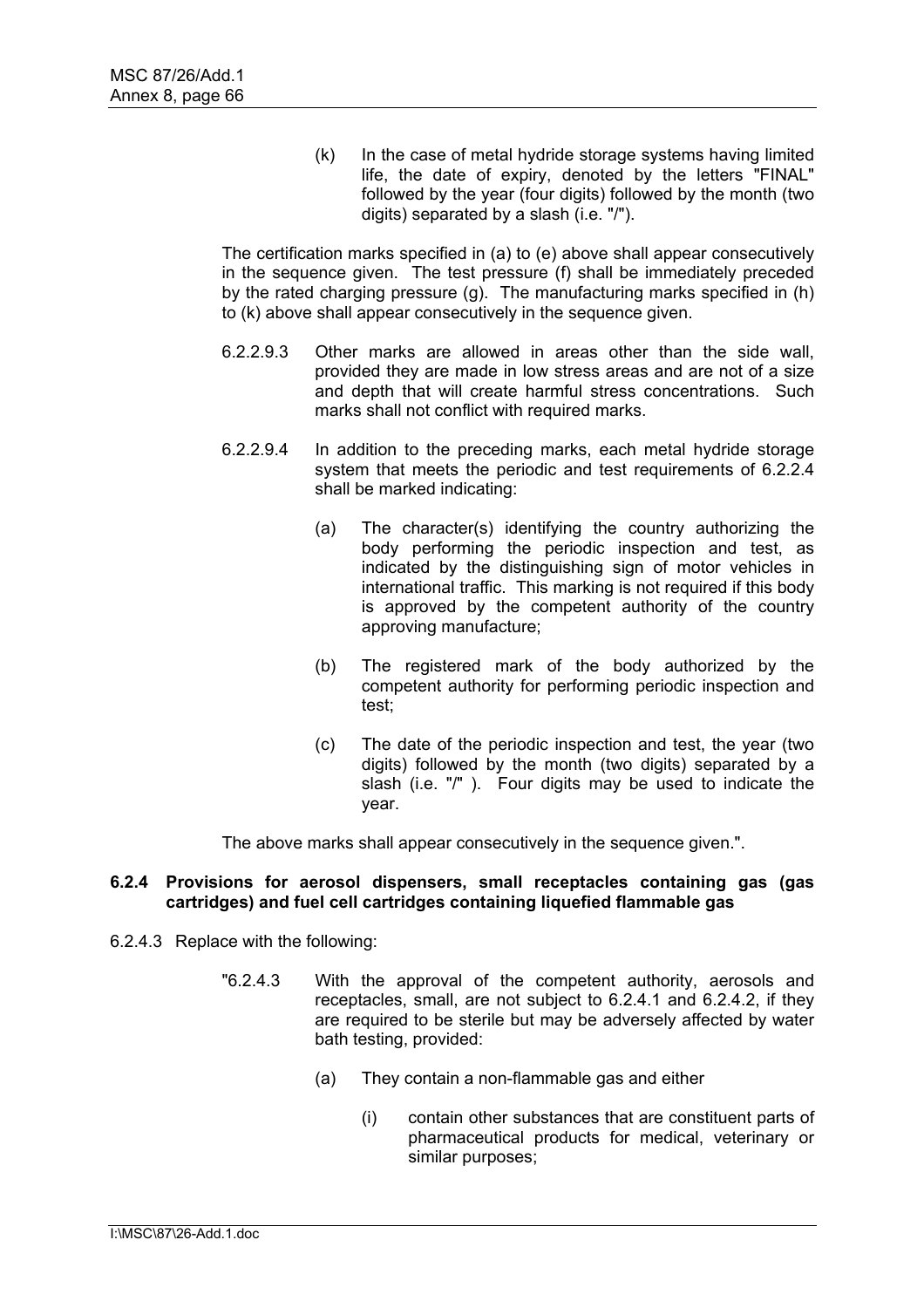- (ii) contain other substances used in the production process for pharmaceutical products; or
- (iii) are used in medical, veterinary or similar applications;
- (b) An equivalent level of safety is achieved by the manufacturer's use of alternative methods for leak detection and pressure resistance, such as helium detection and water bathing a statistical sample of at least 1 in 2000 from each production batch; and
- (c) For pharmaceutical products according to (a)(i) and (iii) above, they are manufactured under the authority of a national health administration. If required by the competent authority, the principles of Good Manufacturing Practice (GMP) established by the World Health Organization  $(WHO)^2$  shall be followed.".

# **Chapter 6.3 – Provisions for the construction and testing of packagings for class 6.2 infectious substances of category A**

# **6.3.4 Marking**

6.3.4.2 (a) Replace the second sentence with the following:

"This symbol shall not be used for any purpose other than certifying that a packaging, a portable tank or a MEGC complies with the relevant provisions in chapter 6.1, 6.2, 6.3, 6.5, 6.6 or 6.7;".

# **6.3.5 Test provisions for packagings**

# **6.3.5.4 Puncture test**

- **6.3.5.4.1** *Packagings with a gross mass of 7 kg or less*
- 6.3.5.4.1 In the second sentence, after "not exceeding 6 mm" insert "(see below)".

# **6.3.5.4.2** *Packagings with a gross mass exceeding 7 kg*

6.3.5.4.2 In the third sentence, after "not exceeding 6 mm" insert "(see below)". And at the end, insert the following new figure:

 $\frac{1}{2}$  WHO Publication: "Quality assurance of pharmaceuticals. A compendium of guidelines and related materials. Volume 2: Good manufacturing practices and inspection".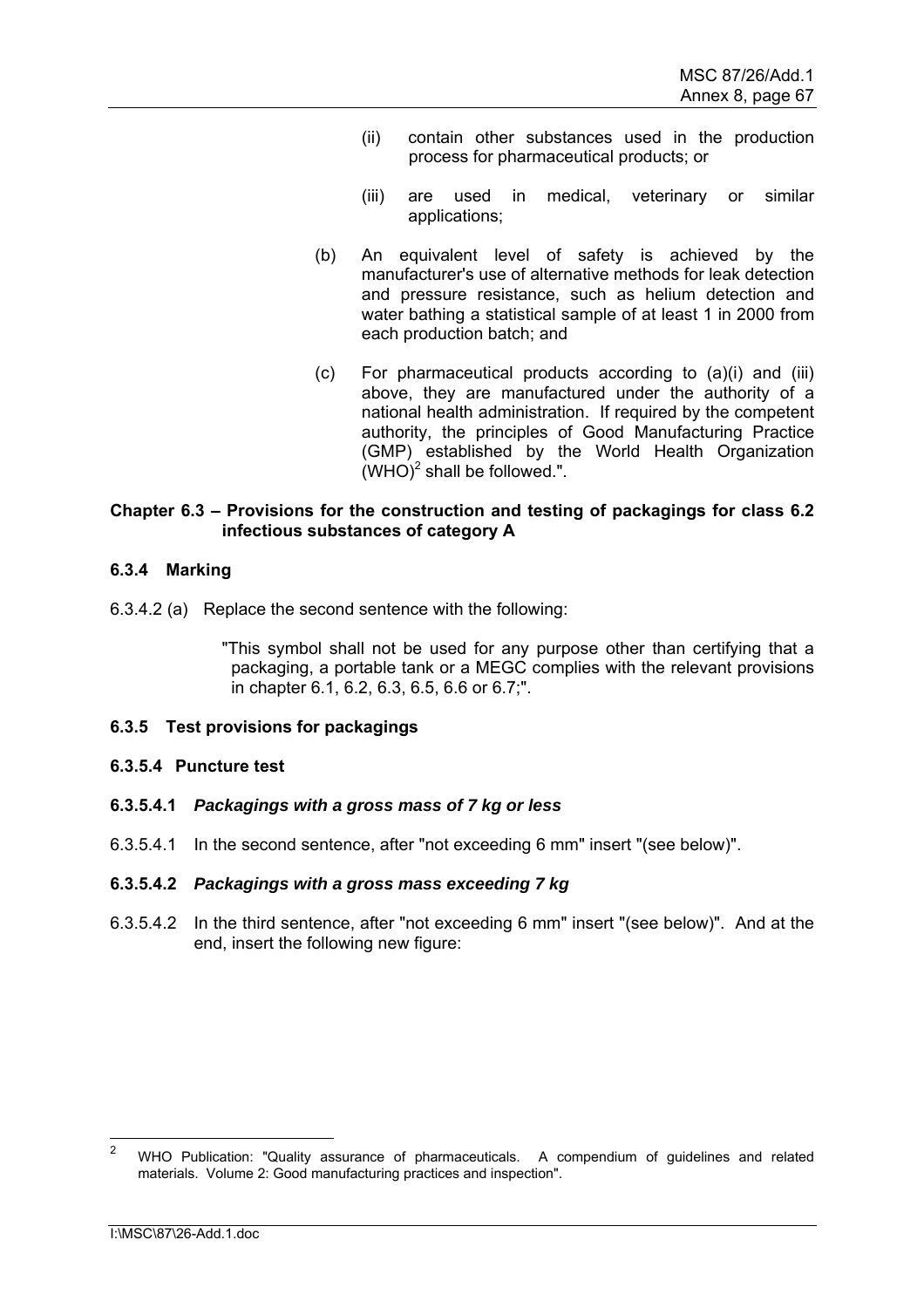

# **Chapter 6.4 – Provisions for the construction, testing and approval of packages and material of class 7**

# **6.4.2 General provisions**

6.4.2.9 Delete "otherwise".

# **6.4.5 Provisions for industrial packages**

# **6.4.5.4 Alternative provisions for Type IP-2 and Type IP-3 packages**

- 6.4.5.4.2.3 Replace "an increase of more than 20%" with "more than a 20% increase".
- 6.4.5.4.3.3 Replace "an increase of more than 20%" with "more than a 20% increase".
- 6.4.5.4.4 Replace "of a permanent enclosed character" with "with the characteristics of a permanent enclosure". And in subparagraph .3 after "Part 1: General Cargo Containers" insert "and subsequent amendments 1:1993, 2:1998, 3:2005, 4:2006 and 5:2006,".
- 6.4.5.4.4.3.2 Replace "any increase of more than 20%" with "more than a 20% increase".
- 6.4.5.4.5.2.2 Replace "any increase of more than 20%" with "more than a 20% increase".

#### **6.4.6 Provisions for packages containing uranium hexafluoride**

- 6.4.6.1 Replace "ISO 7195:1993 "Packaging of uranium hexafluoride (UF<sub>6</sub>) for transport"" with "ISO 7195:2005 "Nuclear Energy – Packaging of uranium hexafluoride (UF $_6$ ) for transport"".
- 6.4.6.2.1 Replace "ISO 7195:1993" with "ISO 7195:2005".
- 6.4.6.4 (a) Replace "ISO 7195:1993" with "ISO 7195:2005".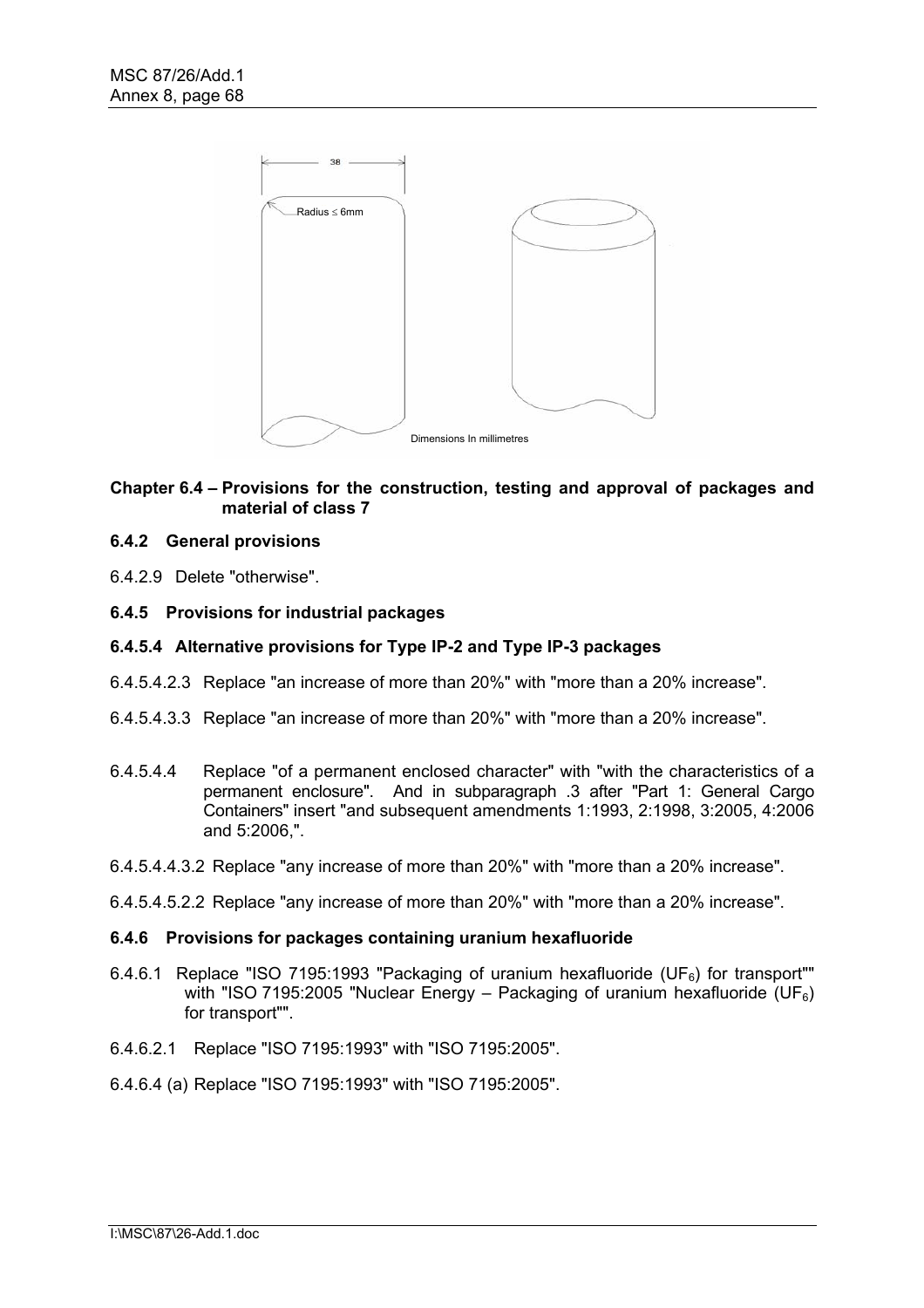# **6.4.7 Provisions for Type A packages**

#### **Type A packages to contain liquids**

6.4.7.16.2 (ii) Replace "designed to ensure retention of the liquid contents" by "designed to enclose the liquid contents completely and ensure their retention".

### **6.4.10 Provisions for Type C packages**

**6.4.10.2** Replace references "6.4.8.7.2" and "6.4.8.11" with "6.4.8.8.2" and "6.4.8.12".

#### **6.4.11 Provisions for packages containing fissile material**

- 6.4.11.5 Replace with the following:
	- "6.4.11.5 The package, after being subjected to the tests specified in 6.4.15, shall:
		- (a) Preserve the minimum overall outside dimensions of the package to at least 10 cm; and
		- (b) Prevent the entry of a 10 cm cube.".
- 6.4.11.7 (a) Replace "each of which" by "not less than two of which".

### **6.4.13 Testing the integrity of the containment system and shielding and evaluating criticality safety**

6.4.13 (c) Replace "6.4.11.12" with "6.4.11.13".

#### **6.4.15 Test for demonstrating ability to withstand normal conditions of transport**

- 6.4.15.5 Replace existing subparagraph (a) with the following:
	- "(a) A total weight equal to 5 times the maximum weight of the package; and".

#### **6.4.23 Applications for approval and approvals for radioactive material transport**

- 6.4.23.12 (j) In the second sentence, replace "(for fissile material)" with "(for fissile material or for each fissile nuclide when appropriate)".
- 6.4.23.13 (j) In the second sentence, replace "(for fissile material)" with "(for fissile material or for each fissile nuclide when appropriate)".
- 6.4.23.14 (l) In the second sentence, replace "(for fissile material)" with "(for fissile material or for each fissile nuclide when appropriate)".

#### **Chapter 6.5 – Provisions for the construction and testing of large packagings**

#### **6.5.1 General requirements**

### **6.5.1.4 Designatory code system for IBCs**

6.5.1.4.1.2 At the beginning before the list add "Materials".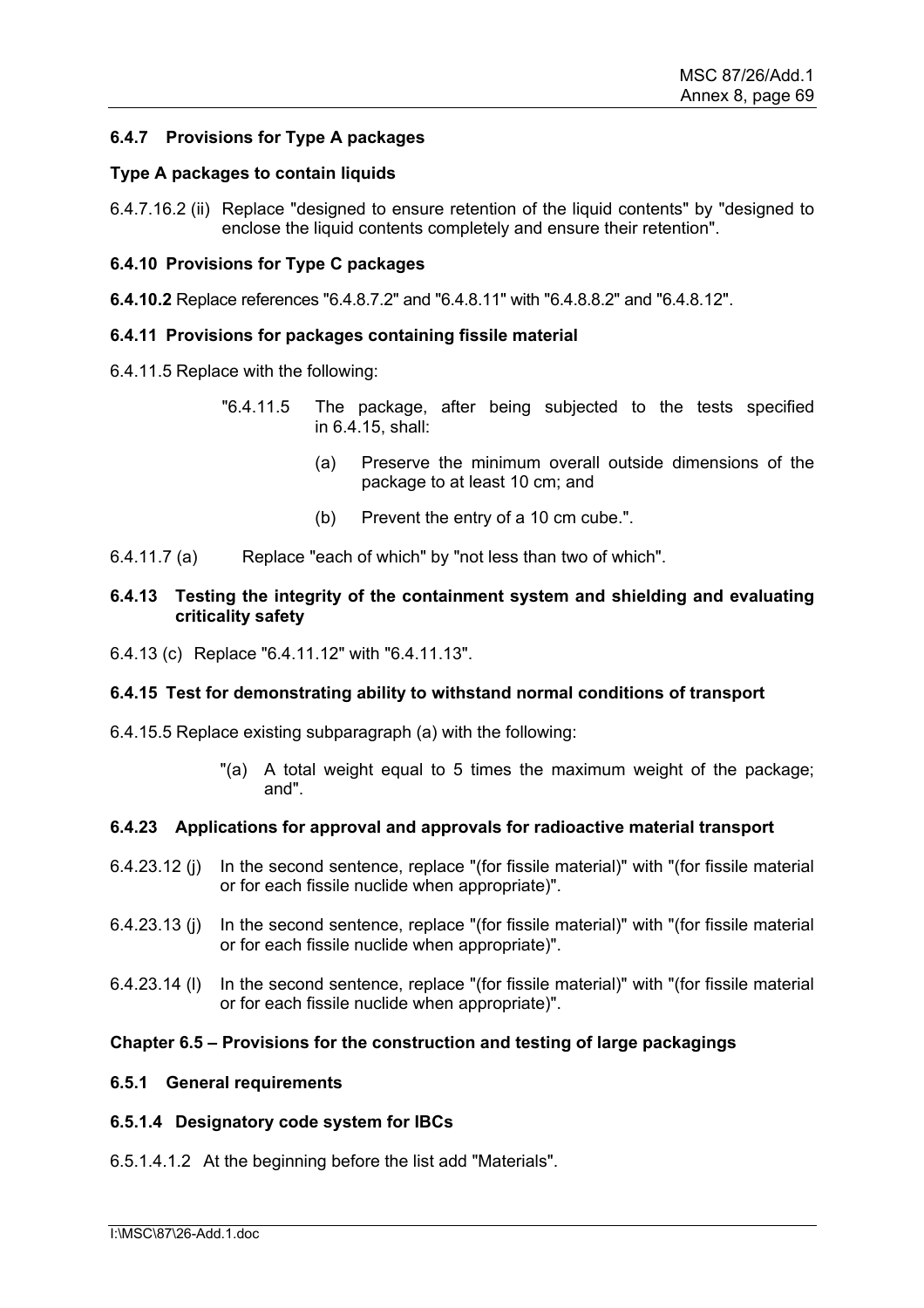# **6.5.2 Marking**

6.5.2.1.1.1 Replace the second sentence with the following:

"This symbol shall not be used for any purpose other than certifying that a packaging, a portable tank or a MEGC complies with the relevant provisions in chapter 6.1, 6.2, 6.3, 6.5, 6.6 or 6.7.".

6.5.2.1.1.7 In the footnote replace the existing reference "6.5.4.6.4" with "6.5.6.6.4".

# **6.5.2.2 Additional marking**

- 6.5.2.2.4 Replace the existing paragraph with the following:
	- "6.5.2.2.4 The inner receptacle of composite IBCs manufactured after 1 January 2011 shall bear the markings indicated in 6.5.2.1.1.2, .3, .4 where this date is that of the manufacture of the plastics inner receptacle, .5 and .6. The UN packaging symbol shall not be applied. The marking shall be applied in the sequence shown in 6.5.2.1.1. It shall be durable, legible and placed in a location so as to be readily visible when the inner receptacle is placed in the outer casing.

The date of the manufacture of the plastics inner receptacle may alternatively be marked on the inner receptacle adjacent to the remainder of the marking. An example of an appropriate marking method is:



6.5.2.4 Add a new paragraph 6.5.2.4 to read as follows:

# "**6.5.2.4 Marking of remanufactured composite IBCs (31HZ1)**

 The marking specified in 6.5.2.1.1 and 6.5.2.2 shall be removed from the original IBC or made permanently illegible and new markings shall be applied to an IBC remanufactured in accordance with these provisions of this Code.".

".

# **6.5.4 Testing, certification and inspection**

#### **6.5.4.1 Quality assurance**

6.5.4.1 At the beginning, after "manufactured" insert ", remanufactured, repaired". And at the end, after "manufactured" insert ", remanufactured or repaired".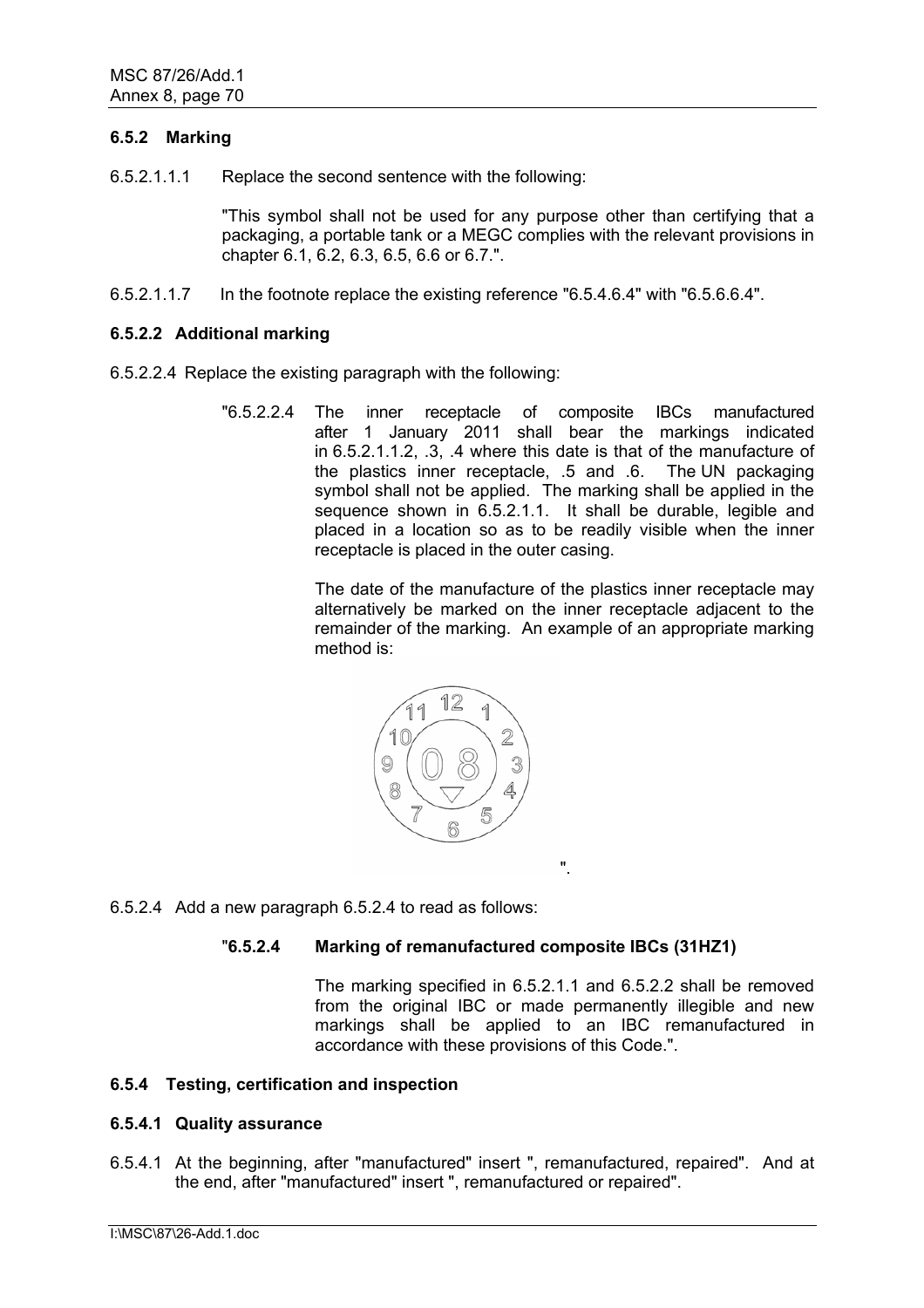# **6.5.4.5 Repaired IBCs**

6.5.4.5.5 Renumber as "6.5.4.4.4".

# **6.5.6.7.3 Method of testing and pressure to be applied**

**6.5.6.7.3** The second sentence is replaced with the following:

"The airtightness of the IBC shall be determined by a suitable method such as air-pressure differential test or by immersing the IBC in water, or for metal IBCs, by coating the seams and joints with a soap solution."

# **Chapter 6.6 – Provision for the construction and testing of large packagings**

#### **6.6.1 General**

6.6.1.2 Replace "and tested" with ", tested and remanufactured" and, at the end, after "each manufactured" insert "or remanufactured large".

# **6.6.3 Marking**

# **6.6.3.1 Primary marking**

6.6.3.1 (a) Replace the second sentence with the following:

"This symbol shall not be used for any purpose other than certifying that a packaging, a portable tank or a MEGC complies with the relevant provisions in chapter 6.1, 6.2, 6.3, 6.5, 6.6 or 6.7.".

#### **6.6.5 Test provisions for large packagings**

#### **6.6.5.1 Performance and frequency of test**

6.6.5.1.3 Replace "6.6.5.2.3" with "6.6.5.2.4".

#### **6.6.5.2 Preparation for testing**

- 6.6.5.2.2 Replace the existing paragraph with the following:
	- "6.6.5.2.2 In the drop tests for liquids, when another substance is used, it shall be of similar relative density and viscosity to those of the substance being transported. Water may also be used for the liquid drop test under the conditions in 6.6.5.3.4.4.".

#### **6.6.5.3 Test provisions**

### **6.6.5.3.4** *Drop test*

### **6.6.5.3.4.4** *Drop height*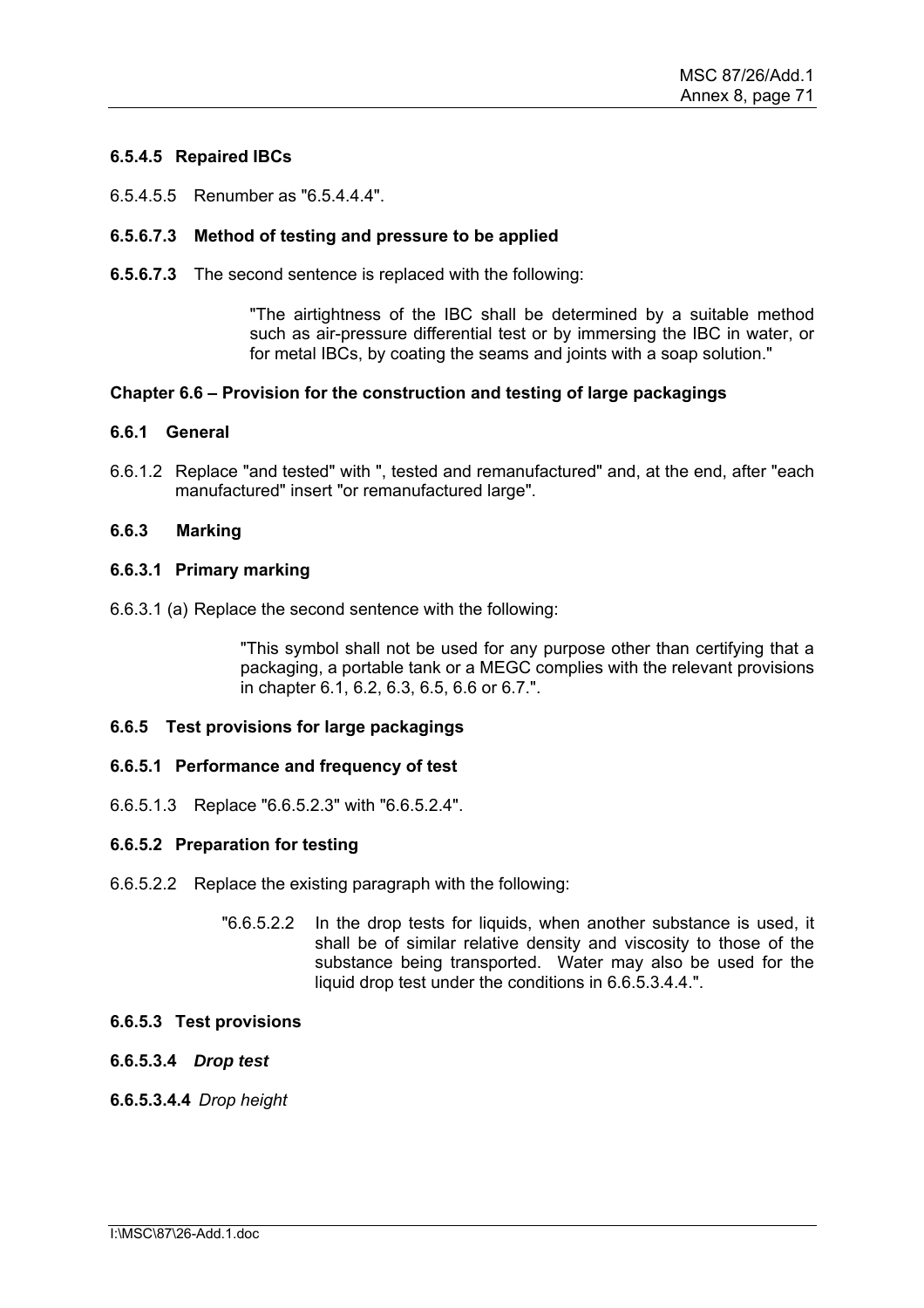### 6.6.5.3.4.4 Replace the existing paragraph with the following:

### "**6.6.5.3.4.4** *Drop height*

**Note:** Large packagings for substances and articles of class 1 shall be tested at the packing group II performance level.

6.6.5.3.4.4.1 For inner packagings containing solid or liquid substances or articles, if the test is performed with the solid, liquid or articles to be transported, or with another substance or article having essentially the same characteristics:

| Packing group I | Packing group II | Packing group III |
|-----------------|------------------|-------------------|
| 8 m             |                  | .8 m              |

6.6.5.3.4.4.2 For inner packagings containing liquids if the test is performed with water:

> (a) Where the substances to be transported have a relative density not exceeding 1.2:

| Packing group I | Packing group II | Packing group III |  |  |
|-----------------|------------------|-------------------|--|--|
| .8 m            | 1.2 m            | 0.8 <sub>m</sub>  |  |  |

(b) Where the substances to be transported have a relative density exceeding 1.2, the drop height shall be calculated on the basis of the relative density (d) of the substance to be carried, rounded up to the first decimal, as follows:

| Packing group I    | Packing group II   | Packing group III   |  |  |  |
|--------------------|--------------------|---------------------|--|--|--|
| $d \times 1.5$ (m) | $d \times 1.0$ (m) | $d \times 0.67$ (m) |  |  |  |
|                    |                    | "                   |  |  |  |

**Chapter 6.7 – Provisions for the design, construction, inspection and testing of portable tanks and multiple-element gas containers (MEGCs)** 

# **6.7.2 Provisions for the design, construction, inspection and testing of portable tanks intended for the transport of substances of class 1 and classes 3 to 9**

# **6.7.2.1 Definitions**

- 6.7.2.1 In the definition of "Portable tank", delete the word "transport" in the last but one sentence.
- 6.7.2.2.12 Replace four times "\*" with "1" and amend the footnote accordingly.

# **6.7.2.6 Bottom openings**

- 6.7.2.6.2.1 Replace existing paragraph with the following:
	- ".1 An external stop-valve, fitted as close to the shell as reasonably practicable, and so designed as to prevent any unintended opening through impact or other inadvertent act; and".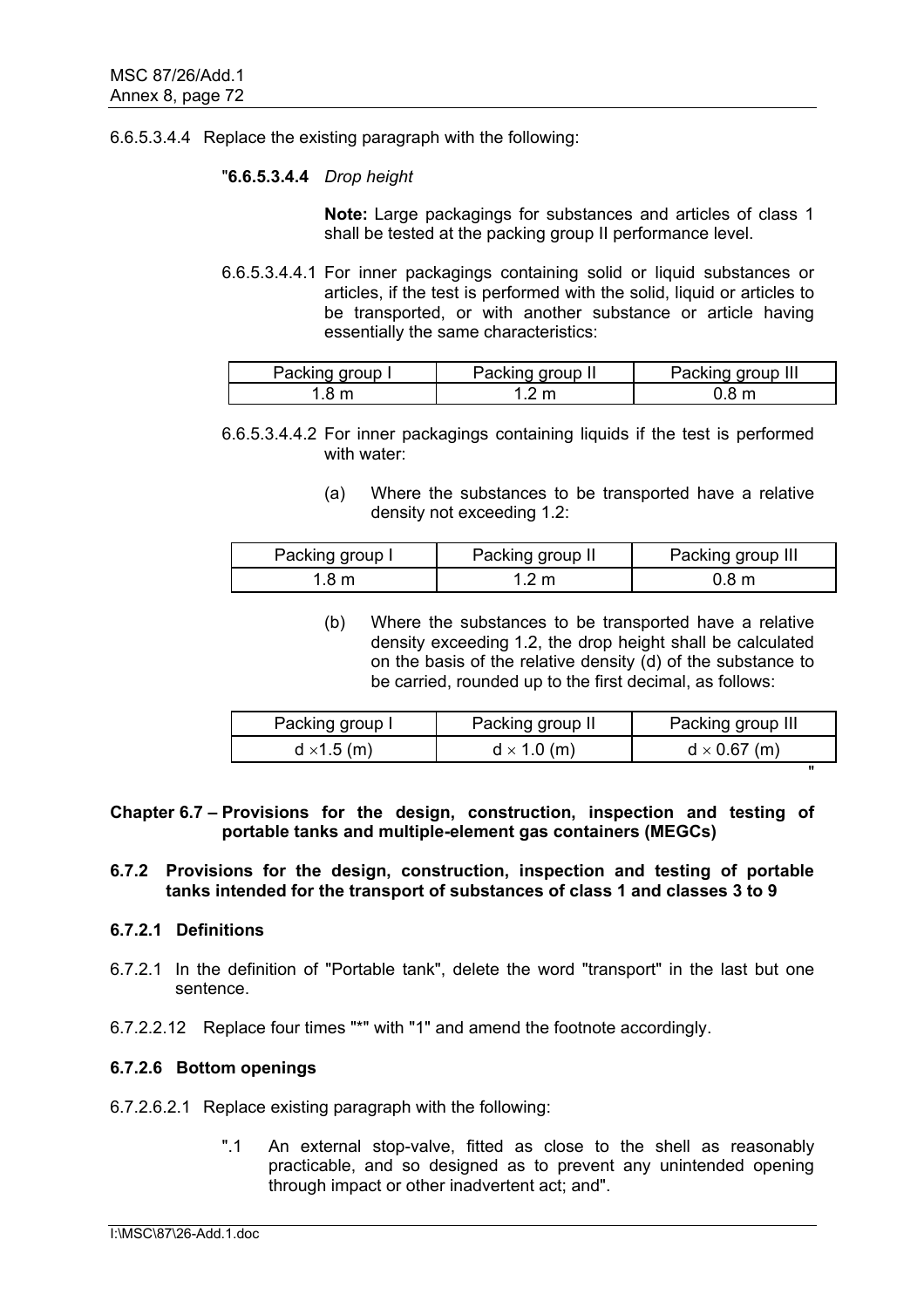# **6.7.2.8 Pressure relief devices**

6.7.2.8.4 At the end, add the following sentence:

"In addition, fusible elements conforming to 6.7.2.10.1 may also be used.".

# **6.7.2.10 Fusible elements**

6.7.2.10.1 In the first sentence, replace "110°C" with "100°C". In the second sentence, replace "in no case shall they" with "when used for transport safety purposes, they shall not". In the third sentence, replace "utilized" with "used" and at the end of the sentence, add "unless specified by special provision TP36 in Column 14 of the Dangerous Goods List of chapter 3.2.".

# **6.7.2.20 Marking**

- 6.7.2.20.1 Replace existing paragraph with the following:
	- "6.7.2.20.1 Every portable tank shall be fitted with a corrosion-resistant metal plate permanently attached to the portable tank in a conspicuous place readily accessible for inspection. When for reasons of portable tank arrangements the plate cannot be permanently attached to the shell, the shell shall be marked with at least the information required by the pressure vessel code. As a minimum, at least the following information shall be marked on the plate by stamping or by any other similar method:
		- (a) Owner information
			- (i) Owner's registration number;
		- (b) Manufacturing information
			- (i) Country of manufacture;
			- (ii) Year of manufacture;
			- (iii) Manufacturer's name or mark;
			- (iv) Manufacturer's serial number;
		- (c) Approval information
			- (i) The United Nations packaging symbol ;



- (ii) Approval country;
- (iii) Authorized body for the design approval;
- (iv) Design approval number;
- (v) Letters 'AA', if the design was approved under alternative arrangements (see 6.7.1.2);
- (vi) Pressure vessel code to which the shell is designed;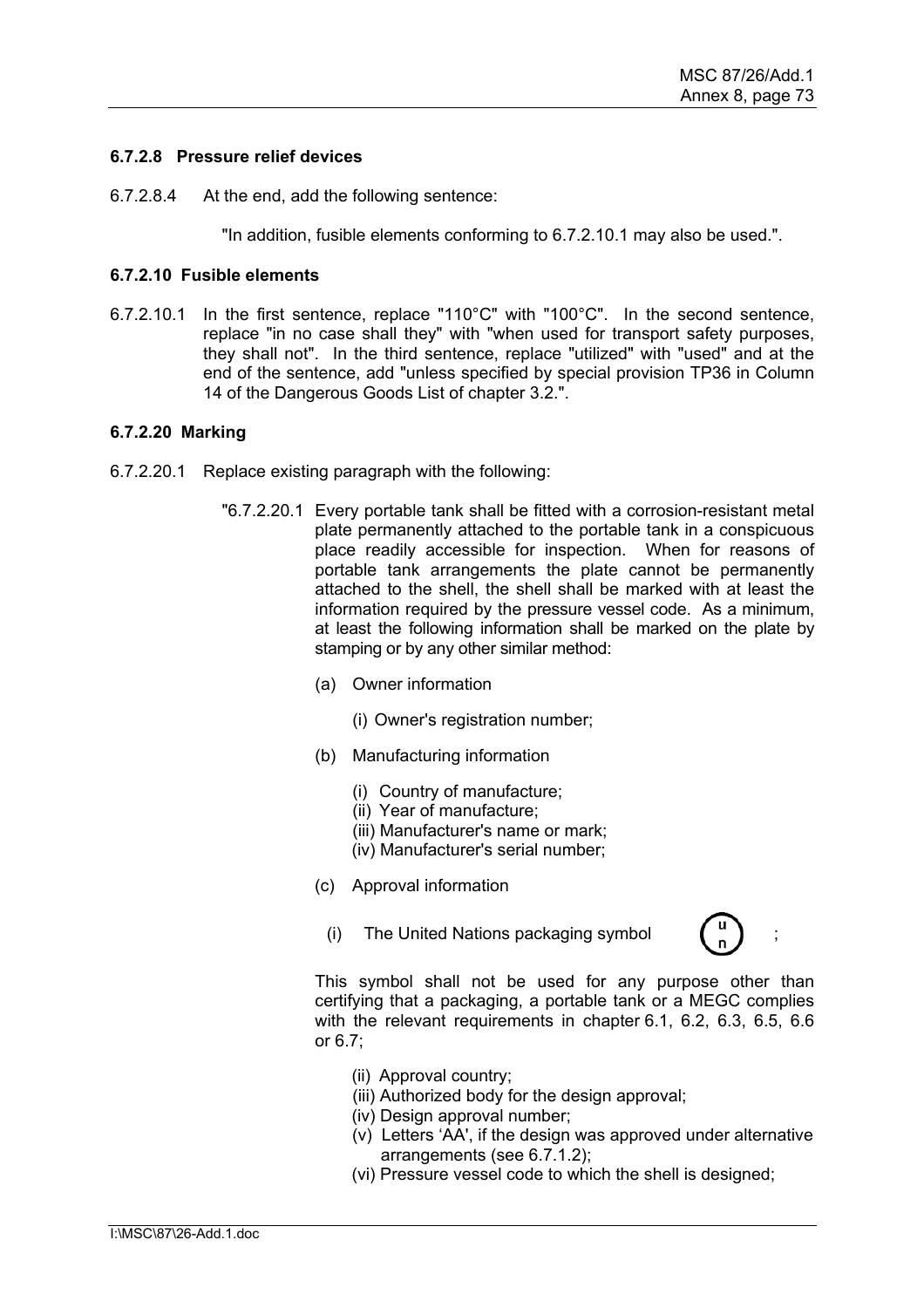- (d) Pressures
	- (i) MAWP (in bar gauge or kPa gauge)<sup>2</sup>;
	- (ii) Test pressure (in bar gauge or kPa gauge)<sup>2</sup>;
	- (iii) Initial pressure test date (month and year);
	- (iv) Identification mark of the initial pressure test witness;
	- (v) External design pressure<sup>3</sup> (in bar gauge or kPa gauge)<sup>2</sup>;
	- (vi) MAWP for heating/cooling system (in bar gauge or kPa gauge)<sup>2</sup> (when applicable);
- (e) Temperatures
	- (i) Design temperature range (in  $^{\circ}$ C)<sup>2</sup>;
- (f) Materials
	- (i) Shell material(s) and material standard reference(s);
	- (ii) Equivalent thickness in reference steel (in mm)<sup>2</sup>; and
	- (iii) Lining material (when applicable);
- (g) Capacity
	- (i) Tank water capacity at 20 $^{\circ}$ C (in litres)<sup>2</sup>;

This indication is to be followed by the symbol "S" when the shell is divided by surge plates into sections of not more than 7,500 litres capacity;

- (ii) Water capacity of each compartment at  $20^{\circ}$ C (in litres)<sup>2</sup> (when applicable, for multi-compartment tanks). This indication is to be followed by the symbol "S" when the compartment is divided by surge plates into sections of not more than 7,500 litres capacity;
- (h) Periodic inspections and tests
	- (i) Type of the most recent periodic test (2.5-year, 5-year or exceptional);
	- (ii) Date of the most recent periodic test (month and year);
	- (iii) Test pressure (in bar gauge or kPa gauge)<sup>2</sup> of the most recent periodic test (if applicable);
	- (iv) Identification mark of the authorized body who performed or witnessed the most recent test.

 $\overline{2}$  $\frac{2}{3}$  The unit used shall be indicated.<br> $\frac{3}{3}$  See 6.7.2.2.10.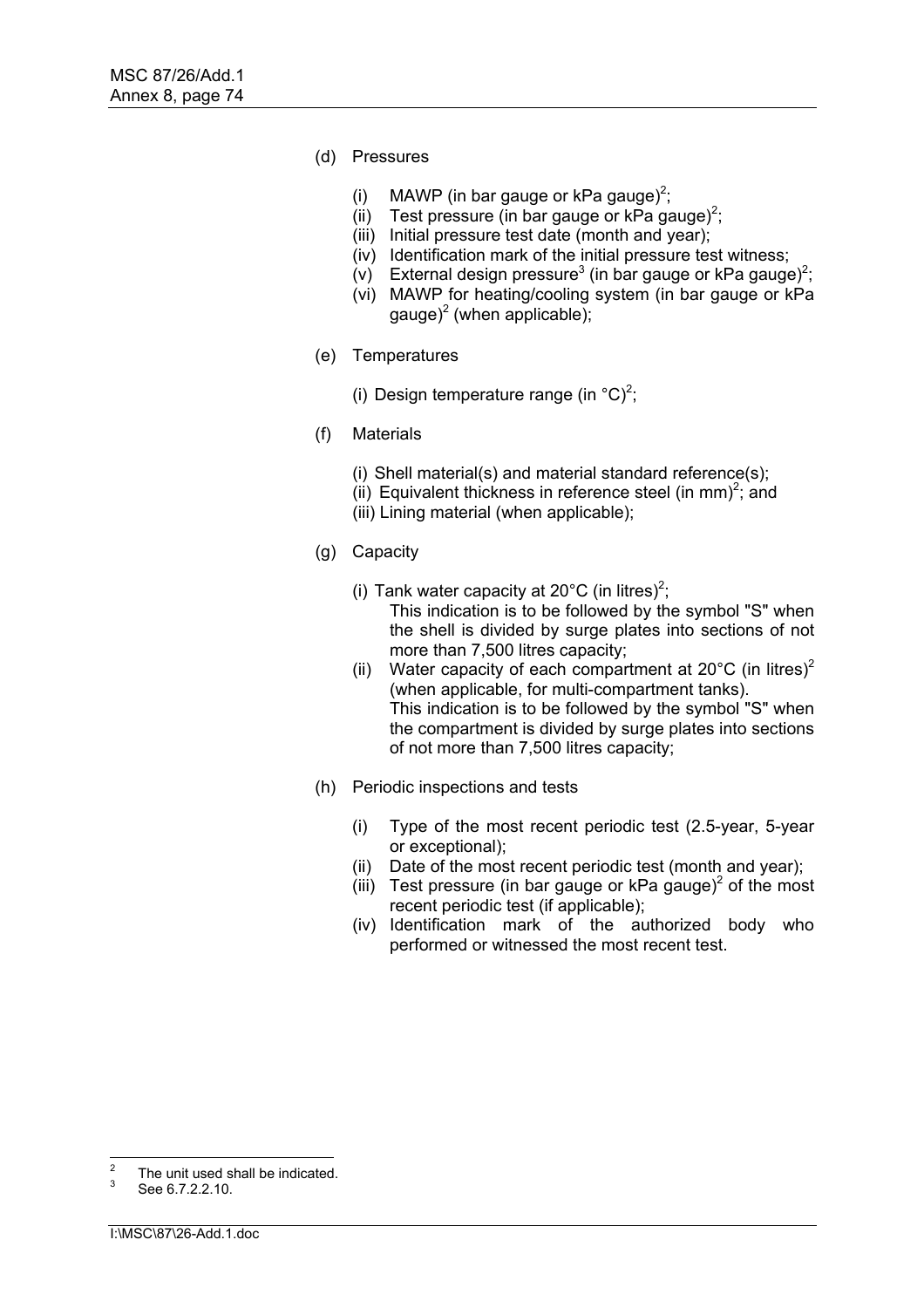| Owner's registration number<br><b>MANUFACTURING INFORMATION</b> |                                                |                   |                                          |            |           |                     |                      |                   |                            |  |
|-----------------------------------------------------------------|------------------------------------------------|-------------------|------------------------------------------|------------|-----------|---------------------|----------------------|-------------------|----------------------------|--|
|                                                                 |                                                |                   |                                          |            |           |                     |                      |                   |                            |  |
|                                                                 | Country of manufacture                         |                   |                                          |            |           |                     |                      |                   |                            |  |
|                                                                 | Year of manufacture                            |                   |                                          |            |           |                     |                      |                   |                            |  |
| Manufacturer                                                    |                                                |                   |                                          |            |           |                     |                      |                   |                            |  |
|                                                                 | Manufacturer's serial number                   |                   |                                          |            |           |                     |                      |                   |                            |  |
|                                                                 | <b>APPROVAL INFORMATION</b>                    |                   |                                          |            |           |                     |                      |                   |                            |  |
| u                                                               | Approval country                               |                   |                                          |            |           |                     |                      |                   |                            |  |
|                                                                 | Authorized body for design approval            |                   |                                          |            |           |                     |                      |                   |                            |  |
|                                                                 | Design approval number                         |                   |                                          |            |           |                     | 'AA' (if applicable) |                   |                            |  |
|                                                                 |                                                |                   | Shell design code (pressure vessel code) |            |           |                     |                      |                   |                            |  |
| <b>PRESSURES</b>                                                |                                                |                   |                                          |            |           |                     |                      |                   |                            |  |
| <b>MAWP</b>                                                     |                                                |                   |                                          |            |           |                     |                      |                   | bar or kPa                 |  |
| <b>Test pressure</b>                                            |                                                |                   |                                          |            |           |                     |                      |                   | bar or kPa                 |  |
|                                                                 | Initial pressure test date:                    |                   |                                          | Witness    |           |                     |                      |                   |                            |  |
|                                                                 |                                                |                   | (mm/yyyy)                                | stamp:     |           |                     |                      |                   |                            |  |
|                                                                 | External design pressure                       |                   |                                          |            |           |                     |                      |                   | bar or kPa                 |  |
|                                                                 | MAWP for heating/cooling system                |                   |                                          |            |           |                     |                      |                   |                            |  |
|                                                                 | (when applicable)                              |                   |                                          | bar or kPa |           |                     |                      |                   |                            |  |
|                                                                 | <b>TEMPERATURES</b>                            |                   |                                          |            |           |                     |                      |                   |                            |  |
|                                                                 | Design temperature range                       |                   |                                          |            |           |                     | $\overline{C}$       | to                | $\overline{C}$             |  |
| <b>MATERIALS</b>                                                |                                                |                   |                                          |            |           |                     |                      |                   |                            |  |
|                                                                 |                                                |                   | Shell material(s) and material standard  |            |           |                     |                      |                   |                            |  |
| reference(s)                                                    |                                                |                   |                                          |            |           |                     |                      |                   |                            |  |
|                                                                 | Equivalent thickness in reference steel        |                   |                                          |            |           |                     |                      |                   | mm                         |  |
|                                                                 | Lining material (when applicable)              |                   |                                          |            |           |                     |                      |                   |                            |  |
| <b>CAPACITY</b>                                                 |                                                |                   |                                          |            |           |                     |                      |                   |                            |  |
|                                                                 | Tank water capacity at 20°C                    |                   | litres                                   |            |           |                     | 'S' (if applicable)  |                   |                            |  |
| Water capacity of compartment __ at 20°C                        |                                                |                   |                                          |            |           |                     |                      |                   |                            |  |
|                                                                 | (when applicable, for multi-compartment tanks) |                   | litres                                   |            |           | 'S' (if applicable) |                      |                   |                            |  |
|                                                                 |                                                |                   |                                          |            |           |                     |                      |                   |                            |  |
| PERIODIC INSPECTIONS/TESTS                                      |                                                |                   |                                          |            |           |                     |                      |                   |                            |  |
| Test                                                            |                                                | Witness stamp and | <b>Test</b>                              |            | Test date |                     |                      | Witness stamp and |                            |  |
| type                                                            | Test date                                      |                   | test pressure <sup>a</sup>               | type       |           |                     |                      |                   | test pressure <sup>a</sup> |  |
|                                                                 | (тт/уууу)                                      |                   | bar or kPa                               |            |           | (mm/yyyy)           |                      |                   | bar or kPa                 |  |
|                                                                 |                                                |                   |                                          |            |           |                     |                      |                   |                            |  |
|                                                                 |                                                |                   |                                          |            |           |                     |                      |                   |                            |  |
|                                                                 |                                                |                   |                                          |            |           |                     |                      |                   |                            |  |
|                                                                 |                                                |                   |                                          |            |           |                     |                      |                   |                            |  |

# Figure 6.7.2.20.1: Example of identification plate marking

**a** *Test pressure if applicable*.".

6.7.2.20.2 Insert at the end of the list, "Portable tank instruction in accordance with 4.2.5.2.6".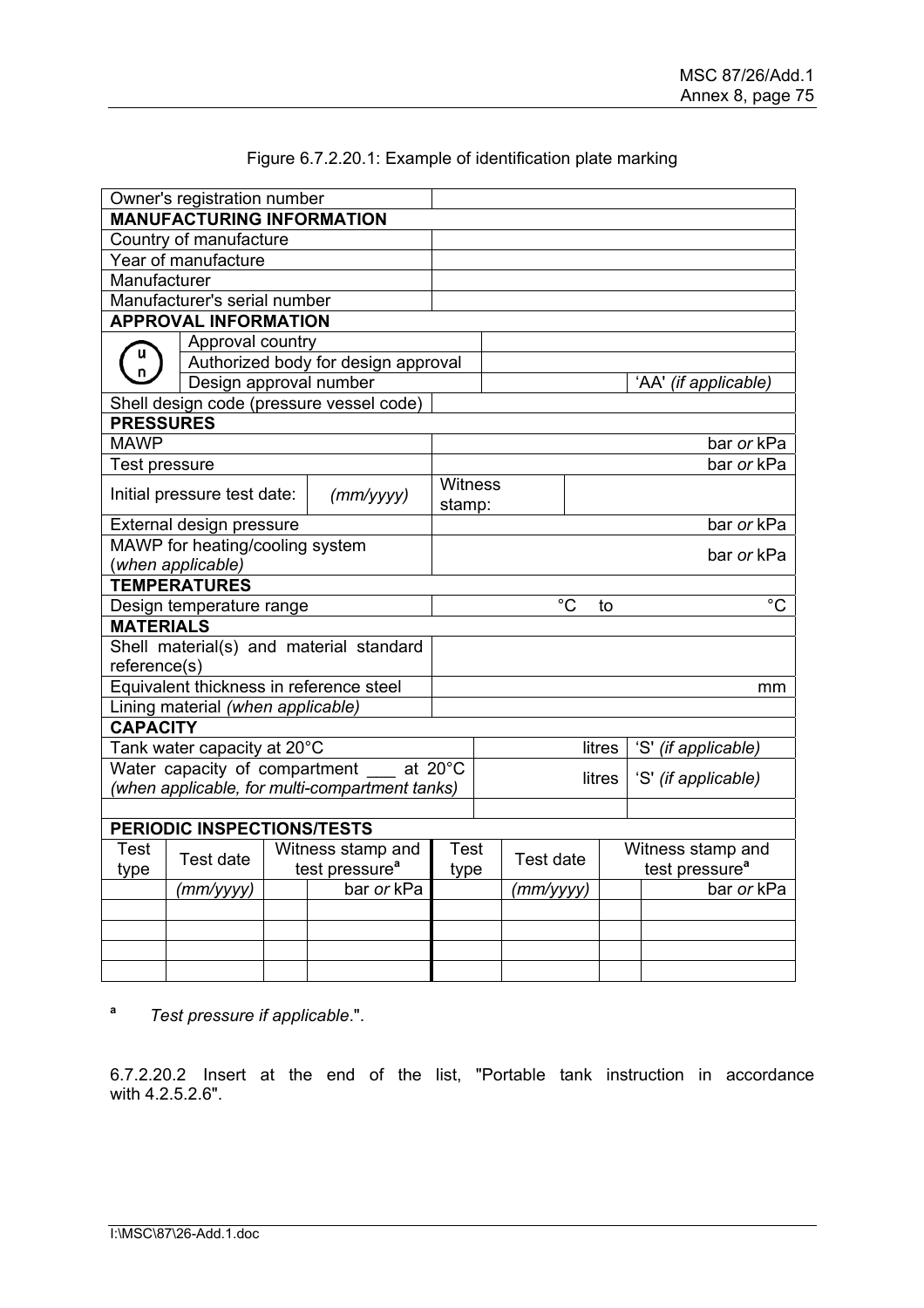# **6.7.3 Provisions for the design, construction, inspection and testing of portable tanks intended for the transport of non-refrigerated liquefied gases of class 2**

- 6.7.3.2.9 Replace four times "\*" with "1" and amend the footnote accordingly.
- 6.7.3.8.1.1 Replace "\*" with "4" and amend the footnote accordingly.

# **6.7.3.16 Marking**

- 6.7.3.16.1 Replace the existing paragraph with the following:
	- "6.7.3.16.1 Every portable tank shall be fitted with a corrosion-resistant metal plate permanently attached to the portable tank in a conspicuous place readily accessible for inspection. When for reasons of portable tank arrangements the plate cannot be permanently attached to the shell, the shell shall be marked with at least the information required by the pressure vessel code. As a minimum, at least the following information shall be marked on the plate by stamping or by any other similar method:
		- (a) Owner information
			- (i) Owner's registration number;
		- (b) Manufacturing information
			- (i) Country of manufacture;
			- (ii) Year of manufacture;
			- (iii) Manufacturer's name or mark;
			- (iv) Manufacturer's serial number;
		- (c) Approval information
			- (i) The United Nations packaging symbol ;



- (ii) Approval country;
- (iii) Authorized body for the design approval;
- (iv) Design approval number;
- (v) Letters 'AA', if the design was approved under alternative arrangements (see 6.7.1.2);
- (vi) Pressure vessel code to which the shell is designed;
- (d) Pressures
	- (i) MAWP (in bar gauge or kPa gauge)<sup>2</sup>;
	- (ii) Test pressure (in bar gauge or  $kPa$  gauge)<sup>2</sup>;
	- (iii) Initial pressure test date (month and year);
	- (iv) Identification mark of the initial pressure test witness;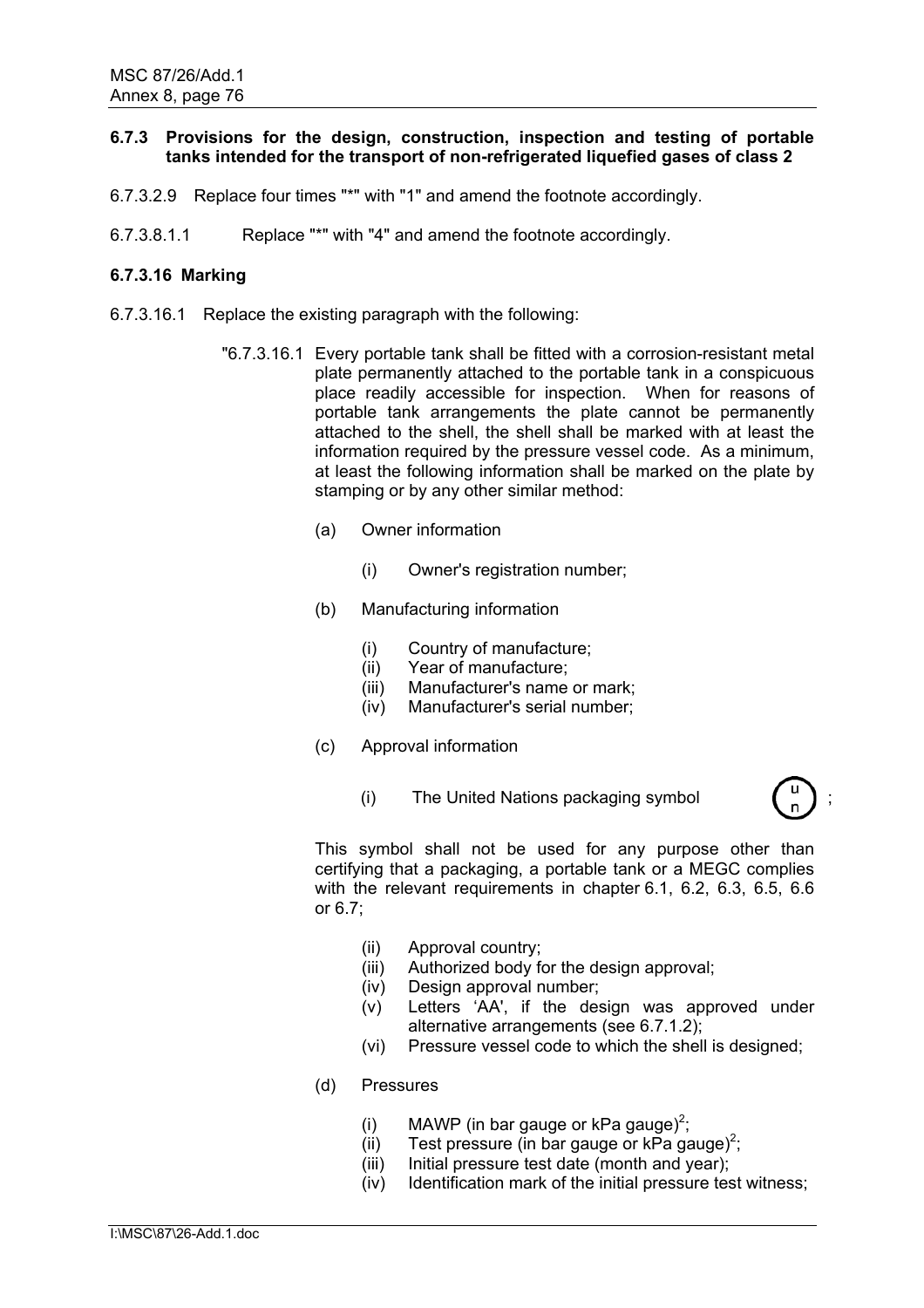- (v) External design pressure<sup>5</sup> (in bar gauge or kPa gauge)<sup>2</sup>;
- (e) Temperatures
	- (i) Design temperature range (in  $^{\circ}$ C)<sup>2</sup>;
	- (ii) Design reference temperature (in  $^{\circ}$ C)<sup>2</sup>;
- (f) Materials
	- (i) Shell material(s) and material standard reference(s);
	- (ii) Equivalent thickness in reference steel (in mm)<sup>2</sup>;
- (g) Capacity
	- (i) Tank water capacity at 20 $^{\circ}$ C (in litres)<sup>2</sup>;
- (h) Periodic inspections and tests
	- (i) Type of the most recent periodic test (2.5-year, 5-year or exceptional);
	- (ii) Date of the most recent periodic test (month and year);
	- (iii) Test pressure (in bar gauge or kPa gauge)<sup>2</sup> of the most recent periodic test (if applicable);
	- (iv) Identification mark of the authorized body who performed or witnessed the most recent test.

 $\overline{2}$  $^{2}$  The unit used shall be indicated.

See 6.7.3.2.8.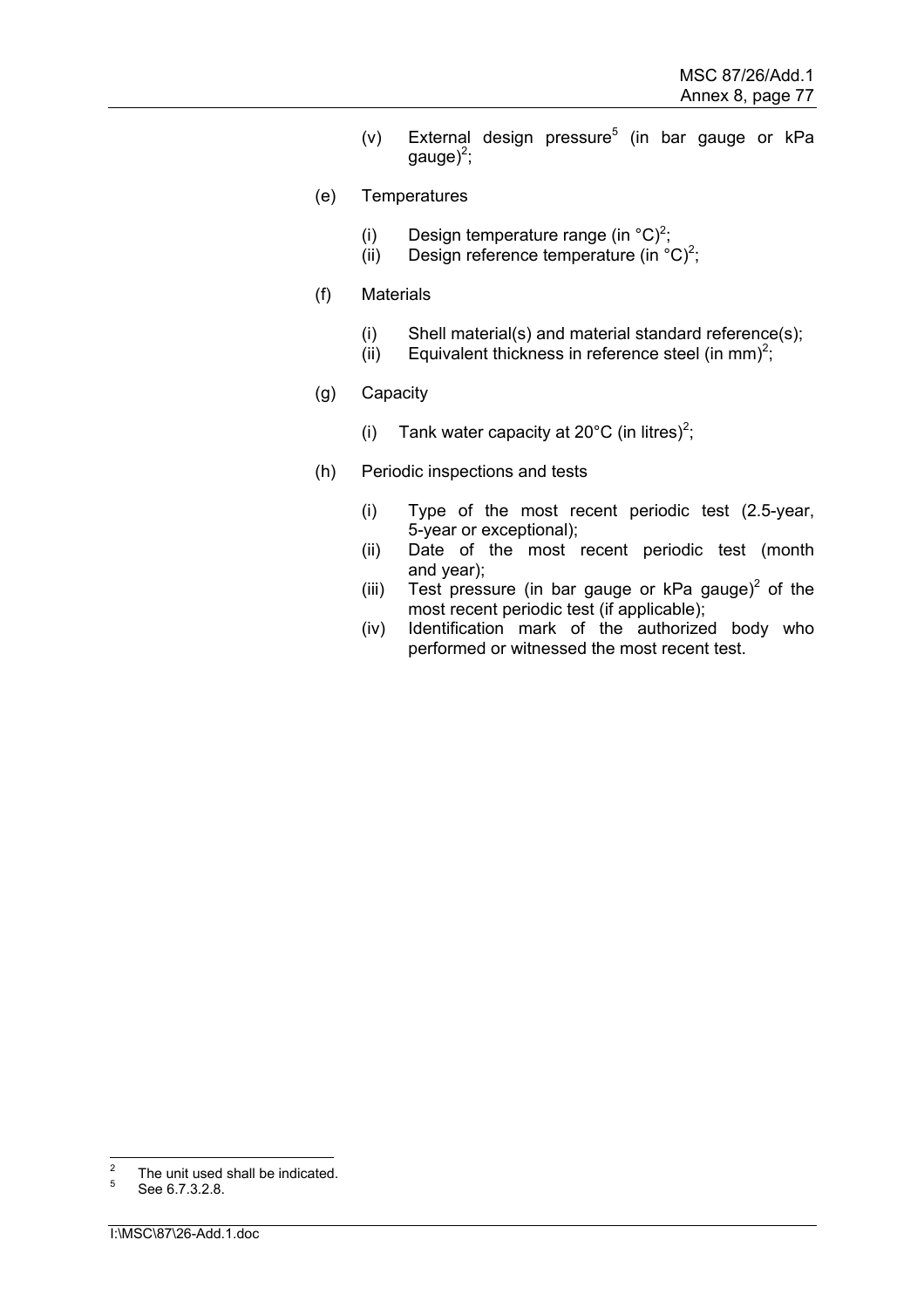| Owner's registration number  |                                         |                                     |                                          |         |        |           |             |    |                   |                            |                      |
|------------------------------|-----------------------------------------|-------------------------------------|------------------------------------------|---------|--------|-----------|-------------|----|-------------------|----------------------------|----------------------|
|                              | <b>MANUFACTURING INFORMATION</b>        |                                     |                                          |         |        |           |             |    |                   |                            |                      |
|                              | Country of manufacture                  |                                     |                                          |         |        |           |             |    |                   |                            |                      |
| Year of manufacture          |                                         |                                     |                                          |         |        |           |             |    |                   |                            |                      |
| Manufacturer                 |                                         |                                     |                                          |         |        |           |             |    |                   |                            |                      |
| Manufacturer's serial number |                                         |                                     |                                          |         |        |           |             |    |                   |                            |                      |
|                              | <b>APPROVAL INFORMATION</b>             |                                     |                                          |         |        |           |             |    |                   |                            |                      |
|                              | Approval country                        |                                     |                                          |         |        |           |             |    |                   |                            |                      |
|                              |                                         | Authorized body for design approval |                                          |         |        |           |             |    |                   |                            |                      |
|                              | Design approval number                  |                                     |                                          |         |        |           |             |    |                   |                            | 'AA' (if applicable) |
|                              |                                         |                                     | Shell design code (pressure vessel code) |         |        |           |             |    |                   |                            |                      |
| <b>PRESSURES</b>             |                                         |                                     |                                          |         |        |           |             |    |                   |                            |                      |
| <b>MAWP</b>                  |                                         |                                     |                                          |         |        |           |             |    |                   |                            | bar or kPa           |
| <b>Test pressure</b>         |                                         |                                     |                                          |         |        |           |             |    |                   |                            | bar or kPa           |
|                              |                                         |                                     |                                          | Witness |        |           |             |    |                   |                            |                      |
|                              | Initial pressure test date:             |                                     | (mm/yyyy)                                |         | stamp: |           |             |    |                   |                            |                      |
|                              | External design pressure                |                                     |                                          |         |        |           |             |    |                   |                            | bar or kPa           |
|                              | <b>TEMPERATURES</b>                     |                                     |                                          |         |        |           |             |    |                   |                            |                      |
|                              | Design temperature range                |                                     |                                          |         |        |           | $^{\circ}C$ | to |                   |                            | $\overline{c}$       |
|                              | Design reference temperature            |                                     |                                          |         |        |           |             |    |                   |                            | $\overline{c}$       |
| <b>MATERIALS</b>             |                                         |                                     |                                          |         |        |           |             |    |                   |                            |                      |
|                              | Shell material(s) and material standard |                                     |                                          |         |        |           |             |    |                   |                            |                      |
| reference(s)                 |                                         |                                     |                                          |         |        |           |             |    |                   |                            |                      |
|                              | Equivalent thickness in reference steel |                                     |                                          |         |        |           |             |    |                   |                            | mm                   |
| <b>CAPACITY</b>              |                                         |                                     |                                          |         |        |           |             |    |                   |                            |                      |
|                              | Tank water capacity at 20°C             |                                     |                                          |         |        |           |             |    |                   |                            | litres               |
|                              | <b>PERIODIC INSPECTIONS/TESTS</b>       |                                     |                                          |         |        |           |             |    |                   |                            |                      |
| <b>Test</b>                  | Test date                               |                                     | Witness stamp and                        | Test    |        | Test date |             |    | Witness stamp and |                            |                      |
| type                         |                                         |                                     | test pressure <sup>a</sup>               | type    |        |           |             |    |                   | test pressure <sup>a</sup> |                      |
|                              | (mm/yyyy)                               |                                     | bar or kPa                               |         |        | (mm/yyyy) |             |    |                   |                            | bar or kPa           |
|                              |                                         |                                     |                                          |         |        |           |             |    |                   |                            |                      |
|                              |                                         |                                     |                                          |         |        |           |             |    |                   |                            |                      |
|                              |                                         |                                     |                                          |         |        |           |             |    |                   |                            |                      |
|                              |                                         |                                     |                                          |         |        |           |             |    |                   |                            |                      |

**a** *Test pressure if applicable*.".

6.7.3.16.2 Insert at the end of the list, "Portable tank instruction in accordance with 4.2.5.2.6".

# **6.7.4 Provisions for the design, construction, inspection and testing of portable tanks intended for the transport of refrigerated liquefied gases of class 2**

- 6.7.4.2.12 Replace four times "\* " with "1" and amend the footnote accordingly.
- 6.7.4.7.4 Replace "\* " with "6" and amend the footnote accordingly.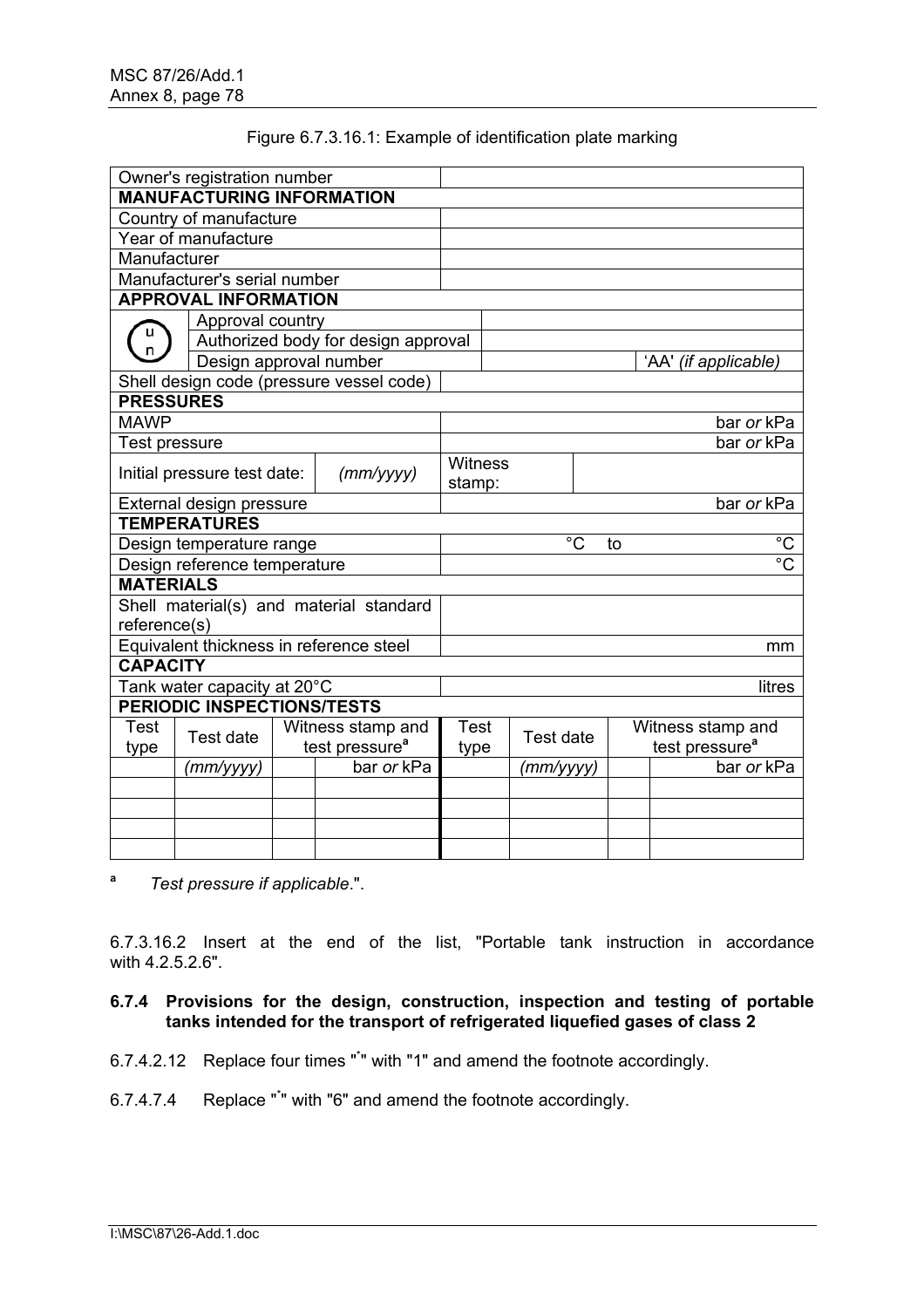### **6.7.4.14 Inspection and testing**

6.7.4.14.4 In the first sentence the words "inspection and test" are replaced with "inspections and tests". And the second sentence is replaced with the following:

> "In the case of non-vacuum insulated tanks, the jacket and insulation shall be removed during the 2.5-year and the 5-year periodic inspections and tests, but only to the extent necessary for a reliable appraisal."

### **6.7.4.15 Marking**

- 6.7.4.15.1 Replace existing paragraph with the following:
	- "6.7.4.15.1 Every portable tank shall be fitted with a corrosion-resistant metal plate permanently attached to the portable tank in a conspicuous place readily accessible for inspection. When for reasons of portable tank arrangements the plate cannot be permanently attached to the shell, the shell shall be marked with at least the information required by the pressure vessel code. As a minimum, at least the following information shall be marked on the plate by stamping or by any other similar method:
		- (a) Owner information
			- (i) Owner's registration number;
		- (b) Manufacturing information
			- (i) Country of manufacture;
			- (ii) Year of manufacture;
			- (iii) Manufacturer's name or mark;
			- (iv) Manufacturer's serial number;
		- (c) Approval information
			- (i) The United Nations packaging symbol ;



- (ii) Approval country;
- (iii) Authorized body for the design approval;
- (iv) Design approval number;
- (v) Letters 'AA', if the design was approved under alternative arrangements (see 6.7.1.2);
- (vi) Pressure vessel code to which the shell is designed;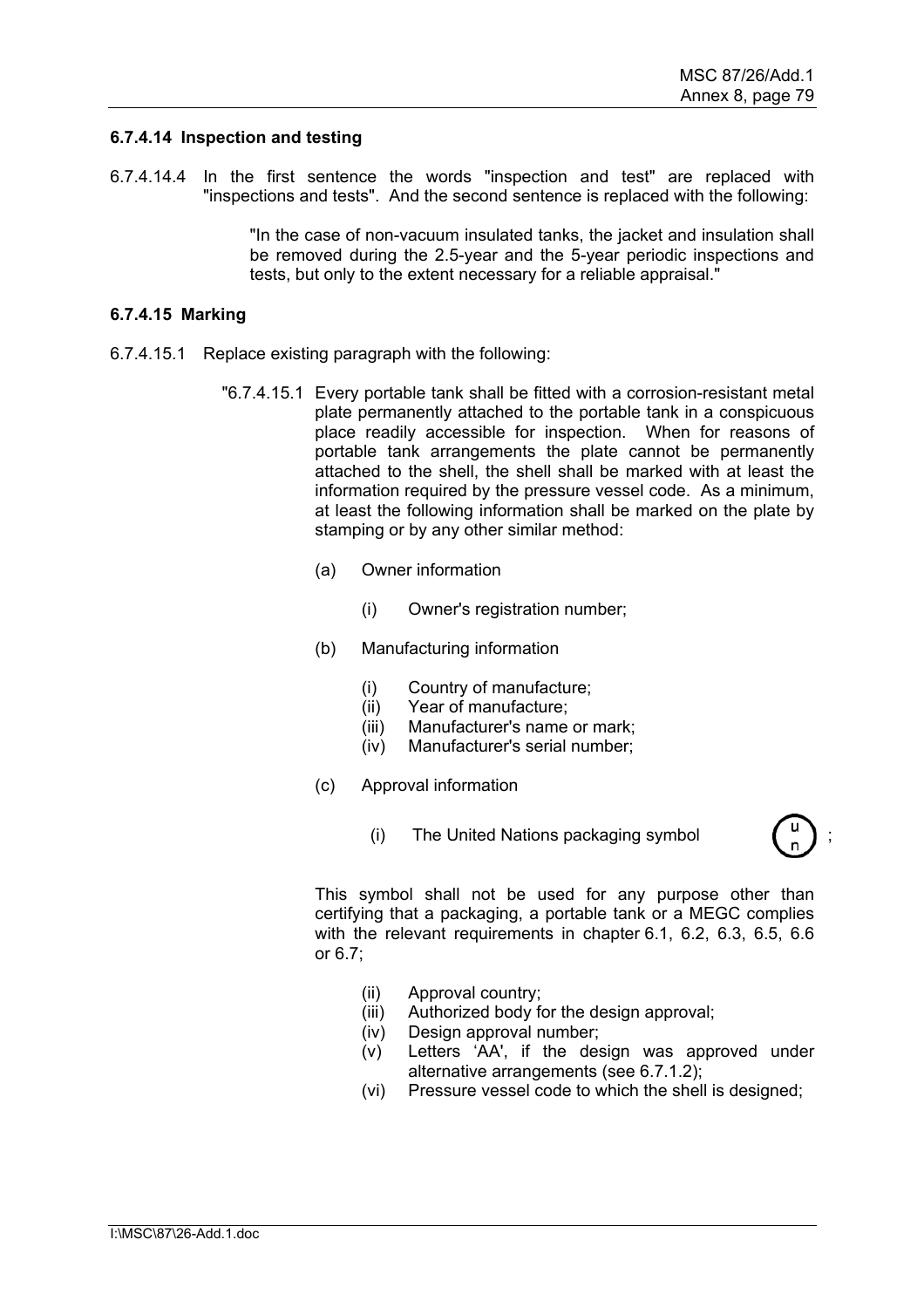- (d) Pressures
	- (i) MAWP (in bar gauge or kPa gauge)<sup>2</sup>;
	- (ii) Test pressure (in bar gauge or  $kPa$  gauge)<sup>2</sup>;
	- (iii) Initial pressure test date (month and year);
	- (iv) Identification mark of the initial pressure test witness;
- (e) Temperatures
	- (i) Minimum design temperature (in  $^{\circ}$ C)<sup>2</sup>;
- (f) Materials
	- (i) Shell material(s) and material standard reference(s);
	- $(iii)$  Equivalent thickness in reference steel (in mm)<sup>2</sup>;
- (g) Capacity
	- (i) Tank water capacity at 20 $^{\circ}$ C (in litres)<sup>2</sup>;
- (h) Insulation
	- (i) Either "Thermally insulated" or "Vacuum insulated" (as applicable);
	- (ii) Effectiveness of the insulation system (heat influx) (in Watts) $2$ ;
- (i) Holding times For each refrigerated liquefied gas permitted to be transported in the portable tank:
	- (i) Name, in full, of the refrigerated liquefied gas;
	- (ii) Reference holding time (in days or hours)<sup>2</sup>;
	- (iii) Initial pressure (in bar gauge or kPa gauge)<sup>2</sup>;
	- (iv) Degree of filling (in kg)<sup>2</sup>;
- (j) Periodic inspections and tests
	- (i) Type of the most recent periodic test (2.5-year, 5-year or exceptional);
	- (ii) Date of the most recent periodic test (month and year);
	- (iii) Identification mark of the authorized body who performed or witnessed the most recent test.

 $\frac{1}{2}$ The unit used shall be indicated.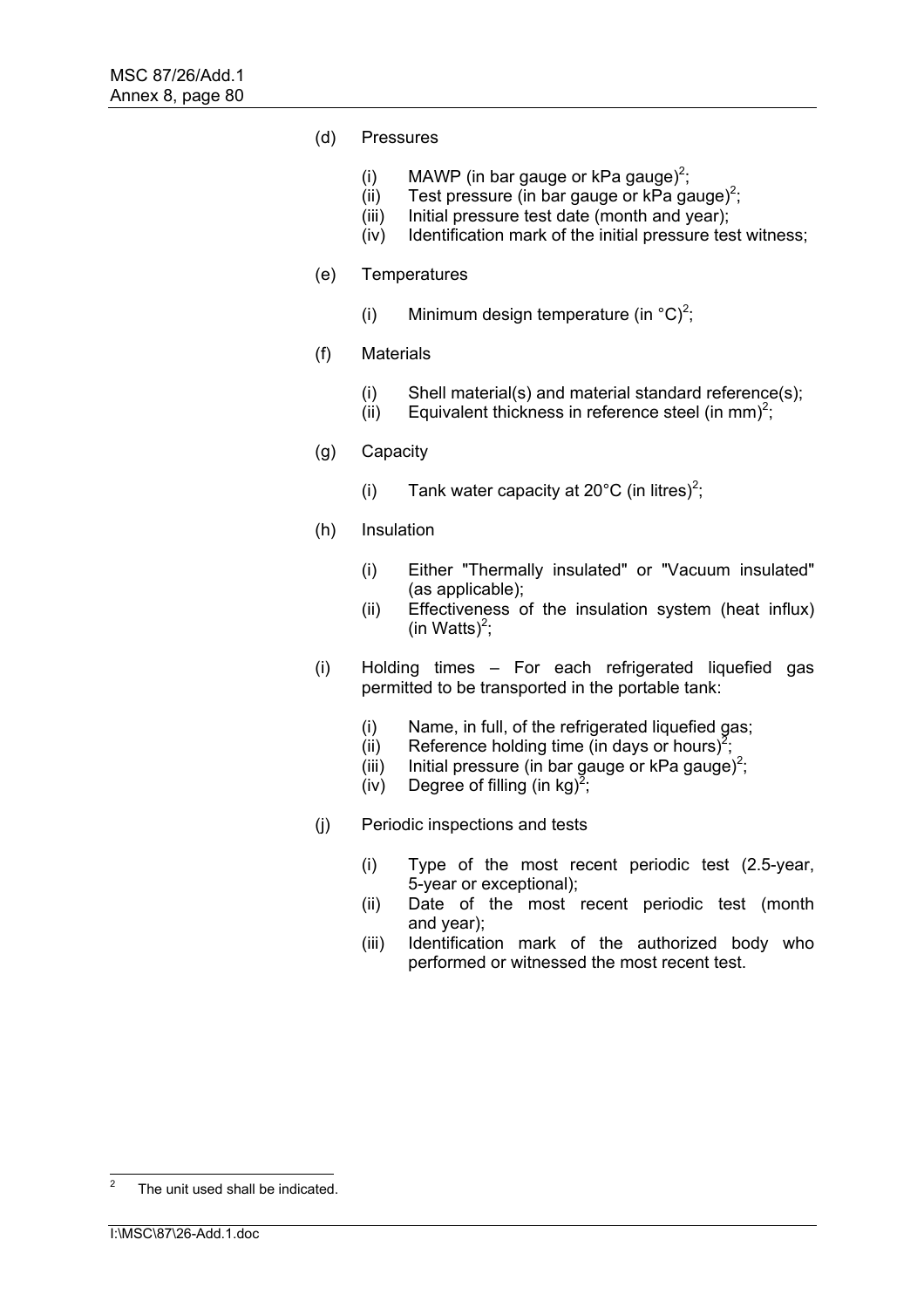".

|                                   | Owner's registration number                                 |                                     |                                          |                                         |           |                  |             |  |  |  |  |
|-----------------------------------|-------------------------------------------------------------|-------------------------------------|------------------------------------------|-----------------------------------------|-----------|------------------|-------------|--|--|--|--|
|                                   | <b>MANUFACTURING INFORMATION</b>                            |                                     |                                          |                                         |           |                  |             |  |  |  |  |
|                                   | Country of manufacture                                      |                                     |                                          |                                         |           |                  |             |  |  |  |  |
|                                   | Year of manufacture                                         |                                     |                                          |                                         |           |                  |             |  |  |  |  |
| Manufacturer                      |                                                             |                                     |                                          |                                         |           |                  |             |  |  |  |  |
|                                   | Manufacturer's serial number                                |                                     |                                          |                                         |           |                  |             |  |  |  |  |
|                                   | <b>APPROVAL INFORMATION</b>                                 |                                     |                                          |                                         |           |                  |             |  |  |  |  |
|                                   | Approval country                                            |                                     |                                          |                                         |           |                  |             |  |  |  |  |
|                                   |                                                             | Authorized body for design approval |                                          |                                         |           |                  |             |  |  |  |  |
|                                   | Design approval number                                      |                                     | 'AA' (if applicable)                     |                                         |           |                  |             |  |  |  |  |
|                                   | Shell design code (pressure vessel code)                    |                                     |                                          |                                         |           |                  |             |  |  |  |  |
| <b>PRESSURES</b>                  |                                                             |                                     |                                          |                                         |           |                  |             |  |  |  |  |
| <b>MAWP</b>                       |                                                             |                                     | bar or kPa                               |                                         |           |                  |             |  |  |  |  |
| Test pressure                     |                                                             |                                     |                                          |                                         |           |                  | bar or kPa  |  |  |  |  |
|                                   | Initial pressure test date:                                 | (mm/yyyy)                           | Witness<br>stamp:                        |                                         |           |                  |             |  |  |  |  |
|                                   | <b>TEMPERATURES</b>                                         |                                     |                                          |                                         |           |                  |             |  |  |  |  |
|                                   | Minimum design temperature                                  |                                     |                                          |                                         |           |                  | $^{\circ}C$ |  |  |  |  |
| <b>MATERIALS</b>                  |                                                             |                                     |                                          |                                         |           |                  |             |  |  |  |  |
|                                   | Shell material(s) and material standard                     |                                     |                                          |                                         |           |                  |             |  |  |  |  |
| reference(s)                      |                                                             |                                     |                                          |                                         |           |                  |             |  |  |  |  |
|                                   | Equivalent thickness in reference steel                     |                                     |                                          |                                         |           |                  | mm          |  |  |  |  |
| <b>CAPACITY</b>                   |                                                             |                                     |                                          |                                         |           |                  |             |  |  |  |  |
|                                   | Tank water capacity at 20°C                                 |                                     |                                          |                                         |           |                  | litres      |  |  |  |  |
| <b>INSULATION</b>                 |                                                             |                                     |                                          |                                         |           |                  |             |  |  |  |  |
|                                   | 'Thermally insulated' or 'Vacuum insulated' (as applicable) |                                     |                                          |                                         |           |                  |             |  |  |  |  |
| Heat influx                       |                                                             |                                     | <b>Watts</b>                             |                                         |           |                  |             |  |  |  |  |
| <b>HOLDING TIMES</b>              |                                                             |                                     |                                          |                                         |           |                  |             |  |  |  |  |
| Refrigerated<br>gas(es) permitted | liquefied                                                   | holding                             | Degree of<br>Initial pressure<br>filling |                                         |           |                  |             |  |  |  |  |
|                                   |                                                             |                                     | days or hours                            |                                         |           | bar or kPa<br>kg |             |  |  |  |  |
|                                   |                                                             |                                     |                                          |                                         |           |                  |             |  |  |  |  |
|                                   |                                                             |                                     |                                          |                                         |           |                  |             |  |  |  |  |
|                                   |                                                             |                                     |                                          |                                         |           |                  |             |  |  |  |  |
|                                   |                                                             |                                     |                                          |                                         |           |                  |             |  |  |  |  |
|                                   | <b>PERIODIC INSPECTIONS / TESTS</b>                         |                                     |                                          |                                         |           |                  |             |  |  |  |  |
|                                   | Test date<br>Witness stamp<br>Test type                     |                                     |                                          | Test date<br>Test type<br>Witness stamp |           |                  |             |  |  |  |  |
|                                   | (mm/yyyy)                                                   |                                     |                                          |                                         | (mm/yyyy) |                  |             |  |  |  |  |
|                                   |                                                             |                                     |                                          |                                         |           |                  |             |  |  |  |  |
|                                   |                                                             |                                     |                                          |                                         |           |                  |             |  |  |  |  |
|                                   |                                                             |                                     |                                          |                                         |           |                  |             |  |  |  |  |
|                                   |                                                             |                                     |                                          |                                         |           |                  |             |  |  |  |  |
|                                   |                                                             |                                     |                                          |                                         |           |                  |             |  |  |  |  |

# Figure 6.7.4.15.1: Example of identification plate marking

6.7.4.15.2 Insert "Portable tank instruction in accordance with 4.2.5.2.6" at the end of the list.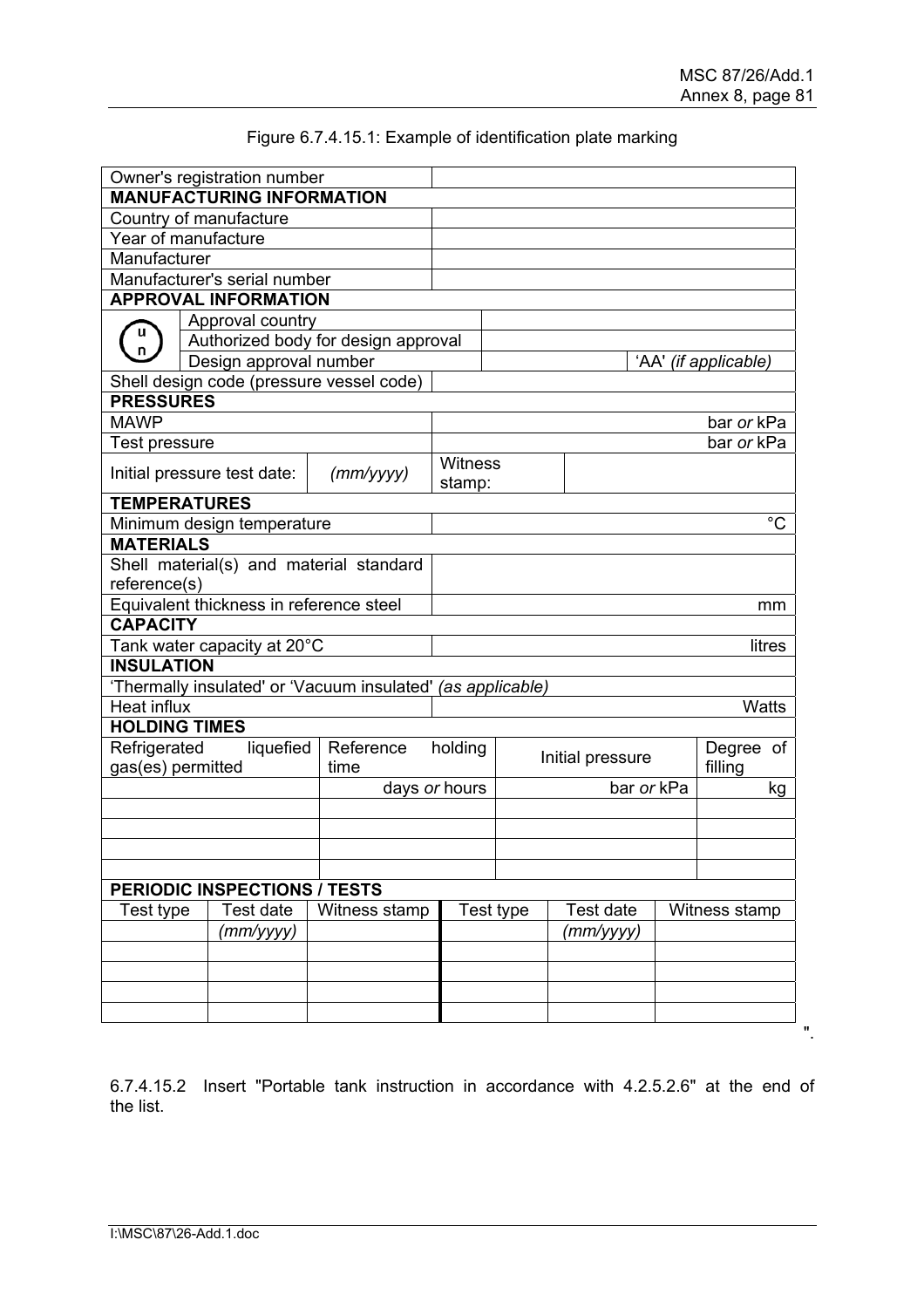# **6.7.5 Provisions for the design, construction, inspection and testing of multipleelement gas containers (MEGCs) intended for the transport of non-refrigerated gases**

# **6.7.5.2 General design and construction provisions**

- 6.7.5.2.1 In the last sentence the words "cargo transport unit" are replaced by the word "vehicle".
- 6.7.5.2.8 Replace four times "\* " with "1" and amend the footnote accordingly.

### **6.7.5.4 Pressure relief devices**

6.7.5.4.1 Replace the third sentence with the following:

"If so required by the competent authority of the country of use, MEGCs for other gases shall be fitted with pressure relief devices as specified by that competent authority.".

### **6.7.5.13 Marking**

- 6.7.5.13.1 Replace the existing paragraph with the following:
	- "6.7.5.13.1 Every MEGC shall be fitted with a corrosion-resistant metal plate permanently attached to the MEGC in a conspicuous place readily accessible for inspection. The metal plate shall not be affixed to the elements. The elements shall be marked in accordance with chapter 6.2. As a minimum, at least the following information shall be marked on the plate by stamping or by any other similar method:
		- (a) Owner information
			- (i) Owner's registration number;
		- (b) Manufacturing information
			- (i) Country of manufacture;
			- (ii) Year of manufacture;
			- (iii) Manufacturer's name or mark;
			- (iv) Manufacturer's serial number;
		- (c) Approval information
			- (i) The United Nations packaging symbol ;

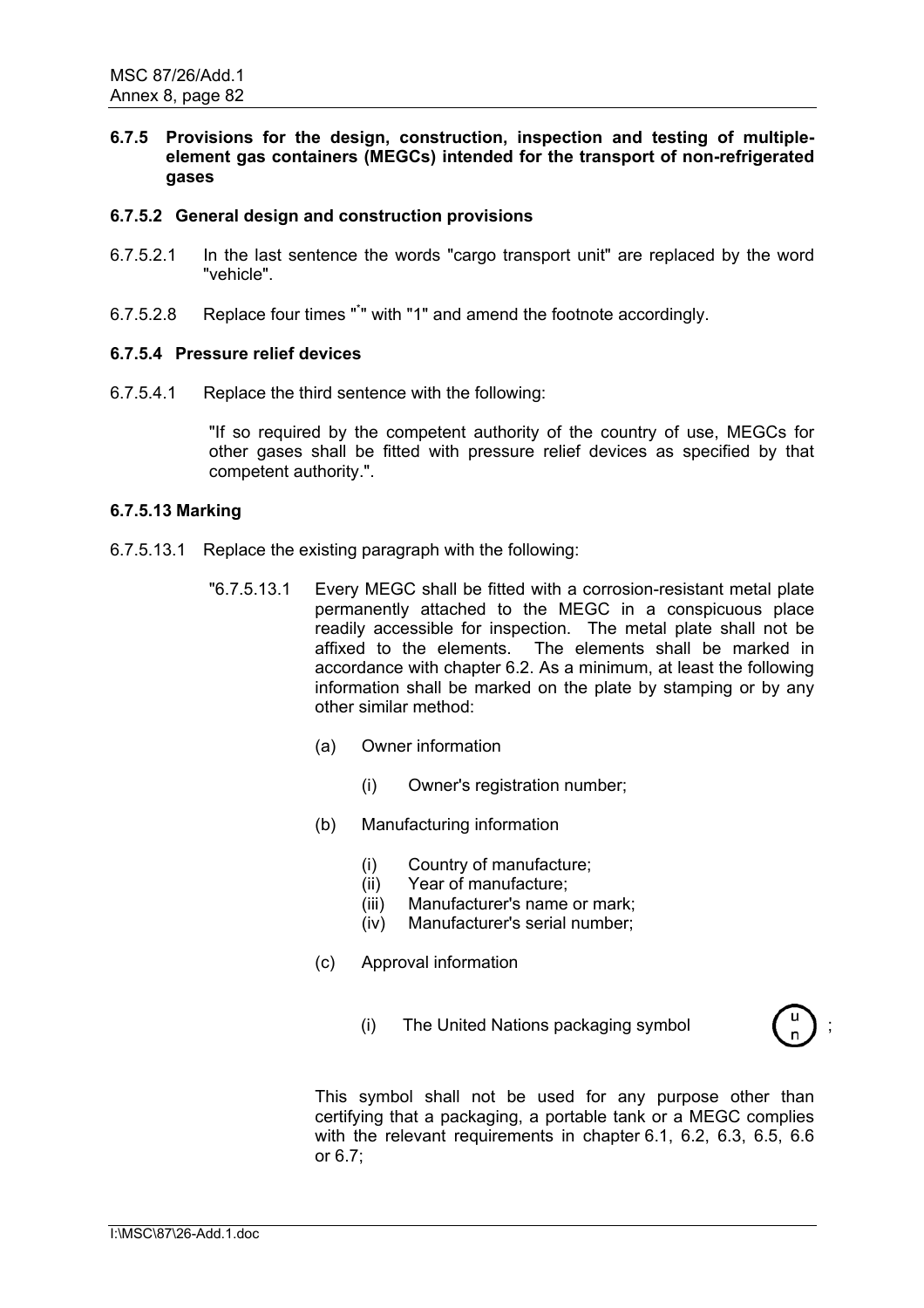- (ii) Approval country;
- (iii) Authorized body for the design approval;
- (iv) Design approval number;
- (v) Letters 'AA', if the design was approved under alternative arrangements (see 6.7.1.2);
- (d) Pressures
	- (i) Test pressure (in bar gauge)<sup>2</sup>;
	- (ii) Initial pressure test date (month and year);
	- (iii) Identification mark of the initial pressure test witness;
- (e) Temperatures
	- (i) Design temperature range (in  $^{\circ}$ C)<sup>2</sup>;
- (f) Elements/Capacity

(i) Number of elements; (ii) Total water capacity (in litres)<sup>2</sup>;

- (h) Periodic inspections and tests
	- (i) Type of the most recent periodic test (5-year or exceptional);
	- (ii) Date of the most recent periodic test (month and year);
	- (iv) Identification mark of the authorized body who performed or witnessed the most recent test.

 $\frac{1}{2}$ The unit used shall be indicated.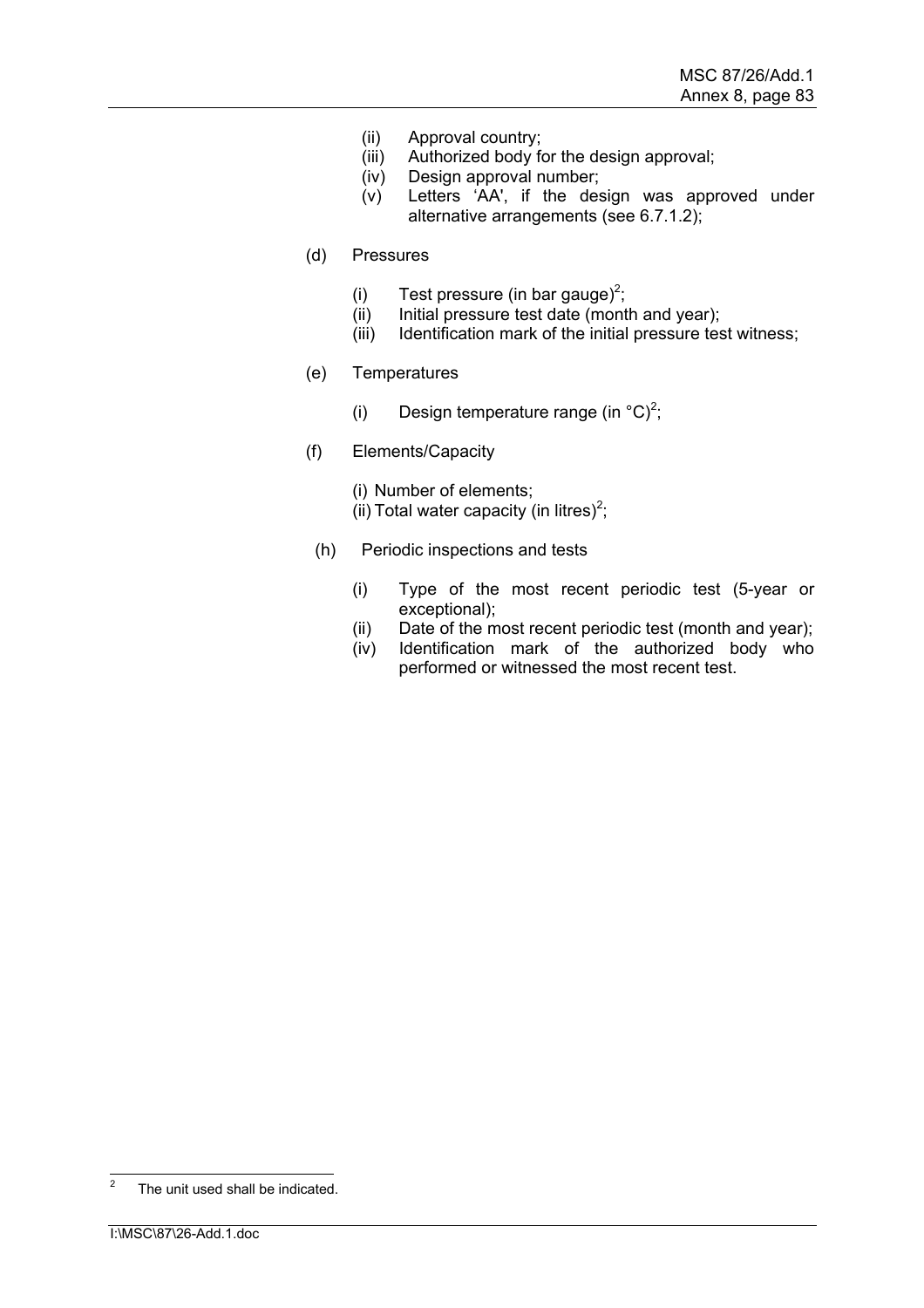# Figure 6.7.5.13.1: Example of identification plate marking

|                     | Owner's registration number      |                                     |                |           |  |           |                      |  |
|---------------------|----------------------------------|-------------------------------------|----------------|-----------|--|-----------|----------------------|--|
|                     | <b>MANUFACTURING INFORMATION</b> |                                     |                |           |  |           |                      |  |
|                     | Country of manufacture           |                                     |                |           |  |           |                      |  |
|                     | Year of manufacture              |                                     |                |           |  |           |                      |  |
| Manufacturer        |                                  |                                     |                |           |  |           |                      |  |
|                     | Manufacturer's serial number     |                                     |                |           |  |           |                      |  |
|                     | <b>APPROVAL INFORMATION</b>      |                                     |                |           |  |           |                      |  |
|                     | Approval country                 |                                     |                |           |  |           |                      |  |
|                     |                                  | Authorized body for design approval |                |           |  |           |                      |  |
|                     | Design approval number           |                                     |                |           |  |           | 'AA' (if applicable) |  |
| <b>PRESSURES</b>    |                                  |                                     |                |           |  |           |                      |  |
| Test pressure       |                                  |                                     | bar            |           |  |           |                      |  |
|                     | Initial pressure test date:      | (mm/yyyy)                           | Witness stamp: |           |  |           |                      |  |
| <b>TEMPERATURES</b> |                                  |                                     |                |           |  |           |                      |  |
|                     | Design temperature range         | $^{\circ}C$<br>$^{\circ}C$<br>to    |                |           |  |           |                      |  |
|                     | <b>ELEMENTS/CAPACITY</b>         |                                     |                |           |  |           |                      |  |
|                     | Number of elements               |                                     |                |           |  |           |                      |  |
|                     | Total water capacity             |                                     |                |           |  |           | litres               |  |
|                     | PERIODIC INSPECTIONS/TESTS       |                                     |                |           |  |           |                      |  |
| Test type           | Test date                        | Witness stamp                       |                | Test type |  | Test date | Witness stamp        |  |
| (mm/yyyy)           |                                  |                                     |                |           |  | (mm/yyyy) |                      |  |
|                     |                                  |                                     |                |           |  |           |                      |  |
|                     |                                  |                                     |                |           |  |           |                      |  |
|                     |                                  |                                     |                |           |  |           |                      |  |
|                     |                                  |                                     |                |           |  |           |                      |  |
|                     |                                  |                                     |                |           |  |           | $\mathbf{u}$         |  |

# **PART 7 – PROVISIONS CONCERNING TRANSPORT OPERATIONS**

# **Chapter 7.1 – Stowage**

- **7.1.1.5** Replace "6.5.4.6.4" with "6.5.6.6.4".
- 7.1.7.1.1 Add "with complete and rigid surfaces" after permanent structures.
- 7.1.12.5 Add the following words at the end of the sentence:

"or flooding of the container with water".

# **7.1.14 Stowage of goods of class 7**

7.1.14.2 Replace "inland water craft" with "inland waterway craft". And in the heading of the third column, replace "inland water craft" with "inland waterway craft".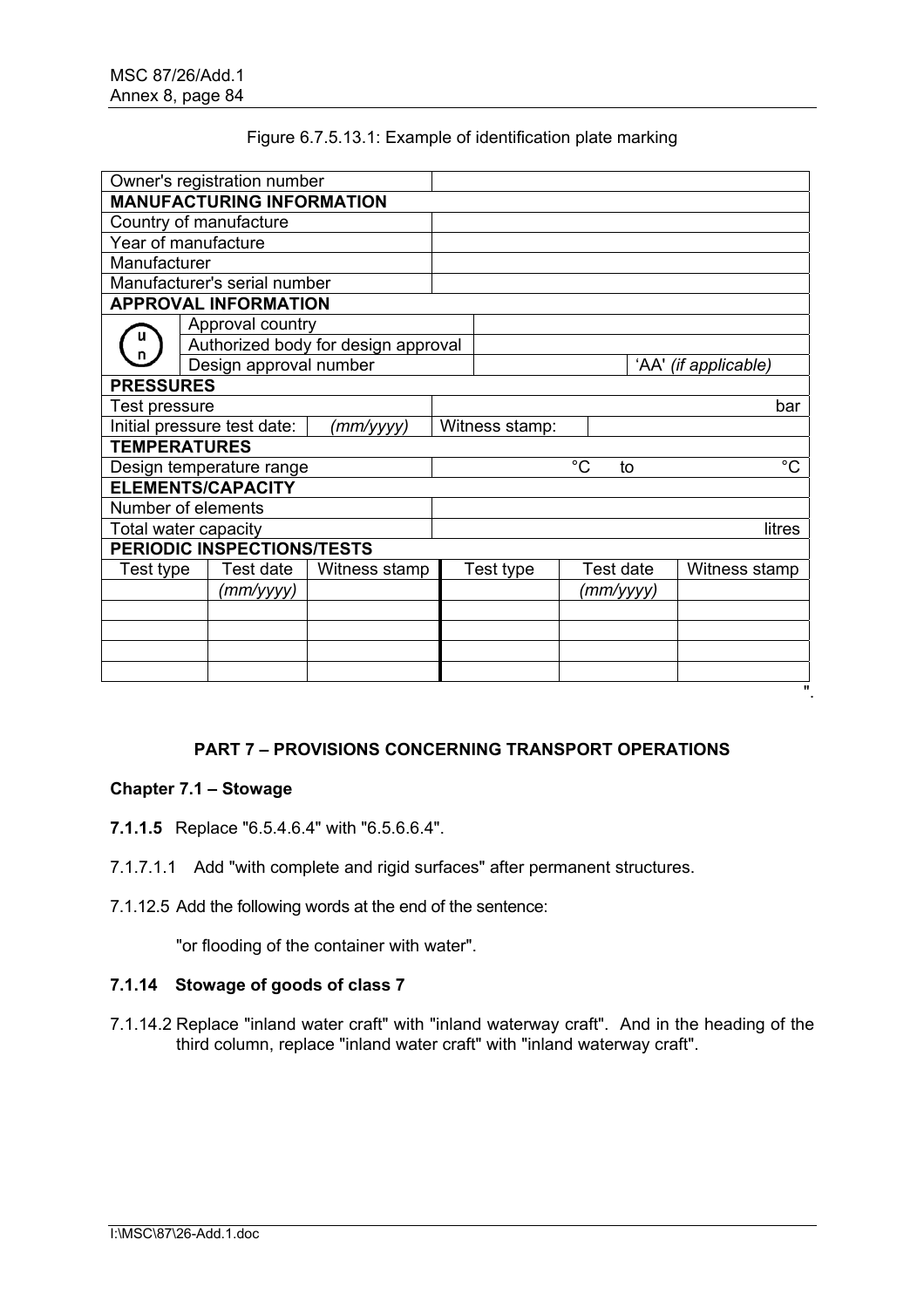# **Chapter 7.2 – Segregation**

# **7.2.7 Segregation of goods of class 1**

# **7.2.7.1 Segregation from dangerous goods of other classes**

7.2.7.1.1 At the end, add the following new note:

"**NOTE:** Alkali metal nitrates include caesium nitrate (UN 1451), lithium nitrate (UN 2722), potassium nitrate (UN 1486), rubidium nitrate (UN 1477) and sodium nitrate (UN 1498). Alkaline earth metal nitrates include barium nitrate (UN 1446), beryllium nitrate (UN 2464), calcium nitrate (UN 1454), magnesium nitrate (UN 1474) and strontium nitrate (UN 1507).".

### *Consequential amendment:*

*In the alphabetical index, add the following new entry:* 

"Rubidium nitrate, see 5.1 1477".

# **7.2.7.1.3 Dangerous goods of extreme flammability**

- 7.2.7.1.3 Delete all the section.
- **7.2.8 Segregation provisions for goods of class 4.1 and class 5.2**
- 7.2.8 Delete all the section including the title and insert "(Reserved)".

# **Chapter 7.4 – Transport of cargo transport units on board ships**

### **7.4.3 Fumigated units**

7.4.3 Delete the title "Fumigated units" and the all section and insert "(Reserved)".

### **Chapter 7.5 – Packing of cargo transport units**

7.5.4 Insert a new section "7.5.4 – Tracking and monitoring equipment" as follows:

### "**7.5.4 – Tracking and monitoring equipment**

7.5.4.1.1 When security devices, beacons or other tracking or monitoring equipment are used, they shall be securely installed to the cargo transport unit and shall be of a certified safe type<sup>\*</sup> for the dangerous goods that will be carried within the cargo transport unit"

and add to the footnote the following:

" Refer to the Recommendations published by the International Electrotechnical Commission, in particular, to publication IEC 60079*.*".